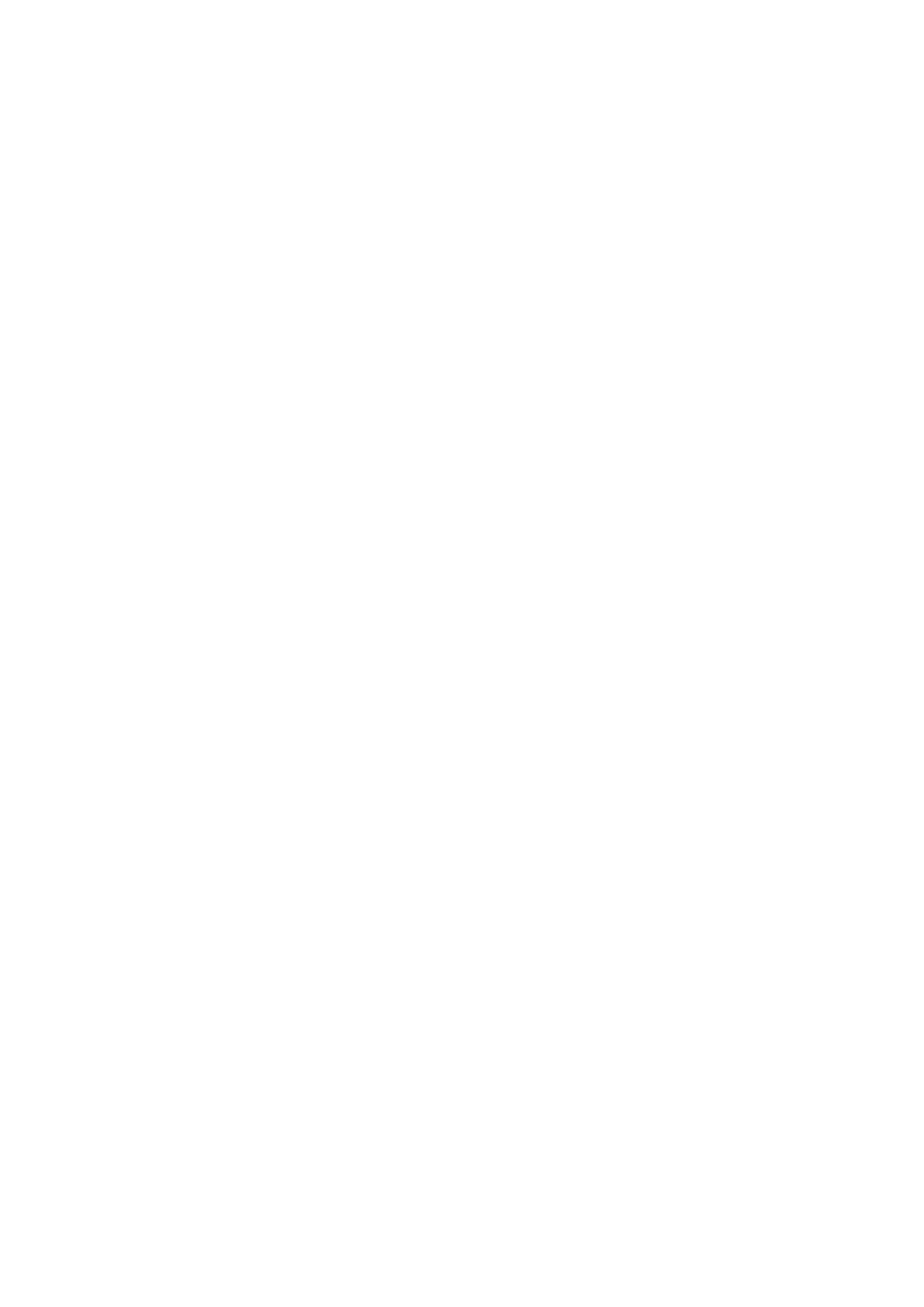## Eidesstattliche Erklärung

Hiermit erkläre ich, dass ich die vorliegende Arbeit selbstständig verfasst und keine anderen als die angegebenen Quellen und Hilfsmittel verwendet habe.

## Declaration

I hereby confirm that the thesis presented here is my own work, with all assistance acknowledged.

Lübeck, den 14.11.2016

Alexander Bentkamp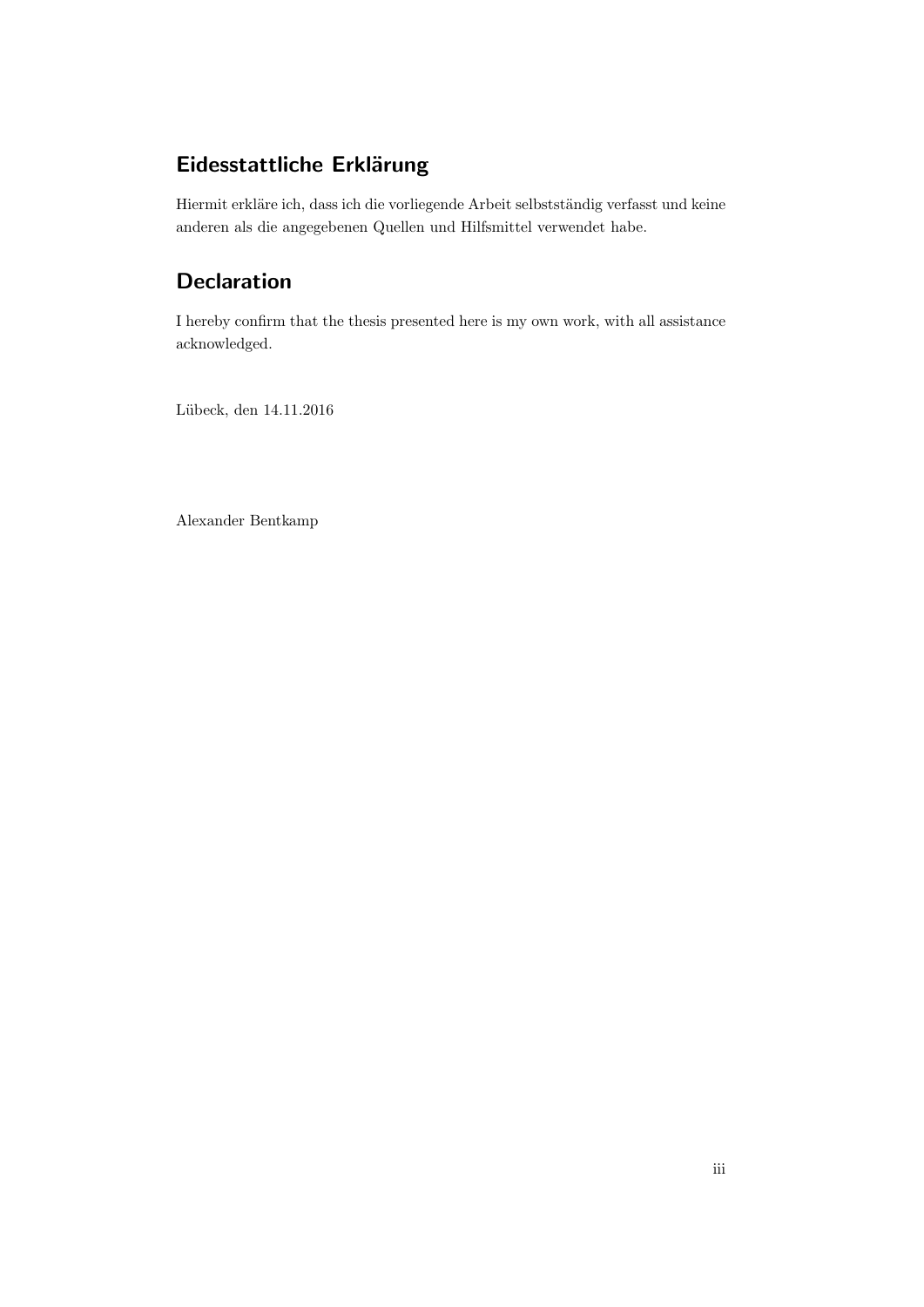#### Abstract

Deep learning has had a profound impact on computer science in recent years, with applications to search engines, image recognition and language processing, bioinformatics, and more. Recently, Cohen et al. provided theoretical evidence for the superiority of deep learning over shallow learning. I formalized their mathematical proof using the proof assistant Isabelle/HOL. This formalization simplifies and generalizes the original proof, while working around the limitations of the Isabelle type system. To support the formalization, I developed reusable libraries of formalized mathematics, including results about the matrix rank, the Lebesgue measure, and multivariate polynomials, as well as a library for tensor analysis.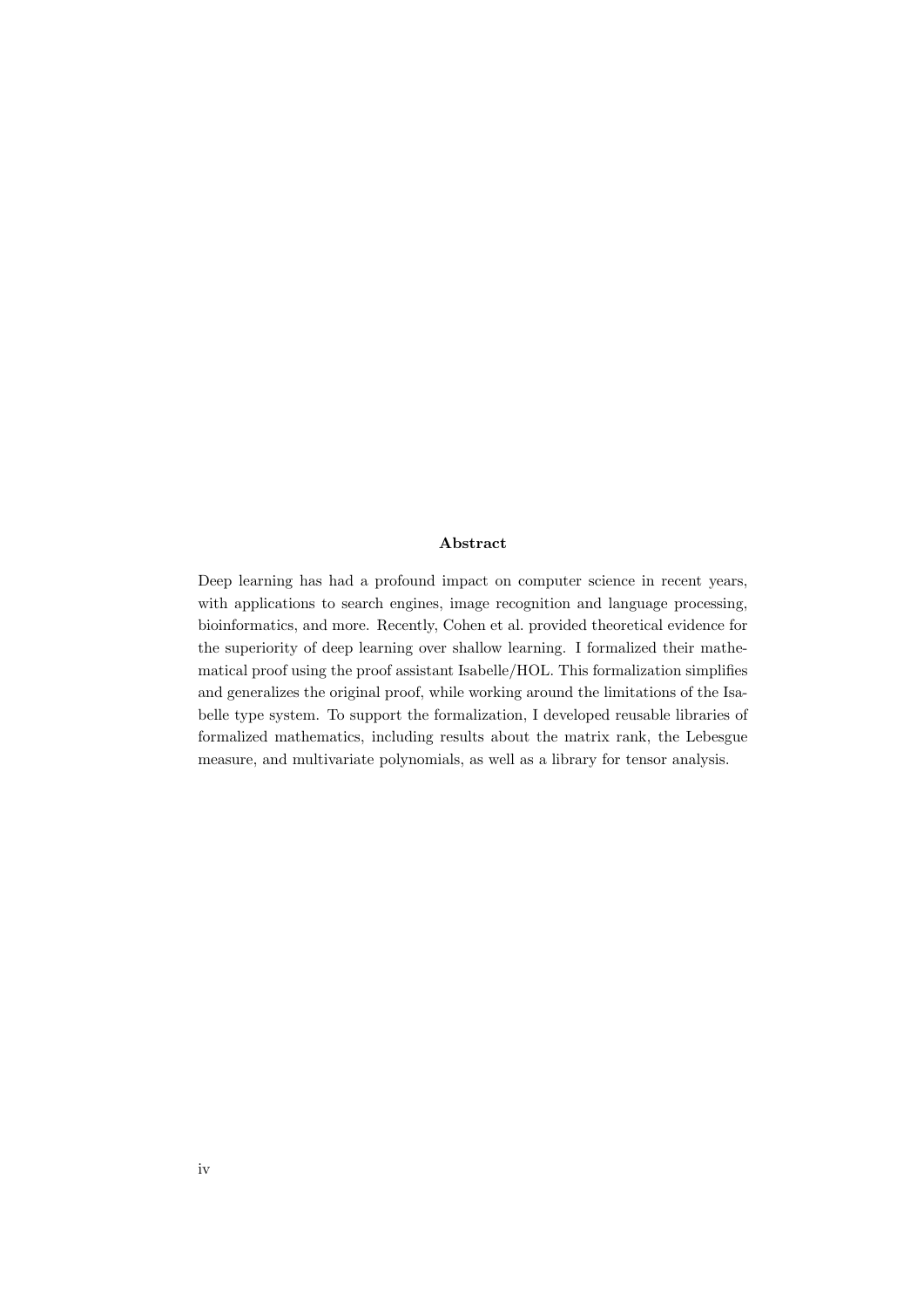## **Contents**

|    |      | 1. Introduction                                                                          | 1              |
|----|------|------------------------------------------------------------------------------------------|----------------|
| 2. |      | The Expressiveness of Deep Learning                                                      | 3              |
|    | 2.1. | <b>Sum-Product Networks</b>                                                              | 3              |
|    | 2.2. |                                                                                          | 4              |
|    | 2.3. |                                                                                          | $\overline{7}$ |
|    |      | 2.3.1.                                                                                   | $\overline{7}$ |
|    |      | 2.3.2.                                                                                   | $\overline{7}$ |
|    | 2.4. |                                                                                          | 9              |
|    | 2.5. |                                                                                          | 10             |
|    |      | Null Sets and Approximation<br>2.5.1.                                                    | 10             |
|    |      | 2.5.2.                                                                                   | 11             |
|    | 2.6. | The Restructured Proof of the Fundamental Theorem of Network                             |                |
|    |      |                                                                                          | 12             |
|    |      |                                                                                          | 12             |
|    |      | Tensors and Sum-Product Networks<br>2.6.2.                                               | 13             |
|    |      | 2.6.3.                                                                                   | 14             |
|    | 2.7. | Analogous Restructuring for the Generalized Theorem of Network                           |                |
|    |      |                                                                                          | 17             |
|    |      | The "Squeezing Operator" $\varphi_q \ldots \ldots \ldots \ldots \ldots \ldots$<br>2.7.1. | 17             |
|    |      | 2.7.2.<br>CP-rank of Truncated SPN Tensors                                               | 18             |
|    |      | 2.7.3.                                                                                   | 18             |
|    | 2.8. | Comparison with the Original Proof                                                       | 22             |
|    |      | 2.8.1.                                                                                   | 22             |
|    |      | 2.8.2.<br>Unformalized Parts                                                             | 23             |
|    | 2.9. | Generalization Obtained from the Restructuring                                           | 23             |
|    |      | 2.9.1.                                                                                   | 23             |
|    |      | Tubular Neighborhood Theorems<br>2.9.2.                                                  | 23             |
|    |      | Calculation of the Bounds $\dots \dots \dots \dots \dots \dots \dots$<br>2.9.3.          | 25             |
| 3. |      | Isabelle/HOL: A Proof Assistant for Higher-Order Logic                                   | 29             |
|    | 3.1. |                                                                                          | 29             |
|    | 3.2. | The Archive of Formal Proofs                                                             | 30             |
|    | 3.3. |                                                                                          | 30             |
|    |      | 3.3.1.                                                                                   | 30             |
|    |      | 3.3.2.                                                                                   | 31             |
|    |      |                                                                                          |                |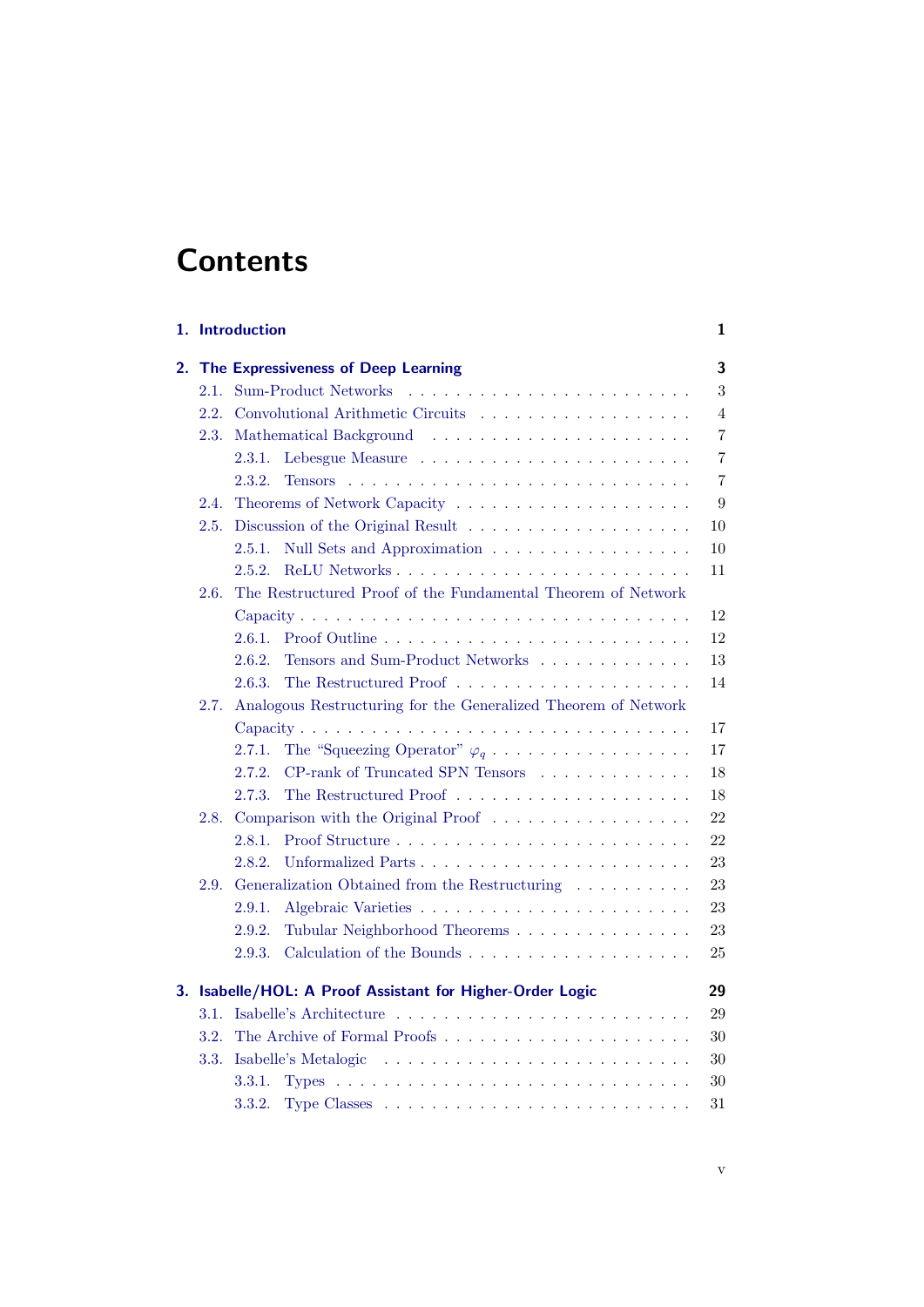#### Contents

|      | 3.3.3.<br>31                                                                 |  |
|------|------------------------------------------------------------------------------|--|
| 3.4. | 32                                                                           |  |
|      | 32<br>3.4.1.<br>Logical Connectives and Quantifiers                          |  |
|      | 32<br>3.4.2.                                                                 |  |
|      | 3.4.3.<br>33                                                                 |  |
|      | 33<br>3.4.4.                                                                 |  |
|      | 33<br>3.4.5.                                                                 |  |
| 3.5. | 34                                                                           |  |
| 3.6. | 34                                                                           |  |
|      | 3.6.1.<br>34                                                                 |  |
|      | 35<br>3.6.2.                                                                 |  |
|      | 35<br>3.6.3.                                                                 |  |
|      | Recursive Function Definitions<br>3.6.4.<br>35                               |  |
|      | 3.6.5.<br>36                                                                 |  |
| 3.7. | 36                                                                           |  |
| 3.8. | 37                                                                           |  |
|      | 37<br>3.8.1.                                                                 |  |
|      | $38\,$<br>3.8.2.                                                             |  |
|      | 3.8.3.<br>38                                                                 |  |
|      | 3.8.4.<br>39                                                                 |  |
|      | 3.8.5.<br>40                                                                 |  |
|      | 42<br>3.8.6.                                                                 |  |
|      | SMT Proofs<br>42<br>3.8.7.                                                   |  |
| 3.9. | Interactive Proof Development Workflow<br>43                                 |  |
|      | 4. Formalization of Deep Learning in Isabelle/HOL<br>45                      |  |
| 4.1. | A Comparison of Informal and Formal Proofs<br>45                             |  |
| 4.2. | 48                                                                           |  |
|      | Isabelle's Multivariate Analysis Library<br>48<br>4.2.1.                     |  |
|      | Sternagel and Thiemann's Matrix Library<br>49<br>4.2.2.                      |  |
|      | Thiemann and Yamada's Matrix Library<br>51<br>4.2.3.                         |  |
|      | 52                                                                           |  |
| 4.4. | Adapting the Formalization of the Lebesgue Measure<br>54                     |  |
| 4.5. | Formalization of Multivariate Polynomials<br>$55\,$                          |  |
|      | Nested Univariate Polynomials<br>56<br>4.5.1.                                |  |
|      | Sternagel and Thiemann's Polynomial Library<br>4.5.2.<br>56                  |  |
|      | 4.5.3.<br>Lochbihler and Haftmann's Polynomial Library<br>57                 |  |
|      | Immler and Maletzky's Polynomial Library<br>$58\,$<br>4.5.4.                 |  |
| 4.6. | Formalization of the Fundamental Theorem $\dots \dots \dots \dots$<br>$58\,$ |  |
|      | 4.6.1.<br>A Type for Convolutional Arithmetic Circuits<br>58                 |  |
|      | 4.6.2.<br>The Shallow and Deep Network Models<br>60                          |  |
|      | The Fundamental Theorem<br>62<br>4.6.3.                                      |  |
| 4.7. | 63                                                                           |  |
|      |                                                                              |  |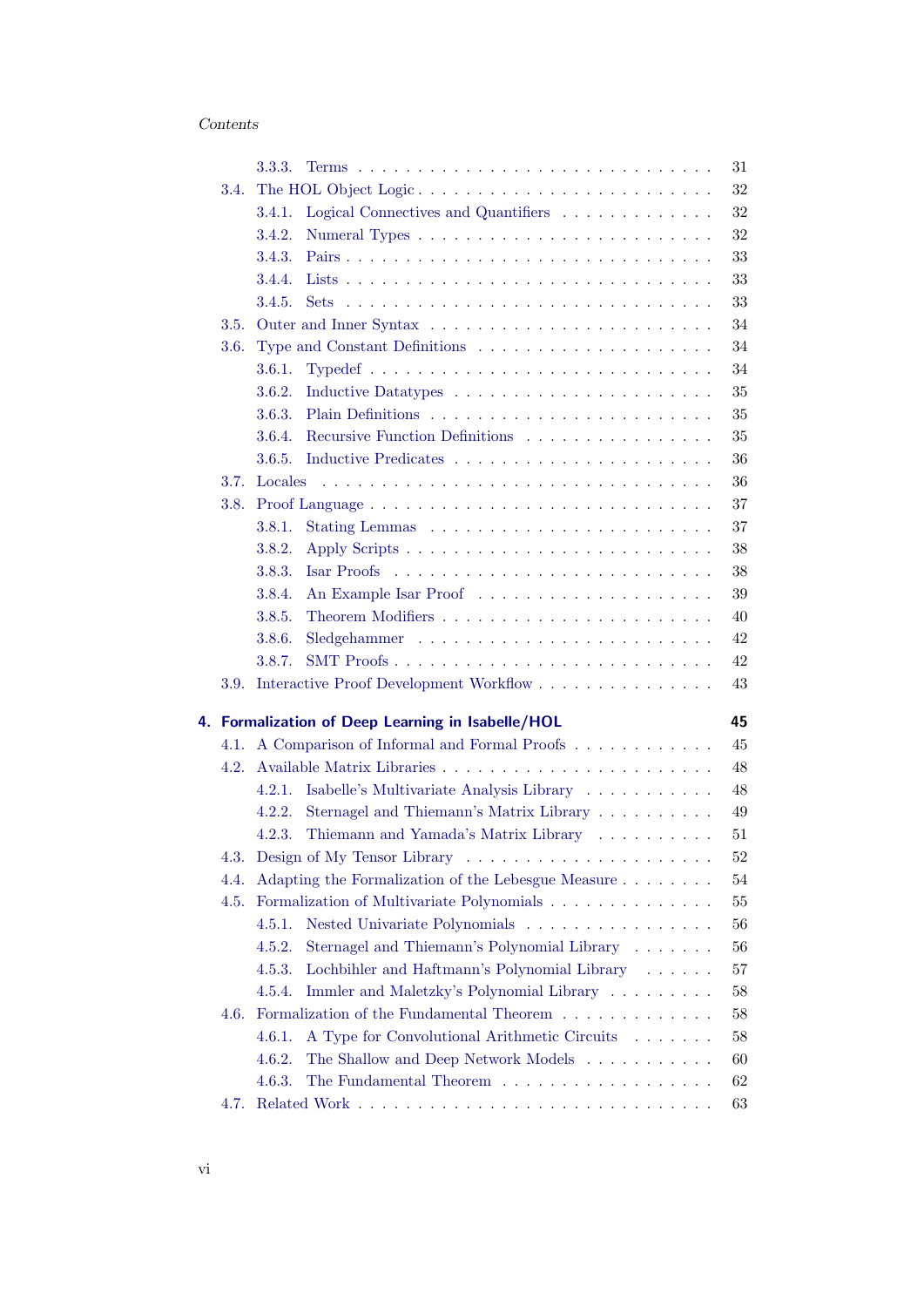Contents

| 5. Conclusion                   | 65 |
|---------------------------------|----|
| A. List of Isabelle/HOL Symbols | 71 |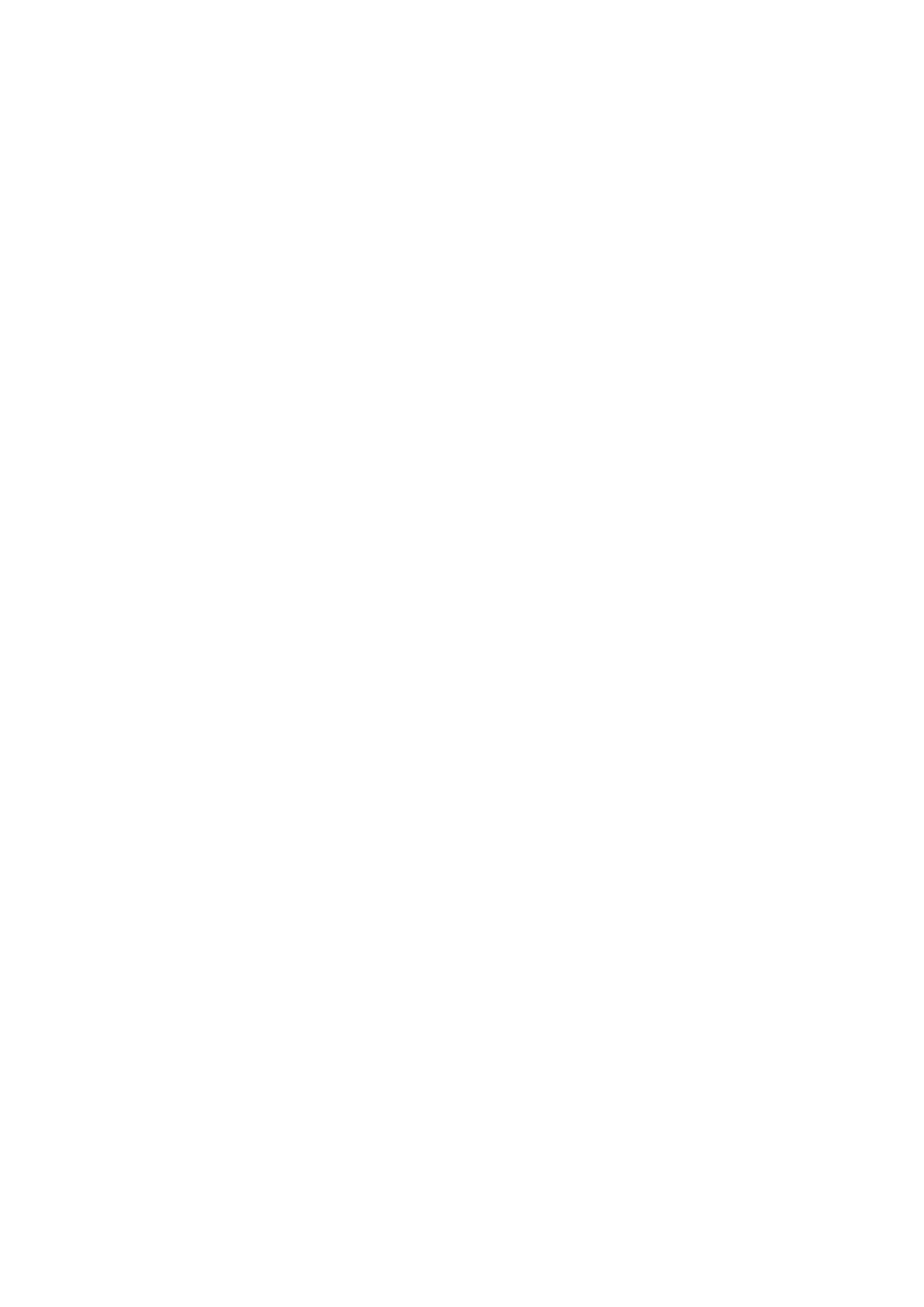## Acknowledgment

I would like to express my sincere gratitude to my supervisors Prof. Dr. Dietrich Klakow and Dr. Jasmin Blanchette for giving me the opportunity to combine their respective research areas machine learning and interactive theorem proving in this master thesis. With their excellent supervision, I have learned a lot about the process of scientific research and writing.

I am highly grateful to Dr. Johannes Hölzl for his support to understand the formalization of the Lebesgue measure, for reviewing my thesis, and for helping me to publish the formalization in the Archive of Formal Proofs.

Dr. Martin Lotz had plenty of patience explaining me his theorems on algebraic varieties. I am grateful because his advice which fundamentally improved the mathematical results of this thesis.

Dr. Ondřej Kunčar provided a preliminary version of his implementation of local typedefs from his dissertation project and helped me to apply it to my formalization.

Moreover, I would like to thank Dr. Florian Haftmann, Fabian Immler, Dr. Andreas Lochbihler, Alexander Maletzky, Dr. Walther Neuper, and Dr. René Thiemann for their helpful advice.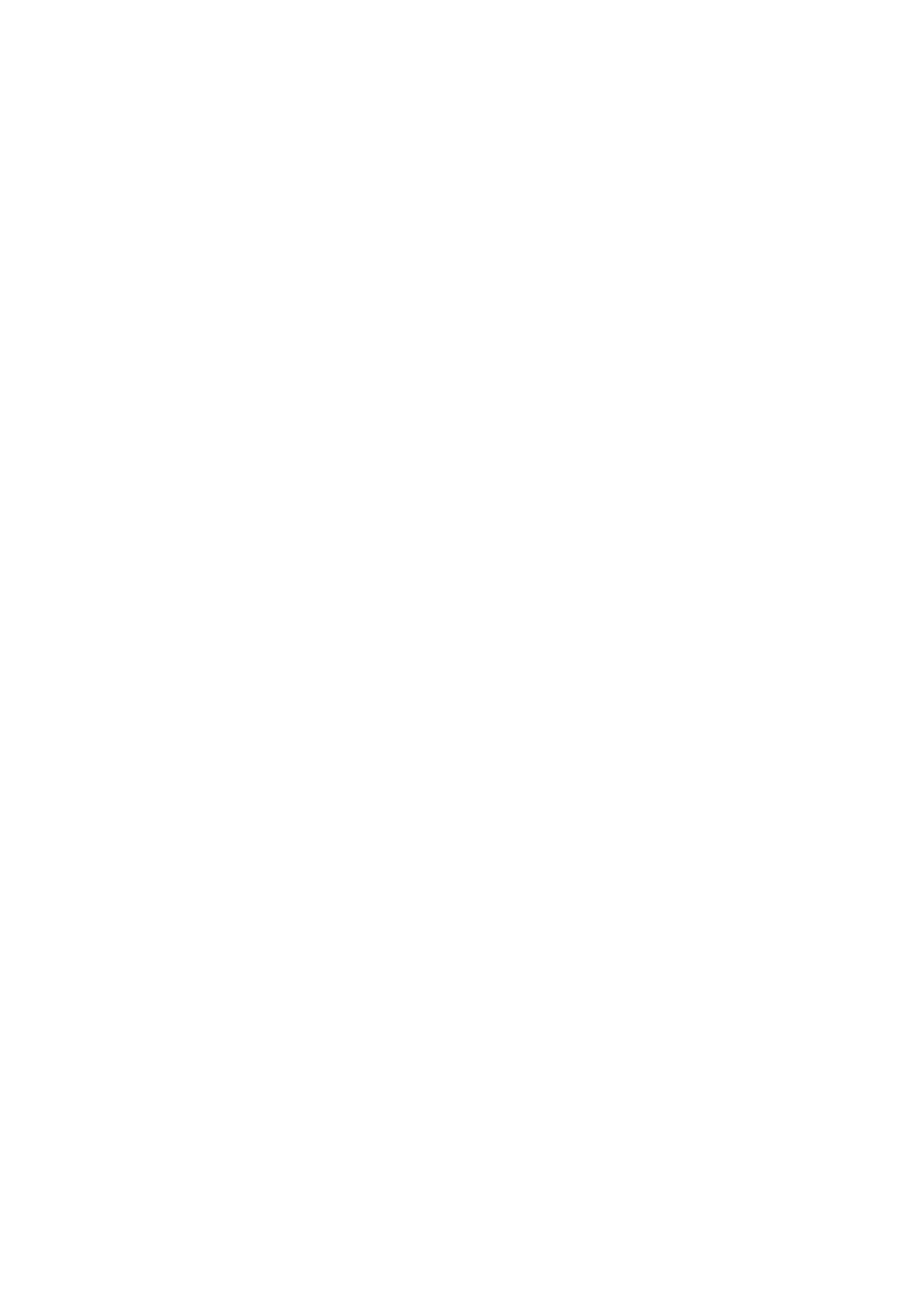## <span id="page-10-0"></span>1. Introduction

Machine learning enables computers to perform tasks that seem impossible to teach them programmatically. Now there are unbeatable artificial intelligences playing Go, self-driving cars, and practical speech recognition systems. In particular deep learning algorithms have enabled this breakthrough. However, on the theoretical side only little is known about the reasons why these deep learning algorithms work so well. Recently, Cohen et al. [\[11\]](#page-76-0) presented a theoretical approach using tensor theory that can explain the power of one particular deep learning algorithm called convolutional arithmetic circuits.

In this master's thesis I formalized their results in the proof assistant Isabelle/HOL. A proof assistant (also called interactive theorem prover) is an interactive software tool with a graphical user interface for the development of computerchecked formal proofs. Traditional proofs on paper normally omit smaller proof steps to increase readability. In contrast a formal proof contains every single application of interference rules, and states exactly which axioms, assumptions or previously deduced statements the rules are applied to. These formal proofs are difficult to grasp by humans, but computers can easily verify the correctness of these proofs. But the development of formal proofs can be arbitrarily tedious even if a traditional proof on paper already exists. Proof assistants facilitate this task by providing smaller proof steps automatically while letting the user contribute the larger proof steps and ideas.

Isabelle/HOL is a natural choice for this task because its strength lies in the high level of automation it provides. Moreover, it has an active community and includes a large library of formalized mathematical theories including measure theory, linear algebra, and polynomial algebra.

This work pursues several objectives: On the one hand, it is a case study of applying proof assistants to a field where they have been barely used before, namely machine learning. It shows that modern proof assistants such as Isabelle can be used in various fields to verify the correctness of results, but also supporting researchers to find new results. The generalization and the simplifications I found demonstrate how formal proof development can also benefit the research outside the world of formal proofs.

On the other hand, such as most formalizations, this project lead to the development of generally useful libraries that can be used in future formalizations about possibly completely different topics. Most prominently, I developed a library for tensors and their properties including the tensor product, tensor rank, and matricization. Moreover, I extended several libraries: I added a the matrix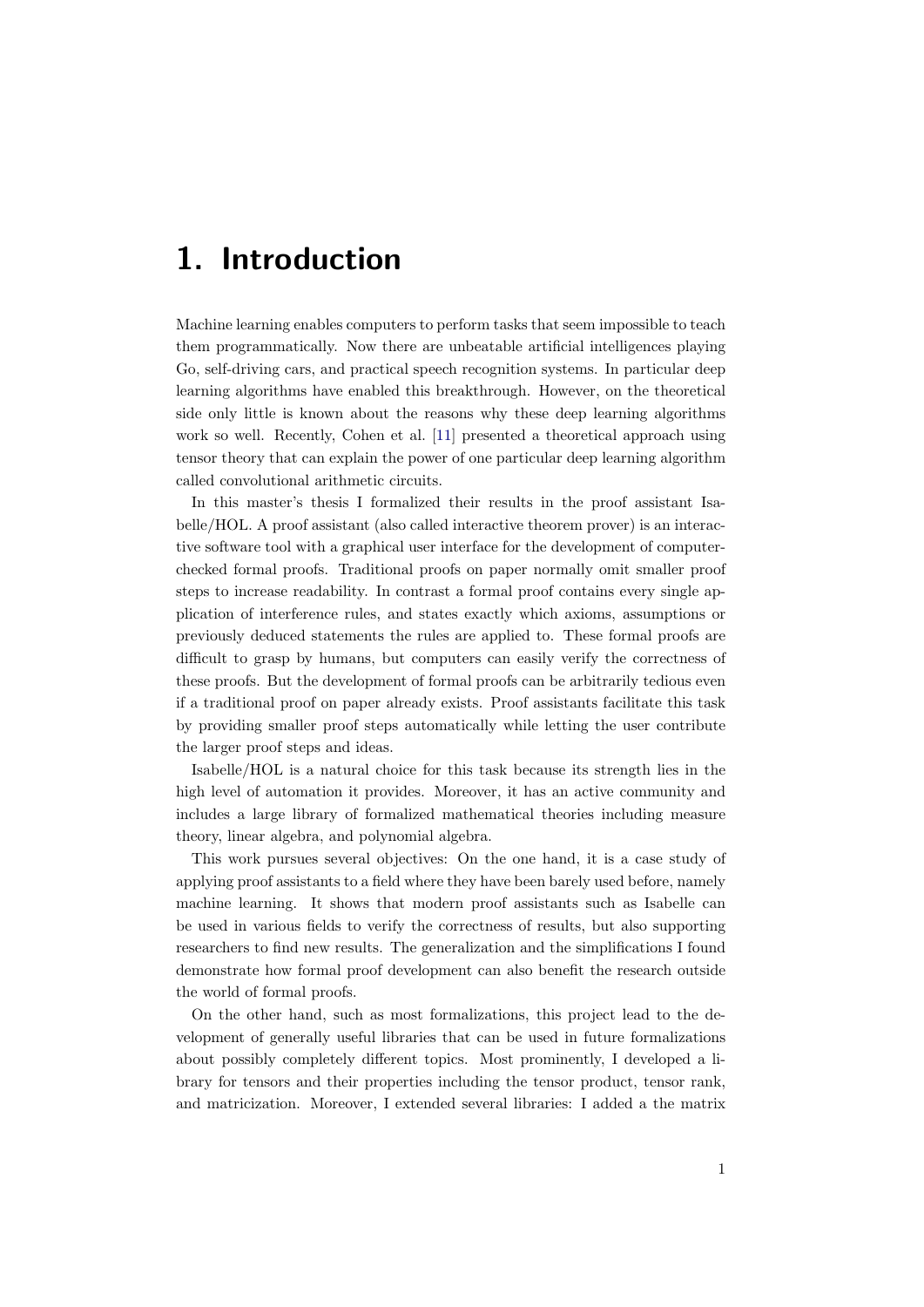#### 1. Introduction

rank and its properties to Thiemann and Yamada's matrix library [\[29\]](#page-78-0), adapted the definition of the Lebesgue measure by Hölzl and Himmelmann  $[17]$  to my purposes, and extended Lochbihler and Haftmann's polynomial library [\[16\]](#page-77-1) by various lemmas, including the theorem that zero sets of multivariate polynomials  $\neq 0$  are Lebesgue null sets. These are topics that are independent of the domain of machine learning, and they can be build upon in future purely mathematical formalization projects. In addition to these main motivations, a personal interest is to develop my expertise with a proof assistant in a larger project.

This thesis is divided into three chapters: Chapter [2](#page-12-0) discusses the mathematical background and the theory of deep learning. Chapter [3](#page-38-0) introduces Isabelle/HOL, and Chapter [4](#page-54-0) explains how the theory of deep learning is formalized.

This analysis of deep learning focuses on one particular type of networks called convolutional arithmetic circuits, which can be realized as shallow, deep or truncated networks (Sections [2.1](#page-12-1) and [2.2\)](#page-13-0). The characteristic of the deep network model is that it has more layers than the shallow network, while this does not necessarily imply more network nodes. The truncated network is a generalization of the two models, which can realize a network of any number of layers. Section [2.3](#page-16-0) introduces the mathematical background knowledge needed to understand the mathematical theorems.

Section [2.4](#page-18-0) explains the theorems of network capacity which essentially state that deep networks are more expressive than shallow ones. The deep networks are more powerful in expressing arbitrary functions, assuming that there is a perfect training algorithm to obtain the correct network weights. More precisely, the functions that can be expressed by the shallow model form a Lebesgue null set in the space of functions that can be expressed by the deep model. More generally, even adding a single layer in the truncated model has this effect. This is the result obtained by Cohen et al. [\[11\]](#page-76-0) which I discuss in Section [2.5.](#page-19-0) To formalize the results the proofs by Cohen et al. are restructured (Section [2.6](#page-21-0) and [2.7\)](#page-26-0). The differences to the original proof are presented in Section [2.8.](#page-31-0) In addition to making the formalization easier the restructuring also leads to a useful generalization of the result (Section [2.9\)](#page-32-1).

Chapter [3](#page-38-0) introduces Isabelle/HOL: Its architecture is designed to ensure trustworthiness of the verified proofs (Section [3.1\)](#page-38-1). Isabelle users contribute to an online library of formalizations called Archive of Formal Proofs (Section [3.2\)](#page-39-0). Isabelle/HOL is based on the generic proof assistant Isabelle (Section [3.2\)](#page-39-0), extended with a formalism of higher-order logic (HOL) (Section [3.4\)](#page-41-0). Sections [3.5](#page-43-0) to [3.7](#page-45-1) describe the specification language of Isabelle/HOL, followed by the proof language in Section [3.8](#page-46-0) and the general workflow in Section [3.9.](#page-52-0)

Chapter [4](#page-54-0) presents the Isabelle/HOL libraries relevant for this formalization and how I extended them (Section [4.2,](#page-57-0) [4.4](#page-63-0) and [4.5\)](#page-64-0). Moreover, I present my newly developed tensor library (Section [4.3\)](#page-61-0). Section [4.6](#page-67-1) then explains how the deep learning networks and their properties are formalized.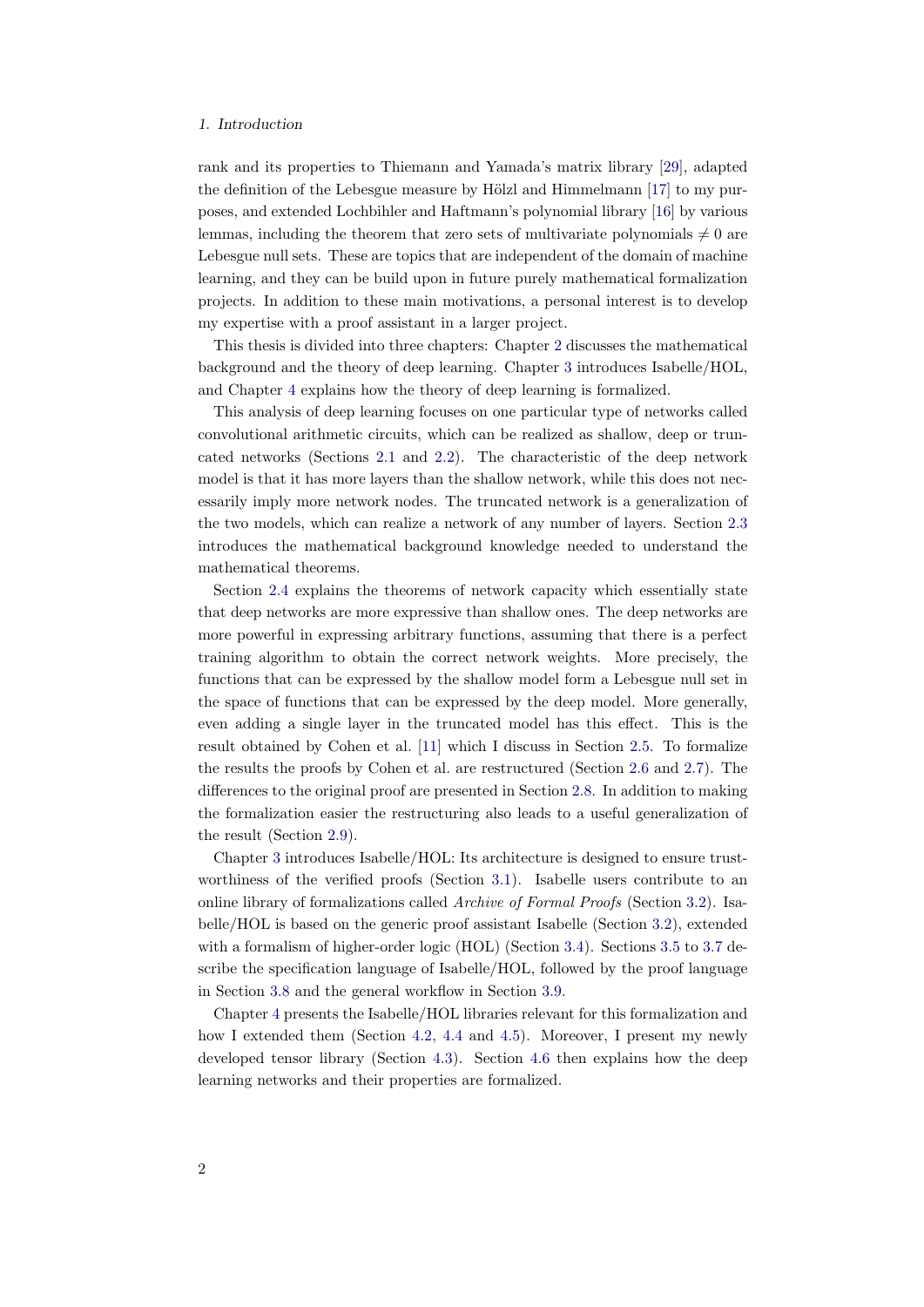<span id="page-12-0"></span>Machine learning algorithms are designed to make decisions or predictions without being explicitly programmed. This thesis focuses on supervised learning. These algorithms learn from a set of sample data, that specify input and desired output for each data set. This process is called training. The algorithms generalize this training data, allowing them to imitate the learned output on previously unseen input data.

A typical application of machine learning is image recognition, i.e., assigning a given image to one of several categories, depending on what the image depicts. For training, a supervised learning algorithm needs a set of labeled pictures, and builds a model of the features that cause an image to belong to a category. Afterwards, the algorithm can be used to label unseen pictures.

Deep learning algorithms use graph-like structures with multiple processing layers to represent the abstraction of the data. Empirically, it is known that more layers increase performance. Cohen et al. present a theoretic approach to explain this effect a deep learning architecture called convolutional arithmetic circuits. These circuits combine the ideas of two other architectures called sum-product networks and convolutional neural networks.

## <span id="page-12-1"></span>2.1. Sum-Product Networks

Sum-product networks (SPNs) are a deep learning architecture, also known as arithmetic circuits. SPNs consist of a rooted directed acyclic graph with input variables as leaf nodes and two types of interior nodes: sum nodes and product nodes. The incoming edges of sum nodes are labeled with real weights, which have to be learned during training. Possible training algorithms are expectation maximization or gradient descent [\[25\]](#page-77-2).

The network is evaluated by assigning real numbers to each input variable, calculating the product at product nodes, and the weighted sum at sum nodes. The value at the root is the output of the network.

Figure [2.1](#page-13-1) shows an example of an SPN. It has four input nodes  $x_1, x_2, x_3, x_4$ . Applied to the domain of image recognition, these values represent the pixel data of the image. The structure of the network has to be crafted manually. For example, it is reasonable to connect adjacent pixels early in the network. The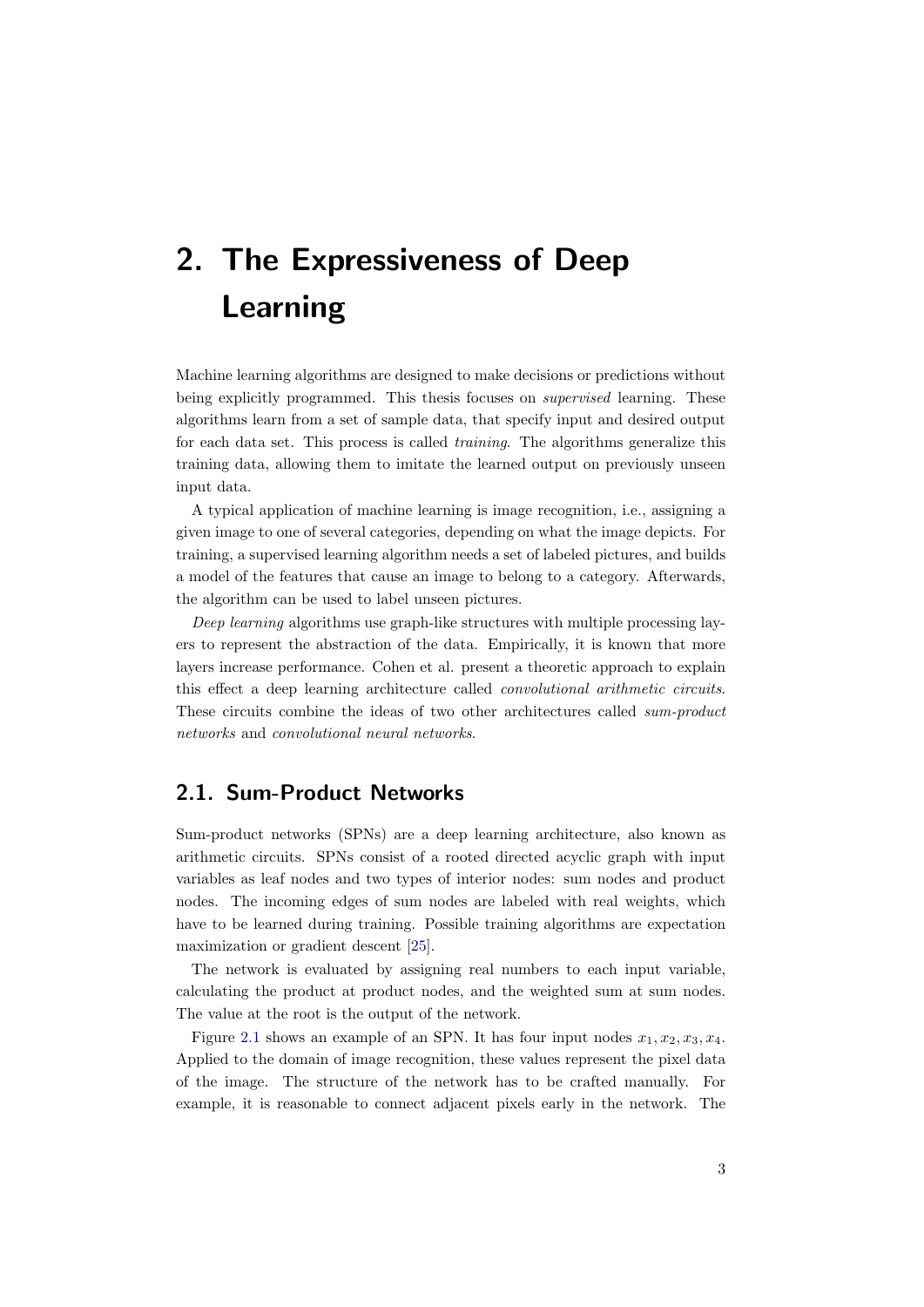<span id="page-13-1"></span>

Figure 2.1.: The evaluation of an SPN

edges leading to sum nodes are labeled with weights, which are learned during training. The figure shows an evaluation of the network on the data  $(2, 0, 1, 3)$ , which represents a possibly unseen picture. Evaluating the weighted sums and products, the output value −9 is obtained. This value has to be interpreted in the same way that the training data is coded. For example, negative values could mean that the algorithm categorizes this data as a landscape picture, whereas positive values encode animal pictures.

### <span id="page-13-0"></span>2.2. Convolutional Arithmetic Circuits

Convolutional neural networks (ConvNets) are another deep learning architecture. ConvNets are structured as a stack of layers, such as convolutional, pooling and rectified linear unit layers. To evaluate a ConvNet for a data set, the convolutional layers apply a special system of weighted sums, whose weights have to be learned in training. Pooling layers are used to reduce the amount of data, usually by combining groups of incoming values to their average or their maximum value. Rectified linear unit (ReLU) layers apply the function  $x \mapsto \max(0, x)$  to each incoming value.

Cohen et al. transfer the structure of ConvNets to SPNs, creating convolutional arithmetic circuits. They use  $1 \times 1$  convolutions, which amount to multiplying a matrix containing weights to the incoming values. Instead of maximum or average pooling, they use multiplication, such that the resulting network is an SPN. They do not use ReLU layers to preserve the SPN nature of the network. Instead, a layer of non-linear function application is inserted before the SPN, called representational layer.

Although the analysis presented in this thesis is not limited to these, three models of convolutional arithmetic circuits are studied closely in this thesis: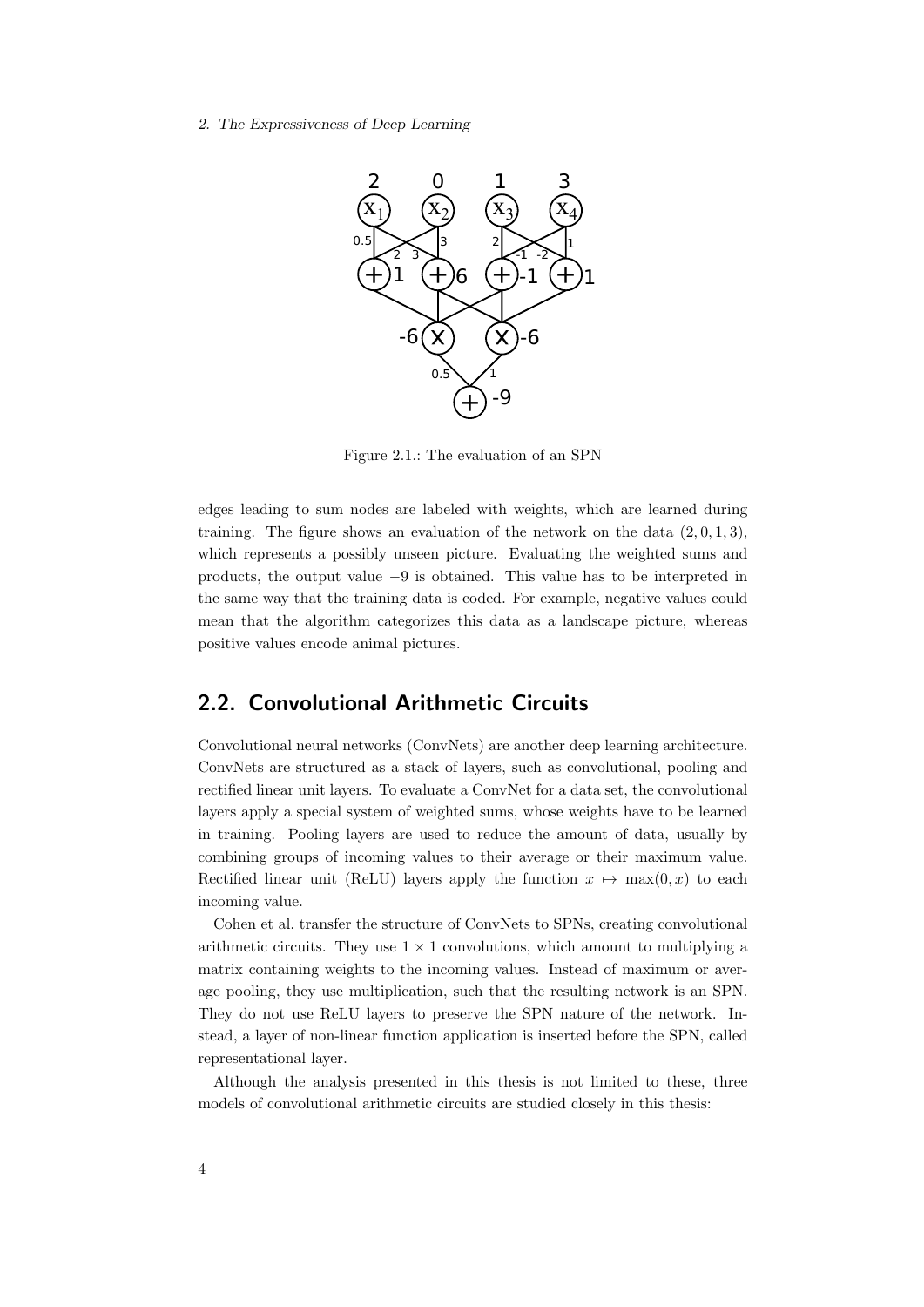- The deep network model which has the largest amount of layers possible using binary branching
- The shallow network model which has the smallest amount of layers possible
- The truncated network model which is a generalization of the first two, parameterized by the desired number of layers  $L_c$ . For  $L_c = \log_2 N$  and  $L_c = 1$  it is identical to the deep and the shallow network, respectively.

We further assume that the number of inputs  $N$  is a power of 2, which simplifies the proofs, although the analysis is not principally limited to these cases. The number of output nodes is denoted as Y.

The structure of these networks is illustrated in Figure [2.2](#page-15-0) for networks with eight input nodes  $(N = 8)$ . The networks take a vector of real numbers as input. In the figures each of the values is represented by a gray square. First, the representational layer (black arrows) is applied, which consists of non-linear functions  $f_\theta$  such as gaussians or sigmoids. There are M different non-linear functions  $f_{\theta_1}, \ldots, f_{\theta_M}$ , such that each input value  $x_i$  yields a vector of M different values  $f_{\theta_1}(x_i), \ldots, f_{\theta_M}(x_i)$  (the gray bars).

What follows is the SPN. In the language of SPNs we have alternating sum and product layers, which would be called  $1 \times 1$  convolution and pooling layers in the language of ConvNets, respectively. They calculate the following:

The convolutional layers (white arrows) multiply a weight matrix to the incoming vector. The size of the matrices depends on parameters  $r_0, \ldots, r_{L-1}$ . In layer l, the matrix has a size of  $r_l \times r_{l-1}$ , where  $r_{-1} = M$  and  $r_L = Y$ . In the shallow model, we denote  $Z = r_0$ . The values of these matrices are denoted as  $a_{\alpha}^{l,j,\gamma}$  where  $\alpha = 1, \ldots, r_{l-1}$  is the column index,  $\gamma = 1, \ldots, r_l$  is the row index, l denotes the number of the layer and  $j$  denotes the position in that layer. Expressed as a formula, the convolution operation performs the following mapping:

$$
(v_{\alpha})_{\alpha=1,\dots,r_{l-1}} \mapsto \left(\sum_{\alpha=1}^{r_{l-1}} a_{\alpha}^{l,j,\gamma} v_{\alpha}\right)_{\gamma=1,\dots,r_l}
$$

The entries of these matrices are the weights of the network, which must be learned during training. In this discussion we allow the weights in the branches of the network to be different. In practice it can be useful to have the branches share the weights, i.e., the weight matrices must be identical in each branch of the same layer. Then  $a_{\alpha}^{l,j,\gamma}$  is independent of j, which results in a reduction of the number of weights. The proofs for the case of shared weights are analogous to the ones presented in this thesis.

The pooling layers (gray arrows) multiply the incoming vectors componentwise and do not contain any weights. So, if the pooling operation has  $J$  incoming vectors, it performs the following mapping:

$$
(v_\alpha^1)_{\alpha=1,\ldots,r_l},\ldots,(v_\alpha^J)_{\alpha=1,\ldots,r_l}\mapsto (v_\alpha^1\cdot\ldots\cdot v_\alpha^J)_{\alpha=1,\ldots,r_l}
$$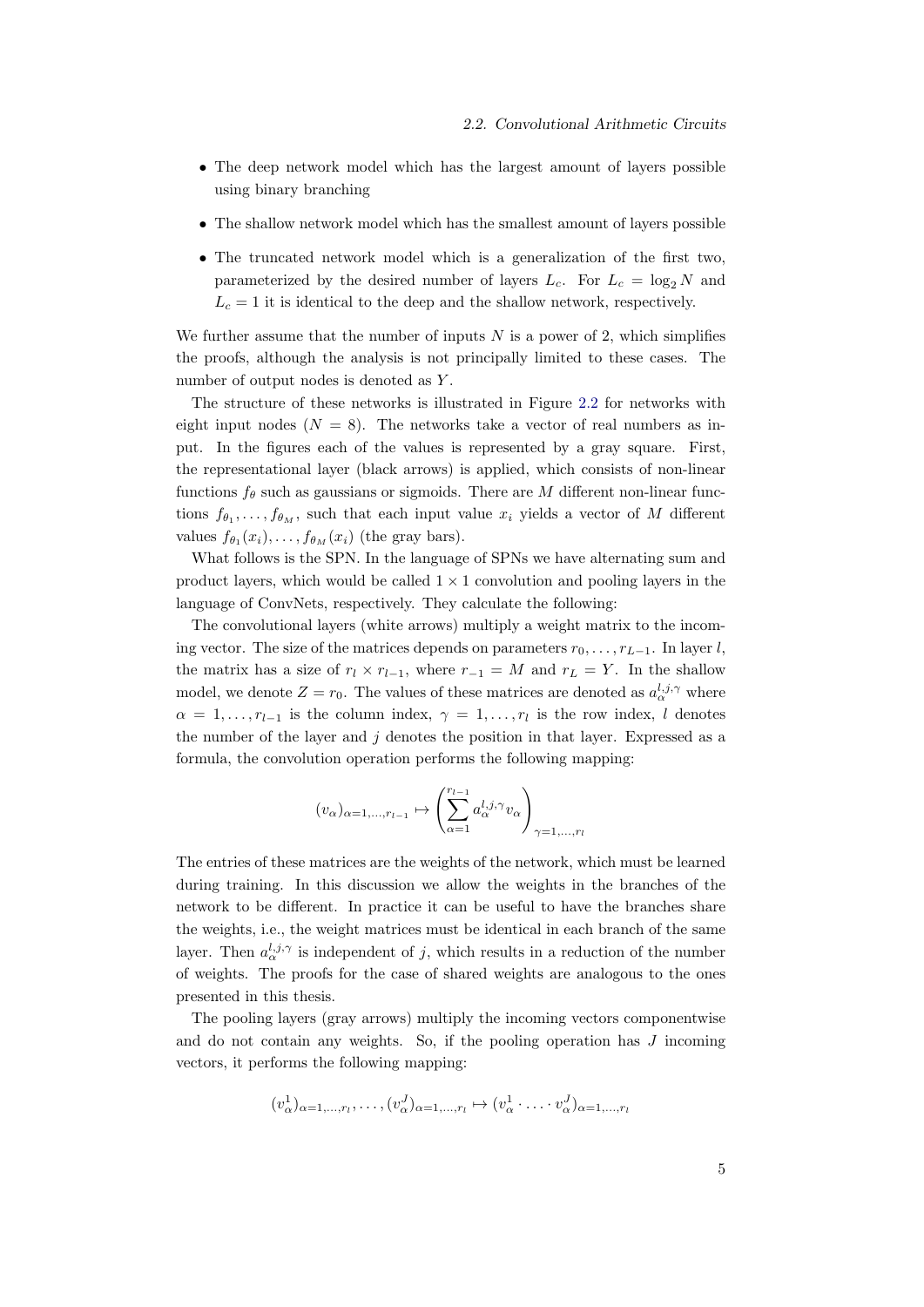<span id="page-15-0"></span>

(c) The truncated network for  $L_c=2$ 

Figure 2.2.: The network models for  $N = 8$  input nodes. The representational layer applies non-linear functions (black arrows). The convolutional layers multiply by a weight matrix (white arrows). The pooling layers multiply componentwise (gray arrows).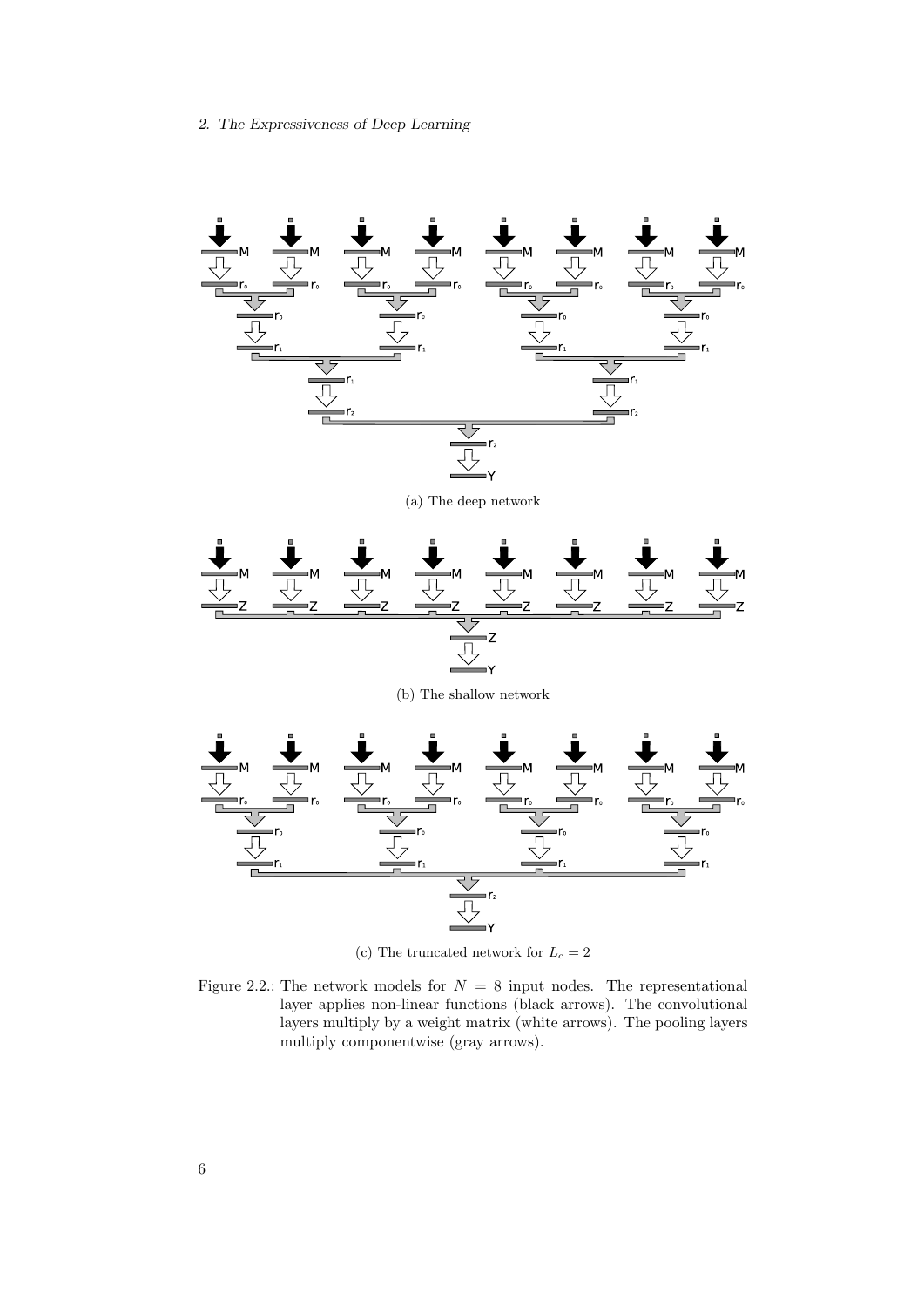The deep network model always merges two branches at a time in a pooling layer, while the shallow network model merges all branches in the first pooling layer. The truncated network model starts merging two branches at a time and finally merges all branches at some layer  $L_c$ . The deep and the shallow networks are special cases of this model with  $L_c = \log_2 N$  and  $L_c = 1$ , respectively.

### <span id="page-16-0"></span>2.3. Mathematical Background

In this section I give a brief introduction to the Lebesgue measure, and a more in-depth discussion to tensors. The explanations presume a basic understanding of linear algebra.

#### <span id="page-16-1"></span>2.3.1. Lebesgue Measure

The Lebesgue measure is a mathematical description of the intuitive concept of length, surface or volume. It extends this concept from simple geometrical shapes to a large amount of subsets of  $\mathbb{R}^n$ , including all closed and open sets. It is provably impossible to have a measure that measures all subsets of  $\mathbb{R}^n$  while maintaining intuitively reasonable properties. The sets that the Lebesgue measure can assign a volume are called measurable. The volume that is assigned to a measurable set can be a real number  $\geq 0$  or  $\infty$ . A set of Lebesgue measure 0 is also called *null set.* If a property holds for all points in  $\mathbb{R}^n$  except for a null set, we say the property holds almost everywhere.

The following lemma is of special significance for the proofs in this thesis [\[9\]](#page-76-1):

<span id="page-16-3"></span>**Lemma 2.3.1.** If  $p \neq 0$  is a polynomial with d variables, the set of points in  $\mathbb{R}^d$ where it vanishes is of Lebesgue measure zero.

#### <span id="page-16-2"></span>2.3.2. Tensors

The easiest way to understand tensors is to see them as multidimensional arrays. Vectors and matrices are special cases of tensors, but in general tensors are allowed to identify their entries by more than one or two indices. Each index corresponds to a mode of the tensor. For matrices these modes are "row" and "column". The number of modes is the *order* of the tensor. The number of values an index can take in a particular mode is the *dimension* in that mode. So a real tensor  $A$  of order N of dimension  $M_i$  in mode i contains values  $\mathcal{A}_{d_1,\dots,d_N} \in \mathbb{R}$  for  $d_i \in \{1,\dots,M_i\}$ . The space of all these tensors is written as  $\mathbb{R}^{M_1 \times \cdots \times M_N}$ .

We define a product of tensors, which generalizes the outer vector product:

$$
\otimes : \mathbb{R}^{M_1 \times \cdots \times M_{N_1}} \times \mathbb{R}^{M'_1 \times \cdots \times M'_{N_2}} \rightarrow \mathbb{R}^{M_1 \times \cdots \times M_{N_1} \times M'_1 \times \cdots \times M'_{N_2}}
$$
  

$$
(\mathcal{A} \otimes \mathcal{B})_{d_1, \ldots, d_{N_1}, d'_1, \ldots, d'_{N_2}} = \mathcal{A}_{d_1, \ldots, d_{N_1}} \cdot \mathcal{B}_{d'_1, \ldots, d'_{N_2}}
$$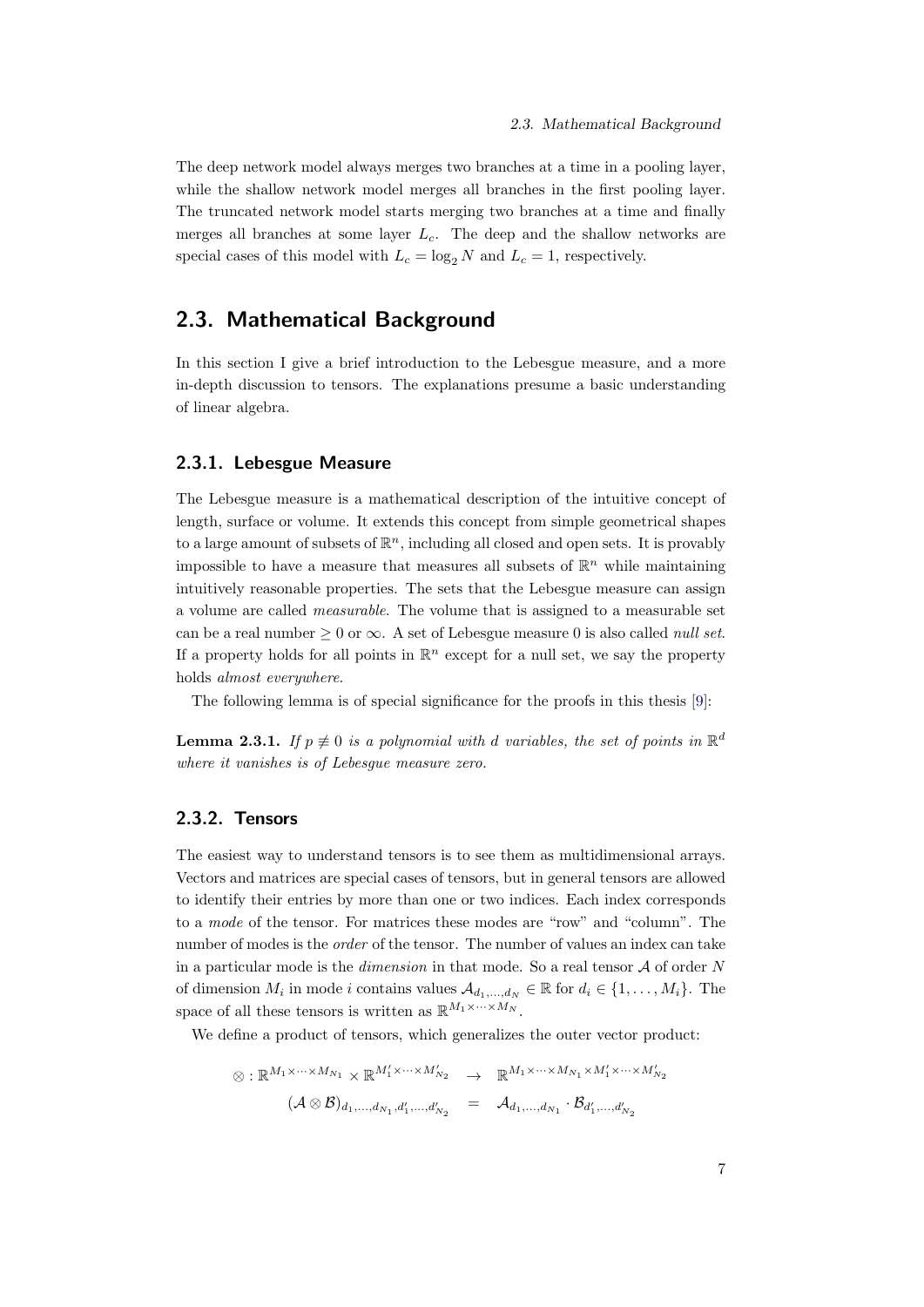Analogously to matrices, we can define a rank on tensors, which is called CPrank:

<span id="page-17-1"></span>**Definition 2.3.1.** The CP-rank of a tensor  $A$  of order  $N$  is defined as the minimal number  $Z$  of terms that are needed to write  $A$  as a linear combination of tensor products of vectors  $\mathbf{a}_{z,1}, \ldots, \mathbf{a}_{z,N}$ :

$$
\mathcal{A} = \sum_{z=1}^{Z} \lambda_z \cdot \mathbf{a}_{z,1} \otimes \cdots \otimes \mathbf{a}_{z,N} \text{ with } \lambda_z \in \mathbb{R} \text{ and } \mathbf{a}_{z,i} \in \mathbb{R}^{M_i}
$$

By rearranging the entries of a tensor, the values can also be written into a matrix, where each matrix entry corresponds to a tensor entry. This process is called matricization. To make it compatible with the tensor product, we define it as follows:

**Definition 2.3.2.** Let A be a tensor of even order 2N. Let  $M_i$  be the dimension in mode  $2i - 1$  and  $M'_i$  the dimension in mode 2i. The matricization [A] ∈  $\mathbb{R} \Pi^{M_i \times \Pi M'_i}$  is defined as follows: The entry  $\mathcal{A}_{d_1, d'_1, ..., d_N, d'_N}$  is written into the matrix [A] at row  $d_1 + M_1 \cdot (d_2 + M_2 \cdot (\dots + M_{N-1} \cdot d_N))$  and column  $d'_1 + M'_1 \cdot$  $(d'_2 + M'_2 \cdot (\dots + M'_{N-1} \cdot d'_N)).$ 

This means that the even and the odd indices operate as digits in a mixed radix numeral system to specify the column and the row in the matricization, respectively. If all modes have equal dimension  $M$ , the indices are digits in a M-adic representation of the column and row indices.

The CP-rank of a tensor is related to the rank of its matrix in the following way:

<span id="page-17-0"></span>**Lemma 2.3.2.** Let  $A$  be a tensor of even order. Then

$$
rank[\mathcal{A}] \leq CP\text{-rank }\mathcal{A}
$$

A proof of this is given in the original paper by Cohen et al. [\[11,](#page-76-0) p. 21].

An alternative way to look at tensors is as multilinear maps. A map  $f : \mathbb{R}^{M_1} \times$  $\cdots \times \mathbb{R}^{M_N} \to \mathbb{R}$  is multilinear if for each i the mapping  $x_i \mapsto f(x_1,\ldots,x_N)$  is linear (all variables but  $x_i$  are fixed). Such a mapping is completely determined if its values on basis vectors are specified:

$$
f(\boldsymbol{x}_1,\ldots,\boldsymbol{x}_N) = f(x_{1,1}\boldsymbol{e}_1 + \cdots + x_{1,M_1}\boldsymbol{e}_{M_1},\ldots,x_{N,1}\boldsymbol{e}_1 + \cdots + x_{N,M_N}\boldsymbol{e}_{M_N})
$$
  
= 
$$
\sum_{i_1,\ldots,i_N} x_{1,i_1} \cdot \cdots \cdot x_{N,i_N} \cdot f(\boldsymbol{e}_{i_1},\ldots,\boldsymbol{e}_{i_N})
$$

Therefore, to determine such a multilinear mapping we need  $M_1 \times \cdots \times M_N$  real values that define the values for  $f(e_{i_1},...,e_{i_N})$ . The tensor that contains these values is identified with that multilinear mapping.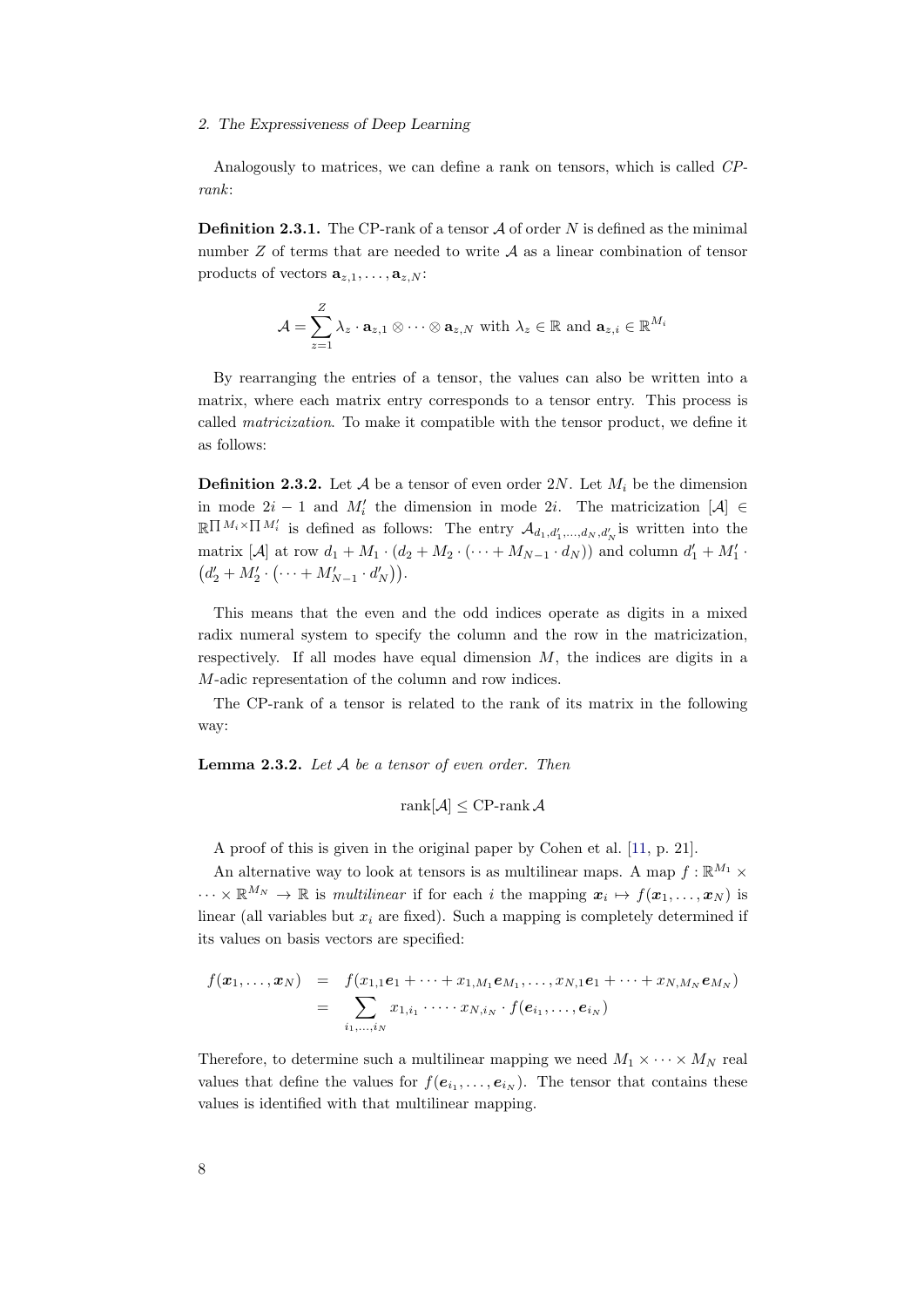### <span id="page-18-0"></span>2.4. Theorems of Network Capacity

This analysis of the networks discusses their expressiveness. A function  $f$  can be expressed by a network if there exists a weight configuration such that the input x produces the output  $f(x)$  for all possible inputs x. The expressiveness of a network is its ability to express functions with arbitrary weight configurations. Therefore this analysis does not discuss the training algorithm, i.e., how the desired weight configuration can be obtained given some training values of the function. I will call the functions that can be expressed with some given deep network or some given shallow network deep network functions and shallow network functions, respectively.

Since the representational layers of all three network models are the same (fixing the values of N and  $M$ ), I focus on the lower part of the networks without the representational layer and I call it the deep, shallow or truncated SPN, respectively. Accordingly I call the functions expressed by the SPNs alone deep, shallow or truncated SPN functions.

The central question is whether and to what extend the deep SPN is more powerful than the shallow SPN. Both SPN models are known to be universal, meaning they can realize any multilinear function if an arbitrary number of nodes is allowed, i.e., if there is no limit to the values of  $r_l$  and Z, respectively. The models including the representational layer are also universal in the sense that they can approximate any  $L^2$ -function for  $M \to \infty$ .

When comparing the deep and the shallow network model, Cohen et al. fix the number of nodes in the deep network model by fixing the parameters  $N, M, r_0$ ,  $\ldots$ ,  $r_{L-1}$ , Y, and limit the amount of nodes in the shallow network by requiring  $Z \leq r^{N/2}$  where  $r := \min(r_0, M)$ . The number of nodes in the shallow SPN is  $(N+1) \cdot Z + Y$ . Effectively, the shallow network is only allowed to use less than exponentially many nodes w.r.t. the number of inputs. They show that these "small" shallow networks can only express a small fraction of the functions that a deep network can express. More precisely they prove the following theorem, which is a slightly modified version of Theorem 1 from the original work by Cohen et al. [\[11\]](#page-76-0). Note that the representing tensors mentioned in the original theorem are isomorphic to the SPN functions used here.

<span id="page-18-1"></span>Theorem 2.4.1 (Fundamental theorem of network capacity). Consider the deep network model with parameters M,  $r_l$  and N and define  $r := min(r_0, M)$ . The weight space of the deep network is the space of all possible values for the weights  $a_{\alpha}^{l,j,\gamma}$ . In this weight space, let S be the set of weight configurations that represent a deep SPN function which can also be expressed by the shallow SPN model with  $Z \lt r^{N/2}$ . Then S is a set of measure zero with respect to the Lebesgue measure.

This theorem can be generalized to the following theorem about truncated networks, which is a slightly modified version of Theorem 2 from Cohen et al. [\[11\]](#page-76-0):

<span id="page-18-2"></span>Theorem 2.4.2 (Generalized theorem of network capacity). Consider two trun-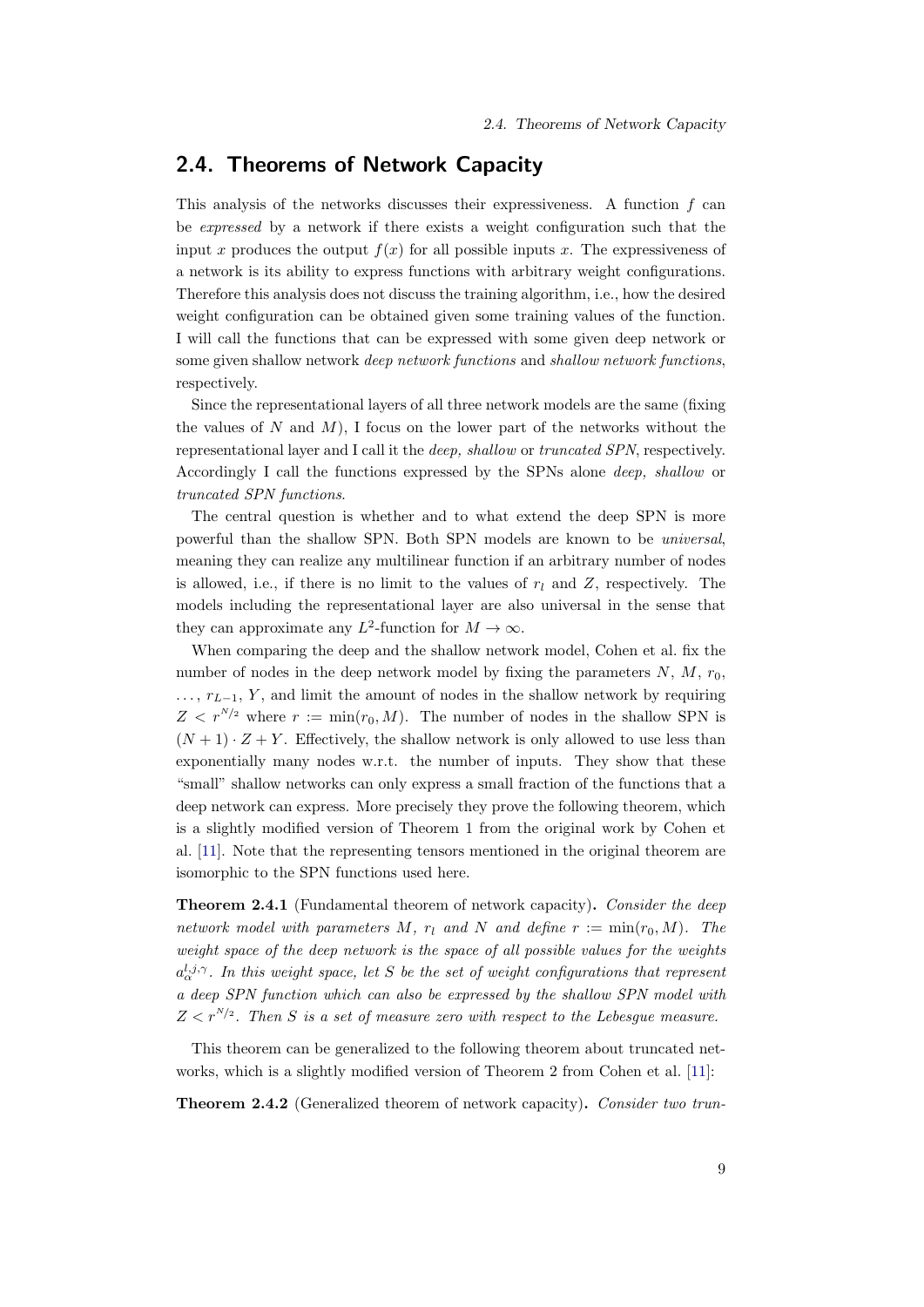cated SPNs, one with depth  $L_1$  and parameters  $r_l^{(1)}$  $\ell_l^{(1)}$ , the other with depth  $L_2$  and parameters  $r_l^{(2)}$ (2). Let  $L_2 < L_1$  and define  $r := \min\{M, r_0^{(1)}, \ldots, r_{L_2}^{(1)}\}$  $\{L_{2-1}^{(1)}\}$ . In the space of all possible weight configurations for the  $L_1$ -network, let S be the set of weight configurations that represent a  $L_1$ -SPN function which can also be expressed by the L<sub>2</sub>-SPN model with  $r_{L_2-1}^{(2)} < r^{N/2^{L_2}}$ . Then S is a set of Lebesgue measure zero.

Theorem [2.4.1](#page-18-1) is a special case of this theorem, setting  $L_1 = \log_2 N$  and  $L_2 =$ 1. Both of these theorems can be expanded quite easily to the entire networks including the representational layer. Moreover, it can be shown that  $S$  is closed, which means that any deep SPN function with parameters outside  $S$  cannot be approximated arbitrarily well by the shallow SPN model. Since these corollaries are of less interest for this work, see the original work [\[11\]](#page-76-0) for details.

### <span id="page-19-0"></span>2.5. Discussion of the Original Result

#### <span id="page-19-1"></span>2.5.1. Null Sets and Approximation

Although Cohen et al. provided a detailed insight into the mathematical theory behind deep learning, this result should be studied carefully. What exactly does it mean that  $S$  is of measure zero (also called a *null set*)? Cohen et al. refer to the probabilistic interpretation of null sets, which states the following: If one draws a random point from  $\mathbb{R}^n$  using some continuous distribution, with probability 1 the resulting point will lie outside of a given null set. The event that the point lies inside that null set has probability 0, but is still possible (provided that the null set is not the empty set). This distinction between events of probability 0 and impossible events makes sense theoretically, but whether it applies in the real world is debatable.

In a corollary Cohen et al. also prove that  $S$  is closed. This means that any point outside S cannot be approximated arbitrarily well using points from S. This excludes for example sets such as  $\mathbb{Q} \subset \mathbb{R}$ , which is a null set, but not closed. Nonetheless, there are large subsets of  $\mathbb{R}^n$  that are closed and null sets. For example consider the set  $\{(x_1, \ldots, x_n) \mid x_1 \text{ is a multiple of } \varepsilon\} \subset \mathbb{R}^n$  for some fixed  $\varepsilon > 0$ , which is a set of hyperplanes with distance  $\varepsilon$  to each other. The set is a null set and closed. Any point outside the set can be approximated, not arbitrarily well, but up to  $\varepsilon$ . Mathematically this is a difference, but in practice there is no difference if  $\varepsilon$  is small.

In implementations of the deep learning algorithm, there will be a limit to how exact the calculations can be performed and a limit to what values the network weights can have. Therefore the weight space is a finite set, since the computer can only store a finite number of different values. With respect to the Lebesgue measure the entire weight space and all its subsets are then a closed null set. For these reasons, it would be desirable to find more precise ways to measure the size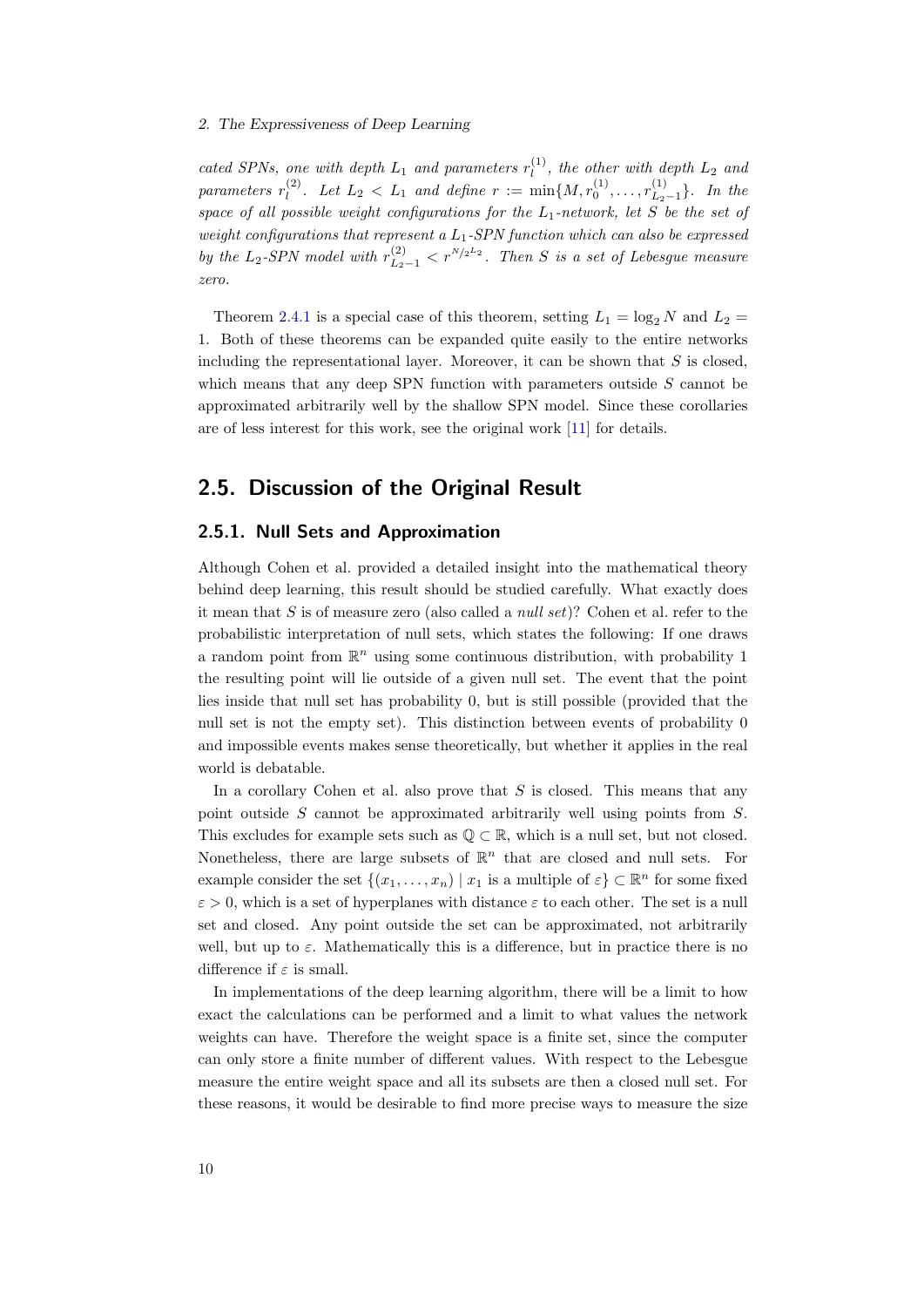2.5. Discussion of the Original Result

<span id="page-20-1"></span>

Figure 2.3.

of the set S.

One way to do this is to use a uniform discrete measure on some subset of  $\mathbb{R}^n$ . If the line in Figure [2.3a](#page-20-1) represents the set  $S$ , using a discrete measure would correspond to measuring a set as illustrated in Figure [2.3b.](#page-20-1) This set is closer to the discrete weight space in an implementation, in this illustration using fixed point arithmetic. Since this discrete set is cumbersome to handle mathemati-cally, an alternative is illustrated in Figure [2.3c.](#page-20-1) The  $\varepsilon$ -neighborhood of S is a good approximation of the set in Figure [2.3b,](#page-20-1) and it is much easier to describe it mathematically.

#### <span id="page-20-0"></span>2.5.2. ReLU Networks

Unfortunately, the convolutional arithmetic circuits are easy to analyze, but little used. They are equivalent to SimNets which have been developed by Cohen et al., the same research group that also found this tensor approach to analyze them.

However, Cohen et al. claim that these networks are simply in an early stage of development and have the potential to outperform the popular ConvNets with rectified linear unit (ReLU) activation. SimNets have been demonstrated to perform as well as these state of the art networks, even outperform them when computational resources are limited [\[10\]](#page-76-2).

Moreover, the tensor analysis of convolutional arithmetic circuits can be connected to the ConvNets with ReLU activation[\[12\]](#page-76-3). Cohen et al. provide a transformation of convolutional arithmetic circuits into ConvNets with ReLU activation, which allows to deduce properties of the latter from the tensor analysis described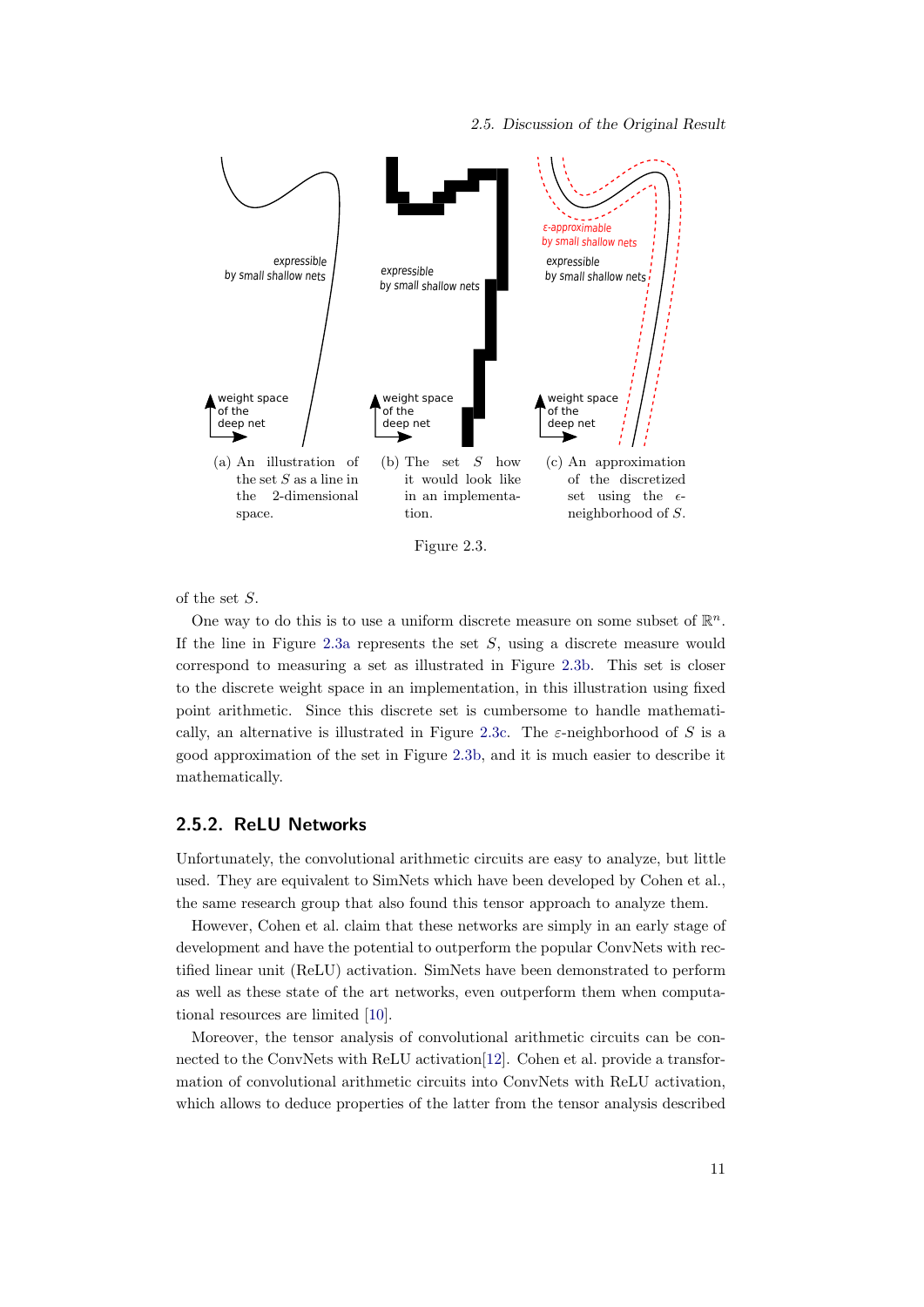here. Unlike the convolutional arithmetic circuits, ReLU ConvNets with average pooling are not universal, i.e., even with an arbitrary number of nodes arbitrary functions cannot be expressed. Moreover, ReLU ConvNets do not show complete depth efficiency, i.e., the analogue of the set  $S$  for those networks has a Lebesgue measure greater zero. This leads Cohen et al. believe that convolutional arithmetic circuits could become a leading approach for deep learning, once suitable training algorithms have been developed.

## <span id="page-21-0"></span>2.6. The Restructured Proof of the Fundamental Theorem of Network Capacity

#### <span id="page-21-1"></span>2.6.1. Proof Outline

The proof of Theorem [2.4.1](#page-18-1) by Cohen et al. is a single, monolithic induction over the deep network structure that contains matrix theory, tensor theory, measure theory and polynomials. This proof strategy is not appropriate for a formalization, since inductions are generally complicated enough already and this approach does not allow a separation of the different mathematical theories involved. I restructured the proof to obtain a more modular version, which is presented here.

The restructured proof follows the following strategy:

- <span id="page-21-5"></span>Step I. We describe the behavior of an SPN function at an output node  $y$  by a tensor  $\mathcal{A}^y$  that depends on the network weights. We focus on an arbitrary output node  $y$  of the deep network. If the shallow network cannot represent the output of this node, it cannot represent the entire output either.
- <span id="page-21-4"></span>Step II. We show that the CP-rank of a tensor representing an SPN function indicates how many nodes the shallow model needs to represent this function.
- <span id="page-21-6"></span>Step III. We construct a multivariate polynomial  $p$ , mapping the deep network weights w to a real number  $p(w)$ .
- <span id="page-21-2"></span>Step IV. We show that if  $p(w) \neq 0$ , the tensor  $\mathcal{A}^y$  representing the network with weights  $w$  has a high CP-rank. More precisely, the CP-rank is then exponential in the number of inputs.
- <span id="page-21-3"></span>Step V. Show that  $p$  is not the zero polynomial and hence its zero set is a Lebesgue null set by Lemma [2.3.1.](#page-16-3)

By steps [IV](#page-21-2) and [V,](#page-21-3)  $\mathcal{A}^y$  has an exponential CP-rank almost everywhere. By step [II,](#page-21-4) the shallow network therefore needs exponentially many nodes to represent the deep SPN functions almost everywhere, which proves Theorem [2.4.1.](#page-18-1)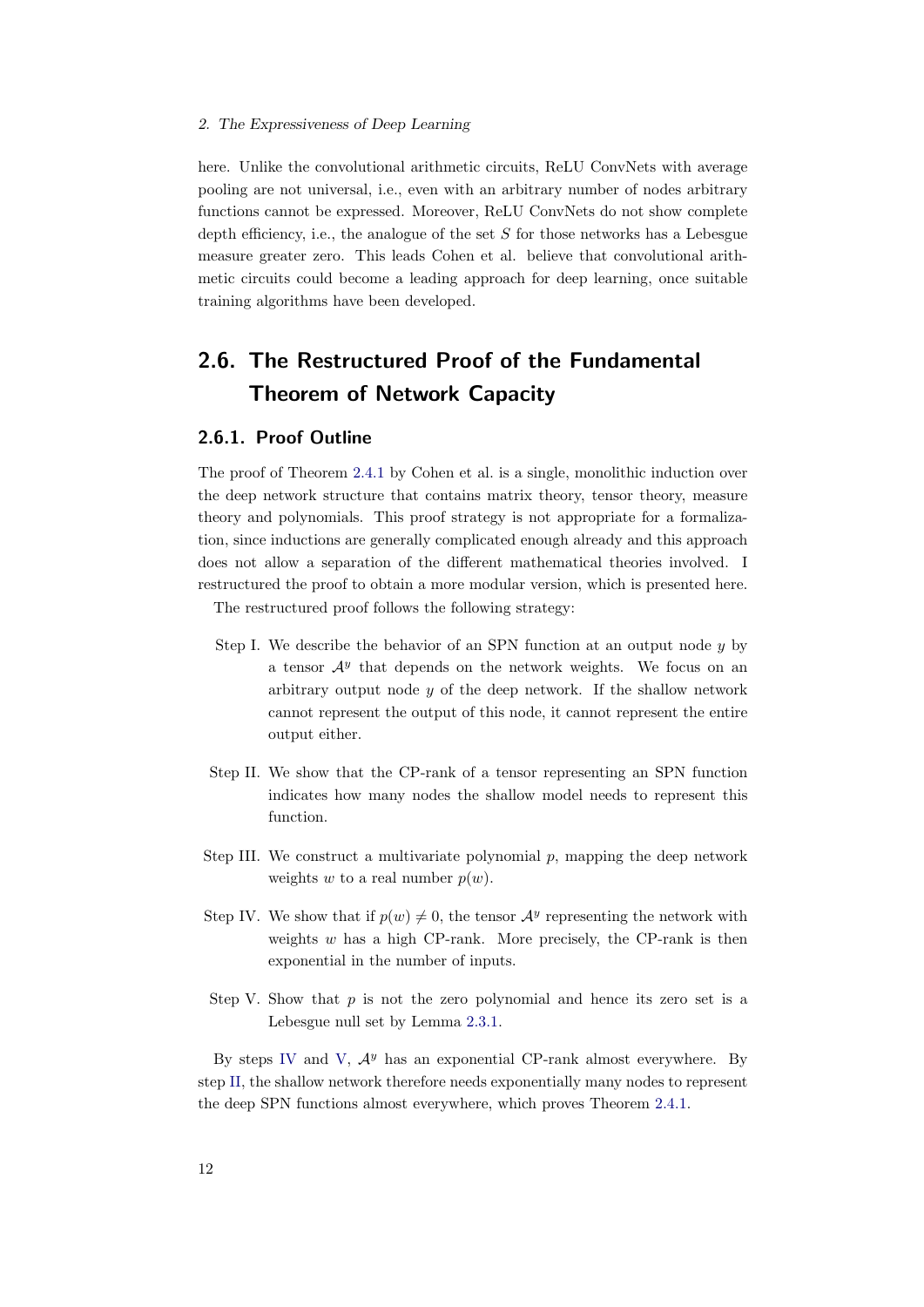#### <span id="page-22-0"></span>2.6.2. Tensors and Sum-Product Networks

The SPNs described before define a multilinear mapping from their input vectors to their output vectors: The convolutional layers contain a multiplication by a matrix, which is a linear mapping. The pooling layers contain a componentwise multiplication, which is linear if all but one of the incoming vectors are fixed. Therefore, each output value of the network can be represented by a tensor  $\mathcal{A}^y$ , which is step [I](#page-21-5) in the proof outline. The tensor's entries  $\mathcal{A}_{d_1,...,d_N}^y$  contain the output value of the network if the input vectors are the basis vectors  $e_{d_1}, \ldots, e_{d_N}$ .

The representing tensor can be computed inductively through the network, where convolutional layers introduce weighted sums of tensors and pooling layers introduce tensor products. For the deep network this results in the following equations:

$$
\psi^{0,j,\gamma} = \mathbf{e}_{\gamma}
$$
\n
$$
\phi^{0,j,\gamma} = \sum_{\alpha=1}^{M} a_{\alpha}^{0,j,\gamma} \psi^{0,j,\alpha} = (a_1^{0,j,\gamma}, \dots, a_M^{0,j,\gamma})
$$
\n
$$
\psi^{1,j,\gamma} = \phi^{0,2j-1,\gamma} \otimes \phi^{0,2j,\gamma}
$$
\n
$$
\phi^{1,j,\gamma} = \sum_{\alpha=1}^{r_0} a_{\alpha}^{1,j,\gamma} \psi^{1,j,\alpha}
$$
\n
$$
\cdots \qquad \cdots \qquad \cdots \qquad \cdots \qquad \cdots \qquad \cdots \qquad \cdots \qquad \cdots \qquad \cdots \qquad \cdots \qquad \cdots \qquad \cdots \qquad \cdots \qquad \cdots \qquad \cdots \qquad \cdots \qquad \cdots \qquad \cdots \qquad \cdots \qquad \cdots \qquad \cdots \qquad \cdots \qquad \cdots \qquad \cdots \qquad \cdots \qquad \cdots \qquad \cdots \qquad \cdots \qquad \cdots \qquad \cdots \qquad \cdots \qquad \cdots \qquad \cdots \qquad \cdots \qquad \cdots \qquad \cdots \qquad \cdots \qquad \cdots \qquad \cdots \qquad \cdots \qquad \cdots \qquad \cdots \qquad \cdots \qquad \cdots \qquad \cdots \qquad \cdots \qquad \cdots \qquad \cdots \qquad \cdots \qquad \cdots \qquad \cdots \qquad \cdots \qquad \cdots \qquad \cdots \qquad \cdots \qquad \cdots \qquad \cdots \qquad \cdots \qquad \cdots \qquad \cdots \qquad \cdots \qquad \cdots \qquad \cdots \qquad \cdots \qquad \cdots \qquad \cdots \qquad \cdots \qquad \cdots \qquad \cdots \qquad \cdots \qquad \cdots \qquad \cdots \qquad \cdots \qquad \cdots \qquad \cdots \qquad \cdots \qquad \cdots \qquad \cdots \qquad \cdots \qquad \cdots \qquad \cdots \qquad \cdots \qquad \cdots \qquad \cdots \qquad \cdots \qquad \cdots \qquad \cdots \qquad \cdots \qquad \cdots \qquad \cdots \qquad \cdots \qquad \cdots \qquad \cdots \qquad \cdots \qquad \cdots \qquad \cdots
$$

For the shallow network the same principles apply and yield an equation that is close to the definition of the CP-rank, which will be useful in the proof below:

$$
\mathcal{A}^y = \sum_{\alpha=1}^Z a_{\alpha}^{1,1,y} \cdot \mathbf{a}^{1,\gamma} \otimes \cdots \otimes \mathbf{a}^{N,\gamma} \text{ where } \mathbf{a}^{j,\gamma} = (a_1^{0,j,\gamma}, \dots, a_M^{0,j,\gamma})
$$

This equation shows that for some shallow network with a fixed parameter Z, all tensors representing this network have a CP-rank of at most Z, which is step [II](#page-21-4) of the proof outline:

<span id="page-22-1"></span>**Lemma 2.6.1.** Let  $A$  be a tensor. If a shallow SPN with parameter  $Z$  is represented by this tensor, then

$$
Z \geq \text{CP-rank}(\mathcal{A})
$$

So when the CP-rank of the tensor representing the deep network is exponential, the number of nodes needed by the shallow network is exponential.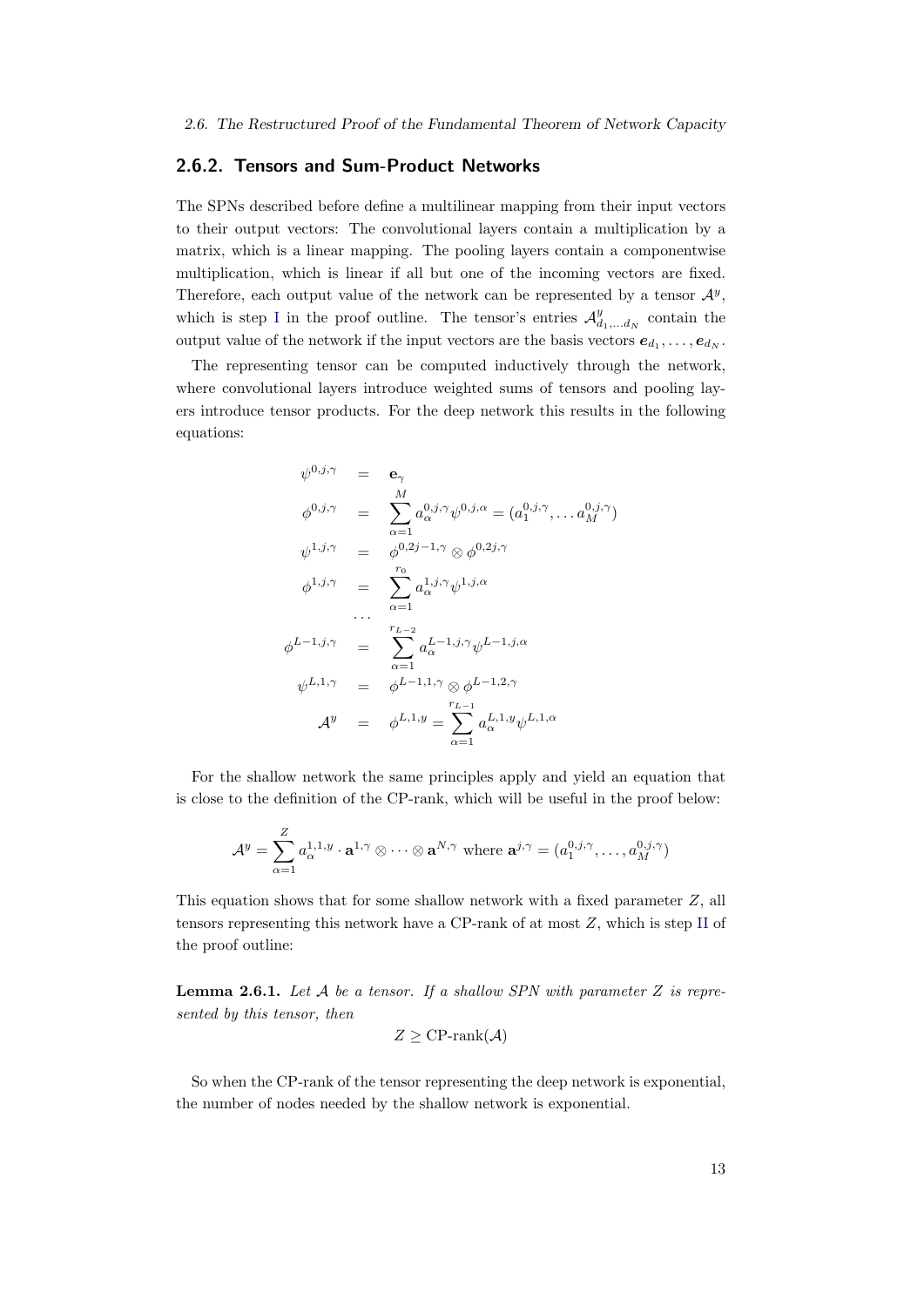The same applies to the truncated SPN and results in these equations:

$$
\psi^{0,j,\gamma} = \mathbf{e}_{\gamma}
$$
\n
$$
\phi^{0,j,\gamma} = \sum_{\alpha=1}^{M} a_{\alpha}^{0,j,\gamma} \psi^{0,j,\alpha} = (a_1^{0,j,\gamma}, \dots, a_M^{0,j,\gamma})
$$
\n
$$
\psi^{1,j,\gamma} = \phi^{0,2j-1,\gamma} \otimes \phi^{0,2j,\gamma}
$$
\n
$$
\phi^{1,j,\gamma} = \sum_{\alpha=1}^{r_0} a_{\alpha}^{1,j,\gamma} \psi^{1,j,\alpha}
$$
\n
$$
\cdots \qquad \cdots \qquad \cdots \qquad \cdots \qquad \cdots \qquad \cdots \qquad \cdots \qquad \cdots \qquad \cdots \qquad \cdots \qquad \cdots \qquad \cdots \qquad \cdots \qquad \cdots \qquad \cdots \qquad \cdots \qquad \cdots \qquad \cdots \qquad \cdots \qquad \cdots \qquad \cdots \qquad \cdots \qquad \cdots \qquad \cdots \qquad \cdots \qquad \cdots \qquad \cdots \qquad \cdots \qquad \cdots \qquad \cdots \qquad \cdots \qquad \cdots \qquad \cdots \qquad \cdots \qquad \cdots \qquad \cdots \qquad \cdots \qquad \cdots \qquad \cdots \qquad \cdots \qquad \cdots \qquad \cdots \qquad \cdots \qquad \cdots \qquad \cdots \qquad \cdots \qquad \cdots \qquad \cdots \qquad \cdots \qquad \cdots \qquad \cdots \qquad \cdots \qquad \cdots \qquad \cdots \qquad \cdots \qquad \cdots \qquad \cdots \qquad \cdots \qquad \cdots \qquad \cdots \qquad \cdots \qquad \cdots \qquad \cdots \qquad \cdots \qquad \cdots \qquad \cdots \qquad \cdots \qquad \cdots \qquad \cdots \qquad \cdots \qquad \cdots \qquad \cdots \qquad \cdots \qquad \cdots \qquad \cdots \qquad \cdots \qquad \cdots \qquad \cdots \qquad \cdots \qquad \cdots \qquad \cdots \qquad \cdots \qquad \cdots \qquad \cdots \qquad \cdots \qquad \cdots \qquad \cdots \qquad \cdots \qquad \cdots \qquad \cdots \qquad \cdots \qquad \cdots \qquad \cdots \qquad \cdots \qquad \cdots \qquad \cdots
$$

#### <span id="page-23-0"></span>2.6.3. The Restructured Proof

As described in the proof outline (Section [2.6.1\)](#page-21-1), we want to define a multivariate polynomial  $p$  (Step [III\)](#page-21-6), which maps the network weights  $w$  of the deep network to a real number  $p(w)$  and has the following properties:

- If  $p(w) \neq 0$ , then the tensor  $\mathcal{A}^y$  representing the deep network with weights w has a high CP-rank. More precisely, CP-rank $(\mathcal{A}^y) \geq r^{N/2}$ . (Step [IV\)](#page-21-2)
- The polynomial  $p$  is not the zero polynomial. (Step [V\)](#page-21-3)

By Lemma [2.3.2,](#page-17-0) the CP-rank of a tensor is greater than or equal to the rank of its matricization. Therefore, it suffices to show a high rank of  $[\mathcal{A}^y]$  instead of a high CP-rank of  $\mathcal{A}^y$ . As a first step to defining a polynomial p with the desired properties, we show this rank to be high for one specific weight configuration:

<span id="page-23-2"></span>Lemma 2.6.2. There exists a deep SPN weight configuration such that

<span id="page-23-1"></span>
$$
rank[\mathcal{A}^y] = r^{N/2}
$$

Proof. We prove by induction over the deep network structure that there exists a weight configuration such that

$$
(\phi^{l,j,\gamma})_{d_1,\dots,d_{2^l}} = \begin{cases} 1 & \text{if } d_i < r \text{ for all } i \\ \text{and } (d_1, d_3, \dots, d_{2^l-1}) = (d_2, d_4, \dots, d_{2^l}) \\ 0 & \text{otherwise} \end{cases}
$$
(2.1)

for all  $l \geq 1$  and for all j and  $\gamma$ .

.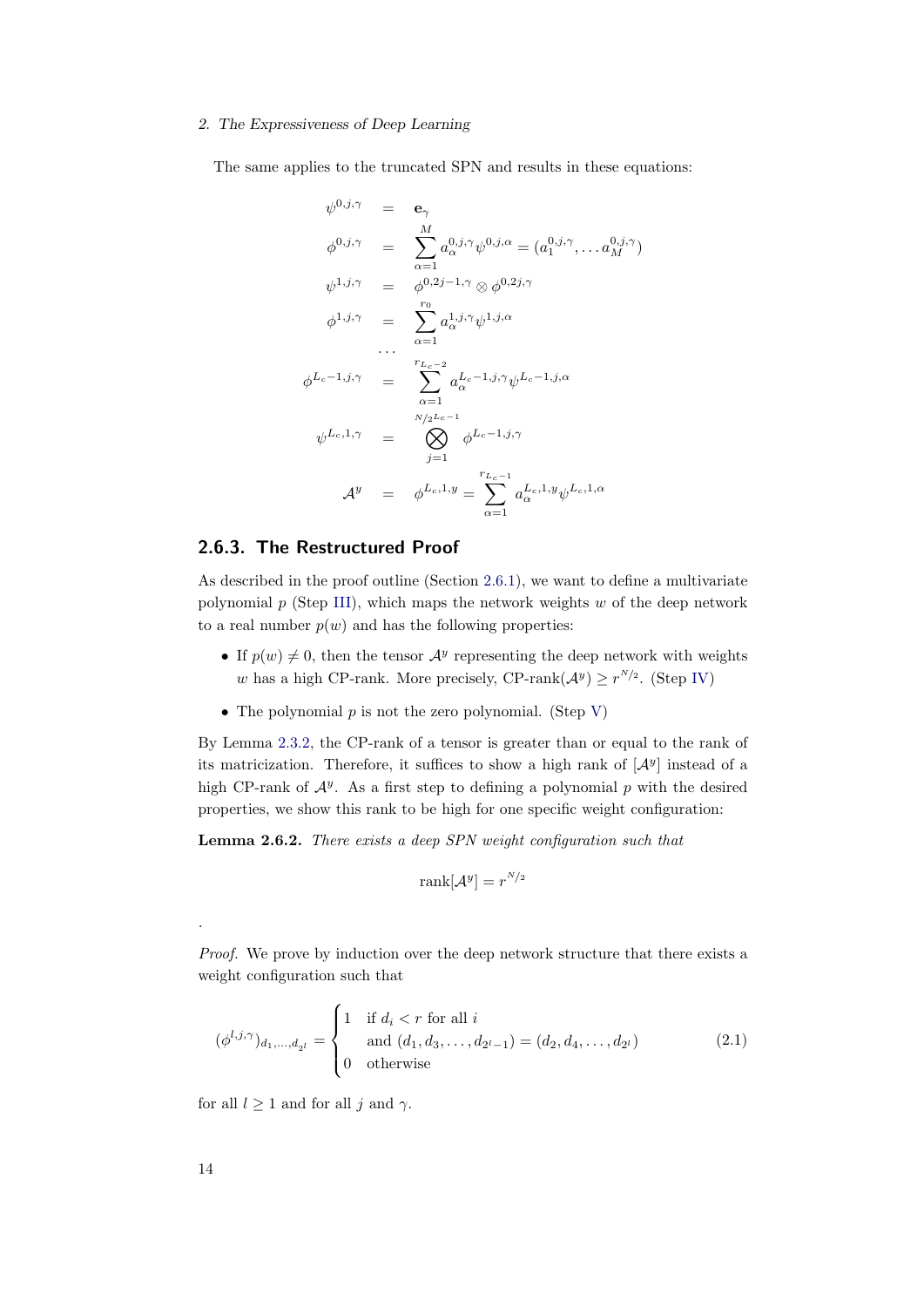#### 2.6. The Restructured Proof of the Fundamental Theorem of Network Capacity

We start with the base case  $l = 1$ : In the first convolutional layer, we choose matrices that contain 1 on their main diagonal, and zero elsewhere. (If the matrix is square, it would be the identity matrix.) Then we obtain after the first convolutional layer:

$$
\phi^{0,j} = (\mathbf{e}_1, \dots, \mathbf{e}_M, 0, \dots, 0)
$$
 if  $M < r_0$ , or  

$$
\phi^{0,j} = (\mathbf{e}_1, \dots, \mathbf{e}_{r_0})
$$
 if  $r_0 \leq M$ 

For tensors of order 1, the tensor product is identical with the outer vector product. Therefore, after the first pooling layer, we obtain

$$
\psi^{1,j} = (\mathbf{e}_1 \mathbf{e}_1^t, \dots, \mathbf{e}_M \mathbf{e}_M^t, 0, \dots, 0) \qquad \text{if } M < r_0, \text{ or}
$$
  

$$
\psi^{1,j} = (\mathbf{e}_1 \mathbf{e}_1^t, \dots, \mathbf{e}_{r_0} \mathbf{e}_{r_0}^t) \qquad \text{if } r_0 \le M
$$

In the second convolutional layer, we choose matrices that have ones everywhere. As a result we obtain

$$
\phi^{1,j,\gamma} = \mathbf{e}_1 \mathbf{e}_1^t + \cdots + \mathbf{e}_r \mathbf{e}_r^t
$$
 for all  $\gamma$ , where  $r = \min(r_0, M)$ 

This tensor fulfills equation [2.1.](#page-23-1) This ends the base case of our induction.

For the induction step we assume that

$$
(\phi^{l-1,j,\gamma})_{d_1,\dots,d_{2^{l-1}}} = \begin{cases} 1 & \text{if } d_i < r \text{ for all } i \\ \text{and } (d_1, d_3, \dots, d_{2^{l-1}-1}) = (d_2, d_4, \dots, d_{2^{l-1}}) \\ 0 & \text{otherwise} \end{cases}
$$

for all j and for all  $\gamma$ . After the following pooling layer we obtain  $\psi^{l,j,\gamma} =$  $\phi^{l-1,2j-1,\gamma} \otimes \phi^{l-1,2j,\gamma}$ , i.e.,

$$
(\psi^{l,j,\gamma})_{d_1,\dots,d_{2^l}} = \begin{cases} 1 & \text{if } d_i < r \text{ for all } i \\ \text{and } (d_1, d_3, \dots, d_{2^l-1}) = (d_2, d_4, \dots, d_{2^l}) \\ 0 & \text{otherwise} \end{cases}
$$

In the following convolutional layer we choose matrices that contain only ones in their first column, and zeros in the other columns. Therefore we obtain  $\phi^{l,j,\gamma} =$  $\psi^{l,j,1}$  for all j and all  $\gamma$ . So  $\phi^{l,j,\gamma}$  fulfills equation [2.1](#page-23-1) and this concludes the induction step.

Since  $\phi^{L,j,y} = A^y$ , we have shown that

$$
\mathcal{A}_{d_1,...,d_N}^y = \begin{cases} 1 & \text{if } d_i < r \text{ for all } i \\ & \text{and } (d_1, d_3,..., d_{N-1}) = (d_2, d_4,..., d_N) \\ 0 & \text{otherwise} \end{cases}
$$

This is equivalent to a diagonal matrix  $[\mathcal{A}^y]$  that has a 1 on the diagonal position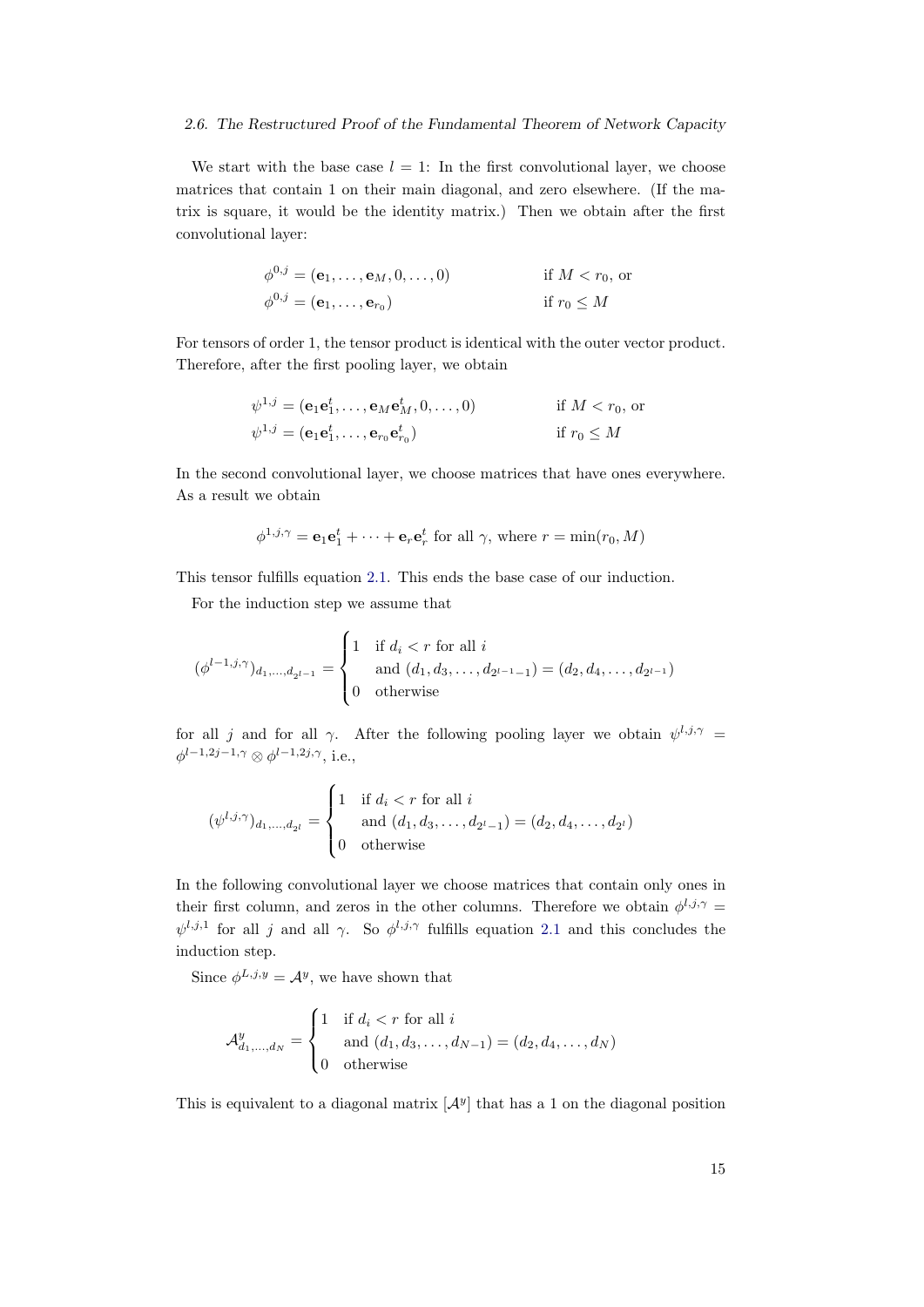k if k has a M-adic representation that contains only digits lower than  $r$ , and 0 otherwise. This matrix has dimension  $M^{N/2} \times M^{N/2}$  and therefore there are  $r^{N/2}$ different M-adic representations that contain only digits lower than r. So  $[\mathcal{A}^y]$  is a diagonal matrix with  $r^{N/2}$  non-zero entries and hence rank  $\left[\mathcal{A}^y\right] = r^{N/2}$  for this weight configuration.  $\Box$ 

A well known lemma from matrix theory connects the rank of a matrix to its square submatrices with non-zero determinant. A submatrix is obtained from a matrix by deleting any rows and/or columns. The determinants of square submatrices are also called minors. The size of the minor is the size of the submatrix that it corresponds to.

<span id="page-25-0"></span>Lemma 2.6.3. The rank of a matrix is equal to the size of its largest non-zero minor.

We define p as the mapping from the network weights to one of the  $r^{N/2} \times r^{N/2}$ minors of  $[\mathcal{A}^y]$ . Independently of the minor we choose, by Lemma [2.6.3,](#page-25-0) rank $[\mathcal{A}^y] \geq$  $r^{N/2}$  if  $p(w) \neq 0$ . By Lemma [2.3.2,](#page-17-0) it follows that p fulfills the first desired property that CP-rank $(A^y) \ge r^{N/2}$  if  $p(w) \ne 0$ , which completes step [IV.](#page-21-2)

Lemma [2.6.2](#page-23-2) states that there is a weight configuration w where rank  $[\mathcal{A}^y] = r^{N/2}$ . By Lemma [2.6.3,](#page-25-0) this implies that there exists a non-zero  $r^{N/2} \times r^{N/2}$  minor of  $[\mathcal{A}^y]$ for this weight configuration  $w$ . By choosing one of these minors for the definition of p, we can ensure the second desired property that  $p$  is not the zero polynomial, which completes step [V.](#page-21-3)

It is not obvious that the mapping from the network weights to this  $r^{N/2} \times r^{N/2}$ minor of  $[\mathcal{A}^y]$  is indeed a polynomial, though:

<span id="page-25-1"></span>Lemma 2.6.4. Any mapping from the deep network weights to one of the minors of  $[A^y]$  can be represented as a polynomial.

*Proof.* First, we show by induction over the SPN structure that the entries of  $[\mathcal{A}^y]$ are polynomials if we consider the weights as variables: The inputs of the SPN (i.e. after the representational layer) are constant with respect to the weights and therefore polynomial. The convolutional layers compute a multiplication by a weight matrix, so only multiplication and addition operations are involved, which map polynomials to polynomials. The pooling layers involve multiplications only, so polynomials are mapped to polynomials.

Finally, the resulting tensor  $\mathcal{A}^y$  has polynomial entries, and therefore the entries of  $[\mathcal{A}^y]$  are polynomial. Calculating a minor amounts to picking some of these polynomial entries and calculating their determinant. The Leibniz formula of the determinant involves only products and sums. Therefore the minors of  $[\mathcal{A}^y]$  are polynomial as well.  $\Box$ 

We can now prove Theorem [2.4.1:](#page-18-1)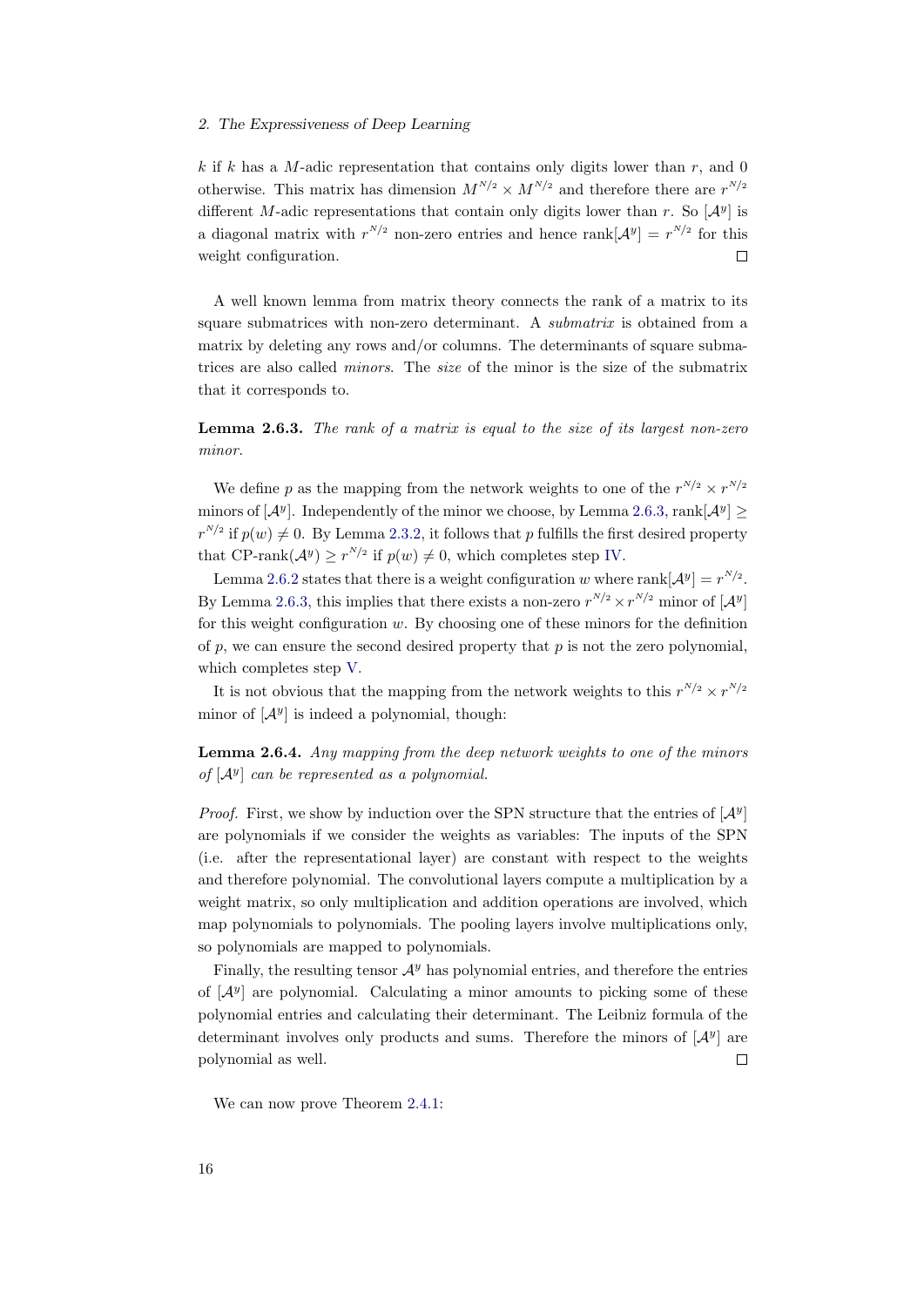#### 2.7. Analogous Restructuring for the Generalized Theorem of Network Capacity

*Proof of Theorem [2.4.1.](#page-18-1)* Let S be the set of weight configurations that represent a deep SPN function which can also be expressed by the shallow SPN model with  $Z < r^{N/2}$ . We must show that S is a null set.

Let  $\mathcal{A}^y$  be the representing tensor of the deep SPN for some weight configuration w. By the discussion above, there exists a non-zero polynomial  $p$  with the property that whenever  $p(w) \neq 0$ , then CP-rank $(\mathcal{A}^y) \geq r^{N/2}$ .

Let  $S' = \{w \mid p(w) = 0\}$ . Then we have CP-rank $(A^y) \geq r^{N/2}$  except on S'. We consider a shallow SPN with parameter  $Z$  that can express  $\mathcal{A}^y$  as well. By Lemma [2.6.1](#page-22-1) we obtain  $Z \geq \text{CP-rank}(\mathcal{A}^y) \geq r^{N/2}$  except on S'. Therefore we have  $S \subseteq S'$ . Given that  $p \neq 0$ , S' is a null set by Lemma [2.3.1,](#page-16-3) which proves that S is a null set as well.  $\Box$ 

## <span id="page-26-0"></span>2.7. Analogous Restructuring for the Generalized Theorem of Network Capacity

The proof of Theorem [2.4.2](#page-18-2) can be restructured in the same way and is only slightly more complicated. As stated in the theorem, we compare two truncated networks, one with depth  $L_1$  and parameters  $r_l^{(1)}$  $\ell_l^{(1)}$ , the other with depth  $L_2$  and parameters  $r_l^{(2)}$  $\binom{1}{l}$ . We assume that  $L_2 < L_1$ . The proof works mostly analogously, with the  $L_1$  network taking over the role of the deep network and the  $L_2$  network taking over the role of the shallow network.

### <span id="page-26-1"></span>2.7.1. The "Squeezing Operator"  $\varphi_q$

As in the original proof, we need to introduce the "squeezing" operator  $\varphi_q$ , which maps a tensor of higher order to a tensor of lower order. It is similar to the matricization, in that it only rearranges the tensor entries while preserving their values.

**Definition 2.7.1.** Let  $q \in \mathbb{N}$  and let A be a tensor of order  $c \cdot q$  (for some  $c \in \mathbb{N}$ ) and dimension  $M_i$  in mode i. Then  $\varphi_q(\mathcal{A})$  is a tensor of order c where the entry  $\mathcal{A}_{d_1,\dots,d_c}$  is written into  $\varphi_q(\mathcal{A})$  at position

$$
d_1 + M_1 \cdot (d_2 + M_2 \cdot (\dots + M_{q-1} \cdot d_q)),
$$
  
\n
$$
d_{q+1} + M_{q+1} \cdot (d_{q+2} + M_{q+2} \cdot (\dots + M_{2q-1} \cdot d_{2q}),
$$
  
\n...  
\n
$$
d_{cq-q+1} + M_{cq-q+1} \cdot (d_{cq-q+2} + M_{cq-q+2} \cdot (\dots + M_{cq-1} \cdot d_{cq})
$$

In other words, blocks of  $q$  modes each are squeezed into one mode, using the mixed radix numeral system of base  $M_i$ . This operator is compatible with tensor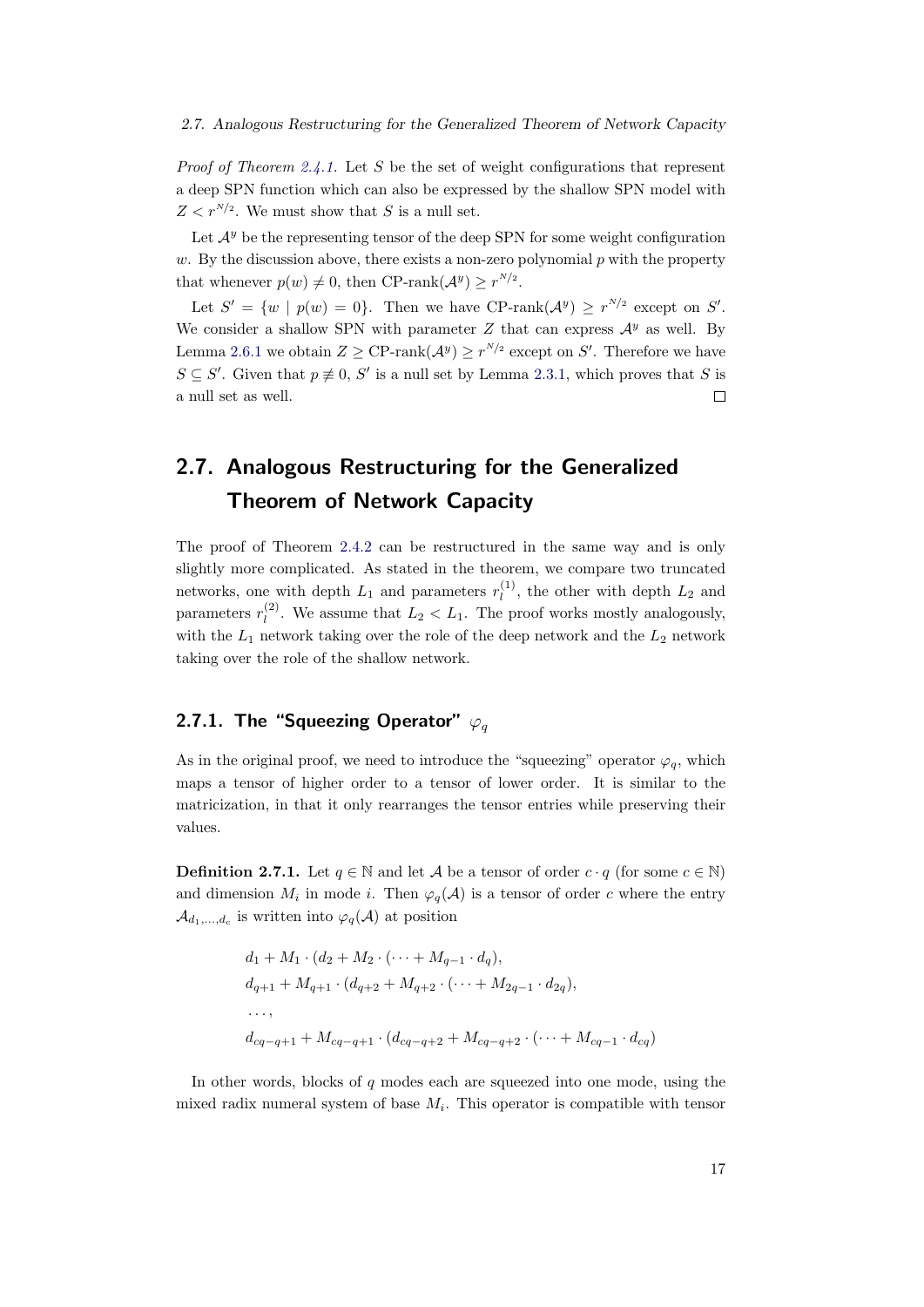addition and multiplication in the following way:

$$
\varphi_c(\mathcal{A} + \mathcal{B}) = \varphi_c(\mathcal{A}) + \varphi_c(\mathcal{B})
$$
  

$$
\varphi_c(\mathcal{A} \otimes \mathcal{B}) = \varphi_c(\mathcal{A}) \otimes \varphi_c(\mathcal{B})
$$
 for tensors  $\mathcal{A}$  and  $\mathcal{B}$  of order divisible by  $q$ 

We need the squeezing operator only for  $q = 2^{L_2-1}$  and abbreviate

$$
\varphi:=\varphi_{2^{L_2-1}}
$$

#### <span id="page-27-0"></span>2.7.2. CP-rank of Truncated SPN Tensors

Analogously to Lemma [2.6.1,](#page-22-1) we can also reason about the tensor that is produced by the truncated SPN of depth  $L_2$ . However, we cannot estimate the CP-rank of this tensor directly, but the CP-rank of its "squeezed" version. Recall from Section [2.6.2](#page-22-0) that the final steps in constructing a truncated SPN tensor of depth  $L_2$  are:

$$
\psi^{L_2,1,\gamma} = \bigotimes_{j=1}^{N/2^{L_2-1}} \phi^{L_2-1,j,\gamma}
$$

$$
\mathcal{A}^y = \sum_{\alpha=1}^{r_{L_2-1}} a_{\alpha}^{L_2,1,y} \psi^{L_2,1,\alpha}
$$

Now we apply the "squeezing" operator  $\varphi$  and use its compatibility with tensor addition and multiplication to obtain

$$
\varphi(\mathcal{A}^y) = \sum_{\alpha=1}^{r_{L_2-1}} a_{\alpha}^{L_2,1,y} \bigotimes_{j=1}^{N/2^{L_2-1}} \varphi(\phi^{L_2-1,j,\gamma})
$$

Since  $\phi^{L_2-1,j,\gamma}$  is a tensor of order  $2^{L_2-1}$ , its "squeezed" version  $\varphi(\phi^{L_2-1,j,\gamma})$  is of order 1, i.e., a vector. By definition of the CP-rank (Definition [2.3.1\)](#page-17-1), this shows that the "squeezed" version of any truncated SPN tensor of depth  $L_2$  has a maximal CP-rank of  $r_{L_2-1}$ :

<span id="page-27-2"></span>**Lemma 2.7.1.** Let  $A$  be a tensor. If a truncated SPN with depth  $L_2$  is represented by this tensor, then

$$
r_{L_2-1} \geq \text{CP-rank}(\varphi(\mathcal{A}))
$$

#### <span id="page-27-1"></span>2.7.3. The Restructured Proof

As in the proof of Theorem [2.4.1,](#page-18-1) we construct a polynomial  $p$ . This polynomial maps the weights of the  $L_1$ -SPN to a real number. However, since we can only estimate the CP-rank of the "squeezed" tensor, we need  $p$  to have the following properties: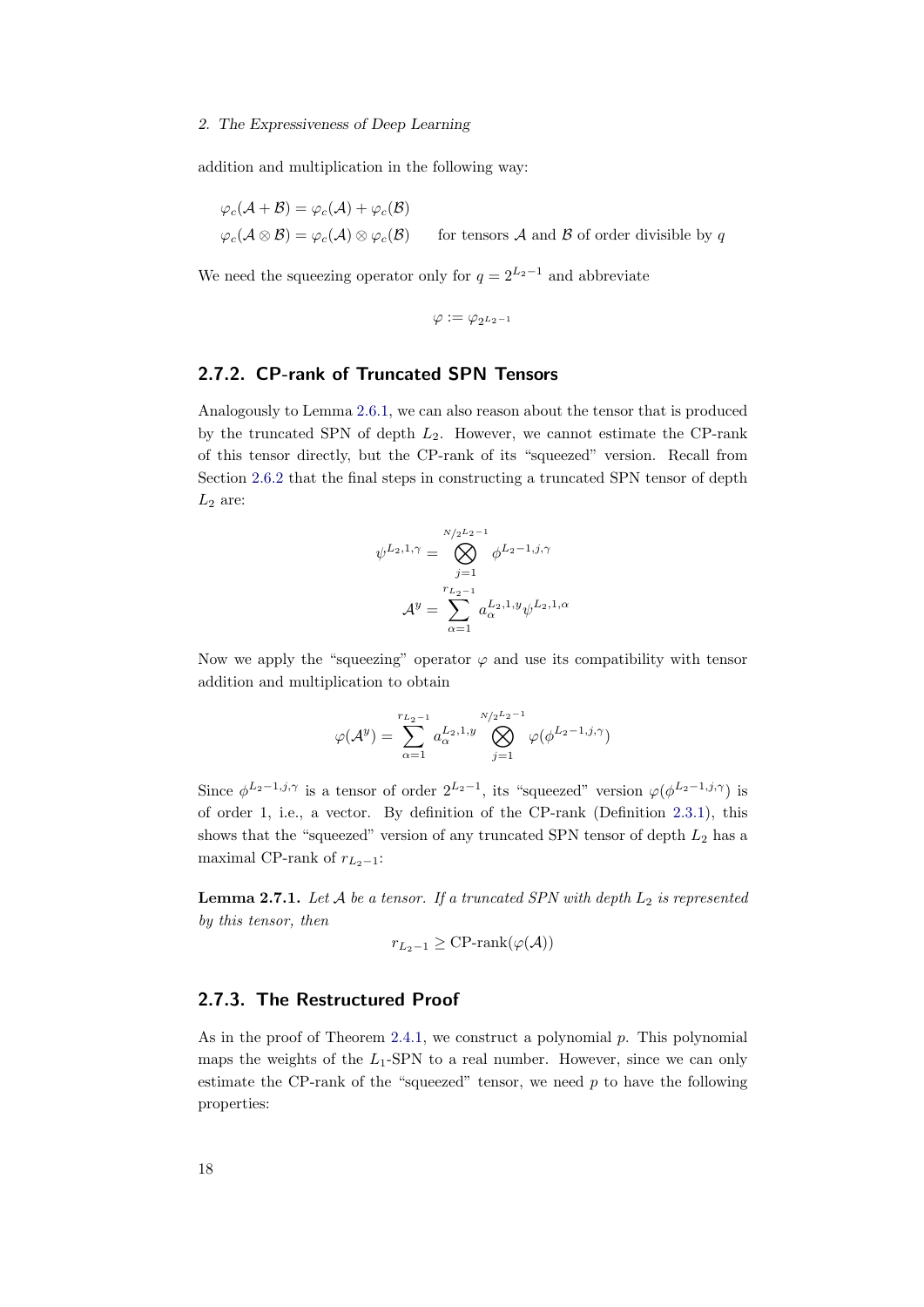- 2.7. Analogous Restructuring for the Generalized Theorem of Network Capacity
	- If  $p(w) \neq 0$ , then the tensor  $\mathcal{A}^y$  representing the L<sub>1</sub>-SPN fulfills the inequality CP-rank $(\varphi(\mathcal{A}^y)) \geq r^{N/2^{L_2}}$ .
	- The polynomial  $p$  is not the zero polynomial.

By Lemma [2.3.2,](#page-17-0) it suffices to show a high rank of  $[\varphi(A^y)]$  instead of a high CPrank of  $\varphi(\mathcal{A}^y)$ . As a first step, we show this rank to be high for one specific weight configuration:

<span id="page-28-1"></span>**Lemma 2.7.2.** Let  $\mathcal{A}^y$  be a tensor representing the  $L_1$ -SPN. Then there exists a weight configuration of the L<sub>1</sub>-SPN such that  $rank[\varphi(A^y)] = r^{N/2}$  where  $r :=$  $\min\{M,r_0^{(1)},\ldots,r_{L_2}^{(1)}$  $L_{2-1}^{(1)}$ .

*Proof.* Step 1: First, we prove by induction over the first  $L_2$  layers of the  $L_1$ network structure that there exists a weight configuration such that

$$
(\phi^{l,j,\gamma})_{d_1,\dots,d_{2^l}} = \begin{cases} 1 & \text{if } \gamma \le r \text{ and } (d_1,\dots,d_{2^l}) = (\gamma,\dots,\gamma) \\ 0 & \text{otherwise} \end{cases} \tag{2.2}
$$

for all  $0 \leq l \leq L_2 - 1$  and for all j and  $\gamma$ . Note that  $\phi^{l,j,\gamma}$  and  $\psi^{l,j,\gamma}$  here refer to the corresponding tensors in the  $L_1$ -SPN.

We start with the base case  $l = 0$ : In the first convolutional layer, we choose matrices that contain an  $r \times r$  identity matrix in their upper left corner and 0 elsewhere. Then we obtain after the first convolutional layer:

<span id="page-28-0"></span>
$$
\phi^{0,j} = (\mathbf{e}_1, \dots, \mathbf{e}_r, 0, \dots, 0)
$$

This fulfills equation [2.2](#page-28-0) for  $l = 0$ .

For the induction step we assume that

$$
(\phi^{l-1,j,\gamma})_{d_1,\ldots,d_{2^{l-1}}} = \begin{cases} 1 & \text{if } \gamma \leq r \text{ and } (d_1,\ldots,d_{2^{l-1}}) = (\gamma,\ldots,\gamma) \\ 0 & \text{otherwise} \end{cases}
$$

for all j and for all  $\gamma$ . After the following pooling layer we obtain  $\psi^{l,j,\gamma} =$  $\phi^{l-1,2j-1,\gamma} \otimes \phi^{l-1,2j,\gamma},$  i.e.,

$$
(\psi^{l,,j,\gamma})_{d_1,\ldots,d_{2^l}} = \begin{cases} 1 & \text{if } \gamma \leq r \text{ and } (d_1,\ldots,d_{2^l}) = (\gamma,\ldots,\gamma) \\ 0 & \text{otherwise} \end{cases}
$$

In the following convolutional layer we choose again matrices that contain an  $r \times r$  identity matrix in their upper left corner and 0 elsewhere. Since  $\psi^{l,j,\gamma}$  is a zero tensor for  $\gamma > r$  anyway we obtain  $\phi^{l,j,\gamma} = \psi^{l,j,\gamma}$  for all j and all  $\gamma$ . So  $\phi^{l,j,\gamma}$ fulfills equation [2.1](#page-23-1) and this concludes the induction. In particular we have for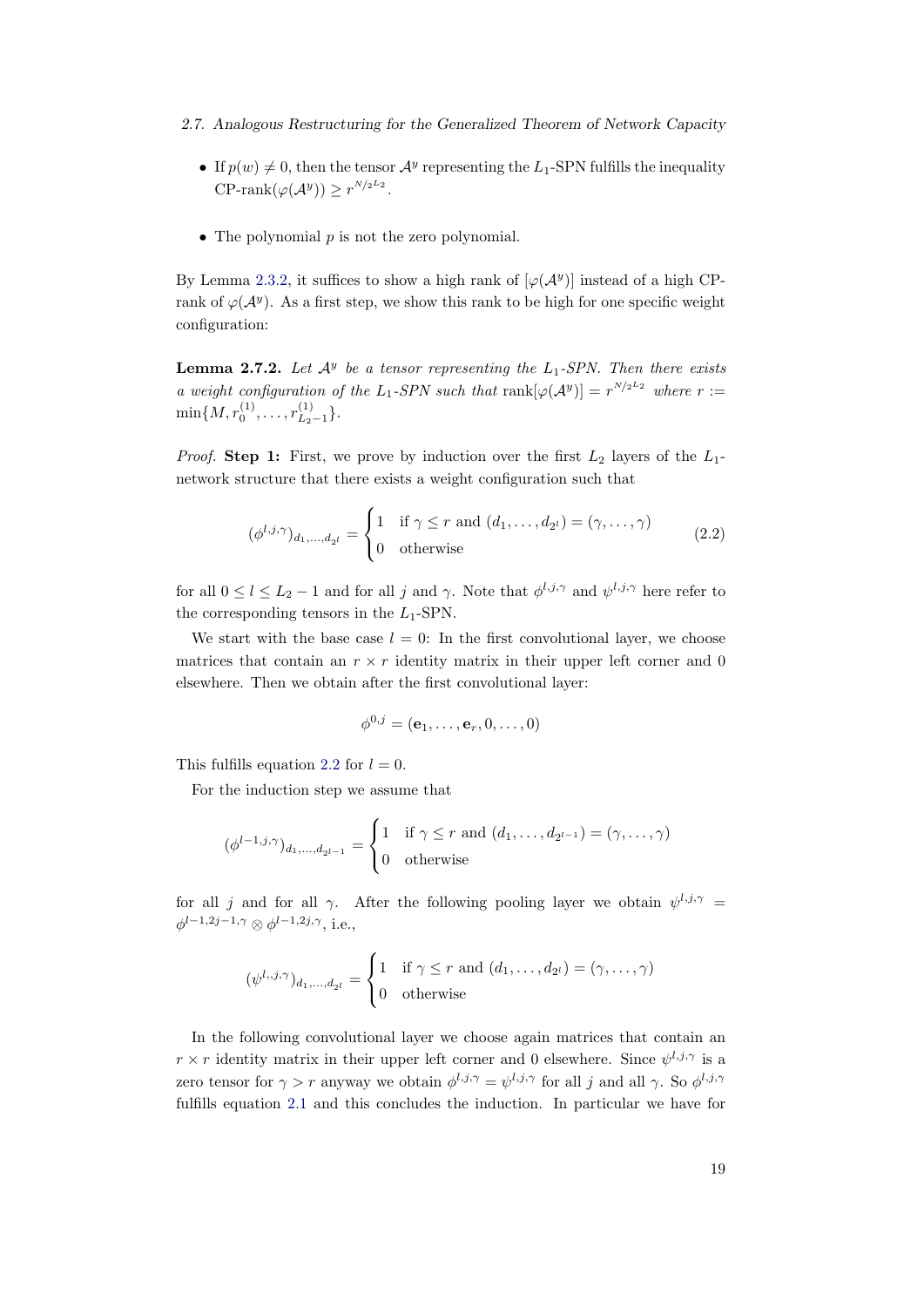$$
l = L_2 - 1:
$$
  

$$
(\phi^{L_2 - 1, j, \gamma})_{d_1, ..., d_{2^{L_2 - 1}}} = \begin{cases} 1 & \text{if } \gamma \le r \text{ and } (d_1, ..., d_{2^{L_2 - 1}}) = (\gamma, ..., \gamma) \\ 0 & \text{otherwise} \end{cases}
$$

Therefore  $\varphi(\phi^{L_2-1,j,\gamma})=0$  for  $\gamma>r$  and  $\varphi(\phi^{L_2-1,j,\gamma})=\mathbf{e}_{i_\gamma}$  for  $\gamma\leq r$  where  $i_\gamma$ is the  $2^{L_2-1}$ -digit number with all digits of value  $\gamma$  in the numeral system of base M. In particular  $i_1 < i_2 < \cdots < i_r$ , i.e., the  $i_{\gamma}$  are all different.

**Step 2:** We prove by induction over the following layers of the  $L_1$ -SPN structure that there exists a weight configuration such that

<span id="page-29-0"></span>
$$
\varphi(\phi^{l,j,\gamma})_{d_1,\dots,d_{2^{l-L_2+1}}} = \begin{cases} 1 & \text{if } d_i \in \{i_\gamma\}_{\gamma=1,\dots,r} \text{ for all } i \\ & \text{and } (d_1, d_3, \dots, d_{2^{l-L_2+1}-1}) \\ & = (d_2, d_4, \dots, d_{2^{l-L_2+1}}) \\ 0 & \text{otherwise} \end{cases}
$$
(2.3)

for  $l = L_2, \ldots, L_1 - 1$  and for all j and  $\gamma$ .

We start with the base case  $l = L_2$ : From Step 1 we know that

$$
\varphi(\phi^{L_2-1,j,\gamma}) = \mathbf{e}_{i_{\gamma}} \qquad \text{for } \gamma \le r
$$
  

$$
\varphi(\phi^{L_2-1,j,\gamma}) = \mathbf{0} \qquad \text{for } \gamma > r
$$

For tensors of order 1, the tensor product is identical with the outer vector product. Therefore, after next pooling layer, we obtain

$$
\varphi(\psi^{L_2,j,\gamma}) = \mathbf{e}_{i_{\gamma}} \mathbf{e}_{i_{\gamma}}^t \qquad \text{for } \gamma \le r
$$
  

$$
\varphi(\psi^{L_2,j,\gamma}) = \mathbf{0} \qquad \text{for } \gamma > r
$$

In the following convolutional layer, we choose matrices that have ones everywhere. Since the  $\varphi$ -operator is compatible with addition we then obtain

$$
\varphi(\phi^{L_2,j,\gamma}) = \mathbf{e}_{i_1}\mathbf{e}_{i_1}^t + \cdots + \mathbf{e}_{i_r}\mathbf{e}_{i_r}^t
$$
 for all  $\gamma$ 

This tensor fulfills equation [2.3.](#page-29-0) This ends the base case of our induction.

For the induction step we assume that

$$
\varphi(\phi^{l-1,j,\gamma})_{d_1,\dots,d_{2^{l-L_2}}} = \begin{cases} 1 & \text{if } d_i \in \{i_{\gamma}\}_{\gamma=1,\dots,r} \text{ for all } i \\ & \text{and } (d_1, d_3, \dots, d_{2^{l-L_2}-1}) \\ & = (d_2, d_4, \dots, d_{2^{l-L_2}}) \\ 0 & \text{otherwise} \end{cases}
$$

for all j and for all  $\gamma$ . After the following pooling layer we obtain  $\psi^{l,j,\gamma} =$  $\phi^{l-1,2j-1,\gamma} \otimes \phi^{l-1,2j,\gamma}$ . Since  $l \geq L_2$  and therefore the order of  $\phi^{l-1,2j-1,\gamma}$  and  $\phi^{l-1,2j,\gamma}$  is a multiple of  $2^{L_2-1}$ , this implies  $\varphi(\psi^{l,j,\gamma}) = \varphi(\phi^{l-1,2j-1,\gamma}) \otimes \varphi(\phi^{l-1,2j,\gamma})$ .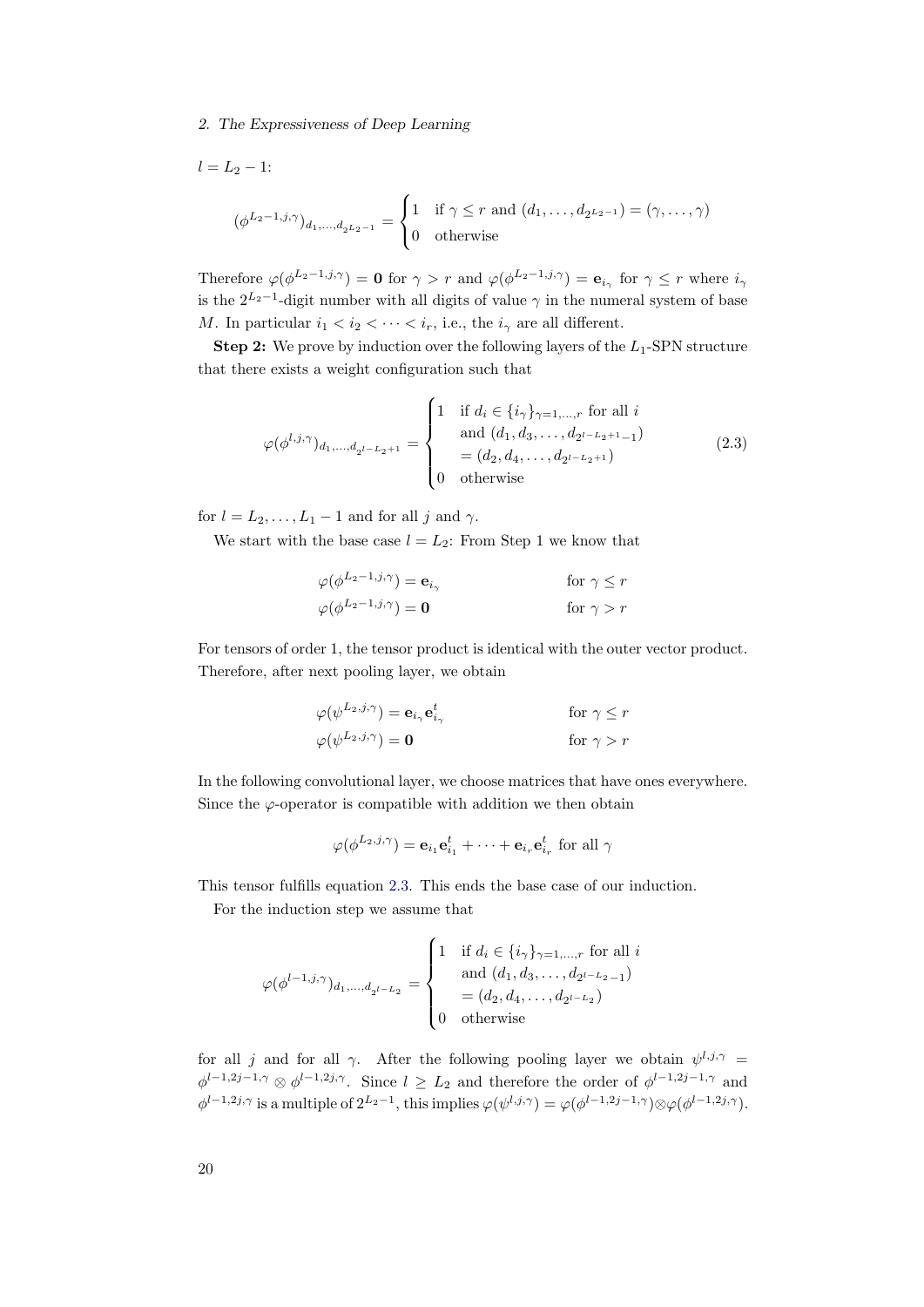#### 2.7. Analogous Restructuring for the Generalized Theorem of Network Capacity

Hence:

$$
\varphi(\psi^{l,j,\gamma})_{d_1,\dots,d_{2^{l-L_2+1}}} = \begin{cases} 1 & \text{if } d_i \in \{i_\gamma\}_{\gamma=1,\dots,r} \text{ for all } i \\ & \text{and } (d_1, d_3, \dots, d_{2^{l-L_2+1}-1}) \\ & = (d_2, d_4, \dots, d_{2^{l-L_2+1}}) \\ 0 & \text{otherwise} \end{cases}
$$

In the following convolutional layer we choose matrices that contain only ones in their first column, and zeros in the other columns. Therefore we obtain  $\phi^{l,j,\gamma} =$  $\psi^{l,j,1}$  for all j and all  $\gamma$ . So  $\phi^{l,j,\gamma}$  fulfills equation [2.3](#page-29-0) and this concludes the induction step.

Step 3: In the last pooling layer we have

$$
\psi^{L_1,1,\gamma} = \bigotimes_{j=1}^{N/2^{L_1-1}} \phi^{L_1-1,j,\gamma}, \qquad \text{i.e., } \varphi(\psi^{L_1,1,\gamma}) = \bigotimes_{j=1}^{N/2^{L_1-1}} \varphi(\phi^{L_1-1,j,\gamma})
$$

It follows that

$$
\varphi(\psi^{L_1,j,\gamma})_{d_1,\dots,d_{N/2}L_1-1} = \begin{cases} 1 & \text{if } d_i \in \{i_\gamma\}_{\gamma=1,\dots,r} \text{ for all } i \\ & \text{and } (d_1,d_3,\dots,d_{N/2}L_1-1-1) \\ & = (d_2,d_4,\dots,d_{N/2}L_1-1) \\ 0 & \text{otherwise} \end{cases}
$$

In the last convolutional layer we then use that matrix again that contains only ones in its first column, and zeros in the other columns. Then  $\mathcal{A}^y = \phi^{L_1,1,\gamma} =$  $\psi^{L_1,1,1},$  i.e.,

$$
\varphi(\mathcal{A}^y)_{d_1,\dots,d_{N/2}L_1-1} = \begin{cases} 1 & \text{if } d_i \in \{i_\gamma\}_{\gamma=1,\dots,r} \text{ for all } i \\ & \text{and } (d_1, d_3, \dots, d_{N/2}L_1-1-1) \\ & = (d_2, d_4, \dots, d_{N/2}L_1-1) \\ 0 & \text{otherwise} \end{cases}
$$

This means that  $[\varphi(A^y)]$  is a diagonal matrix that has a 1 on the diagonal position k if k has only digits from  $\{i_\gamma\}_{\gamma=1,\dots,r}$  in the numeral system of base  $M^{2^{L_2-1}}$ , and 0 otherwise. This matrix has dimension  $M^{N/2} \times M^{N/2}$ , so in that numeral system the matrix indices can be expressed using  $N/2/2^{L_2-1} = N/2^{L_2}$  digits. Therefore there are  $r^{N/2}$ <sup>2</sup> different representations that contain only digits from  $\{i_\gamma\}_{\gamma=1,\dots,r}$ . So  $[\varphi(A^y)]$  is a diagonal matrix with  $r^{N/2^{L_2}}$  non-zero entries and hence rank  $[\varphi(A^y)] =$  $r^{N/2^{L_2}}$  for this weight configuration.

 $\Box$ 

For the same reasons as discussed in the proof of Lemma [2.6.4,](#page-25-1) the minors of  $[\varphi(A^y)]$  can be considered as polynomials with the weights as variables. With Lemma [2.6.3](#page-25-0) it follows from Lemma [2.7.2](#page-28-1) that there exists a weight configuration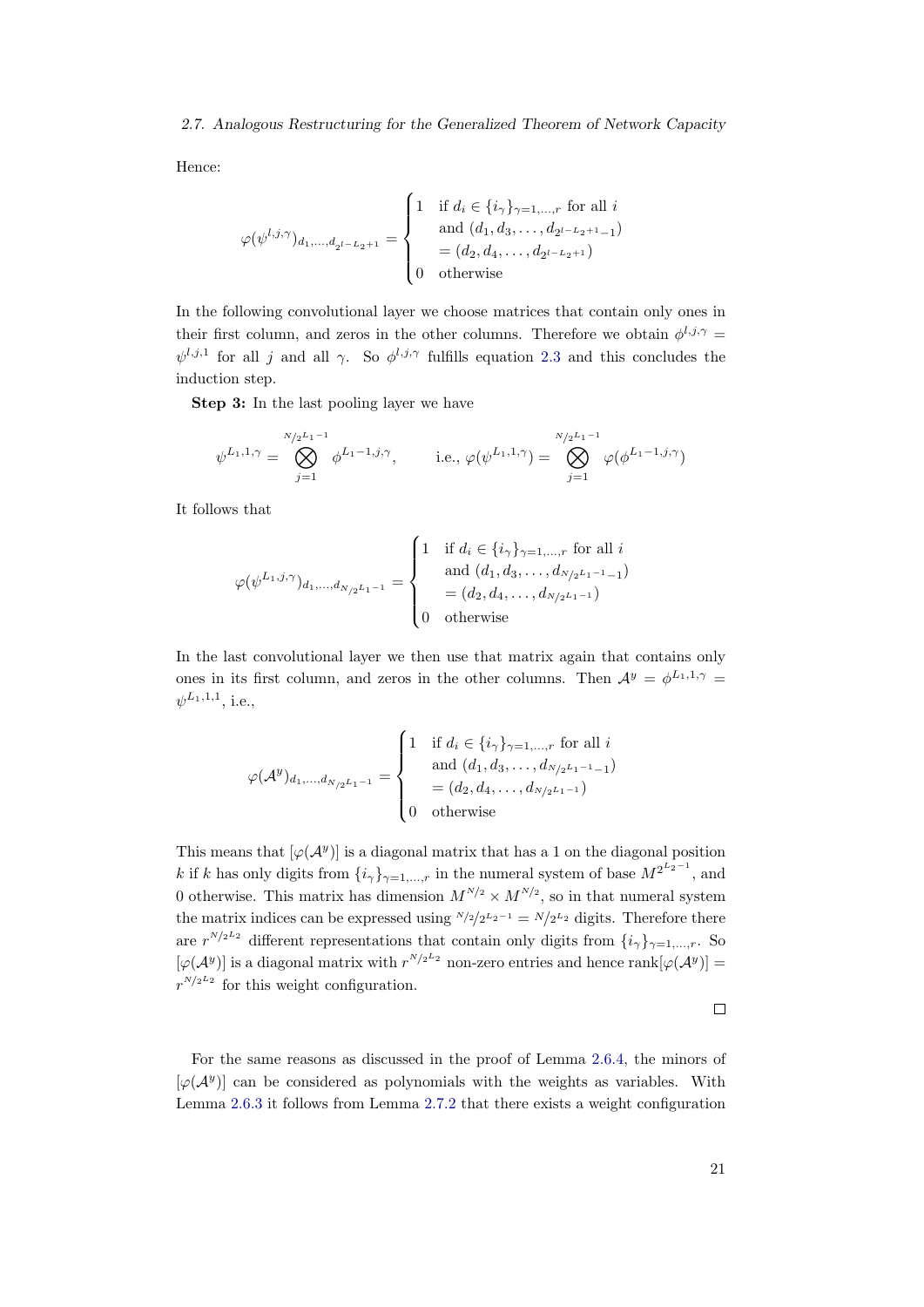such that one of the  $r^{N/2} \times r^{N/2}$  minors of  $[\varphi(A^y)]$  is not zero. Let p be the polynomial that represents one of these minors. This polynomial  $p$  cannot be the zero polynomial, as there exists a weight configuration, where it does not vanish. On the other hand, whenever  $p(w) \neq 0$  for some weights w, then rank $[\varphi(A^y)] \geq$  $r^{N/2^{L_2}}$  by Lemma [2.6.3,](#page-25-0) and therefore CP-rank $(\varphi(\mathcal{A}^y)) \geq r^{N/2^{L_2}}$  Lemma [2.3.2.](#page-17-0)

This lets us now prove Theorem [2.4.2:](#page-18-2)

*Proof of Theorem [2.4.2.](#page-18-2)* Let S be the set of weight configurations that represent a L<sub>1</sub>-SPN function which can also be expressed by the L<sub>2</sub>-SPN model with  $r_{L_2-1}^{(2)}$  <  $r^{N/2^L2}$  .

Let  $\mathcal{A}^y$  be the representing tensor of the  $L_1$ -SPN for some weight configuration w, and p a polynomial with the properties described above. Let  $S' = \{w \mid p(w) =$ 0}. Then we have rank $[\varphi(A^y)] \geq r^{N/2L_2}$  except on S'. Then we apply Lemma [2.7.1](#page-27-2) to obtain  $r_{L_2-1}^{(2)} \geq \text{CP-rank}(\varphi(\mathcal{A}^y)) \geq \text{rank}[\varphi(\mathcal{A}^y)] \geq r^{N/2}$  except on S'. Therefore we have  $S \subseteq S'$ . Given that  $p \neq 0$ , by Lemma [2.3.1,](#page-16-3) S' is a null set, which proves that  $S$  is a null set as well.  $\Box$ 

### <span id="page-31-0"></span>2.8. Comparison with the Original Proof

#### <span id="page-31-1"></span>2.8.1. Proof Structure

Unlike the original proof, the above version is much easier to formalize, for both the fundamental and the generalized theorem of network capacity (Theorem [2.4.1](#page-18-1) and Theorem [2.4.2\)](#page-18-2). The reasons are the same for both theorems; I will discuss the fundamental theorem (Theorem [2.4.1\)](#page-18-1) here as an example.

The original proof applies one monolithic induction to a large part of the proof. This induction not only proves the existence of a weight configuration with rank $[\mathcal{A}^y] \geq r^{N/2}$  (as in Lemma [2.6.2\)](#page-23-2), but it also proves that this inequality holds almost everywhere. As a consequence the induction is simultaneously concerned with tensors, matrices, ranks, polynomials and the Lebesgue measure.

The above version is more modular and can therefore be split in smaller proofs more easily. The monolithic induction is split into two smaller inductions, namely Lemma [2.6.2](#page-23-2) (involving only tensors) and Lemma [2.6.4](#page-25-1) (stating that the minors of  $[A^y]$  are polynomials). The application of Lemma [2.6.3](#page-25-0) and Lemma [2.3.1](#page-16-3) in the end can be completely separated from the deep network induction.

Moreover, this restructured proof avoids some lemmas that are used in the original proof but are not yet formalized in Isabelle/HOL. For example, the matrix rank must only be computed for that one specific weight configuration here. To compute the rank of other weight configurations, the original proof uses the Kronecker product (the matrix analogue of the tensor product) and its property to multiply the rank.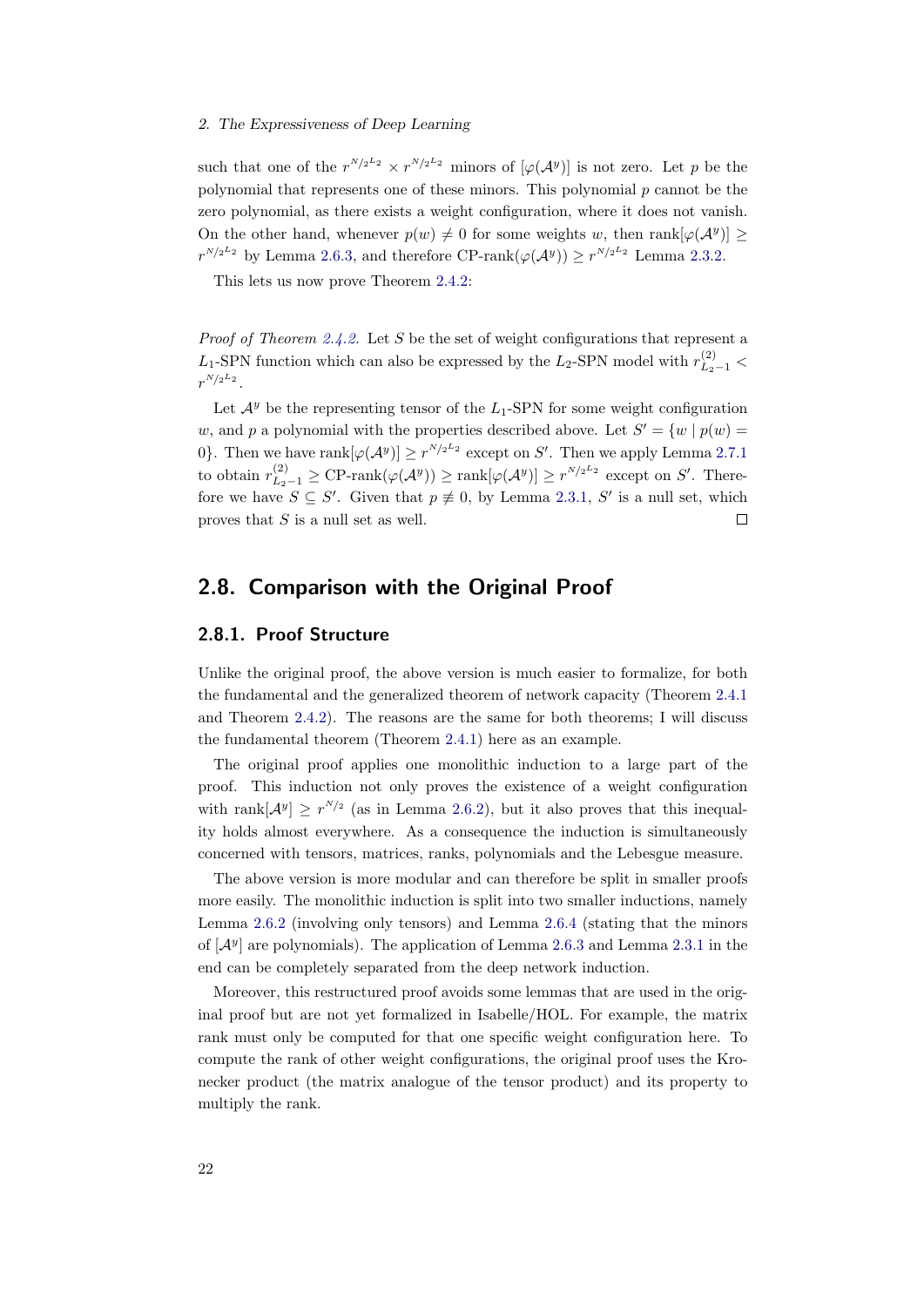#### <span id="page-32-0"></span>2.8.2. Unformalized Parts

There are some statements in the original work that I did not formalize due to lack of time. Only the fundamental theorem of network capacity in the case of non-shared weights is formalized, i.e., the weight matrices in each branch may be different. In the original paper the non-shared case is discussed in the proof, and a note explains how the proof can be adapted to the shared case. Unfortunately, this is not easy to transfer to a formalization, because it would require to generalize all definitions and proofs such that they subsume both the shared case and the non-shared case.

Furthermore, I completely ignore the representational layer in my formalization, because the transfer of the theorems of network capacity to the network including the representational layer can be done independently as described in the original work by Cohen et al.

## <span id="page-32-1"></span>2.9. Generalization Obtained from the Restructuring

#### <span id="page-32-2"></span>2.9.1. Algebraic Varieties

The restructured proofs as formulated above shows the same results as in the original work of Cohen et al. But the restructuring allows for an easy generalization, of both the fundamental and the generalized theorem of network capacity. I will discuss the latter as an example here. Looking at the end of the proof again, we observe that S' is not only a null set, but the zero set of a polynomial  $p \neq 0$ , which is a stronger property. Moreover we know exactly how  $p$  is constructed (by induction over the  $L_1$  network). For example we can determine the degree of p depending on the parameters of the network. This allows us to derive more properties of the set S' and hence for  $S \subseteq S'$ .

The zero sets of polynomials and their properties are well studied: An entire mathematical area called algebraic geometry is dedicated to these sets. In the language of algebraic geometry the zero sets of polynomials are called algebraic varieties. More generally, an algebraic variety is a set of common zeros of a set of polynomials:

**Definition 2.9.1.** A set  $V \subseteq \mathbb{R}^n$  is a (real) *algebraic variety* if there exists a set P of polynomials such that

$$
V = \{ x \in \mathbb{R}^n \mid p(x) = 0 \text{ for all } p \in P \}.
$$

#### <span id="page-32-3"></span>2.9.2. Tubular Neighborhood Theorems

<span id="page-32-4"></span>Although being the zero set of a polynomial  $\neq 0$  is mathematically stronger than being a null set, the difference is subtle. The following results from algebraic geometry [\[8,](#page-76-4) [23\]](#page-77-3) are helpful: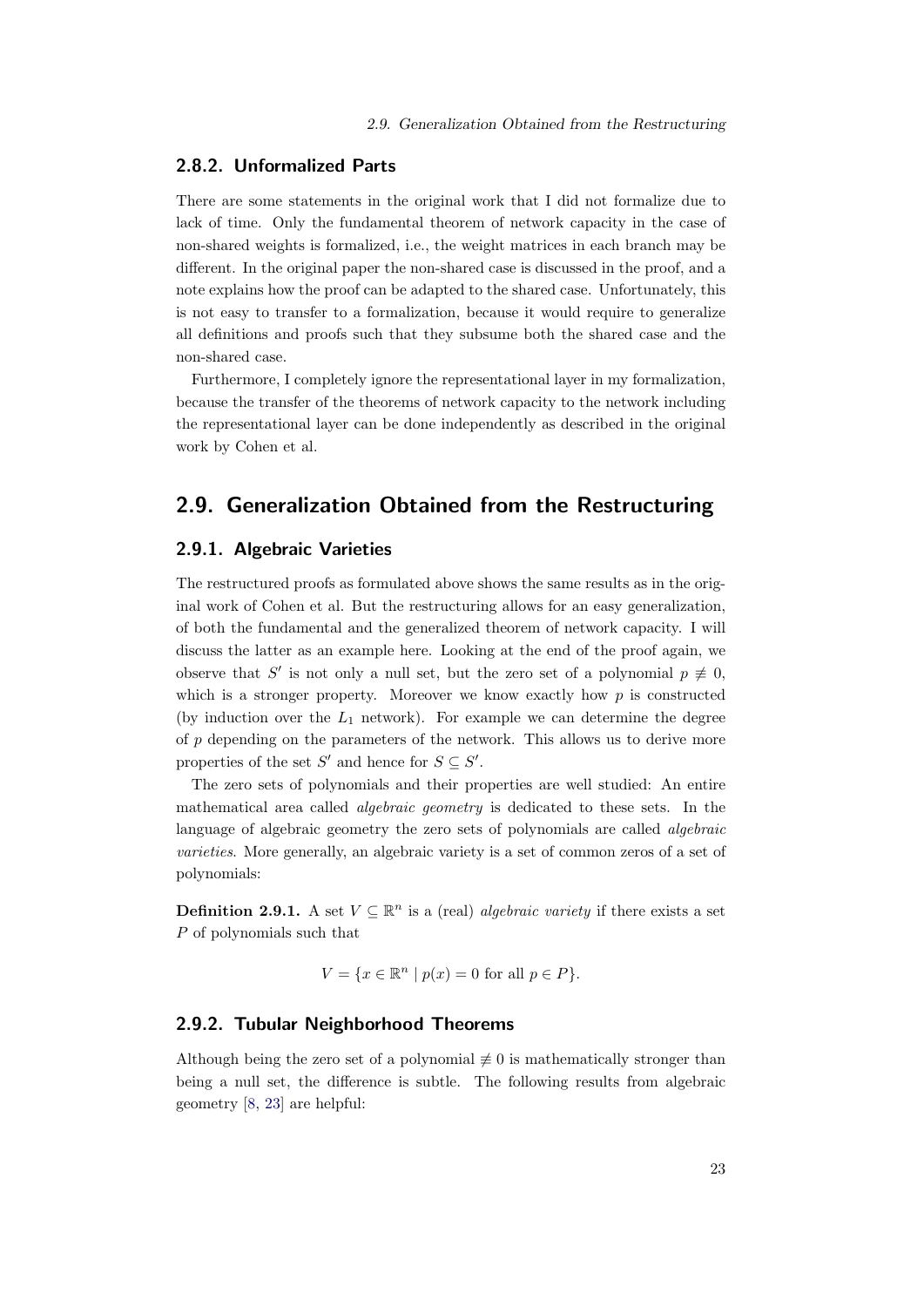**Theorem 2.9.1.** Let  $W \subset S^m$  be a real algebraic variety defined by homogeneous polynomials of degree at most  $D \geq 1$  such that  $W \neq S^m$ . Then we have for  $0 < \epsilon$ .

$$
\frac{\text{vol}_m T_{\mathbb{P}}(W,\epsilon)}{\mathcal{O}_m} \leq 2\sum_{k=1}^{m-1}\frac{m}{k}(2D)^k(1+\epsilon)^{m-k}\epsilon^k + \frac{m\mathcal{O}_m}{\mathcal{O}_{m-1}}(2D)^m\epsilon^m
$$

where  $\mathcal{O}_m := \text{vol}_m(S^m)$  denotes the m-dimensional volume of the sphere  $S^m$  and  $T_{\mathbb{P}}(W,\epsilon)$  is the tubular  $\epsilon$ -neighborhood of W using the projective distance.

<span id="page-33-1"></span>**Theorem 2.9.2.** Let V be the zero set of homogeneous multivariate polynomials  $f_1, \ldots, f_s$  in  $\mathbb{R}^n$  of degree at most D. Assume V is a complete intersection of dimension  $m = n - s$ . Let x be uniformly distributed in a ball  $B<sup>n</sup>(0, \sigma)$  of radius  $\sigma$ around the origin 0. Then:

$$
\mathbf{P}\{\text{dist}(x, V) \le \epsilon\} \le 2\sum_{i=0}^{m} \binom{n}{s+i} \left(\frac{2D\epsilon}{\sigma}\right)^{s+i}
$$

These theorems need some further explanation about what they mean and how they can be applied to the convolutional arithmetic circuits. I will discuss them step by step, starting with Theorem [2.9.1.](#page-32-4) We consider a subset  $W$  of the unit sphere  $S^m \subset \mathbb{R}^{m+1}$ . We will see later that the inequality can be extended to the entire  $\mathbb{R}^{m+1}$ , which corresponds to the weight space of the  $L_1$ -SPN (i.e  $\mathbb{R}^{m+1}$  =  $\mathbb{R}^n$ ).

W being a real algebraic variety means that it is the zero set of a set of polynomials, i.e., the set where all of these polynomials vanish. In the proof of Theo-rem [2.4.2](#page-18-2) we used the polynomial  $p$  to define  $S'$ , which will be the only defining polynomial for W. Although  $p$  does have zeros outside of  $S<sup>m</sup>$ , these are not rel-evant for Theorem [2.9.1,](#page-32-4) which completely ignores the surrounding  $\mathbb{R}^{m+1}$ . So we use  $W := S' \cap S^m$ .

Moreover, Theorem [2.9.1](#page-32-4) requires  $p$  to be *homogeneous*, i.e., all terms of the polynomial must have the same degree. This is true for  $p$ , because of its construction: The inputs are constant with respect to the weights, so they are all homogeneous polynomials. In a convolutional layer they are multiplied by a weight and added up, so the degree of each term is increased by 1, which results again in homogeneous polynomials. In a pooling layer two (or more) homogeneous polynomials are multiplied, which doubles (or multiplies) the degrees of each term, still resulting in homogeneous polynomials. So  $p$  is homogeneous.

Being homogeneous implies one more useful property: The zero set  $S'$  of  $p$  is invariant under multiplication by any real number  $\lambda$ . If  $x \in \mathbb{R}^n$  is a zero of p, then  $0 = \lambda^d \cdot p(x) = p(\lambda \cdot x)$  where d is the degree of p, because d is the degree of each term of  $p$  as well. So we can describe  $S'$  as

<span id="page-33-0"></span>
$$
S' = \{ \lambda \cdot x \mid x \in W \text{ and } \lambda \in \mathbb{R} \}. \tag{2.4}
$$

In particular,  $W \neq S^p$ . Otherwise S' would be the entire  $\mathbb{R}^n$ .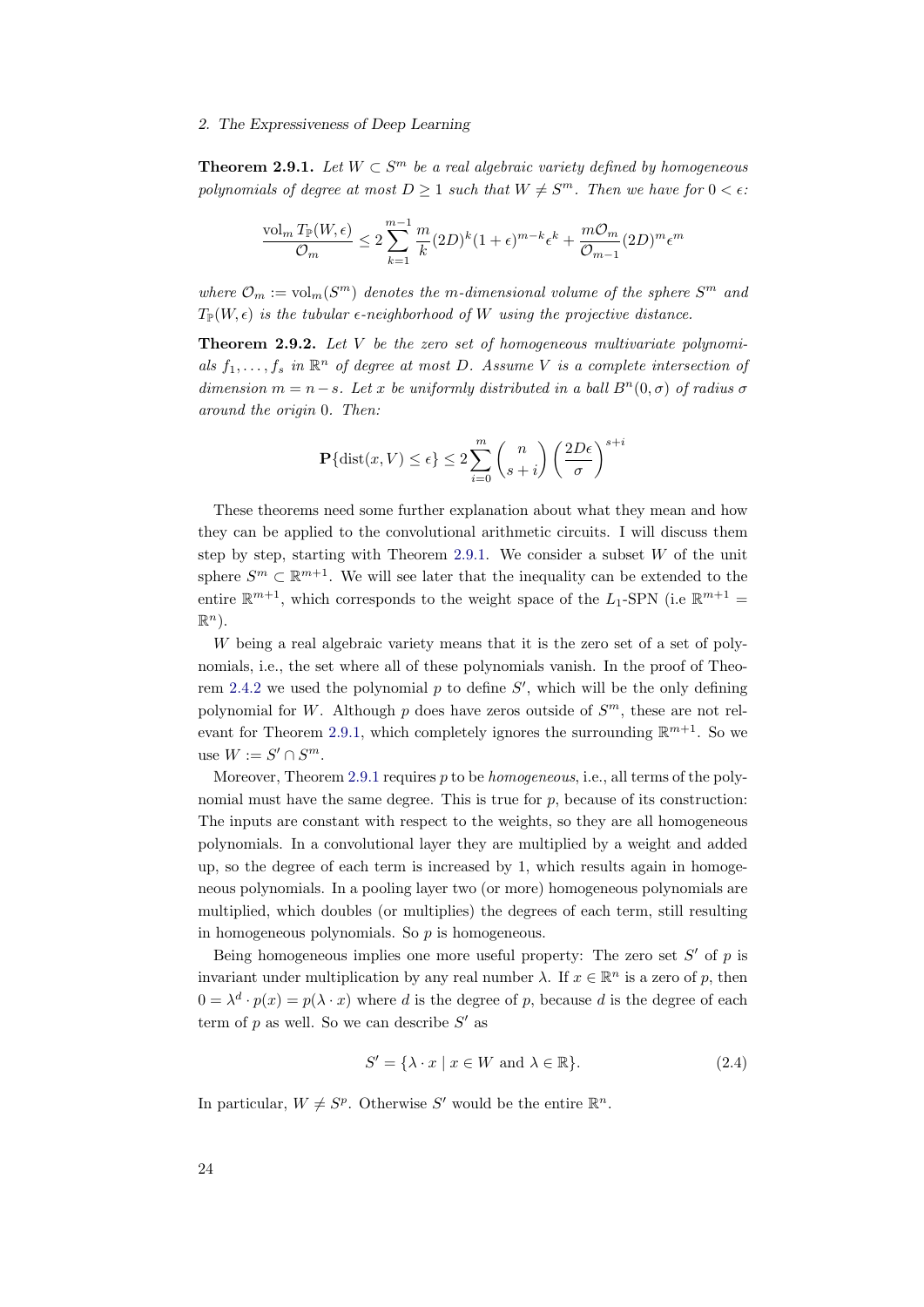#### 2.9. Generalization Obtained from the Restructuring

Since all conditions are fulfilled, the theorem gives us an upper bound to the volume of the tubular neighborhood  $T_{\mathbb{P}}(W, \epsilon)$  of W. Because of equation [2.4,](#page-33-0) this bound can be transferred to the set

$$
\{x \mid \text{dist}(x, S') \le \epsilon \cdot |x|\}.
$$

This set has infinite volume, but the ratio of the volume of  $W$  to the volume of  $S<sup>m</sup>$  is the same as the ratio of this set to the surrounding space if restricted to a ball  $B^{m+1}(0,\sigma)$  ball of arbitrary size  $\sigma$ . This set  $\{x \mid \text{dist}(x, S') \leq \epsilon \cdot |x|\}$  is similar to a tubular  $\epsilon$ -neighborhood, but the "tube" becomes larger proportionally to the distance from the origin. This "tube" becoming larger proportionally to the distance from the origin is a fairly accurate approximation of the set  $S'$  in the discrete weight space of a computer with floating point arithmetic. Floating point numbers have the property that they are proportionally less precise the larger they are.

Before we calculate the bound in Section [2.9.3,](#page-34-0) take a look at Theorem [2.9.2.](#page-33-1) This theorem is similar to the first one, but it applies to a subset  $V$  of the entire space  $\mathbb{R}^n$ . We set  $s = 1$  and  $f_1 = p$ , so  $V = S'$ . A main difference is also that V is assumed to be a complete intersection. I will omit an explanation what this means, because  $S'$  is definitely not a complete intersection. From personal correspondence with the author Martin Lotz though, I know that in the case  $s = 1$  this condition can be avoided. This could be proved using a similar trick as used in the proof of Theorem [2.9.1,](#page-32-4) which does not work as nicely for more than one polynomial.

Then Theorem [2.9.2](#page-33-1) (or rather a version of this theorem that requires  $s = 1$ but no complete intersection) gives us an upper bound for  $P\{\text{dist}(x, V) \leq \epsilon\},\$ when x is uniformly distributed in  $B<sup>n</sup>(0, \sigma)$ . This corresponds to the volume of the tubular  $\varepsilon$ -neighborhood of  $V = S'$  intersected with  $B<sup>n</sup>(0, \sigma)$ , which is a good approximation of the set  $S'$  in the discrete weight space of a computer with fixed point arithmetic as illustrated in Figures [2.3b](#page-20-1) and [2.3c.](#page-20-1)

#### <span id="page-34-0"></span>2.9.3. Calculation of the Bounds

To calculate the bounds we must answer two questions first: What is the degree of p and what is a reasonable value for  $\varepsilon$ ?

As discussed above degree can be calculated by induction over the network. We take the truncated network models and obtain the results for the shallow and the deep network model as special cases. The inputs have degree 0 when interpreted as polynomials of the network weights. Each convolutional layer increases the degree by one, and each pooling layer with a two-branching doubles the degree. Before the  $L_1$ th pooling layer that merges all branches there are  $L_1$  convolutional layers and  $L_1 - 1$  pooling layers. The polynomial representing the network up to that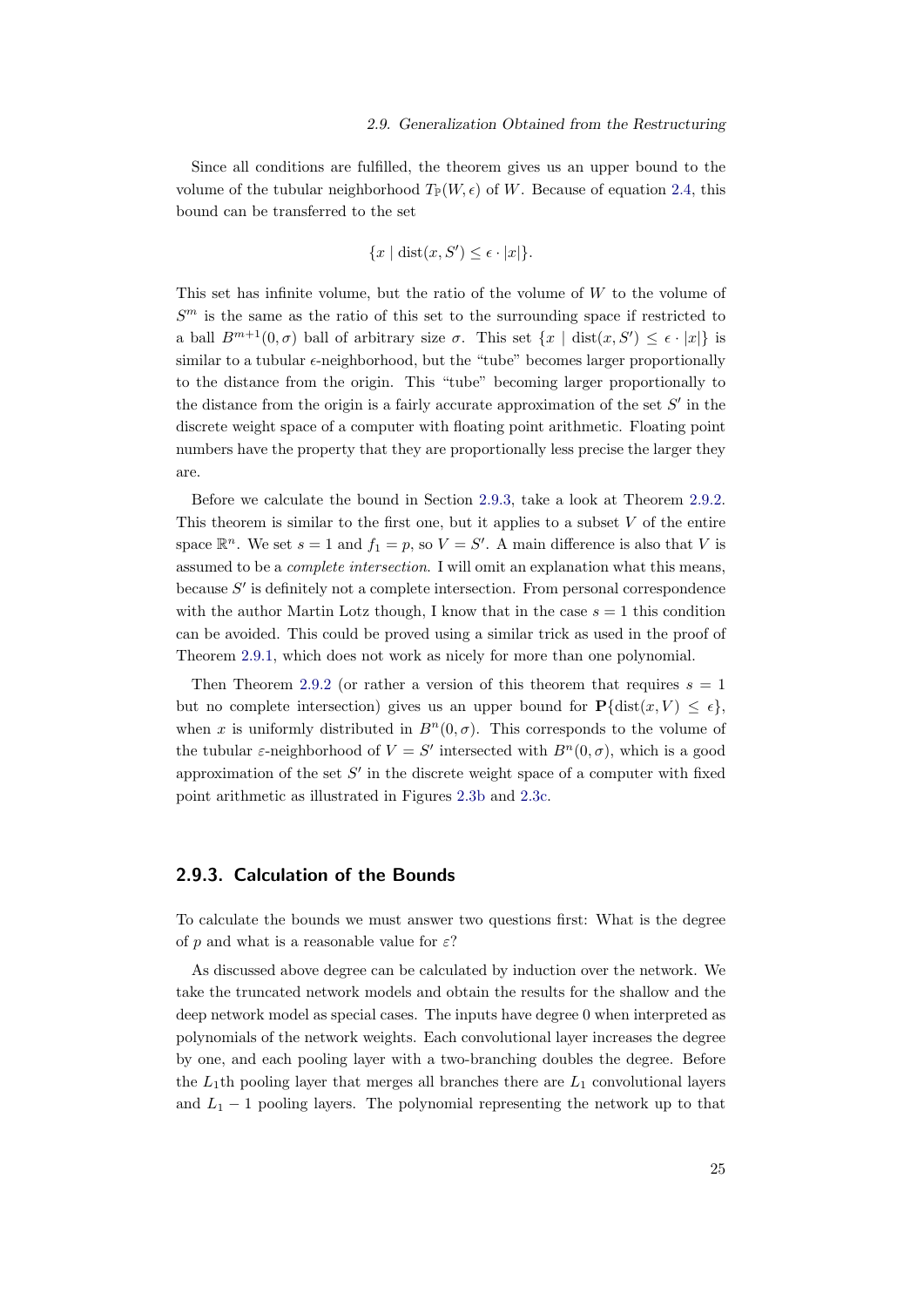layer therefore has a degree of

$$
\underbrace{(\dots((0+1)\cdot 2+1)\cdot 2+\dots)\cdot 2+1}_{L_1 \text{ ones and } L_1-1 \text{ twos}} = 2^{L_1-1} + 2^{L_1-2} + \dots + 2^0 = 2^{L_1} - 1
$$

Then the  $L_1$ th pooling layer multiplies the degree by the number of branches that it merges, which is  $N/2^{L_1-1}$ . Finally the last convolutional layer increases the degree by 1 again. So any polynomial that represents one of the entries of  $\mathcal{A}^y$  has a degree of

$$
(2^{L_1} - 1) \cdot N/2^{L_1 - 1} + 1 = 2N - N/2^{L_1 - 1} + 1
$$

The calculation of the  $r^{N/2} \times r^{N/2}$  minors further raises the degree of the polynomials to the power of  $r^{N/2^L2}$ . This results in a degree for p of

$$
D = (2N - \frac{N}{2^{L_1 - 1}} + 1)^{r^{\frac{N}{2}L_2}}
$$

This degree is minimal for  $L_1 = \log_2 N$  and  $L_2 = \log_2 N - 1$  where it is equal to  $D = (2N - 1)^{r^2}$ . According to the original work, realistic values are  $N = 65,536$ and  $r = 100$ , which yield a degree of

$$
D\simeq 2^{170,000}
$$

What is a reasonable value for  $\varepsilon$ ? Since it is more realistic, I discuss the case of floating point numbers first. A widely used format is the double-precision format, which occupies 8 bytes (64 bits). It uses 1 bit for the sign, 11 bits for the exponent and 52 bits for the fraction. The fraction part stores the digits of the number, while the exponent part determines where to set the binary point (the analogous of the decimal point). This way of storing numbers leads to high precision for smaller numbers and less precision for larger numbers. More precisely for some  $x \in \mathbb{N}$ , numbers between  $-2^x$  and  $2^x$  can be stored with a precision of at least  $2^{x-52}$ , since the fraction contains 52 digits.

Theorem [2.9.1](#page-32-4) is a statement about points on the unit sphere, whose coordinates can only take values between −1 and 1. Therefore a reasonable value would be  $\epsilon = 2^{-52}.$ 

If we allow 8 bytes for the fixed point values as well, the ratio between the highest possible number and the precision is  $2^{64}$ . So for Theorem [2.9.2](#page-33-1) we can set  $\epsilon/\sigma = 2^{-64}.$ 

These calculations show that the degree of  $p$  is extremely high, while reasonable values for  $\epsilon$  are relatively small. Moreover both Theorem [2.9.1](#page-32-4) and [2.9.2](#page-33-1) are useful only if the right-hand side is smaller than 1. Otherwise the statements are trivial. If we want the right-hand sides to be smaller than 1, we need at least  $d < 1/\epsilon$ in Theorem [2.9.1](#page-32-4) and  $D < \sigma/\epsilon$  in Theorem [2.9.2,](#page-33-1) which is completely unrealistic given the calculations above.

This result lets me conjecture that the shallow network investigated here is more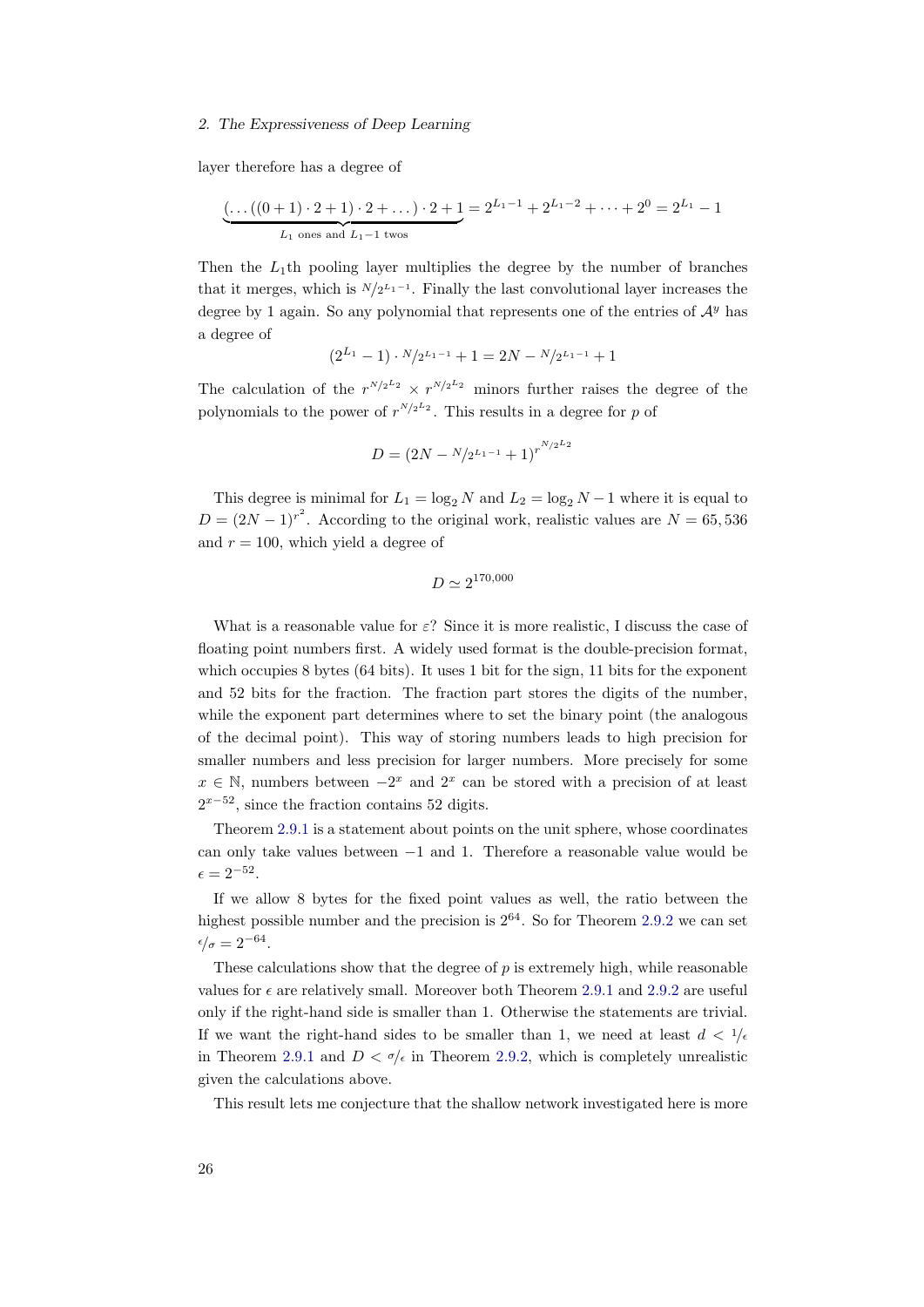## 2.9. Generalization Obtained from the Restructuring

expressive than assumed. The set  $S'$  is a null set but it might be still very densely packed such that it is large from a practical perspective. Unfortunately the entire analysis is build upon many inequalities, which might be too generous. Therefore a mathematical result estimating the size of  $S'$  with a lower bound seems to require a completely different approach.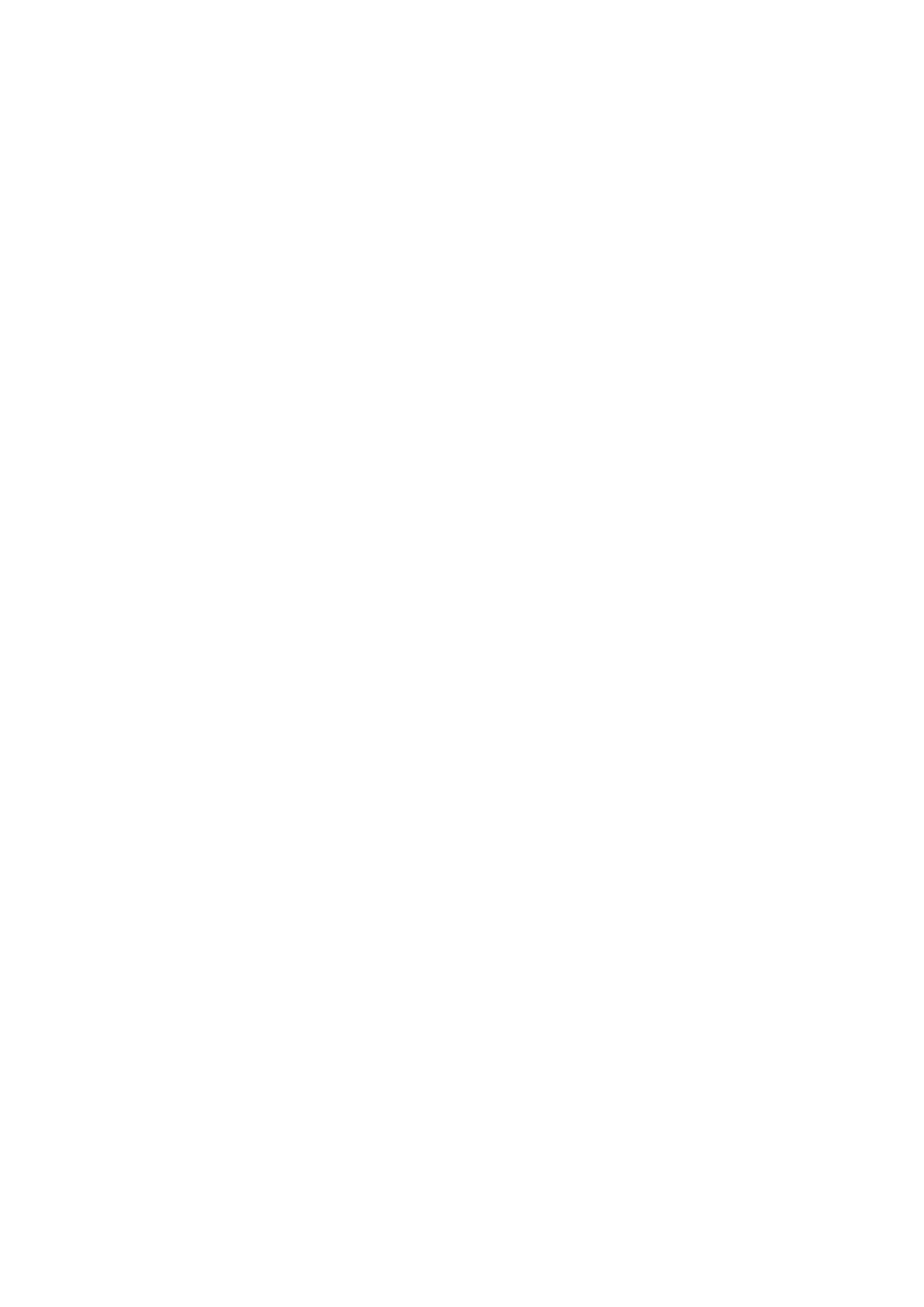# 3. Isabelle/HOL: A Proof Assistant for Higher-Order Logic

Isabelle is a generic proof assistant, which is an interactive software tool with a graphical user interface for the development of computer-checked formal proofs. Isabelle is generic in that it supports different formalisms, such as first-order logic (FOL), higher-order logic (HOL), and Zermelo-Fraenkel set theory (ZF). These formalisms are based on a built-in metalogic, which is based on an intuitionistic fragment of Church's simple type theory. On top of the metalogic, HOL introduces a more elaborate variant of Church's simple type theory, including the usual connectives and quantifiers. A list of Isabelle symbols can be found in Appendix [A.](#page-80-0)

Generally, proof assistants have a modeling language to describe the algorithms to be studied, a property language to state theorems about these algorithms, and a proof language to explain why the theorems hold. For Isabelle, the modeling language and the property language are almost identical. For the purpose of this thesis, I do not differentiate the two and summarize them as Isabelle's metalogic (Section [3.3\)](#page-39-0), extended by the HOL formalism (Section [3.4\)](#page-41-0), whereas Isabelle's proof language is presented separately (Section [3.8\)](#page-46-0).

## 3.1. Isabelle's Architecture

Isabelle's architecture follows the ideas of the theorem prover LCF in implementing a small inference kernel that ensures the correctness of proofs. This architecture is designed to minimize the risk of accepting incorrect proofs. Trusting Isabelle amounts to trusting its inference kernel, but also trusting the compiler and runtime system of Standard ML, the programming language in which the kernel is written, the operating system, and the hardware. Moreover, care is needed to ensure that a formalization proves what it is supposed to prove, because the specification of the mathematical statement can contain mistakes.

The inference kernel specifies Isabelle's metalogic, which is based on a fragment of Church's simple type theory (1940), which is also referred to as higher-order logic. The metalogic contains a polymorphic type system, including a type prop for truth values. Unlike first-order logic, where formulas and terms are distinguished, formulas in higher-order logic are just terms of type prop. Likewise, what is called a predicate in first-order logic, is just a function. Functions can be arguments for other functions and it is permitted to quantify over them.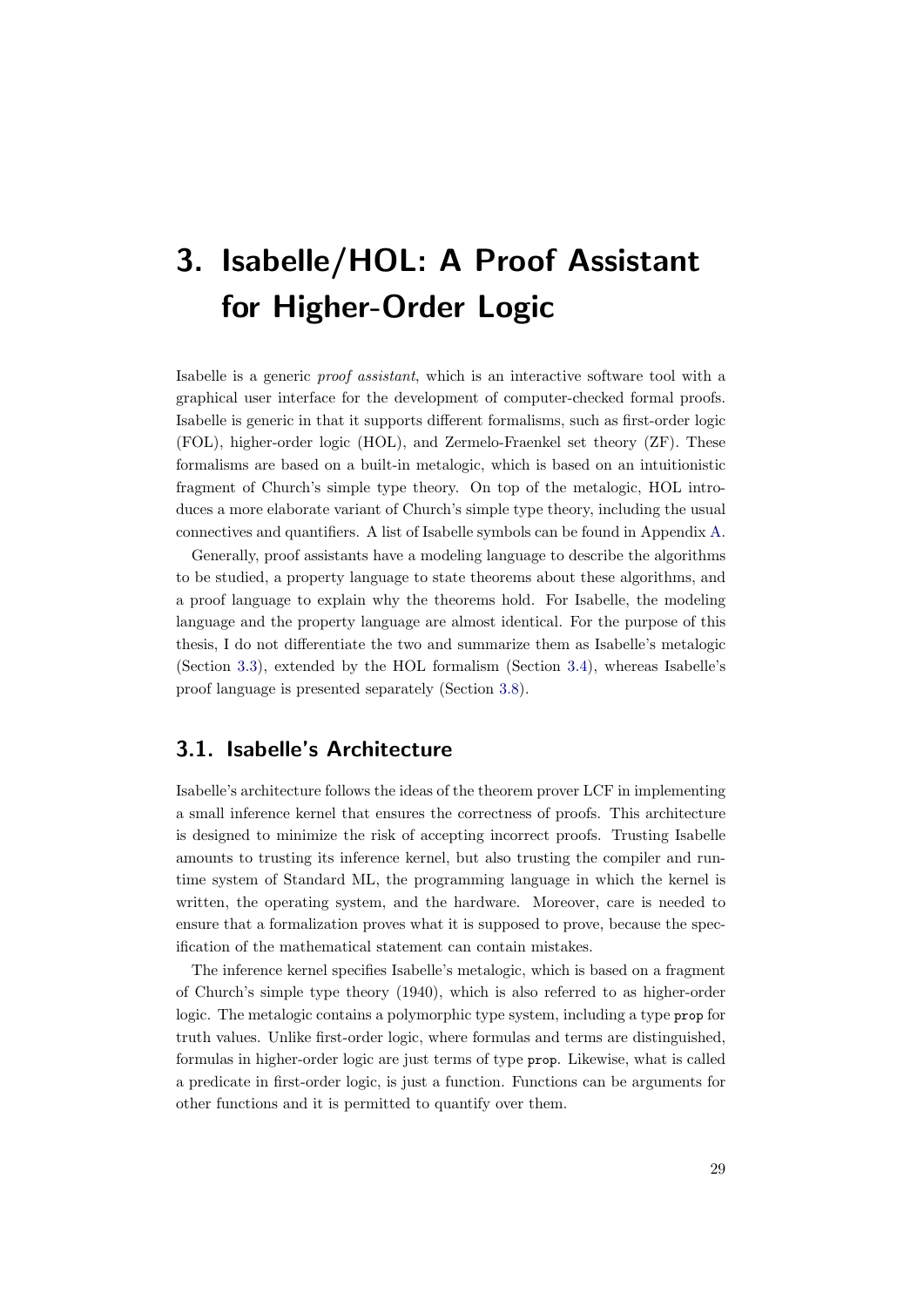#### 3. Isabelle/HOL: A Proof Assistant for Higher-Order Logic

HOL is the most widely used instance of Isabelle, which extends the metalogic to a variant of Church's simple type theory by introducing more quantifiers and connectives, as well as introducing additional axioms such as the axiom of choice and the axiom of function extensionality.

# 3.2. The Archive of Formal Proofs

The Archive of Formal Proofs (AFP) [\[20\]](#page-77-0) is an online library of Isabelle formalizations contributed by Isabelle users. It is organized in the way of a scientific journal maintained by the Isabelle developers, meaning that submissions are refereed and published as articles. An AFP article contains a collection of Isabelle theories, i.e., files with definitions, lemmas and proofs. As of 2016, the AFP collected more than 300 articles about diverse topics from computer science, logic and mathematics.

## <span id="page-39-0"></span>3.3. Isabelle's Metalogic

All Isabelle formalisms are based on its metalogic, which introduces types and terms in the style of a simply typed λ-calculus as described by Church in 1940.

## 3.3.1. Types

Types are either type constants, type variables, or type constructors:

- Type constants represent simple types such as nat for the natural numbers, or real for the real numbers.
- Type variables are placeholders for arbitrary types. For better readability, I use the letters  $\alpha$ ,  $\beta$ ,  $\gamma$  for type variables in this thesis instead of the Isabelle syntax 'a, 'b, 'c.
- Type constructors build types depending on other types, for example the type constructor list represents lists such as lists of natural numbers nat list, or lists of real numbers real list. Type constructors with more than one argument use parentheses around the arguments, e.g.,  $(\alpha, \beta)$  fun. Type constructors are usually written in postfix notation and they associate to the left, e.g. nat list list the same as (nat list) list, representing lists of lists of natural numbers.

The type constructor  $(\alpha, \beta)$  fun, which is normally written as  $\alpha \Rightarrow \beta$ , represents functions from  $\alpha$  to  $\beta$ . Functions in Isabelle are total, i.e., they are defined on all values of the type  $\alpha$ .

All functions in Isabelle have a single argument, but nesting the type constructor emulates function spaces of functions with two or more arguments, e.g., nat  $\Rightarrow$  nat  $\Rightarrow$  real, which is the same as nat  $\Rightarrow$  (nat  $\Rightarrow$  real). A function of type nat  $\Rightarrow$ nat  $\Rightarrow$  real takes an argument of type nat, and returns a function of type nat  $\Rightarrow$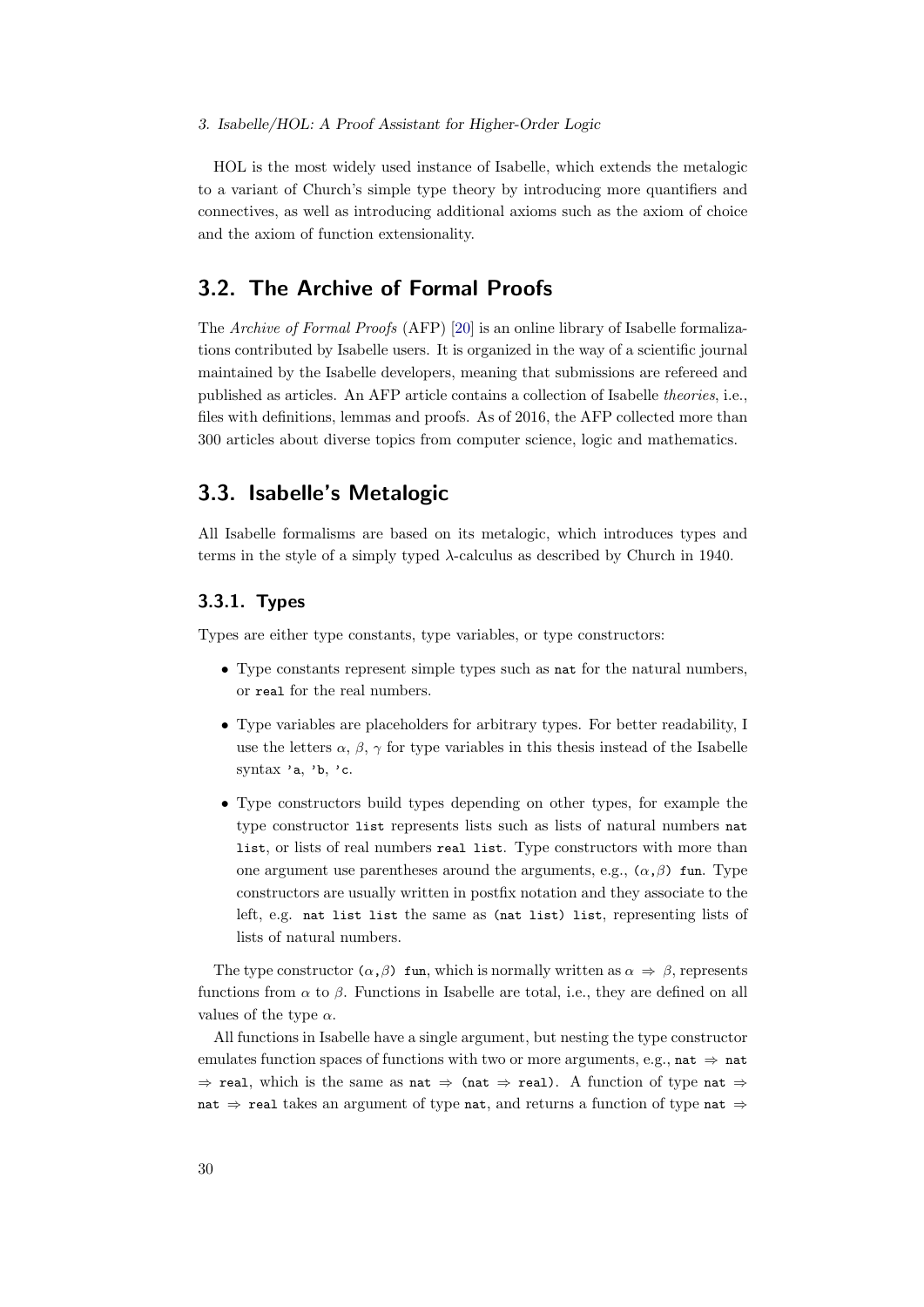real, which in turn takes an argument of type nat, and returns a real number. This is a principle known as currying.

#### 3.3.2. Type Classes

Types can be organized in type classes. Type classes are defined by constants that contained typed must provide, and properties that contained types must fulfill. A type fulfills these requirements can be made an instance of that type class by specifying the constants and proving that the properties hold.

An example of a type class is the class finite. It requires no constants, and the defining property of that class is that the type's universe (i.e., the set of all values of this type) is finite. The boolean type bool can be registered as an instance of the class finite because it has a universe of only two values (True and False). The fact that bool's universe is finite must be proved to instantiate it, though.

Type variables can also be restricted to a certain type class using the double colon syntax. The types that this type variable can be instantiated with are constrained to that type class. E.g.,  $\alpha$ ::finite can be instantiated by types belonging to finite.

## 3.3.3. Terms

Terms are either variables, constants, function applications, or  $\lambda$ -abstractions:

- Variables (e.g., x) represent an arbitrary value of a type. Isabelle distinguishes between schematic and non-schematic variables. Non-schematic variables represent fixed, but unknown values, whereas schematic variables can be instantiated with arbitrary terms. When stating a theorem and proving it, variables are usually fixed. After the proof, the theorem's variables are treated as schematics such that other proofs can instantiate them arbitrarily. Syntactically, schematic variables are marked by a question mark, e.g. ?x.
- Constants (e.g., 0,  $sin, op<$ ) represent a specific value of a type. In particular, variables and constants can also represent functions.
- Function application is written without parentheses surrounding or commas separating the arguments, i.e.,  $f \times y$  for a function f and arguments  $x$  and y. In fact, functions are always unary: Applying a function to multiple arguments is represented by a sequence of unary function application, a principle known as *currying*. A function f mapping two arguments of type  $\alpha$ and β to a value of type γ is of type α ⇒ β ⇒ γ, which the same as α ⇒ (β  $\Rightarrow \gamma$ ). Function application associates to the left, i.e., f x y is the same as  $(f \ x)$  y. Therefore, the first (unary) application in the term  $f \ x$  y invokes  $f$ on x, yielding a value f x of type  $\beta \Rightarrow \gamma$ . The second application invokes f x on y, yielding a value of type  $\gamma$ .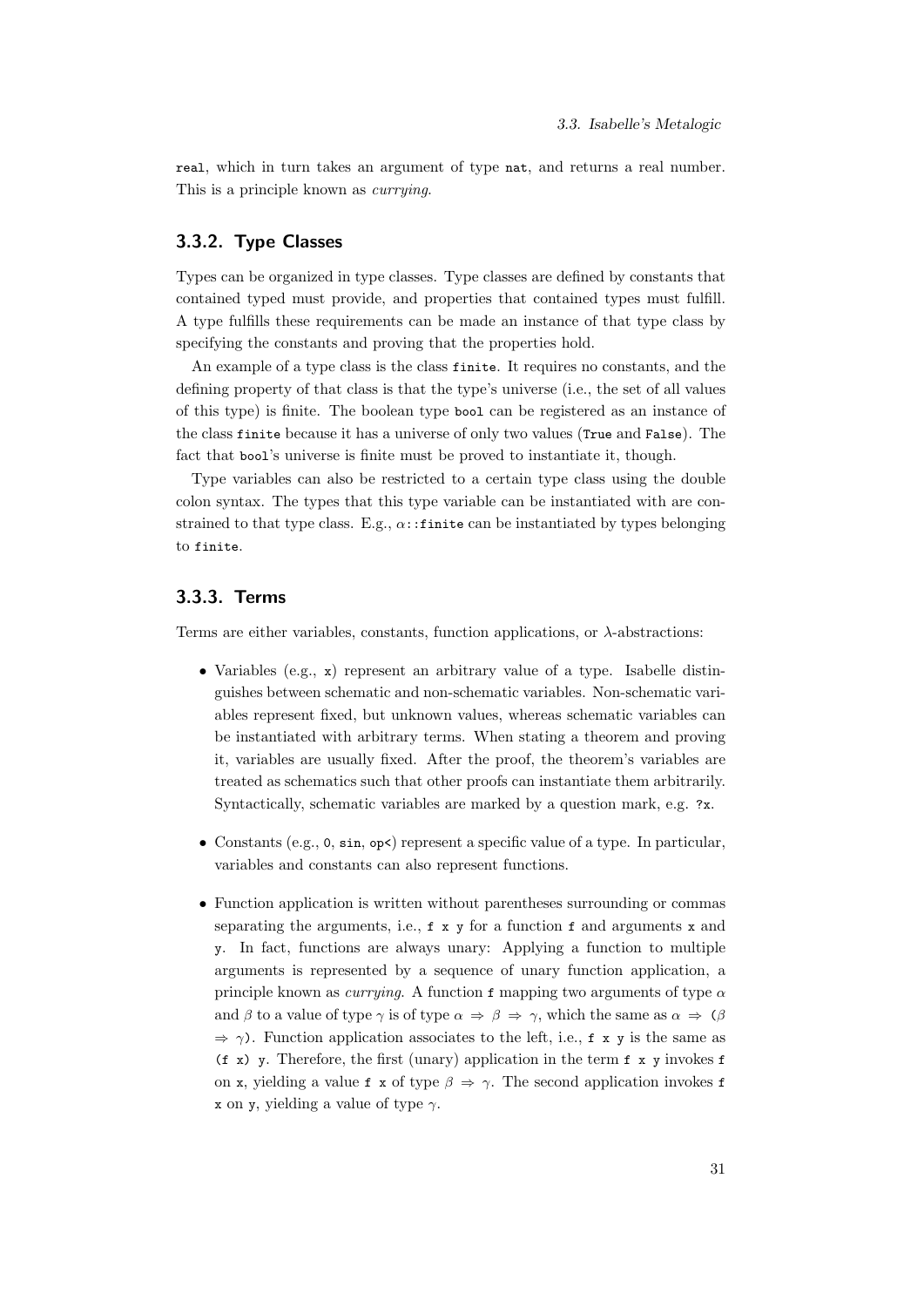3. Isabelle/HOL: A Proof Assistant for Higher-Order Logic

Using syntactic sugar, some functions can be written as infix operators (e.g.,  $x + y$  instead of plus  $x, y$ .

• A  $\lambda$ -abstraction builds a function from a term. E.g., if g is of type  $\alpha \Rightarrow \alpha$  $\Rightarrow \beta$ , then  $\lambda$ x. g x x is of type  $\alpha \Rightarrow \beta$ .

A term can be marked to have a certain type using a double colon, e.g.,  $x:$ nat denotes a variable x that represents a natural number. For terms that are not annotated the type will be inferred from context using a variant of Hindley-Milner's type inference algorithm.

## <span id="page-41-0"></span>3.4. The HOL Object Logic

The HOL formalism extends the Isabelle metalogic to a more elaborate version of higher-order logic, introducing additional axioms, the usual connectives and quantifiers, and basic types.

#### 3.4.1. Logical Connectives and Quantifiers

Isabelle's metalogic introduces a restricted collection of connectives and quantifiers. It uses unusual syntax for these logical symbols to leave the usual mathematical syntax open to the extending formalisms such as HOL. The universal quantifier is  $\wedge$ , the implication is  $\Longrightarrow$ , and equality is  $\equiv$ . These connectives and quantifiers operate on the truth values of type prop.

The implication  $\implies$  associates to the right such that multiple premises  $P_1, \ldots$ ,  $P_n$  of a conclusion Q can be written as  $P_1 \implies \ldots \implies P_n \implies Q$ .

HOL introduces another type bool with values True and False. A constant Trueprop maps these values to values of type prop. The constant Trueprop is inserted automatically by Isabelle's parser and it is usually hidden from the user. Therefore, I will not write it explicitly in my thesis either.

HOL defines connectives and quantifiers operating on the type bool. The most important connectives are "not"  $\neg$ , "and"  $\wedge$ , "or"  $\vee$ , "implies"  $\longrightarrow$  and "equivalent"  $\longleftrightarrow$ . The existential and universal quantifier are written as  $\exists x$ . and  $\forall x$ . respectively, followed by the expression that is quantified over.

The difference between  $\wedge$  and  $\forall$ ,  $\equiv$  and  $\Rightarrow$ , as well as  $\Longrightarrow$  and  $\rightarrow$  is largely technical, caused by the difference between metalogic's type prop and the HOL type bool. For this thesis, the two sets of symbols can safely be thought as being equivalent.

#### 3.4.2. Numeral Types

HOL supports frequently used numeral types such as nat for natural numbers, int for integers and real for real numbers.

A natural number in Isabelle is either 0 or Suc n where n is a natural number (Suc standing for 'successor'). Hence, the sequence of natural numbers is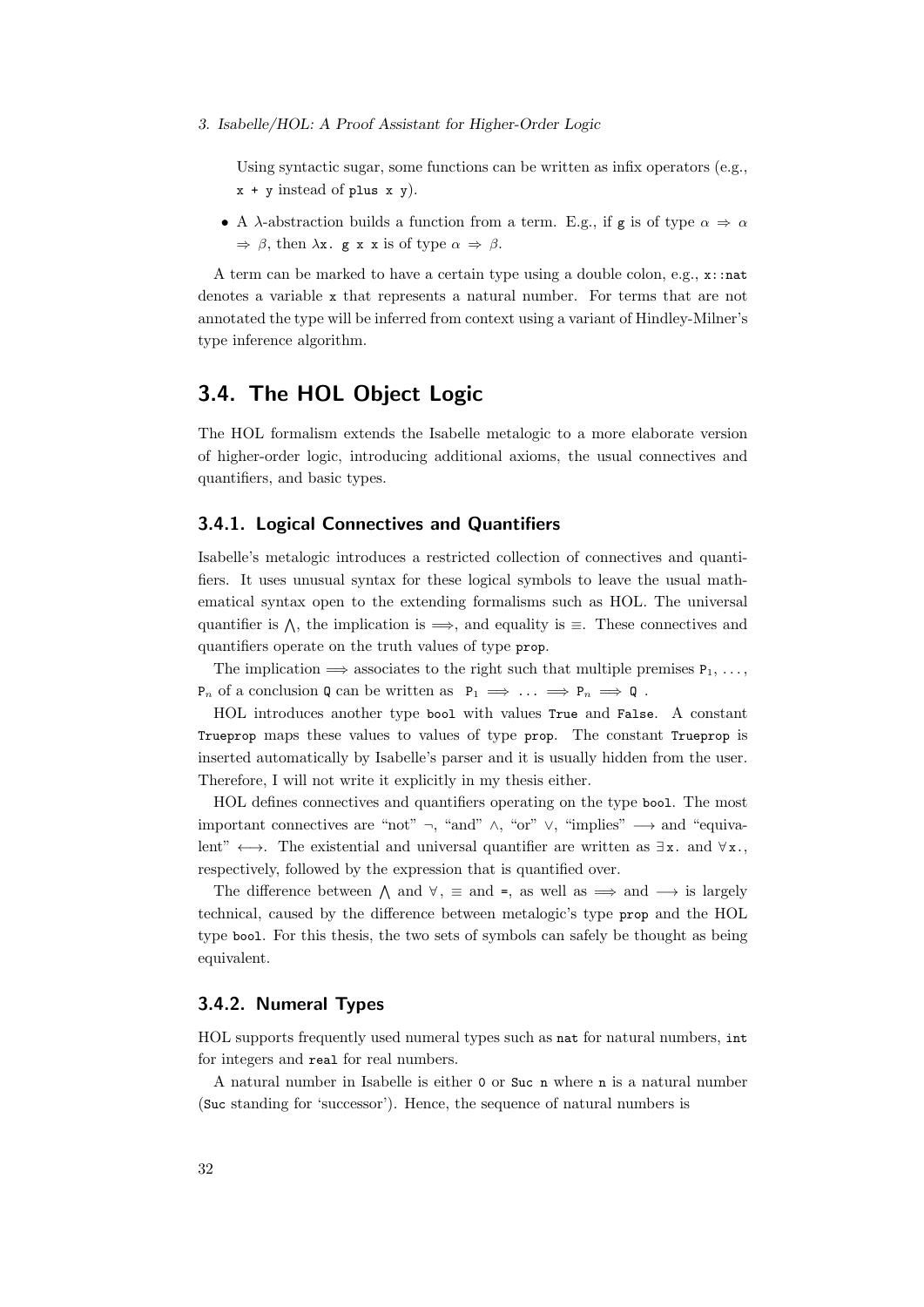0, Suc 0, Suc (Suc 0), Suc (Suc (Suc 0)), ...

To simplify this construction for the user, it is possible to write  $0, 1, 2, 3, \ldots$ instead.

## 3.4.3. Pairs

Given two types  $\alpha$  and  $\beta$ , one can construct the Cartesian product of the two, written as  $\alpha \times \beta$ . The values of this type are pairs of two values, where the first one is of type  $\alpha$  and the second one is of type  $\beta$ . The pair of two values a and b is written as (a,b). The same syntax can be used for triples (a,b,c) and larger tuples.

The components of a pair can be extracted using the functions fst ("first") and snd  $("second"), e.g., \text{fst} (a,b) = a and \text{snd} (a,b) = b.$ 

#### 3.4.4. Lists

Lists in Isabelle/HOL are ordered, finite collections of values. All of these values must have the same type  $\alpha$ , the list type is then called  $\alpha$  list. Lists are equivalent to what is called an array (of variable length) in many programming languages.

The most simple list is the empty list, which is notated []. Longer lists can be constructed using the operator #, which prepends an element to an existing list. If for example xs is a list and x is a new element, then  $x \# xs$  is the list xs headed by x. Accordingly, the list with elements 1, 2, 3 would be represented as  $1 \# (2 \#$  $(3 + []).$ 

Some important functions that operate on lists are hd, tl, last, butlast, !, take and drop. The function hd ("head") returns the first element of a list. The function  $t1$  ("tail") returns the remaining list without the first element. Similarly, last returns the last element, and butlast returns the list without the last element. The operator ! returns the  $(n + 1)$ st element of a list. The function take n will return the first  $n$  elements of a list, while drop n will return the list without the first n elements. For example if xs is the list 1, 2, 3, then

```
hd xs = 1tl xs = 2 # (3 # [])last xs = 3butlast xs = 1 # (2 # [])xs ! 1 = 2take 2 xs = 1 # (2 # \lceil \rceil)drop 2 xs = 3 # []
```
## 3.4.5. Sets

The type  $\alpha$  set denotes sets of elements from type  $\alpha$ . Sets are often described using set comprehensions, e.g.,  $\{x. \ P \ x\}$  is the set of all x for which P x is true.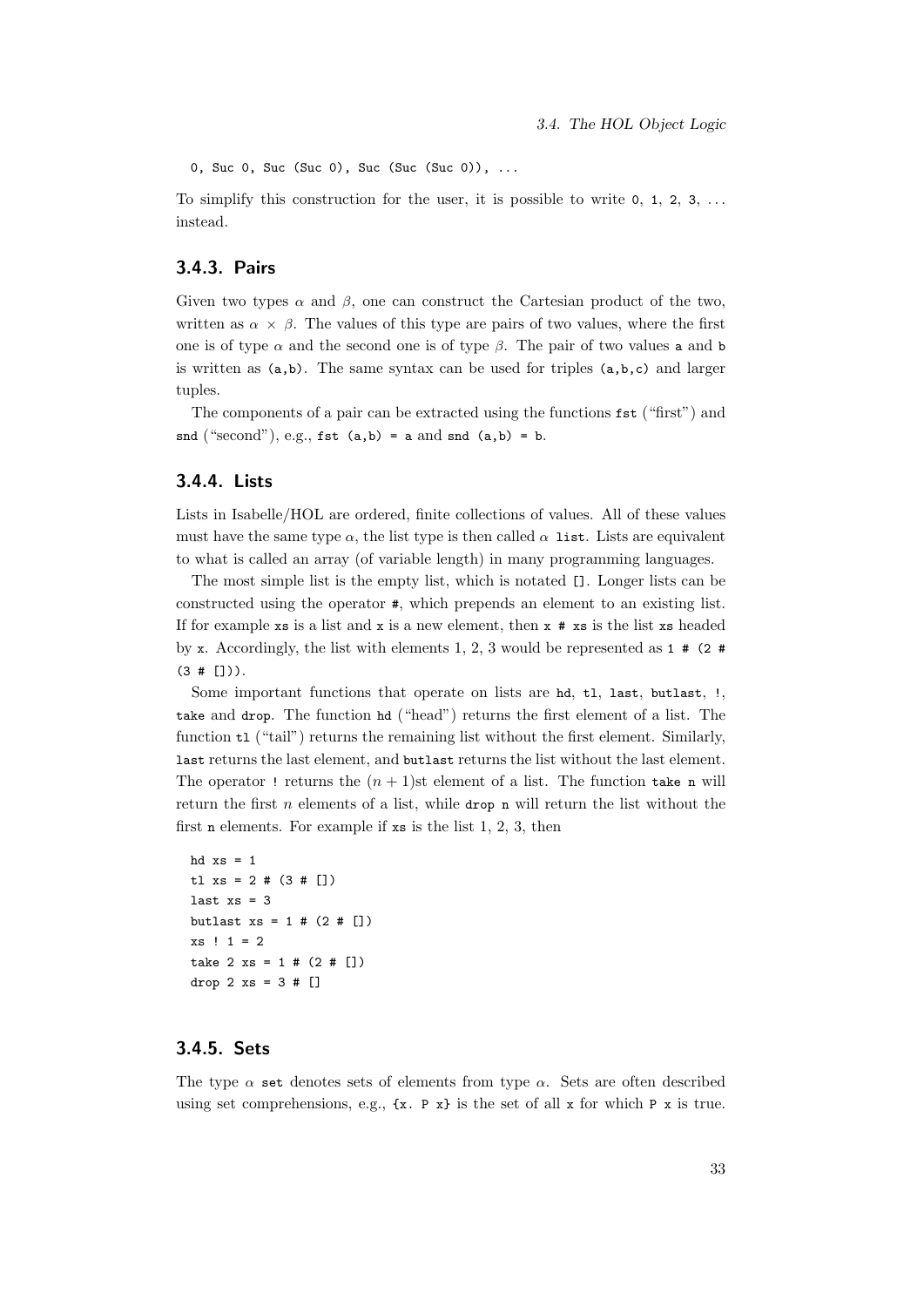Instead of  $P \times$  more complex expressions are possible, whereas  $x$  must be a simple variable in this syntax. The empty set is written as {}.

The infix operator  $\in$  tests whether a value is contained in a set, i.e. the expression  $a \in \{x. P x\}$  is equivalent to P a. Set comprehension and the  $\in$ -operator map the types  $\alpha$  set and  $\alpha \Rightarrow$  bool isomorphically to each other.

Sometimes it is useful to have more complex terms in the front part of a set comprehension. For these cases there is the syntax  $\{f \times | x \in P \times \}$ . For example the set of all squared prime numbers is  $\{x * x \mid x$ . prime x $\}$ . If there is no side condition, one can use the constant  $True, e.g.,$  the set of all square numbers is  $\{x\}$  $* x | x:$ : nat. True}.

# 3.5. Outer and Inner Syntax

Isabelle distinguishes between two syntactic levels: the inner and outer syntax. All of the above, i.e., types and terms, including formulas, are inner syntax. The inner syntax is marked by enclosing them in quotation marks ". If a piece of inner syntax only consists of a single identifier, the quotation marks can be omitted, i.e. instead of "x", "0" and "nat", we can write x, 0 and nat.

The definitional principles and the proof language explained in the following chapters use the outer syntax, and all expressions of terms and types with more than a single identifier are enclosed in quotation marks.

## 3.6. Type and Constant Definitions

Isabelle/HOL provides various ways to introduce types and constants conveniently. It is possible although not recommended to introduce them by axiomatization. Axioms are usually avoided because they can easily contradict each other, i.e., lead to inconsistent specifications. In this section, I focus on ways to introduce types and constants more safely.

#### <span id="page-43-0"></span>3.6.1. Typedef

The command typedef is a way to introduce types. It creates types from nonempty subsets of the universes of other types. The following definition introduces a type for unordered pairs. In contrast to ordered pairs, the elements  $(a, b)$  and  $(b, a)$  are identified.

typedef  $\alpha$  unordered\_pair = "{A:: $\alpha$  set. card  $A \leq 2 \land A \neq$ {}}"

This creates a type unordered pair which is parametrized by a type  $\alpha$ . Each value of this type corresponds to a non-empty set with at most two elements, which is the usual mathematical definition of unordered pairs.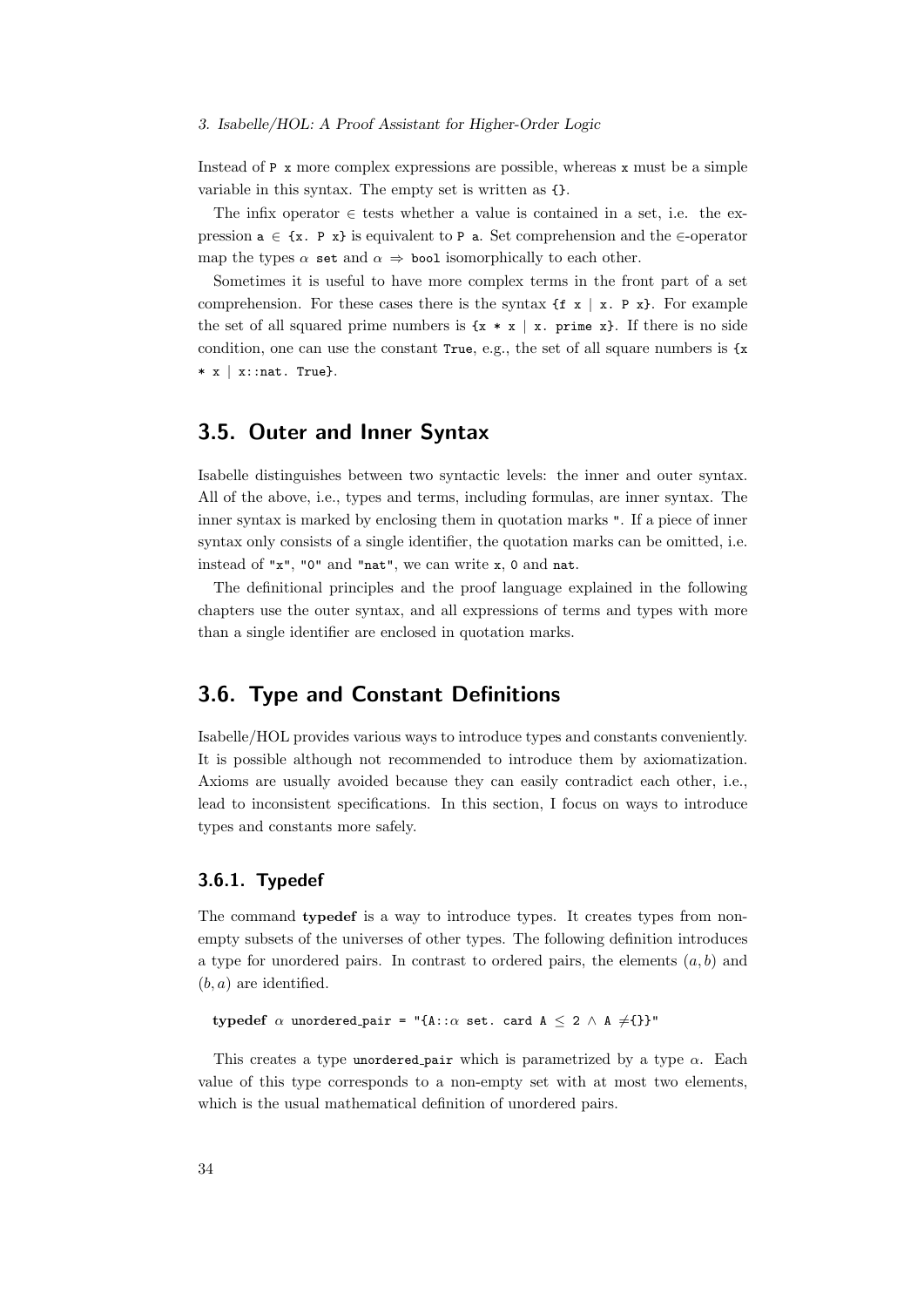#### <span id="page-44-0"></span>3.6.2. Inductive Datatypes

Another way to introduce types is the command datatype. It creates an algebraic datatype freely generated by the specified constructors. The constructors may be parametrized, even by values of the type currently being defined. This leads to a recursive nature of the values, which can be considered as finite directed graphs. The introduced types follow the motto "No junk, no confusion":

- No junk: There are no values in the model of the datatype that do not correspond to a term built from a finite number of applications of the constructors.
- No confusion: Two different constructor terms (terms consisting only of constructors) are always interpreted as two distinct values.

The following code defines binary trees that store values of type  $\alpha$  in their leaf nodes:

datatype  $\alpha$  tree = Leaf  $\alpha$  | Branch " $\alpha$  tree" " $\alpha$  tree"

The name of the type is tree, and its constructors are Leaf and Branch. The simplest tree is Leaf a, where a is of type  $\alpha$ . More complex trees can be build up using the newly introduced keyword Branch, which requires two arguments of type tree. An example for a nat tree is Branch (Leaf 3) (Branch (Leaf 5) (Leaf 2)).

Incidentally lists are also defined as an inductive datatype.

## 3.6.3. Plain Definitions

The commands definition and abbreviation can introduce shorter names for longer expressions. The following code defines a predicate for prime numbers:

definition prime :: "nat  $\Rightarrow$  bool" where "prime  $p = (1 \le p \land (\forall m \dots m \text{ d} \lor p \longrightarrow m = 1 \lor m = p))$ "

Here, dvd stands for 'divides'.

The command abbreviation works similarly on the surface but is only syntactic sugar. The command definition on the other hand is a disciplined form of axiom and introduces a new symbol internally. However, at the level of abstraction of this thesis, we can safely ignore this difference.

## 3.6.4. Recursive Function Definitions

The command definition can only be used for non-recursive definitions. In some cases it is desirable to invoke the function under definition on the right-hand side. For this purpose we can use fun.

The following function sum adds all numbers in a list of reals: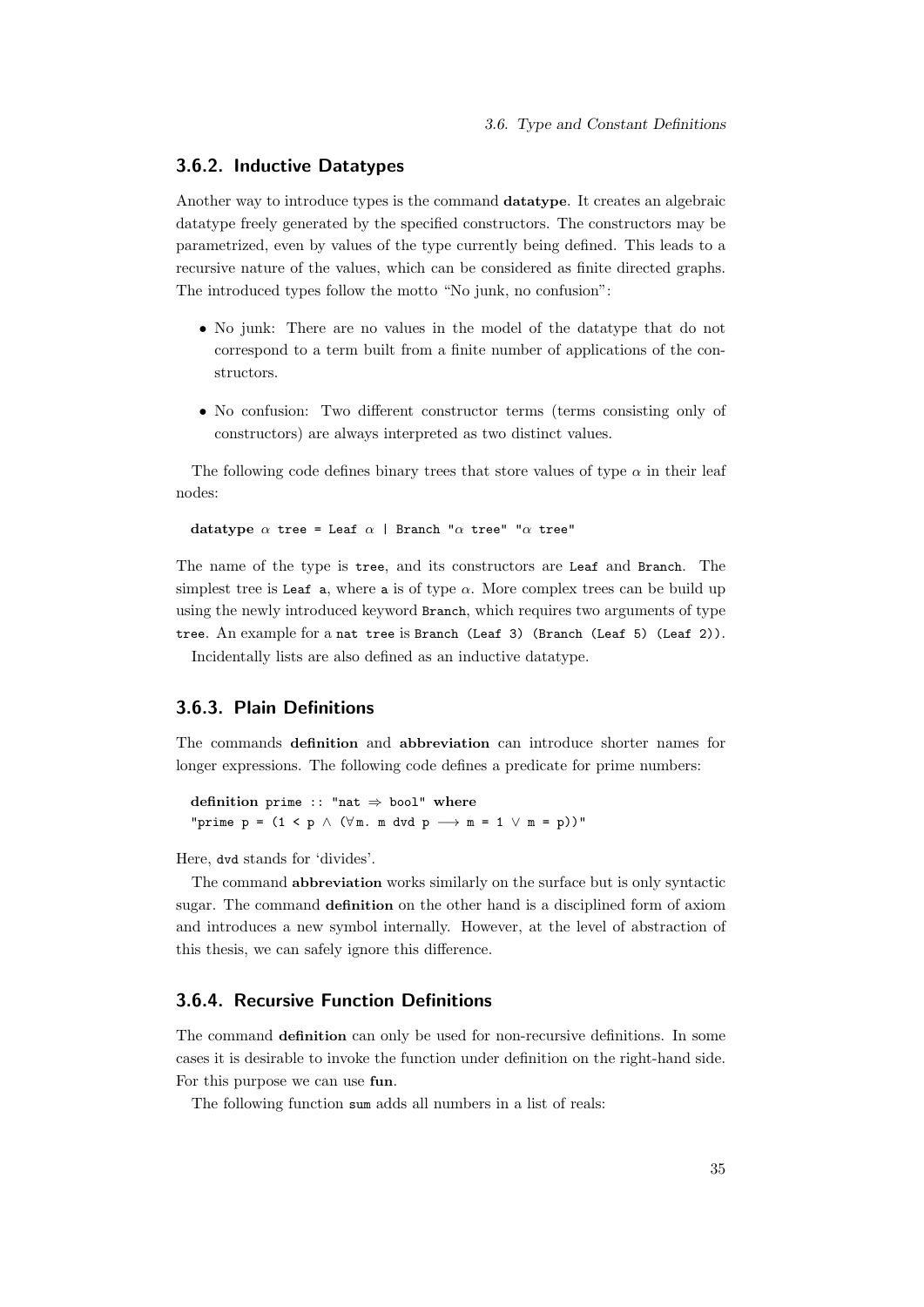3. Isabelle/HOL: A Proof Assistant for Higher-Order Logic

```
fun sum :: "real list \Rightarrow real" where
"sum [1 = 0" |
"sum (x \# xs) = x + sum xs"
```
This definition distinguishes two cases (separated by a vertical bar |): The sum of an empty list is 0. For a non-empty list we can assume that it has a first element x and the rest of the list xs. Invoking sum recursively we get the sum over the rest of the list and add the first element to get the sum over the entire list.

The commands definition and fun follow the definition principles of typed functional programming languages like ML.

#### 3.6.5. Inductive Predicates

The command inductive introduces a predicate by an enumeration of introduction rules. Given these rules, Isabelle generates a least fixed point definition for this predicate.

The following declaration defines a predicate even, which is True for even numbers and False for odd numbers:

```
inductive even :: "nat \Rightarrow bool" where
zero: "even 0" |
step: "even n \implies even (n + 2)"
```
The resulting predicate even is the predicate which is True on the smallest set possible without violation the rules. In this way, inductive behaves like the logic programming language Prolog, which considers a statement false if it cannot be derived from the given rules ('negation as failure').

Besides the introduction rules, an inductive predicate declaration also generates induction, case distinction and simplification rules.

# 3.7. Locales

A locale is a module that encapsulates a set of definitions, lemmas and theorems, which by default have a global scope. Locales are also useful to introduce shared side conditions to several theorems or lemmas, without repeating them in each theorem statement.

Group theory for example introduces a locale that fixes a group operator and a neutral element that must fulfill certain assumptions, namely the group axioms. In this way, these assumptions do not have to be repeated for every lemma. This locale can be introduced as follows:

```
locale group =
 fixes zero :: \alpha ("0")
  and plus :: "\alpha \Rightarrow \alpha \Rightarrow \alpha" (infixl "+" 65)
  and uminus :: "\alpha \Rightarrow \alpha" ("- -" [81] 80)
 assumes add_assoc: "(a + b) + c = a + (b + c)"
```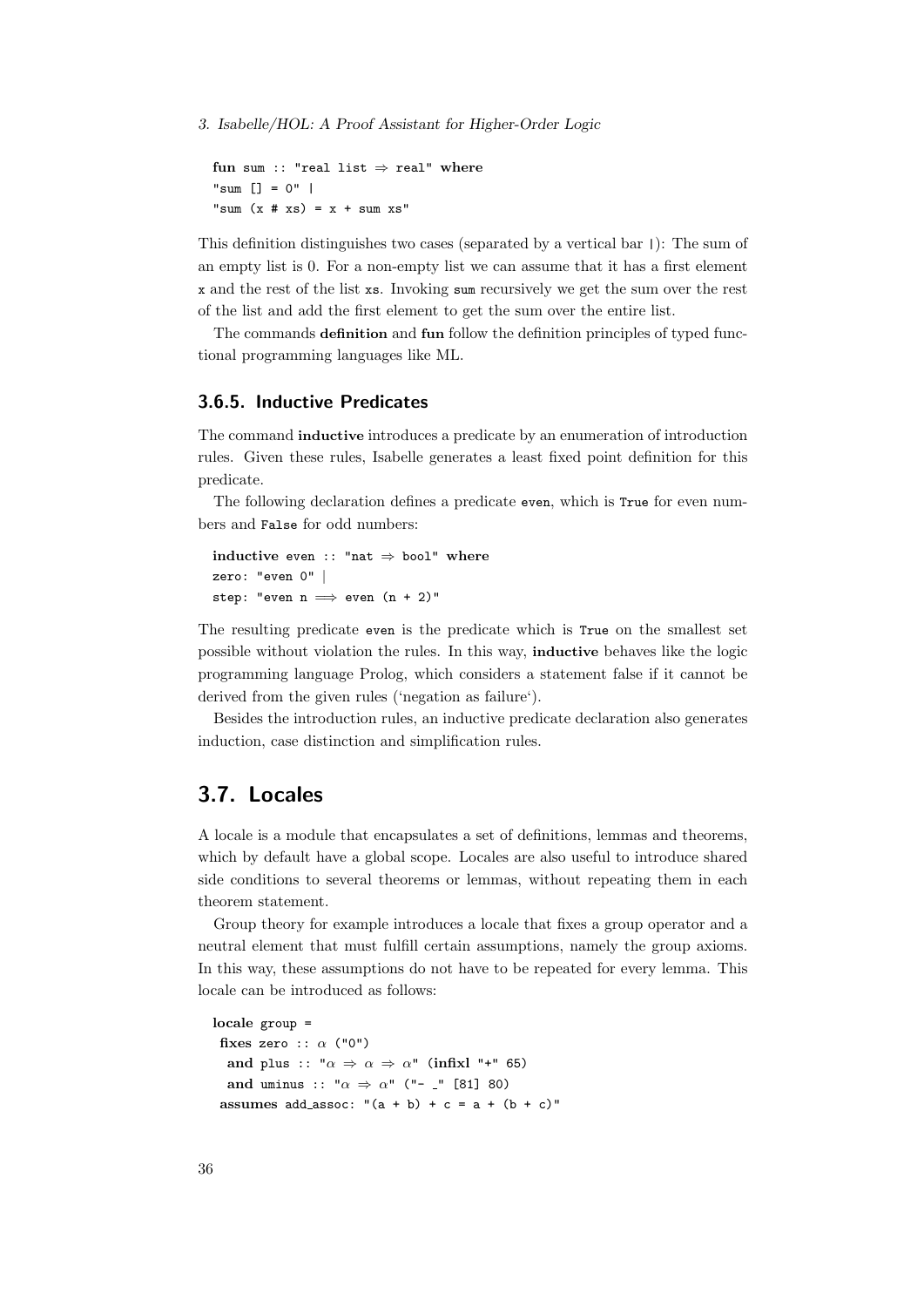```
and add 0 left: "0 + a = a"and left minus: " - a + a = 0"begin
 ...
end
```
Moreover, locales allow the assumptions and fixed variables to be instantiated elsewhere, e.g., the real numbers form a group and all group lemmas apply for them.

# <span id="page-46-0"></span>3.8. Proof Language

The statement of a lemma in Isabelle creates a *proof state*, a collection of statements that must be proved to show that the lemma holds. Isabelle provides various tactics, which are procedures that transform proof goals into zero or more new subgoals, ensuring that the original goal is a true statement if the new subgoals can be discharged. When tactic applications transformed the proof state into having no more subgoals, the proof is complete.

There are two ways to write proofs in Isabelle: apply scripts and Isar proofs. An apply script describes the proof backwards, starting with the proof goal, and applying tactics until the no more proof goals are left. The apply syntax only states the involved tactics and lemmas explicitly, but not the subgoals after each step.

In contrast, Isar proofs describe a proof in a forward and more structured way, from the assumptions to the proof goal. Isar is based on the natural deduction calculus, which is designed to bring formal proofs closer to how proofs are written traditionally.

#### 3.8.1. Stating Lemmas

Lemmas can be stated using the commands lemma and theorem, which are technically equivalent but theorem marks facts of higher significance for human reader.

The commands are followed by an optional label for later reference and the lemma statement, e.g.,

lemma exists\_equal: " $\exists y. x = y$ "

All free variables are implicitly universally quantified, i.e. the above abbreviates

```
{\rm lemma} exists_equal: "\bigwedge\!{x}. \exists y. {\rm x} = {\rm y}"
```
Alternatively, lemma statements can be divided in three sections as follows:

```
lemma prod_geq_0:
fixes m::nat and n::nat
assumes "0 < m * n"shows "0 < m"
```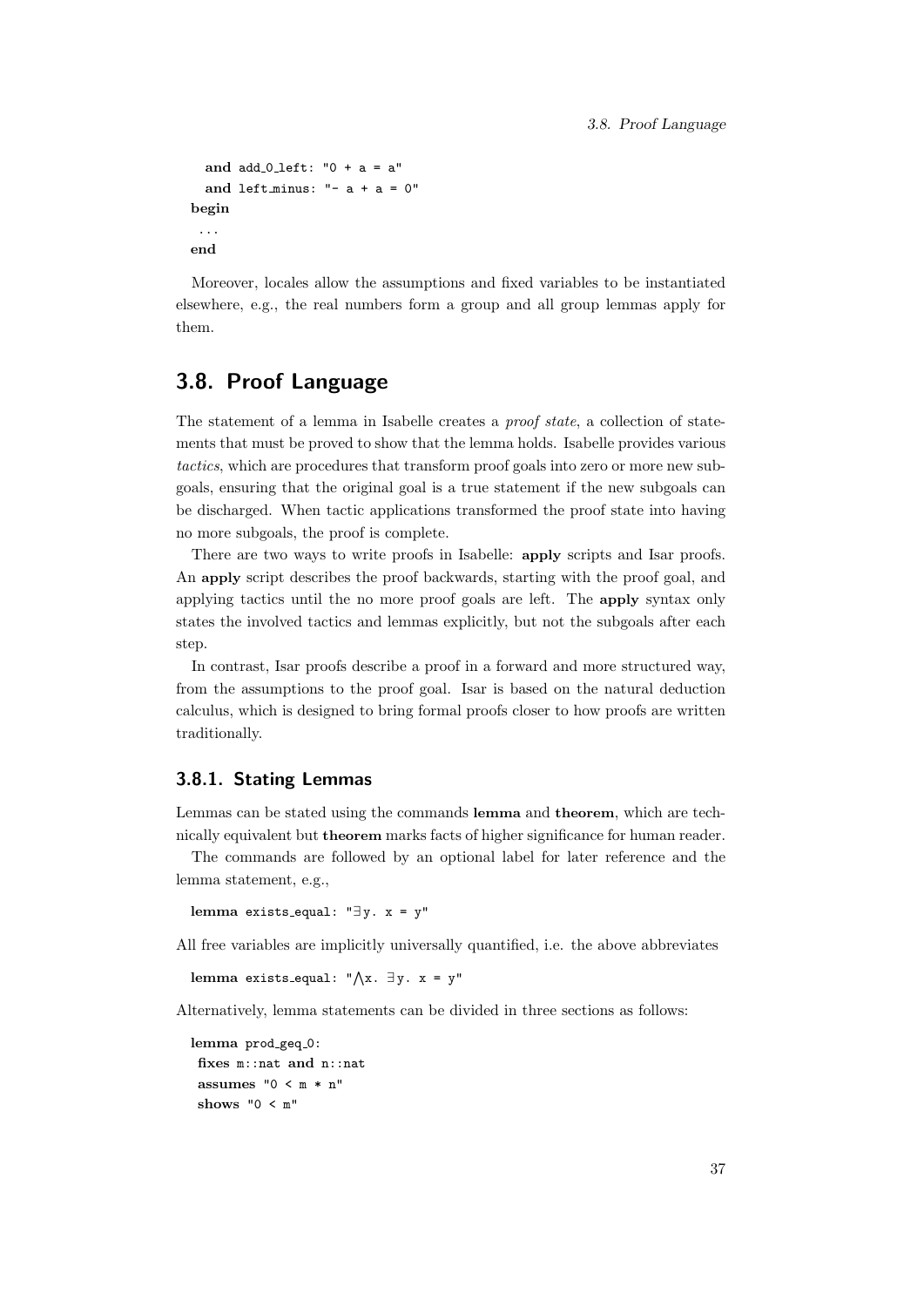The command fixes introduces types of variables. The command assumes states assumptions and shows states the conclusion. The sections fixes and assumes are optional. Multiple statements in a section can be concatenated by and.

These two variants to state lemmas are completely exchangeable: The above lemma statement is equivalent to

lemma prod\_geq\_0: " $0 < (m::nat) * n \implies 0 < m"$ 

## 3.8.2. Apply Scripts

The following proof shows a property of the function rev, which reverses the order of a list, in apply style:

```
lemma rev\_rev: "rev (rev xs) = xs"apply (induction xs)
apply auto
done
```
The lemma states that reversing a list xs twice will recover the original list. The command lemma assigns the name rev\_rev to the lemma for later reference. Moreover, it creates a proof state with a single proof goal, which is identical to the lemma statement.

The first apply command invokes the tactic induction, which will use the standard list induction when applied to a list. This tactic transforms the goal rev (rev xs) = xs into two subgoals:

```
1. rev (rev []) = []
2. \bigwedge a xs. rev (rev xs) = xs \implies rev (rev (a # xs)) = a # xs
```
The first subgoal is the base case of the induction which states the property for the empty list. The second subgoal is the induction step. It states that for some a and some xs that fulfills the property, the list a # xs fulfills the property as well.

The second apply command invokes the tactic auto, which resolves both subgoals. The command done marks the end of the proof.

#### 3.8.3. Isar Proofs

In Isar proofs, intermediate formulas on the way are stated explicitly, which makes Isar proofs easier to read and understand. Most of my formalization is written in Isar.

The structure of an Isar proof resembles the structure of the proof goal. A goal of the form  $\bigwedge x_1 \ldots x_k$ .  $A_1 \implies \ldots \implies A_n \implies B$  can be discharged using the following proof structure:

```
proof -
fix x_1 ... x_kassume A1
```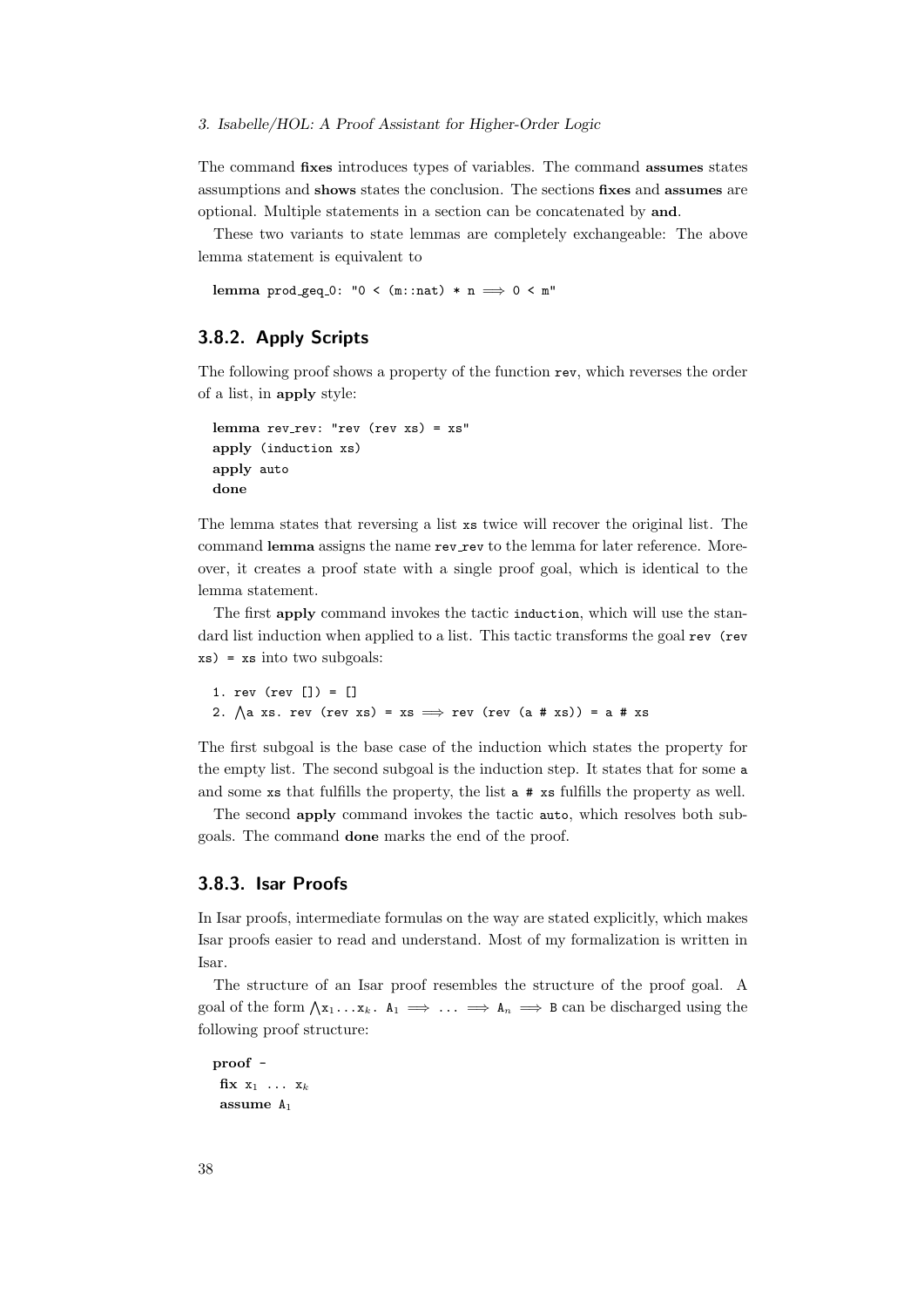#### 3.8. Proof Language

```
.
.
.
assume A_nhave 1_1: P_1 using ... by ...
 .
 .
 .
have 1_n: P_n using ... by ...
show B using ... by ...
qed
```
where  $P_1, \ldots, P_n$  are intermediate properties, which are optionally assigned labels  $1_1, \ldots, 1_n$  for referencing the property.

Isar proofs are surrounded by the keywords proof and qed. The keyword proof can be optionally followed by a tactic, which is applied to the proof goal initially. A minus symbol (-) signifies no tactic application. Omitting the minus symbol applies a default tactic, which is chosen automatically depending on the proof goal. Variables and assumptions are introduced by fix and assume.

Intermediate formulas are introduced by the keyword have, whereas the last formula, which completes the proof goal, is introduced by show. The keywords have and show introduce proof goals and need to be followed by instructions how to discharge those. These instructions can either be a nested proof ... qed block or a proof method, which is a combination of one or more tactics such as metis, auto and induction.

A proof method is introduced by the keyword by. It is optionally preceded by a using command, which introduces facts (i.e. other lemmas or properties) as assumptions to the proof goal. For example, if a property P can be proved with the tactic metis using another property labeled l, we can write

have P using l by metis

Some tactics such as metis can take facts as arguments such that we can equivalently write

have P by (metis l)

The keywords have and show may be preceded by then to indicate that the previous property should be used in the proof search as well. If immediately preceded by the property l, we can abbreviate the above by

then have P by metis

#### 3.8.4. An Example Isar Proof

The following proof shows that the tail of a list is one element shorter than the original list. Recall that the tail  $t_1$  xs of a list xs is the list xs without its first element.

HOL is a logic of total functions, i.e. functions need to be defined on all arguments. A function value can be left unspecified, but it is often convenient to specify concrete default values.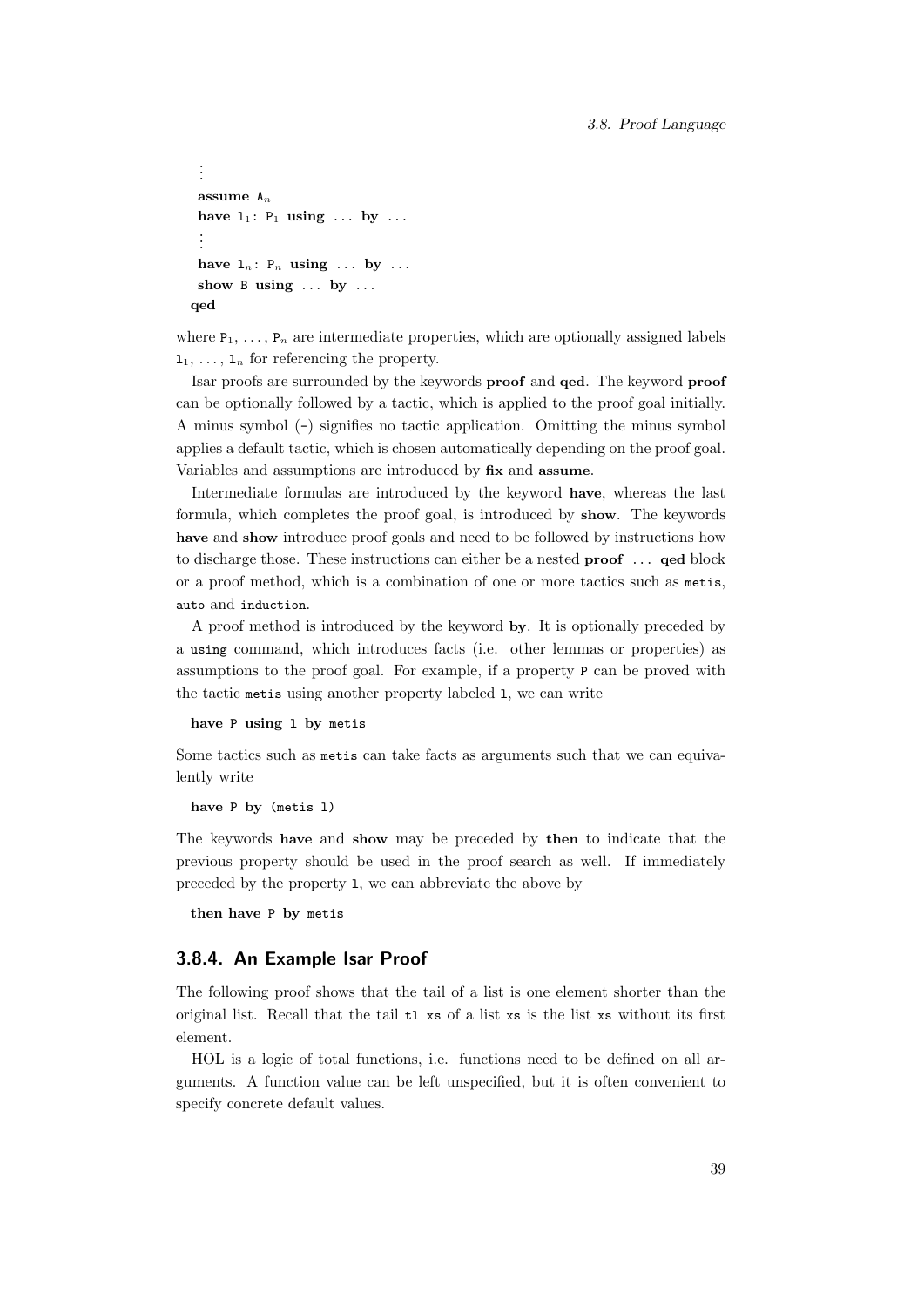#### 3. Isabelle/HOL: A Proof Assistant for Higher-Order Logic

For the special case of an empty list we have the default value  $t1$  [] = []. At first sight, it seems as if length  $(tl$  xs) = length xs - 1 does not hold for the empty list. But this is an equation of type nat, and there is no -1 in the type of natural numbers. Therefore calculations of type nat that would result in a negative value are assigned 0 instead, for example  $0 - 1 = 0$ . This might seem odd, but often it results in nice properties without inconvenient side conditions as in the following lemma:

```
1 lemma "length (tl xs) = length xs - 1"
2 proof (cases xs)
3 assume "xs = []"
4 then have "tl xs = []" by (metis List.list.sel(2))
5 then show "length (tl xs) = length xs - 1"
6 by (metis diff 0-eq0 list.size(3) 'xs = []')
7 next
8 fix a as
9 assume "xs = a # as"
10 have "length as + 1 = length (a # as)"
11 by (metis One nat def list.size(4))
12 then have "length (t1 xs) + 1 = length xs"
13 by (metis list.sel(3) 'xs = a # as')
14 then show "length (tl xs) = length xs - 1"
15 by (metis add implies diff)
16 qed
```
<span id="page-49-1"></span><span id="page-49-0"></span>Following the informal proof above, we must distinguish two cases in the formal proof, too. This is done by applying the tactic cases on xs, which can be done directly after the keyword **proof**. This will split the proof goal into two subgoals, one assuming that xs is the empty list, the other assuming that xs is of the form a # as for some a and as. The two cases are separated by next, the assumptions are introduced by assume and the two necessary variables a and as are introduced by fix. For each case, a sequence of have/then have commands and a final then show explains the proof step by step. In this example, the proof method that is introduced by by is always metis, which is one of the most basic proof methods available. The name of the method metis is followed by the names of the lemmas that are necessary to complete the current proof step or alternatively a literal property enclosed by '', e.g., ' $xs = []'$ . If a proof step is preceded by then, the previously proved property is also included in the proof search.

The text editor jEdit that is normally used for Isabelle development constantly runs the Isabelle process such that a proof method is immediately highlighted if it fails (Figure [3.1\)](#page-50-0).

#### 3.8.5. Theorem Modifiers

Theorem Modifiers such as OF, of, and unfolded alter or combine already proved lemmas in various ways. This simplifies the proof search and can make methods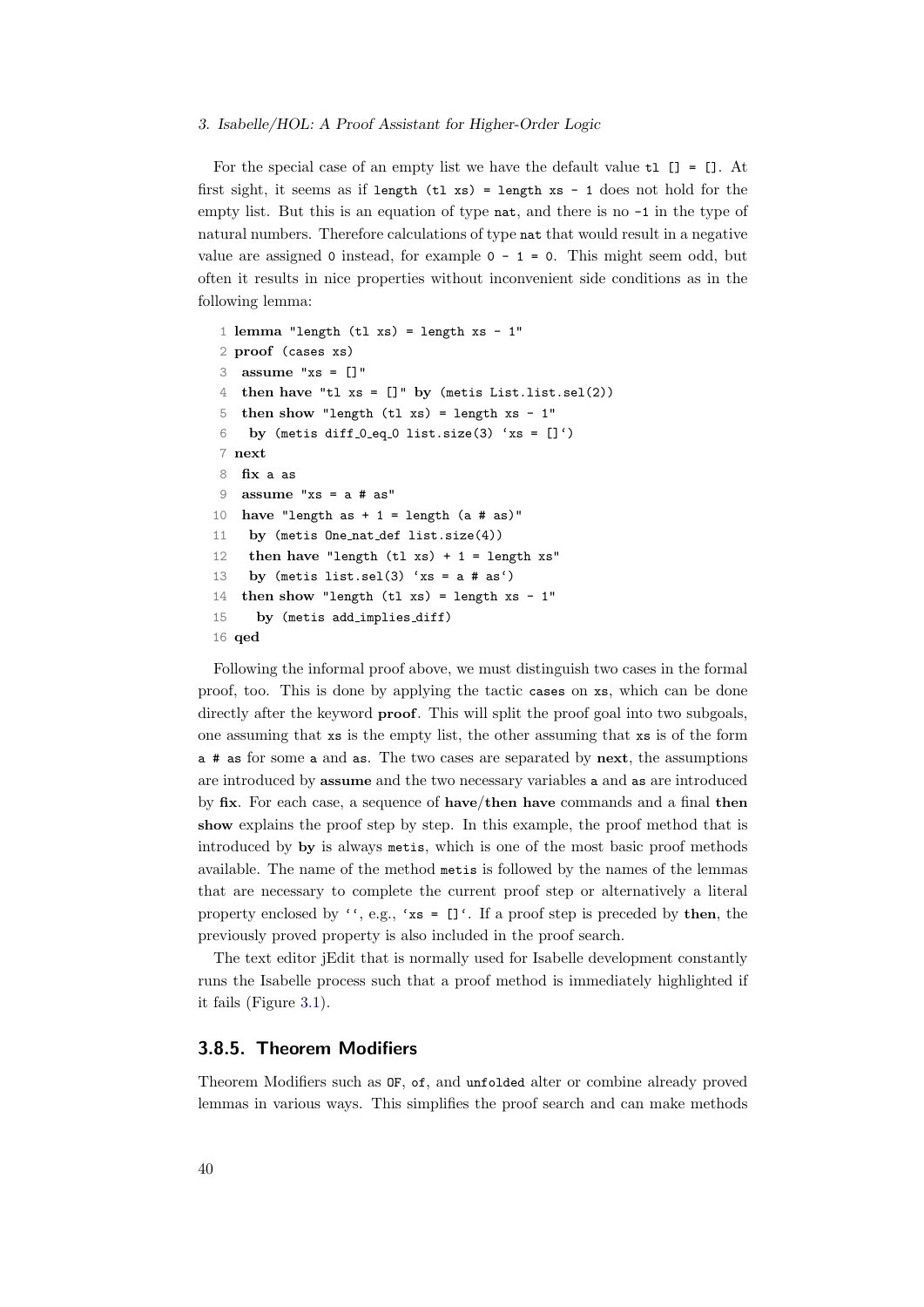<span id="page-50-0"></span>

Figure 3.1.: The jEdit text editor is used for Isabelle development. Since a necessary lemma is missing in one of the metis calls, that line is highlighted in red.

succeed that normally would not.

The Lemma add implies diff in line [15](#page-49-0) of the example above states  $?c + ?b =$ ?a  $\Rightarrow$  ?c = ?a - ?b. The question marks in front of the variables indicate that these variables are variables of the external lemma, and not variables of our proof, i.e., they can still be instantiated with any term. Instead of leaving that work to metis we can instantiate them using the modifier of as follows:

add implies diff[of "length (tl xs)" "1" "length xs"]

The terms instantiate the variables in order of appearance in the lemma. This modified lemma states

length (tl xs) + 1 = length xs  $\implies$  length (tl xs) = length xs - 1

and metis does not need to search for the right instantiations. Although in this example metis is able to find the proof without explicit values, in more complicated contexts it can drastically speed up metis or, in some higher-order cases, make the difference between unprovable and provable.

The modifier OF works similarly, but on the level of properties, not terms. For example, we can use  $OF$  to eliminate the premise  $?c + ?b = ?a$  from the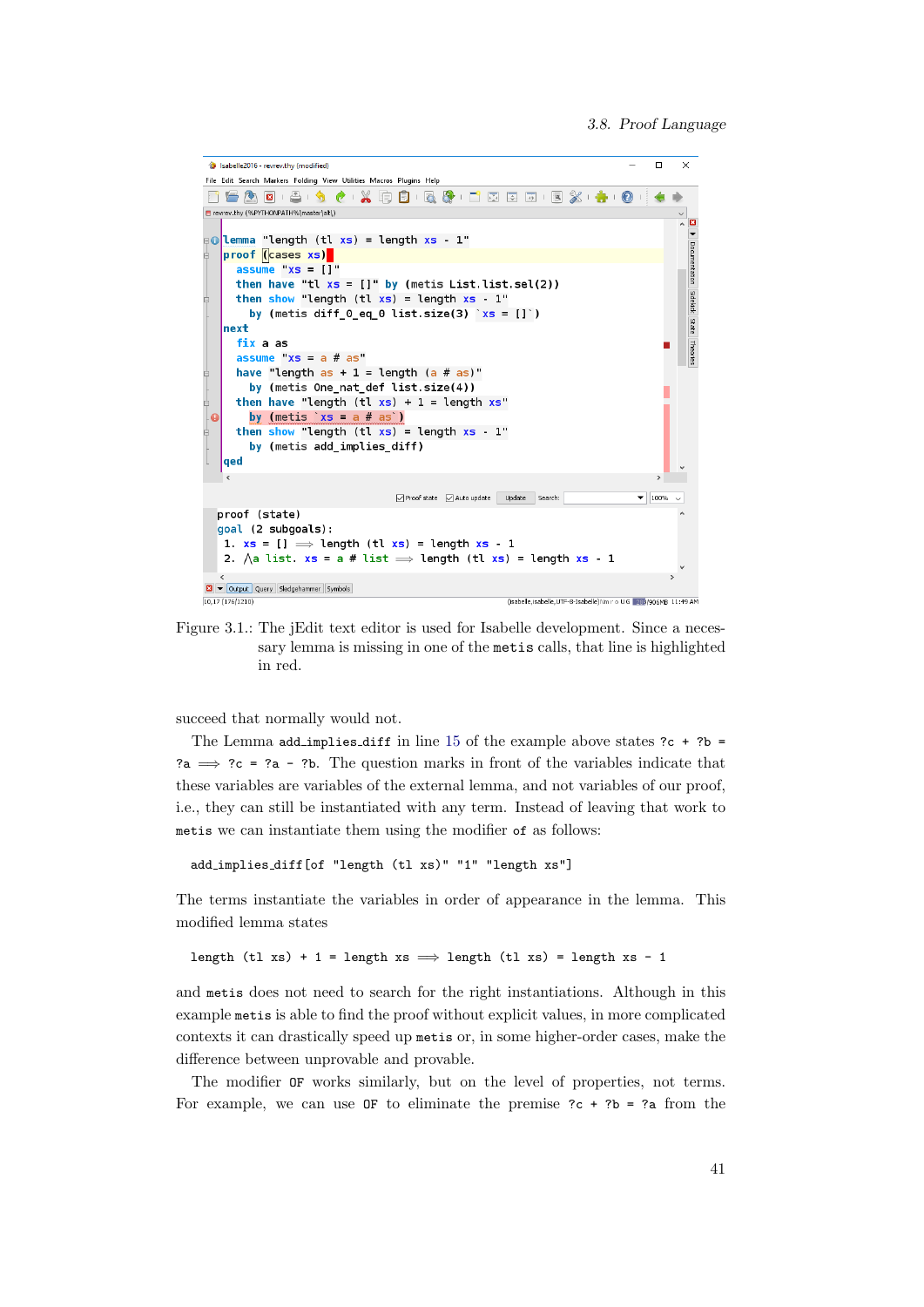3. Isabelle/HOL: A Proof Assistant for Higher-Order Logic

Lemma add implies diff as follows, given that 'length  $(tl xs) + 1 = length xs'$ is already proved in line [12:](#page-49-1)

add implies diff[OF 'length (tl xs) + 1 = length xs']

This modified lemma has no more premises and the variables are instantiated according to the property that was given to be unified with the premise. It states the following:

length  $(t1 xs) = length xs - 1$ 

Doing this would take all the work from metis, since the modified lemma is already identical with the proof goal.

The modifier unfolded modifies lemmas by expanding definitions or other equations, and can be used similarly to of and OF. Analogously, unfolding expands definitions, but in the proof goal. All of these keywords and some others are helpful when inspecting the details of a proof step and to manually assist the automated proof methods.

#### 3.8.6. Sledgehammer

Sledgehammer is a subsystem of Isabelle that can find proofs automatically. It can be invoked on a proof (sub)goal to find relevant lemmas automatically and passes on this information to external automatic provers such as the superposition provers E, SPASS, Vampire and the SMT solvers CVC4, veriT, and Z3 [\[24,](#page-77-1) [7,](#page-76-0) [5\]](#page-76-1). If one of the external tools finds a proof, this proof is translated back into an expression that can be used to prove the goal inside Isabelle, i.e., without relying on the correctness of the external provers.

#### 3.8.7. SMT Proofs

Satisfiability modulo theory (SMT) solvers are available in Isabelle through the smt proof method. It invokes the SMT solver Z3 and replays its proof in Isabelle, exploiting Z3's reasoning about equality, quantifiers, and linear arithmetic.

There are many different proof methods in addition to metis, such as auto, simp, blast, force and many more. While all these methods have there place and it is impossible to say that one is invariably superior to another, I want to highlight the method smt here, because I found it particularly useful in my formalization, especially when reasoning about sums or products of real numbers and existential quantification. At first I tried to avoid smt, because smt depends on external tools such as Z3, which are not under the control of the Isabelle developers such that future compatibility cannot be guaranteed. For this reason smt is not accepted in the Archive of Formal Proofs [\[20\]](#page-77-0). Nevertheless, it often showed up as the only one-line result of Sledgehammer.

Simple examples for the strengths of smt are rare, since they appear most frequently in complex contexts. But the following equation is an example for the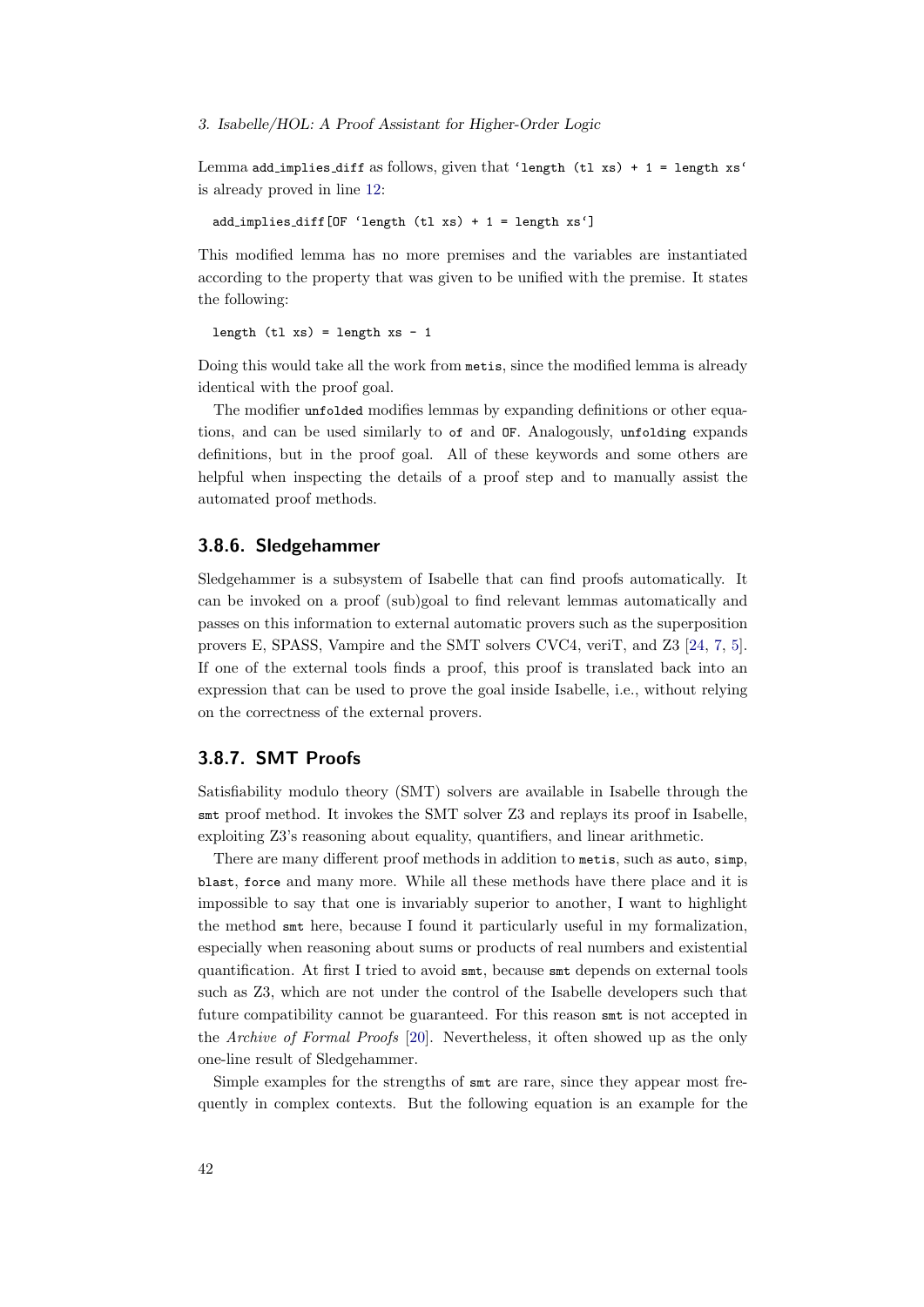strengths of smt (for better readability displayed in standard mathematical typesetting):

$$
\sum_{i \in I} \sum_{j \in J} a \cdot b \cdot f(i) \cdot g(j) = \left(\sum_{i \in I} a \cdot f(i)\right) \cdot \left(\sum_{j \in J} b \cdot g(j)\right)
$$

where  $a, b$  are real numbers,  $I, J$  are arbitrary sets and  $f, g$  are real valued functions. The only one-line proof that Sledgehammer can find here is using smt. Slightly simplified, this one-line proof is

by (smt mult.assoc mult.commute setsum.cong setsum product)

The lemmas mult.assoc and mult.commute are used to rearrange the factors on the left side. By lemma setsum.cong, the reordering is allowed inside of a sum, too. The lemma setsum product transforms the two nested sums over a product into a product of sums.

It does not seem to be possible to solve it with other proof methods without performing several steps, which may easily take 10 minutes of manual work or more. Other proof methods fail, because they are not able to find the  $\lambda$ -expressions that are necessary to instantiate the lemmas.

## 3.9. Interactive Proof Development Workflow

The user's task in Isabelle/HOL is to specify sufficiently detailed proof steps for the automatic proof methods to fill in the missing steps. In my experience, one can estimate how large these steps must be. The more difficult task is to find the right lemmas and their names in the library that are needed for the proof. The most useful feature for this task is Sledgehammer.

Therefore, my workflow usually proceeds as follows: First, I decide what a reasonable next proof step might be. Isabelle includes counterexample generators, which can warn if the formula is provably false [\[4\]](#page-76-2). If the formula is plausible, I invoke Sledgehammer on it, supplying names of lemmas as hints that I believe might be useful. If I believe to know all lemmas necessary, I might try a concrete proof method or the command try0, which tries the most frequently used proof methods at once, but in most cases the proof steps are too large to know all necessary lemmas directly.

If Sledgehammer fails, I usually try to provide a slightly smaller proof step or an additional lemma that I think is useful, and give it to Sledgehammer again. Another method to find lemmas is find theorems which can be used to search for lemmas and theorems by name, contained functions or by a pattern, for example " $\angle$  <  $\Rightarrow$   $\angle$  <  $\angle$ " where  $\angle$  is a wildcard.

If I know concrete instantiations of the involved lemmas or how the lemmas should be applied, I often use OF, of, unfolded or unfolding. This helps Sledgehammer avoid search paths that are not useful. Especially if variables must be instantiated with complex lambda-expressions, Sledgehammer usually fails to find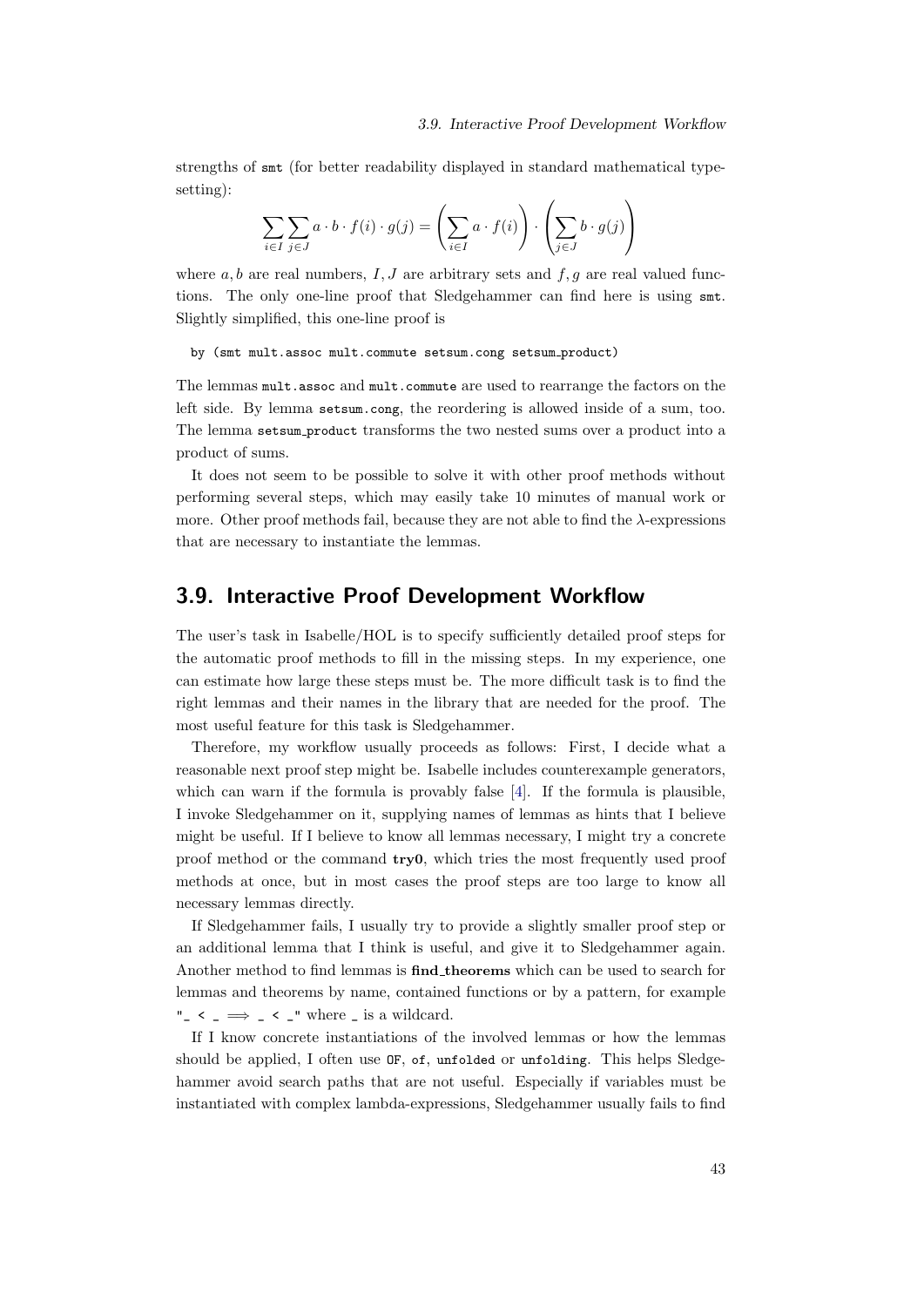## 3. Isabelle/HOL: A Proof Assistant for Higher-Order Logic

a proof without me providing these expressions using of or OF. On the other hand OF etc. are also useful to discover problems, such as noticing typos in the proof goal.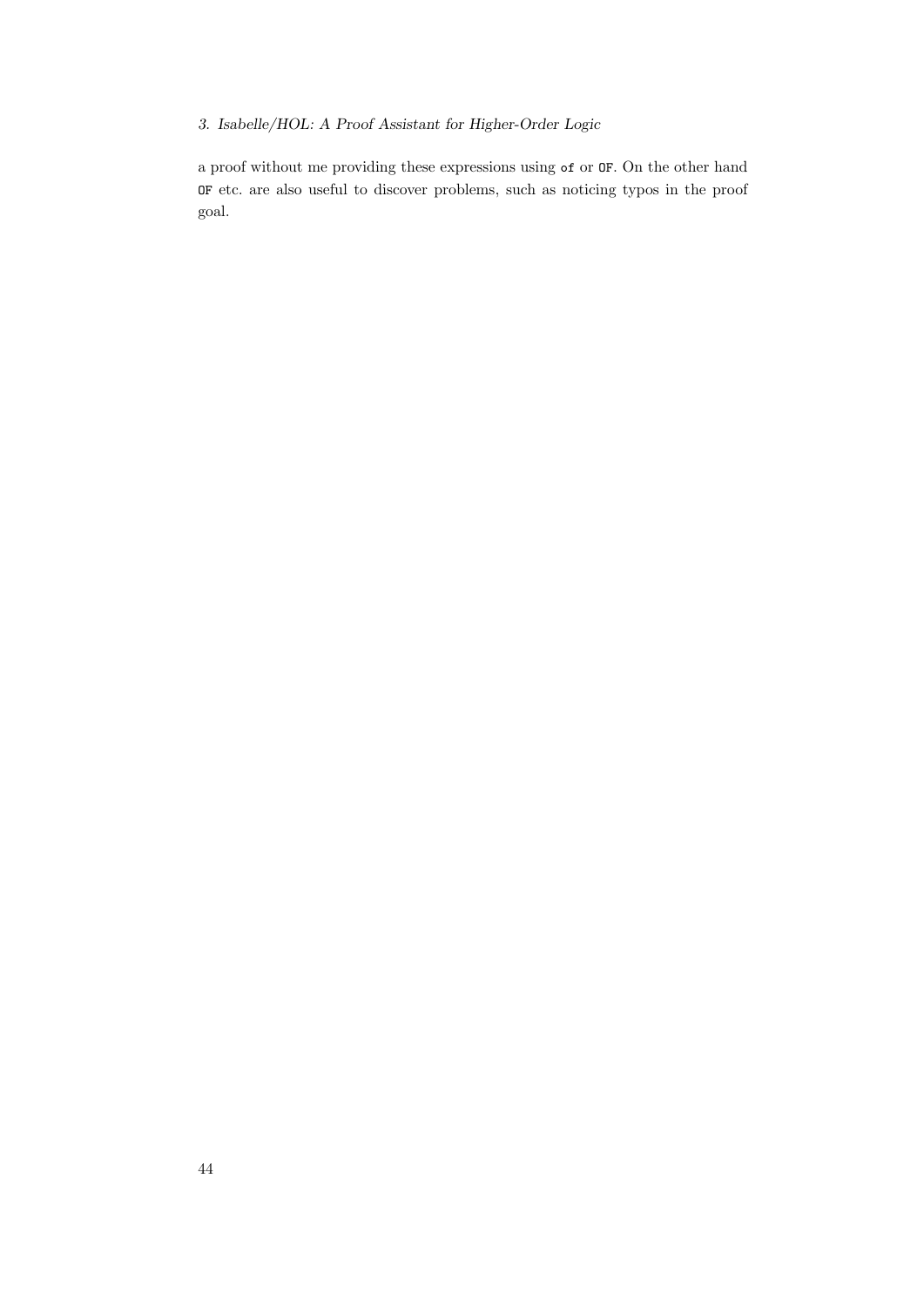My formalization [\[1\]](#page-76-3) provides a formal proof of Theorem [2.4.1](#page-18-0) for the case of nonshared weights as presented in Chapter [2.](#page-12-0) The formalization does not rely on any axioms beyond those that are built into Isabelle/HOL. It has an approximate total size of 6500 lines, including

- a new tensor library (about 1800 lines)
- an extension for submatrices and ranks of Thiemann and Yamada's matrix library [\[29\]](#page-78-0) (about 900 lines),
- an extension of Lochbihler and Haftmann's polynomial library [\[16\]](#page-77-2) (about 900 lines)

To give an impression of my formalization, I compare an excerpt of Cohen et al.'s original work to the corresponding formal proof in Section [4.1.](#page-54-0)

My formalization is based on existing libraries for matrices, the Lebesgue measure and multivariate polynomials. Since my project requires an approach that can handle matrices of different dimensions easily, I decided to use Thiemann and Yamada's library [\[29\]](#page-78-0) (Section [4.2\)](#page-57-0). I developed a general-purpose library for tensors specifically for this project, because no other suitable tensor library exists (Section [4.3\)](#page-61-0). The Lebesgue measure from Isabelle's probability library had to be adapted to the needs of my formalization (Section [4.4\)](#page-63-0). The most suitable polynomial library is an unpublished project by Lochbihler and Haftmann [\[16\]](#page-77-2), although many alternative libraries exist (Section [4.5\)](#page-64-0).

A major challenge of the formalization of Theorem [2.4.1](#page-18-0) is formalizing of the networks involved, and establishing their connection to tensor theory. Although tensors are used in the proof, the final formulation of the theorem is independent of tensor theory and therefore remains unaffected by any mistakes the tensor library may contain (Section [4.6\)](#page-67-0).

# <span id="page-54-0"></span>4.1. A Comparison of Informal and Formal Proofs

To illustrate the process of formal proof development, I compare an excerpt from the original work by Cohen et al. [\[11,](#page-76-4) p. 21] to the corresponding lemma in my formalization.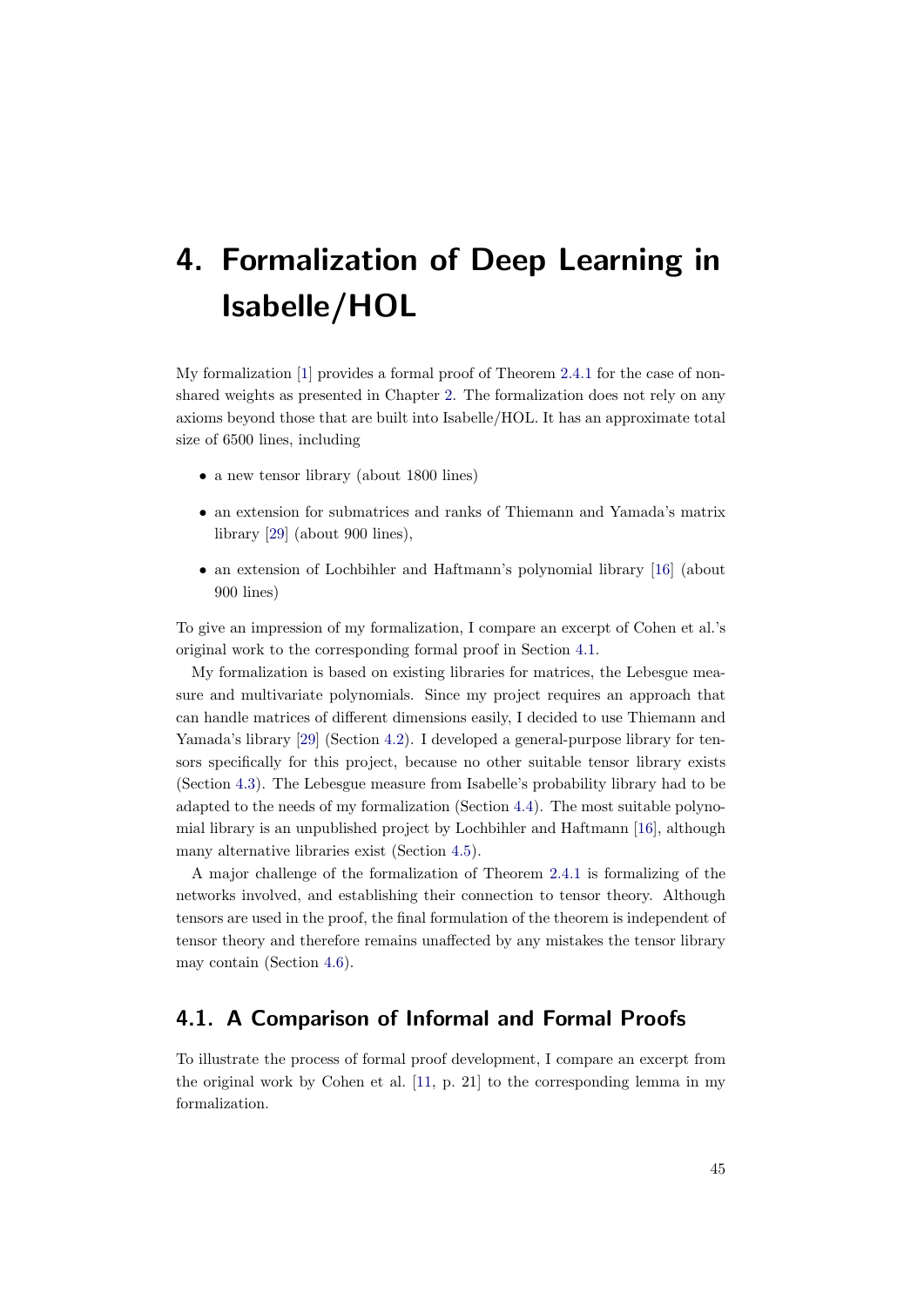The excerpt in question proves that rank $[\mathcal{A}] \leq CP$ -rank $(\mathcal{A})$  for a tensor  $\mathcal A$  of even order (Lemma [2.3.2\)](#page-17-0). Let  $Z := \text{CP-rank } A$ . By definition of the CP-rank, there are vectors  $\mathbf{a}_{z,1}, \ldots, \mathbf{a}_{z,N}$  and real numbers  $\lambda_z$  such that

<span id="page-55-0"></span>
$$
\mathcal{A} = \sum_{z=1}^{Z} \lambda_z \cdot \mathbf{a}_{z,1} \otimes \cdots \otimes \mathbf{a}_{z,N}
$$
(4.1)

First, Cohen et al. show that

$$
\mathrm{rank}\left[\mathbf{a}_{z,1}\otimes\cdots\otimes\mathbf{a}_{z,N}\right]=1
$$

I omit their proof for this equation here. With the linearity of the matricization and the sub-additivity of the matrix rank, it follows that:

$$
\operatorname{rank} [\mathcal{A}] = \operatorname{rank} \left[ \sum_{z=1}^{Z} \lambda_z \cdot \mathbf{a}_{z,1} \otimes \cdots \otimes \mathbf{a}_{z,N} \right]
$$
  
= 
$$
\operatorname{rank} \sum_{z=1}^{Z} \lambda_z \cdot [\mathbf{a}_{z,1} \otimes \cdots \otimes \mathbf{a}_{z,N}]
$$
  

$$
\leq \sum_{z=1}^{Z} \operatorname{rank} \lambda_z \cdot [\mathbf{a}_{z,1} \otimes \cdots \otimes \mathbf{a}_{z,N}] = Z = \operatorname{CP-rank}(\mathcal{A})
$$

Before we can analyze the formalization of this proof, we must understand how the CP-rank is defined in my formalization. In this thesis, I define the CP-rank as the smallest  $Z$  that fulfills equation [4.1](#page-55-0) (Definition [2.3.1\)](#page-17-1). This is a possible formal definition as well but this approach makes the proofs of many properties cumbersome.

Instead, I divide the definition into three steps: I define the tensors with a CPrank of at most 1, then the tensors with a CP-rank of at most  $j \in \mathbb{N}$ , and based on that the CP-rank itself.

The predicate cprank max1 is true for all tensors with a rank of at most 1:

```
inductive cprank max1::"\alpha::ring 1 tensor \Rightarrow bool" where
 order1: "order A \leq 1 \implies cprank_max1 A" |
 higher_order: "order A = 1 \implies cprank_max1 B \implies cprank_max1 (A \otimes B)"
```
The rule order1 states that all tensors of order 0 and 1, i.e., scalars and vectors, have a CP-rank of at most 1. The rule higher order states that a tensor of CPrank at most 1 multiplied by a vector still has a CP-rank of at most 1. Inductively, this defines all tensors of the form  $\lambda_z \cdot \mathbf{a}_{z,1} \otimes \cdots \otimes \mathbf{a}_{z,N}$ .

The predicate cprank max j is true for all tensors with a rank of at most j:

```
inductive cprank max :: "nat \Rightarrow \alpha::ring 1 tensor \Rightarrow bool" where
 cprank max0: "cprank max 0 (tensor0 ds)" |
 cprank max Suc: "dims A = dims B \implies cprank max1 A \implies cprank max j B
  \implies cprank max (Suc j) (A+B)"
```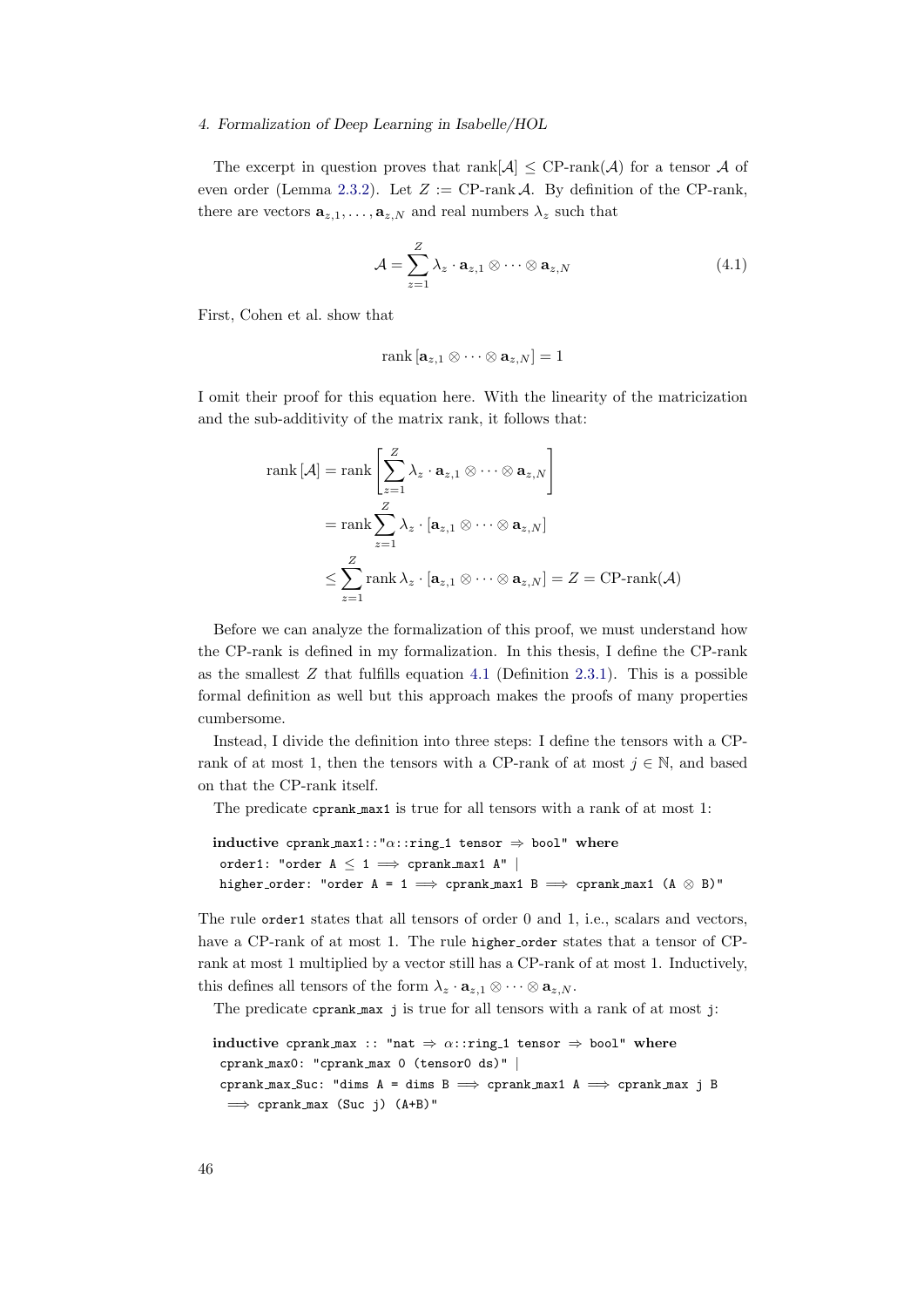The rule cprank max0 declares all zero tensors to have CP-rank at most 0. The expression tensor0 ds denotes the zero tensor with dimensions ds. The rule cprank max Suc states that adding a tensor of CP-rank at most 1 and a tensor of CP-rank at most j yields a tensor of CP-rank at most  $Suc$  j = j + 1. The dimensions in each mode of the tensors must be equal (i.e., dimensions A = dimensions), because the addition of tensors of different dimensions is unspecified.

Finally, we define the CP-rank of a tensor A as the least j, such that cprank max j A:

definition cprank :: " $\alpha$ ::ring 1 tensor  $\Rightarrow$  nat" where "cprank  $A = (LEAST j. cprank_max j A)$ "

Equipped with these definitions, we can analyze the formal version of the informal proof above:

```
1 lemma matrix rank le cprank max:
2 fixes A :: "(\alpha::field) tensor"
3 assumes "cprank max r A"
4 shows "mrank (matricize I A) \leq r"
5 using assms
6 proof (induction rule:cprank max.induct)
7 fix ds :: "nat list"
8 have "matricize I (tensor0 ds)
9 = 0<sub>m</sub> (dim<sub>r</sub> (matricize I (tensor0 ds)))
10 (\dim_c \text{ (matricize I (tensor 0 ds))})"
11 using matricize<sub>-0</sub> by auto
12 then show "mrank (matricize I (tensor0 ds)) \leq 0"
13 using eq imp le vec space.rank 0I by metis
14 next
15 fix A B::"\alpha tensor" and j::nat
16 assume "dims A = dims B"
17 assume "cprank max1 A"
18 assume "cprank max j B"
19 assume "mrank (matricize I B) \leq j"
20 have "mrank (matricize I A) \leq 1"
21 using 'cprank max1 A' matricize cprank max1 by auto
22 have "mrank (matricize I (A + B))
23 \leq mrank (matricize I A) + mrank (matricize I B)"
24 using matricize add vec space.rank subadditive dims matricize
25 mat_carrierI mat_index_add(2) 'dims A = dims B' by metis
26 then show "mrank (matricize I (A + B)) \leq Suc j"
27 using 'mrank (matricize I A) \leq 1' 'mrank (matricize I B) \leq j'
28 by linarith
29 qed
```
<span id="page-56-8"></span><span id="page-56-7"></span><span id="page-56-6"></span><span id="page-56-5"></span><span id="page-56-4"></span>The premise of this lemma is cprank max r A, which subsumes the case that r is equal to the CP-rank of A. In this way, the lemma is more general than the informal Lemma [2.3.2.](#page-17-0)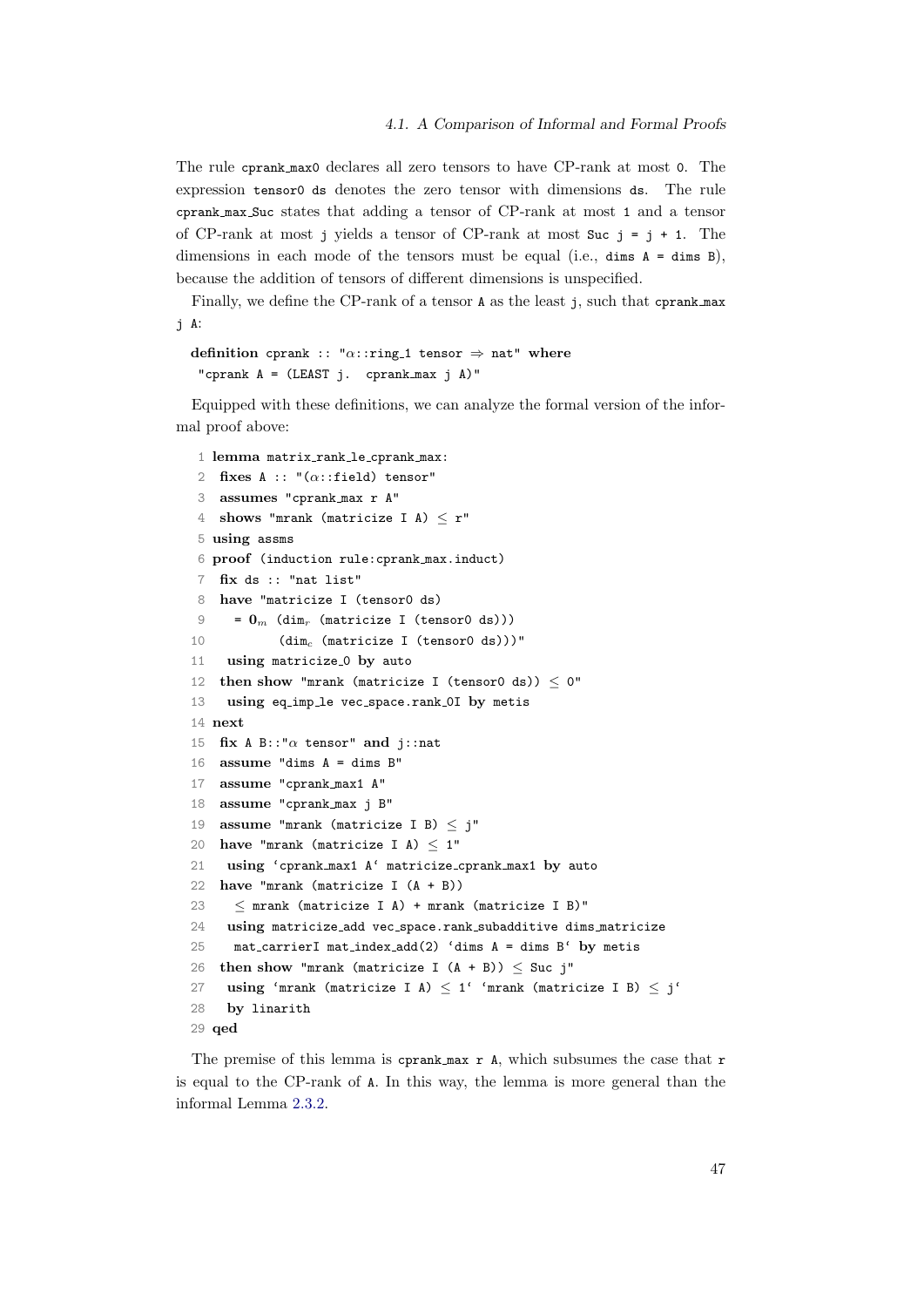Moreover, the function matricize is a generalization of the matricization described in Definition [2.3.2.](#page-17-2) It takes a set of natural numbers as first parameter I that determines which tensor modes are mapped to matrix rows, whereas all other modes are mapped to the matrix columns. If I is the set of even numbers, the definitions coincide. A more general statement often simplifies a formal proof.

The formal proof applies an induction over the CP-rank in line [6,](#page-56-0) whereas the informal proof leaves the induction implicit using the . . . notation. The induction rule cprank max.induct generated by the definition of cprank max creates a subgoal for the base case of the zero tensor and a subgoal for the induction step:

```
1. \bigwedgeds. mrank (matricize I (tensor0 ds)) \leq 0
2. \bigwedgeA B j. dims A = dims B \implies cprank_max1 A \implies cprank_max j B \impliesmrank (matricize I B) \leq j \implies mrank (matricize I (A + B)) \leq Suc j
```
Both subgoals are proved separately.

For the base case, we show in line [8](#page-56-1) that the matricization of a zero tensor is a zero matrix  $(\mathbf{0}_m)$  and deduce in line [12](#page-56-2) that the matrix rank (mrank) must be 0.

The induction step assumes two tensors A and B of equal dimensions, where A has a CP-rank of at most 1, and B has a CP-rank of at most j for some natural number j (lines [16](#page-56-3) to [18\)](#page-56-4). The induction hypothesis is that the matricization of B has a rank of at most j (line [19\)](#page-56-5).

We show that the rank of the matricization of **A** is at most 1 (line [20\)](#page-56-6). Moreover, we show that the rank of the matricization of  $A + B$  is smaller than or equal to the sum of ranks of separate matricizations of A and B (line [22\)](#page-56-7). By the induction hypothesis, it follows in line [26](#page-56-8) that the rank of the matricization of A + B is at most  $j + 1$ , which concludes the proof.

## <span id="page-57-0"></span>4.2. Available Matrix Libraries

The proof of Theorem [2.4.1](#page-18-0) relies crucially on matrix theory, for which different Isabelle libraries exist. My formalization requires in particular a formalization that can reason about matrices of different dimensions, in particular cope with submatrices, and implements the matrix determinant as well as the matrix rank.

#### 4.2.1. Isabelle's Multivariate Analysis Library

Isabelle includes a large multivariate analysis (MVA) library of frequently used definitions and lemmas, including some properties of vectors and matrices in a collection of theories. The type that represents vectors is  $(\alpha, \beta)$  vec, which depends on two other types α and β. The type variable α stands for the type of the entries. The type variable  $\beta$  determines the dimension of the vector by the size of its universe. The type definition of  $(\alpha, \beta)$  vec requires  $\beta$  to be of class finite, which means that the universe of  $\beta$  is finite. The size of this finite universe is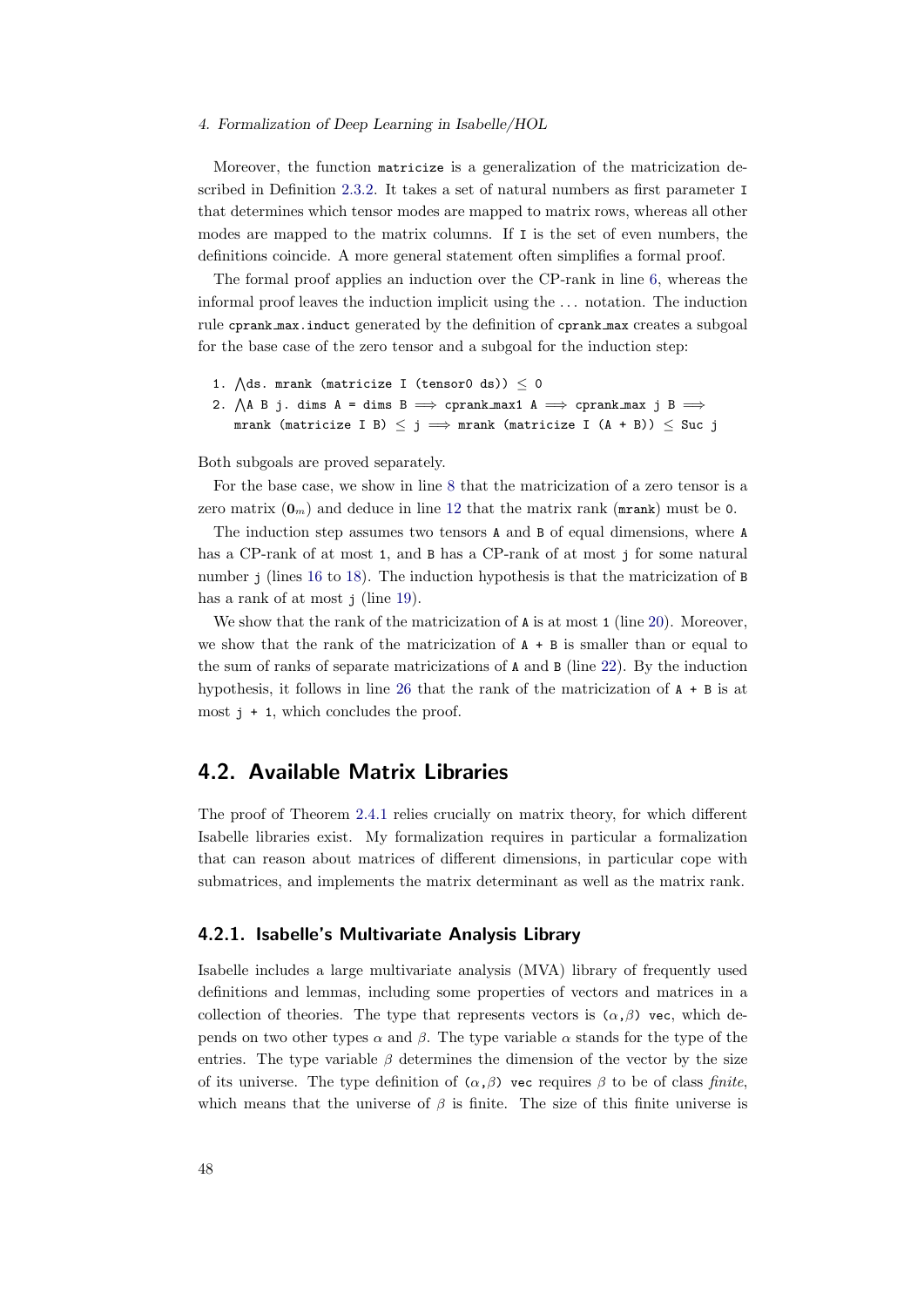the dimension of the vectors and the values of type  $\beta$  are used as indices for the vectors. For convenience, the type  $(\alpha, \beta)$  vec is also abbreviated as  $\alpha^*\beta$ .

This approach seems to be a bit unnatural, it would seem to be more appropriate to define the vector dimension using a natural number instead of a type. Unfortunately this is not possible, as type definitions may only depend on other types, but not on values of variables. In higher-order logic (unlike in some stronger logics, such as dependent type theory), types cannot depend on terms.

This vector definition allows to define matrices as vectors of vectors, i.e.,  $\alpha^{\gamma}\beta^{\gamma}\gamma$ , which abbreviates  $((\alpha, \beta)$  vec,  $\gamma)$  vec.

This definition of matrices cannot be used when matrices of different dimensions are involved, or if the dimension of a matrix depends on a variable in the proof (called term variables).

#### <span id="page-58-0"></span>4.2.2. Sternagel and Thiemann's Matrix Library

Another approach to matrices can be found in the matrix library by Sternagel and Thiemann [\[28\]](#page-78-1): The authors define matrices as lists of lists, i.e.,  $\alpha$  list list. This definition has two other problems, though. Firstly, the definition cannot control whether all columns have the same length, which should be the case for all matrices. So this property must be added as a premise when the type is used. Secondly, the matrix dimensions cannot be determined in some edge cases. Normally the number of rows can be determined by the length of the first column. However, if the number of columns is zero, the (theoretical) number of rows cannot be determined. Considering  $n \times 0$  matrices may seem to be nonsensical at first, but it can be useful for inductions over the matrix dimension.

Moreover, Sternagel and Thiemann's library does not contain some definitions and lemmas that are required for my formalization. Therefore I attempted to transfer lemmas from the Isabelle's MVA library to Sternagel and Thiemann's library. For example, the following property of the determinant and the rank does not exist in Sternagel and Thiemann's library, but can be easily derived in Isabelle's MVA library:

lemma det\_rank: fixes  $A$ ::"real^ $(\beta$ ::finite)^( $\beta$ ::finite)" shows "det  $A \neq 0 \leftrightarrow \text{rank } A = \text{arrows } A$ "

The lemma states that for a real square matrix, a non-zero determinant is equivalent to full rank in terms of the MVA matrix definition. The function nrows returns the number of rows, which is equal to the size of the universe of  $\beta$ .

To transfer this lemma to Sternagel and Thiemann's definition, we first need analogous definitions of the determinant, the rank and the number-of-rows function, which we call det', rank' and nrows'. We attempt to use the above lemma to prove the following:

lemma det'\_rank':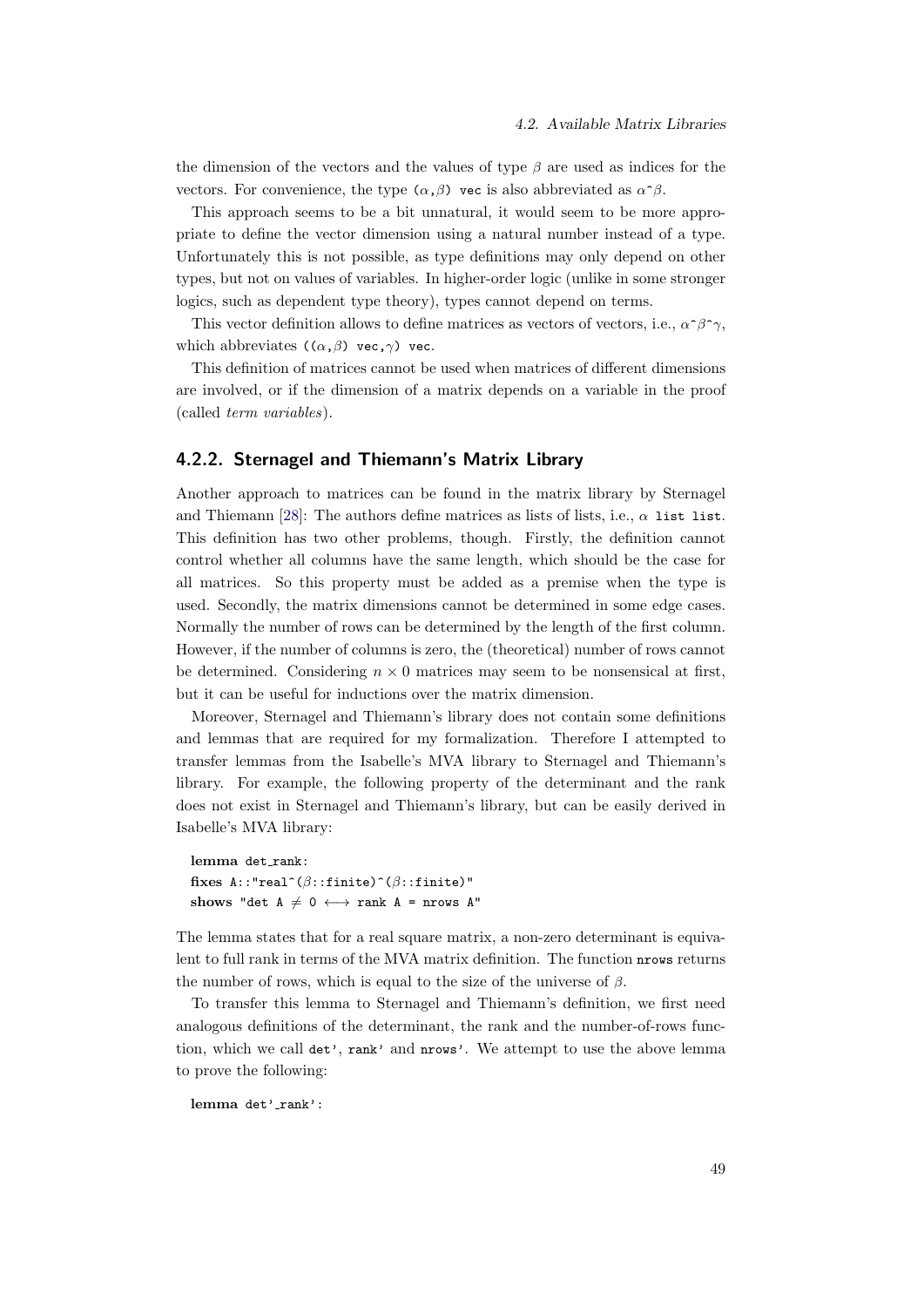```
fixes A'::"real list list"
assumes "square mat A'"
shows "det' A' \neq 0 \leftrightarrow \text{rank}' A' = \text{nrows}' A''
```
We have to a add the premise square mat  $A'$ , meaning that  $A'$  is a square matrix because in Sternagel and Thiemann's definition this premise is not ensured by the type. We denote matrices of type real $\hat{\beta}$  (MVA definition) as A and matrices of type real list list (Sternagel and Thiemann's definition) as A'.

To connect the two definitions, we need a function T that maps a matrix A' of type real list list to its corresponding matrix A of type real $\hat{\ }$ β. Although we can name all of these functions the same using polymorphism, T represents one function for every instantiation of  $\beta$ .

For example, if we instantiate  $\beta$  with a type three that has three values, we get a specific instance of T of type

real list list  $\Rightarrow$  real^three^three

This specific instance of T can obviously map only those arguments to a reasonable function value that represent a  $3 \times 3$  matrix. More generally, if CARD  $\beta$  denotes the size of  $\beta$ 's universe, the function T::(real list list  $\Rightarrow$  real $\hat{\beta}$ ) can only be reasonably specified for arguments that represent CARD  $\beta \times$  CARD  $\beta$  matrices. For this reason, properties such as

det  $(T A') = det' A'$ rank  $(T A') = rank' A'$ nrows  $(T A')$  = nrows'  $A'$ 

with T of type real list list  $\Rightarrow$  real $\hat{\beta}$  can only be proved if A' represents a square matrix and has the same size as the universe of  $\beta$ . This results in the following lemma:

```
lemma
```

```
fixes T::"real list list \Rightarrow real^\beta^*\beta"
 and A'::"real list list"
assumes "CARD(\beta) = nrows' A'"
 and "square mat A'"
shows "det (T A') = det' A''and "rank (T A') = \text{rank}' A'"
 and "nrows (T A') = nrows' A'"
```
Combined with the lemma det rank from above with  $A = T A'$ , this lemma yields:

```
lemma det'_rank'_provisory:
 fixes A'::"real list list"
 assumes "CARD(\beta) = nrows' A'"
  and "square mat A'"
 shows "det' A' \neq 0 \leftrightarrow \text{rank}' A' = \text{nrows}' A'"
```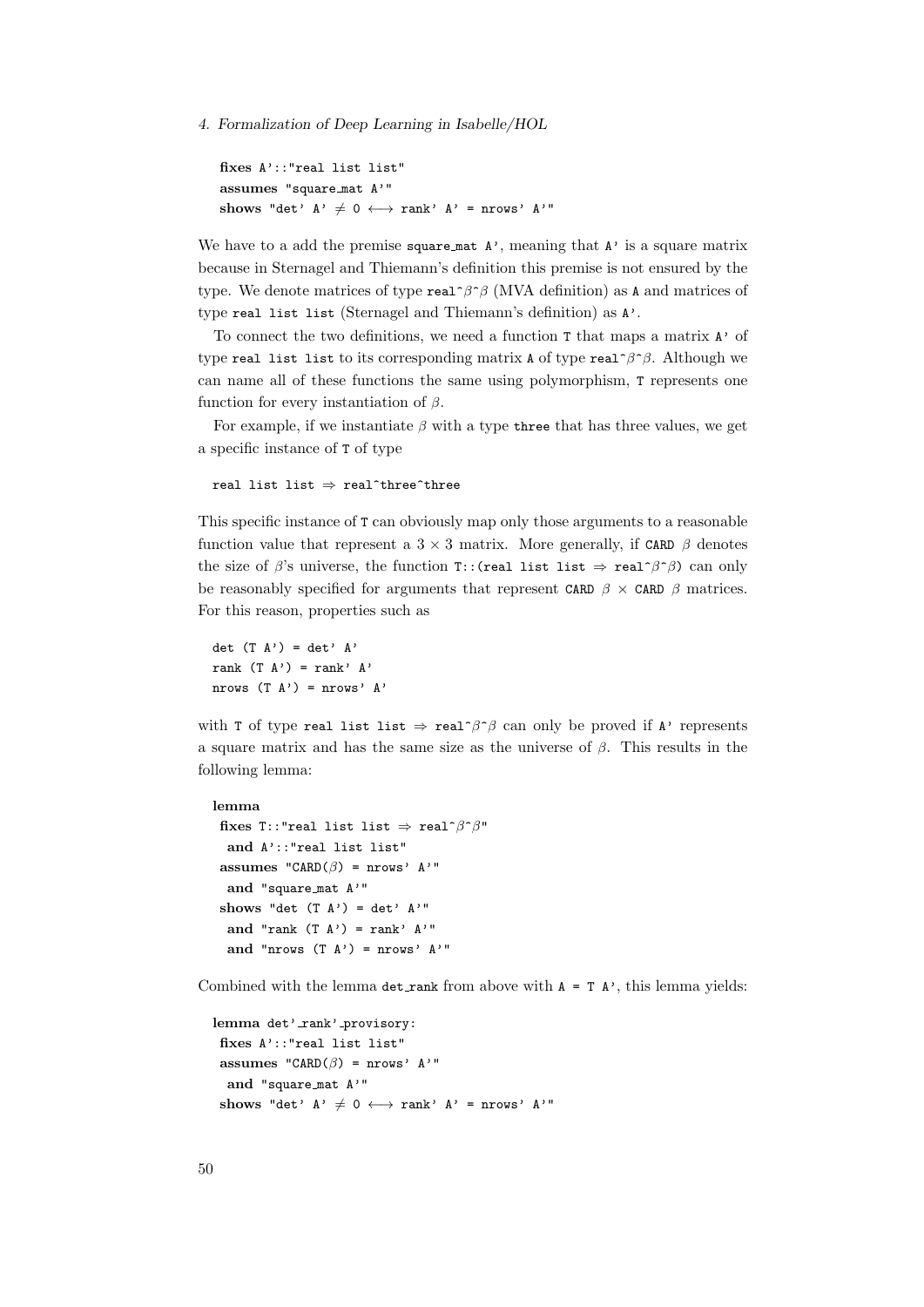This lemma is almost our desired lemma  $det'$  rank', the only difference being the additional premise  $CARD(\beta)$  = nrows' A'. Note that the type  $\beta$  only appears in this premise, not elsewhere in the lemma, and not implicitly as the type of a variable. Therefore, this premise amounts to stating that there is a type  $\beta$  whose universe has size nrows' A'.

From an outside perspective, it is obvious that there is such a type  $\beta$  except for the case **nrows'**  $A' = 0$ , because we can introduce a type from any non-empty set using the typedef command (Section [3.6.1\)](#page-43-0). However, Isabelle does not allow to introduce types inside of a proof.

An extension of the axiom system called *local typedef* that would allow this kind of type introduction is currently being developed [\[21\]](#page-77-3). In particular, it enables us to remove the undesired premise from the lemma  $\det'$ -rank' provisory and to obtain the lemma det' rank'.

The main challenge of this approach is to proof that the definitions of det, rank etc. for both matrix types are essentially the same in the sense of det  $(T A')$  = det' A'. In particular for as complicated definitions as the definition of det, this proof can be cumbersome. Moreover I had difficulties to understand how to employ the local typedef extension.

These difficulties led me to discard the idea of using local typedefs. Nevertheless, using local typedefs for this purpose is possible, as demonstrated in a formalization of the Perron-Frobenius theorem [\[14\]](#page-77-4).

#### 4.2.3. Thiemann and Yamada's Matrix Library

Since it was hidden in an AFP entry about the Jordan normal form, I only later discovered the matrix library by Thiemann and Yamada [\[29\]](#page-78-0). It completely subsumes the results of the matrix library by Sternagel and Thiemann and of Isabelle's MVA library, but it is based on a new definition of matrices:

```
typedef \alpha mat =
 "{(nr, nc, mk mat nr nc f)
   | (nr :: nat) (nc :: nat) (f :: nat \times nat \Rightarrow \alpha). True}"
```
Unlike Sternagel and Thiemann's definition, this definition explicitly contains the matrix dimensions nr (number of rows) and nc (number of columns). This solves the problem of determining the number of rows in  $n \times 0$  matrices. Moreover, instead of lists a function f is used to store the entries of the matrix. This function f maps a pair of natural numbers (the indices) to the according entry. The function mk mat (whose definition I omit here) overwrites the entries of f that are outside of the bounds of nr times nc with a default value. If the definition allowed arbitrary values outside of the bounds, we would end up with multiple values that represent the same matrix.

One advantage of using a function instead of a list to store the values of the matrices is the similarity to the matrix definition from Isabelle's MVA library. It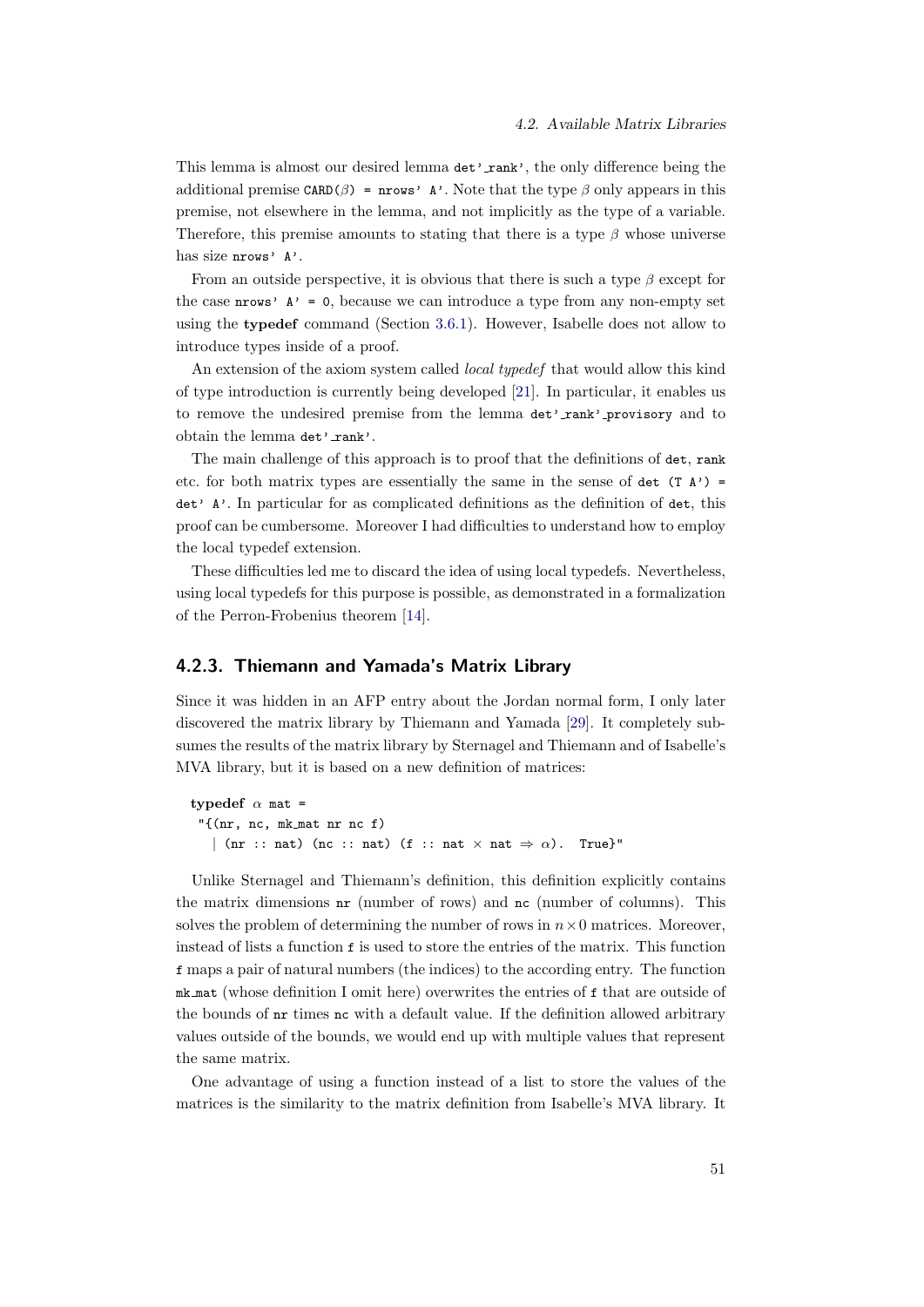allowed Thiemann and Yamada to copy the existing proofs from there and adapt them to their definition. The local typedef extension did not exist at the time, which is why they were not able to transfer the lemmas directly, but a direct transfer is also possible [\[14\]](#page-77-4).

There are two properties of matrices that are not contained in Thiemann and Yamada's library but necessary for my formalization: the matrix rank and submatrices.

I defined a function submatrix with three arguments: the original matrix of type  $\alpha$  mat, a set of row indices of type nat set, and a set of column indices of type nat set. It returns the submatrix obtained by deleting all rows and columns whose indices are not contained in the given sets.

While the rank can be defined in various other ways, the two defining properties that are most relevant for my formalization are:

- The rank of a matrix is the dimension of the space spanned by the columns of the matrix.
- The rank of a matrix is the maximum amount of independent columns of the matrix.

I used the first property as the definition and proved the second property as a lemma. Moreover, I formalized the fact that the matrix rank is larger than any submatrix with determinant  $\neq 0$ .

# <span id="page-61-0"></span>4.3. Design of My Tensor Library

A formalization of tensors in Isabelle has not been published before, although there is an AFP entry called 'Tensor' by Prathamesh [\[26\]](#page-77-5). Despite the name, this library discusses the Kronecker product, which is the equivalent of the tensor product on matrices. More precisely, the Kronecker product of two matrices  $A$  and  $B$  can be described as the mapping

$$
(A, B) \mapsto [A \otimes B]
$$

i.e., the Kronecker product is the matricization of the tensor product, treating the matrices as order 2 tensors.

In principle, this approach of representing tensors by their matricization is sufficient, since the entries of the matricization are the entries of the tensor. But it is only sufficient if the tensor dimensions are always known, since they cannot be determined from the matrix. I found it much easier to work with a proper definition of tensors.

One could found the definition of the tensor type on their matricization, but it turns out to be easier to use their vectorization instead. Vectorization is similar to matricization, but the entries of the tensor are put into a vector instead of a matrix. More precisely, given an order  $N$  tensor of dimension  $M_i$  in mode i, the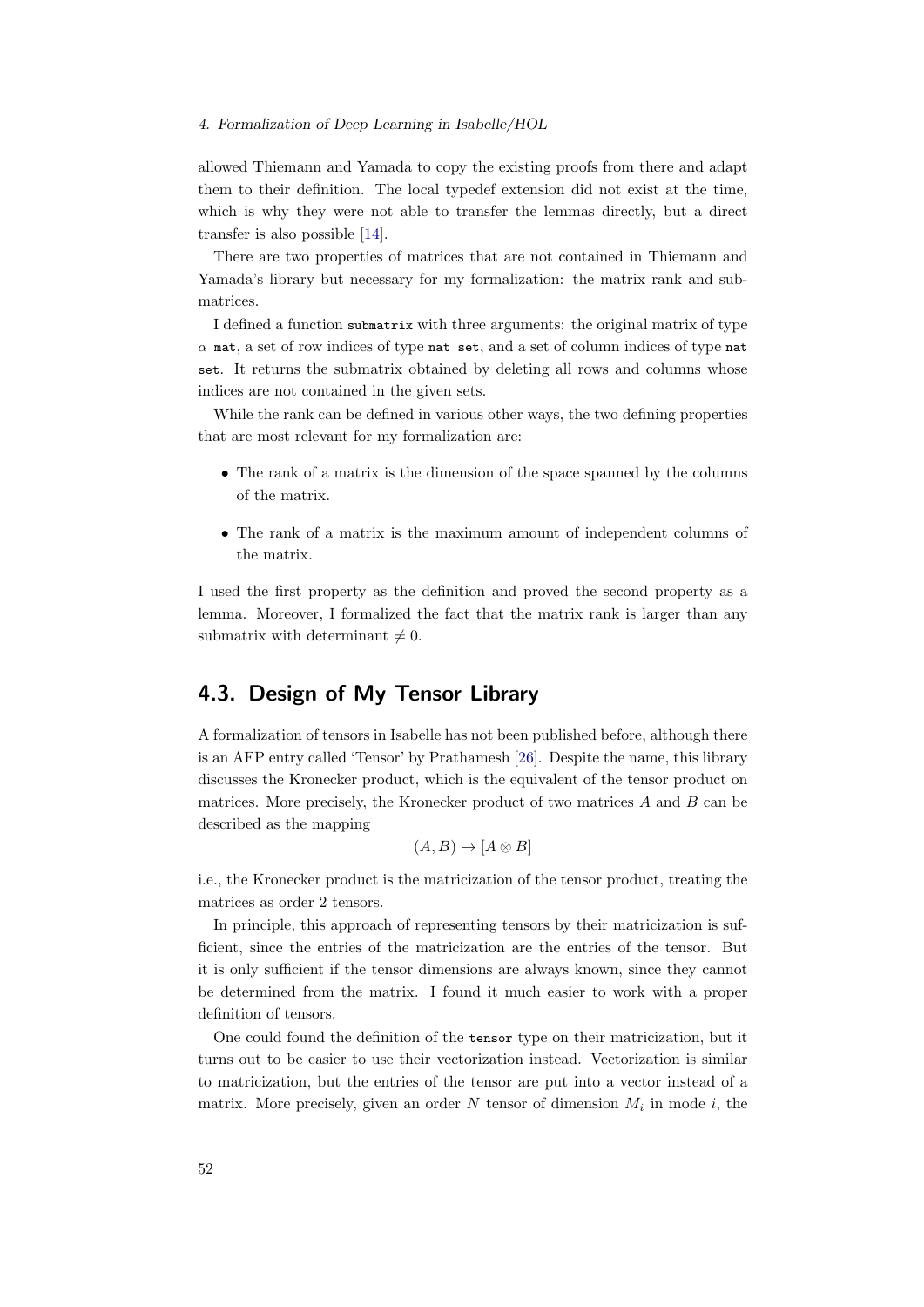value of at position  $d_1, \ldots, d_N$  is written into the vector at position  $d_1 + M_1$ .  $(d_2 + M_2 \cdot (\cdots + M_{N-1} \cdot d_N)).$ 

As in Thiemann and Yamada's matrix definition, the tensor values must contain their order and dimensions. These can be specified in form of a list ds, whose length is the order and whose entries are the dimensions in the respective mode:

```
typedef \alpha tensor =
 "\{(\text{ds},\text{vs}) \mid (\text{ds}: \text{nat list}) \ (\text{vs}::\alpha \text{ list}).\ \text{length vs = listprod ds} \}
```
Unlike in Thiemann and Yamada's matrix definition, I used a list rather than a function to store the tensor values. Therefore I do not need to specify default values for the out of bounds entries, but I must specify the length of the list instead, which is listprod ds, i.e., the product of all mode dimensions.

A function representing the tensor values was extremely valuable in the proofs, though, which is why I defined such a function on top of this type definition. It would have been equally possible to define the tensor type based on a function and define the list representation on top, e.g.,

typedef  $\alpha$ ::zero tensor = " $\{(\text{ds},f) \mid (\text{ds}:\text{nat list}) \; (\text{f}:\text{nat} \Rightarrow \alpha). \; \forall i \geq \text{listprod ds. f} \; i = 0 \}$ "

Both type definitions are essentially equivalent and neither has considerable advantages. The above definition requires  $\alpha$  to be of class zero such that 0 can be used as a default value, but other default values such as the underspecified value undefined would be possible without requiring a type class.

When introducing a type, we often need to ask ourselves which type classes they could belong to. Type classes can be helpful, because they include lemmas and definitions, which can save a lot of work. For this tensor definition, we should especially consider type classes representing algebraic structures, such as rings, groups, and monoids. There are two basic approaches to implement these algebraic structures:

- In the approach without carrier sets the algebraic structure has to apply to the entire universe of the type (as implemented in Isabelle's group theory library).
- The second approach works with so-called carrier sets, which are a subset of the type universe that the algebraic structure applies to (as implemented in Isabelle's algebra library). This second approach is the more general one, but a little harder to use.

Both approaches define a hierarchy of algebraic structures with increasingly restrictive axioms:

• semigroup: associativity  $(a + b) + c = a + (b + c)$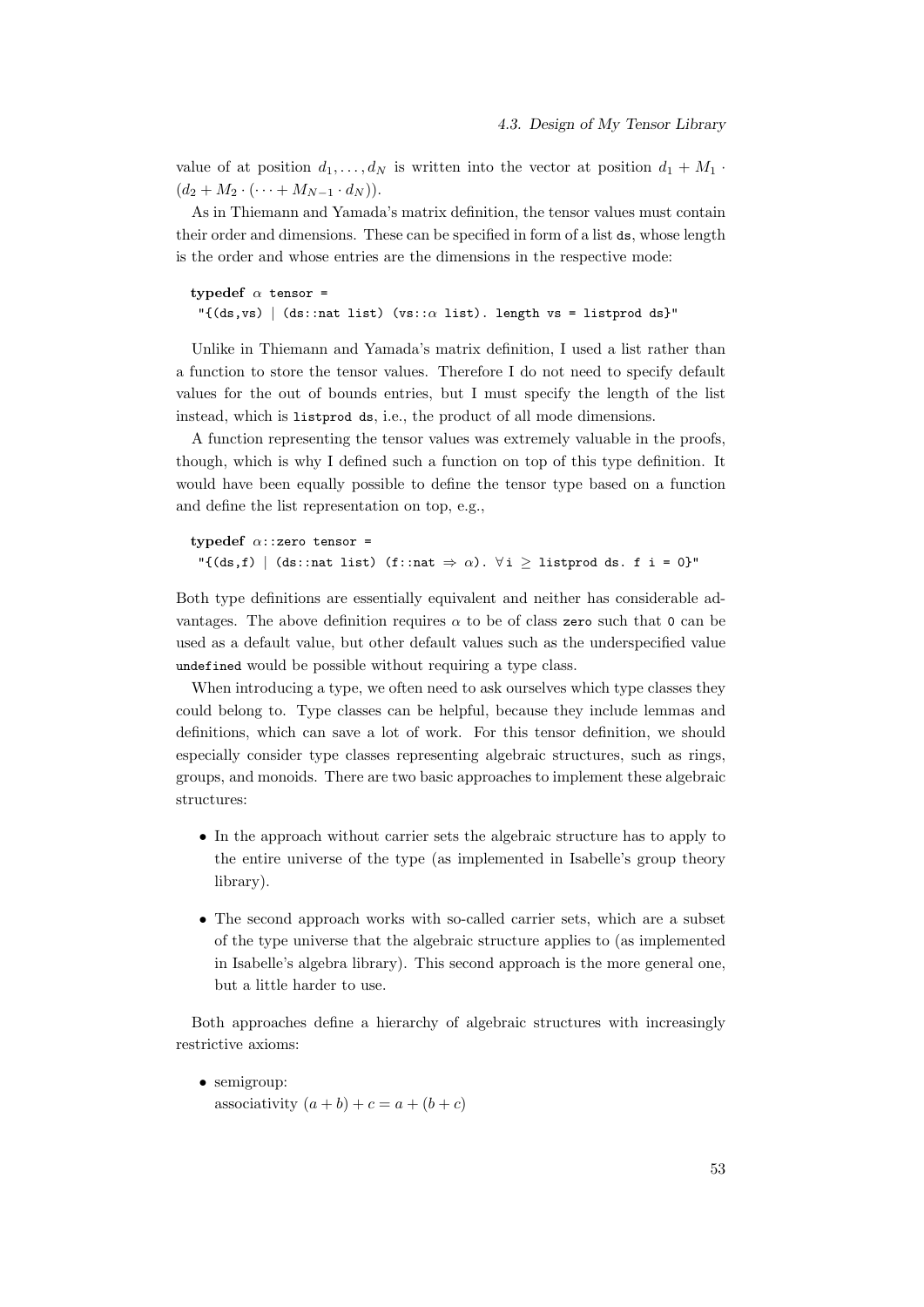- 4. Formalization of Deep Learning in Isabelle/HOL
	- cancellative semigroup: semigroup + cancellation properties  $a + c = b + c \implies a = b$  and  $c + a =$  $c + b \Longrightarrow a = b$
	- monoid: semigroup + neutral element e, i.e.,  $e + a = a$  and  $a + e = a$
	- group:
		- monoid + inverse elements  $-a$ , i.e.,  $(-a) + a = e$  and  $a + (-a) = e$
	- commutative versions of each of the above, i.e.,  $a + b = b + a$

The approach without carrier sets is satisfactory for tensor multiplication, because tensor multiplication is defined for any two tensors. Tensor multiplication forms a monoid, which means it is associative and has a neutral element. I instantiated the according type class monoid mult in my formalization.

Unfortunately, addition can be reasonably defined only for tensors of the same order and dimensions. Restricted to these, the addition is a commutative group, but this cannot be captured by the approach without carrier sets.

It is desirable to find a definition of tensor addition that generalizes to tensors of different orders or dimensions and preserves the group axioms. But whatever rule one chooses, the tensor addition is at most a commutative monoid (using some arbitrary zero tensor as neutral element).

Tensor addition cannot be generalized without violating the cancellation property  $a+c=b+c \Rightarrow a=b$ : Let e be the neutral element. Let e' be a zero tensor of a different order. Then we have  $e' + e' = e' = e + e'$ , but  $e' \neq e$ , which contradicts the cancellation property. Therefore the set of all tensors can never be instantiated as a group.

The approach from Isabelle's algebra library on the other hand allows us to define the tensors of identical order and dimensions as carrier sets and to prove that each of those sets forms a commutative group. Since this was irrelevant for my formalization, I did not implement this, but it would be helpful to complete my tensor library.

# <span id="page-63-0"></span>4.4. Adapting the Formalization of the Lebesgue Measure

The Lebesgue measure as defined in Isabelle's probability library raised similar difficulties as the matrix definition of Isabelle's MVA library. The Lebesgue measure is defined using the type  $\alpha$ ::euclidean space measure, meaning that the sets being measured must be sets of a type from the type class euclidian\_space. This type class fixes a finite basis such that it fixes especially the dimensionality of the space being measured. As for the matrices, the dimensionality is therefore parametrized by types. But the dimension of the space in my formalization depends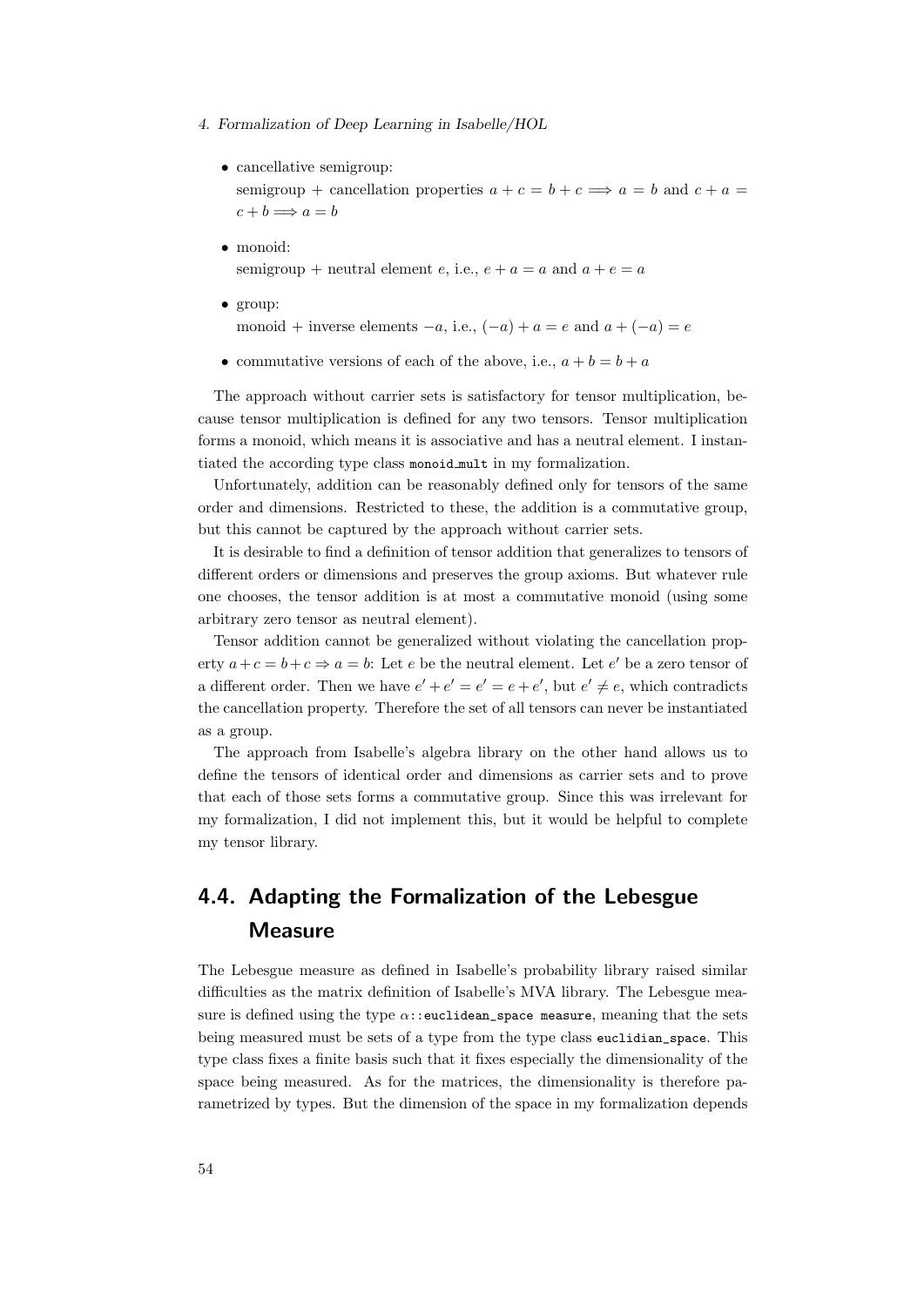on the number of weights in the network, i.e., on a term variable. As discussed in Section [4.2.2,](#page-58-0) it is therefore impossible to use the according lemmas directly. The obvious alternative is to redefine the Lebesgue measure and to transfer lemmas either by finding analogous proofs or by transferring the results using local typedefs.

Fortunately, in this case there is no need to redefine everything. The measure lborel for the type real (i.e., for the one-dimensional case) can be reused to define a more flexible version. To this end I employed the definition of product measures from Isabelle's probability library. Since the multidimensional Lebesgue measure is the product measure of the one-dimensional Lebesgue measure, these two can be combined to redefine the multidimensional Lebesgue measure depending on a term variable which specifies the dimensionality:

```
definition lborel_f :: "nat \Rightarrow (nat \Rightarrow real) measure" where
   "lborel f n = (\Pi_M \; b \in \{ \ldots \leq n \}). lborel)"
```
This version of the Lebesgue measure has one argument n of type nat which specifies the dimensionality of the space being measured. The measure itself is of type (nat  $\Rightarrow$  real) measure, i.e., it measures sets of functions mapping from nat to real, hence the name lborel f, where f stands for "functional". These functions represent vectors of  $\mathbb{R}^n$ , the entries of the vector being the first n values of the function. All function values after that must be the default value undefined. Any set containing a function that violates this rule is not measurable. The syntax  $\Pi_{M}\in\Box$  denotes the product measure over a finite number of measures, in this case the product of n times the lborel measure. From type inference it is clear that lborel denotes the one-dimensional Lebesgue measure.

The measure lborel for higher dimension is defined using the product measure as well, just in a slightly different way. Therefore, any proof for lborel can quite easily be transferred to 1bore1\_f. Lemmas connecting different dimensionalities of lborel f can mostly be easily obtained from lemmas about the product measure.

The notion "almost everywhere" from measure theory, meaning that a property holds for all  $x \in \mathbb{R}$  except for a null set, is formalized as well in form of the AE quantifier. The syntax is  $AE \times in M$ . P x, meaning that P x holds almost everywhere with respect to the measure M. In my formalization, this measure will be lborel f n with n being the dimension of the space.

## <span id="page-64-0"></span>4.5. Formalization of Multivariate Polynomials

Isabelle/HOL does not yet include a standard library of multivariate polynomials. Multivariate polynomial libraries have been developed to support other formalization projects, but they are designed for the purposes of the specific project. I will present some libraries that are most relevant for my formalization, one of which I finally decided to extend and use.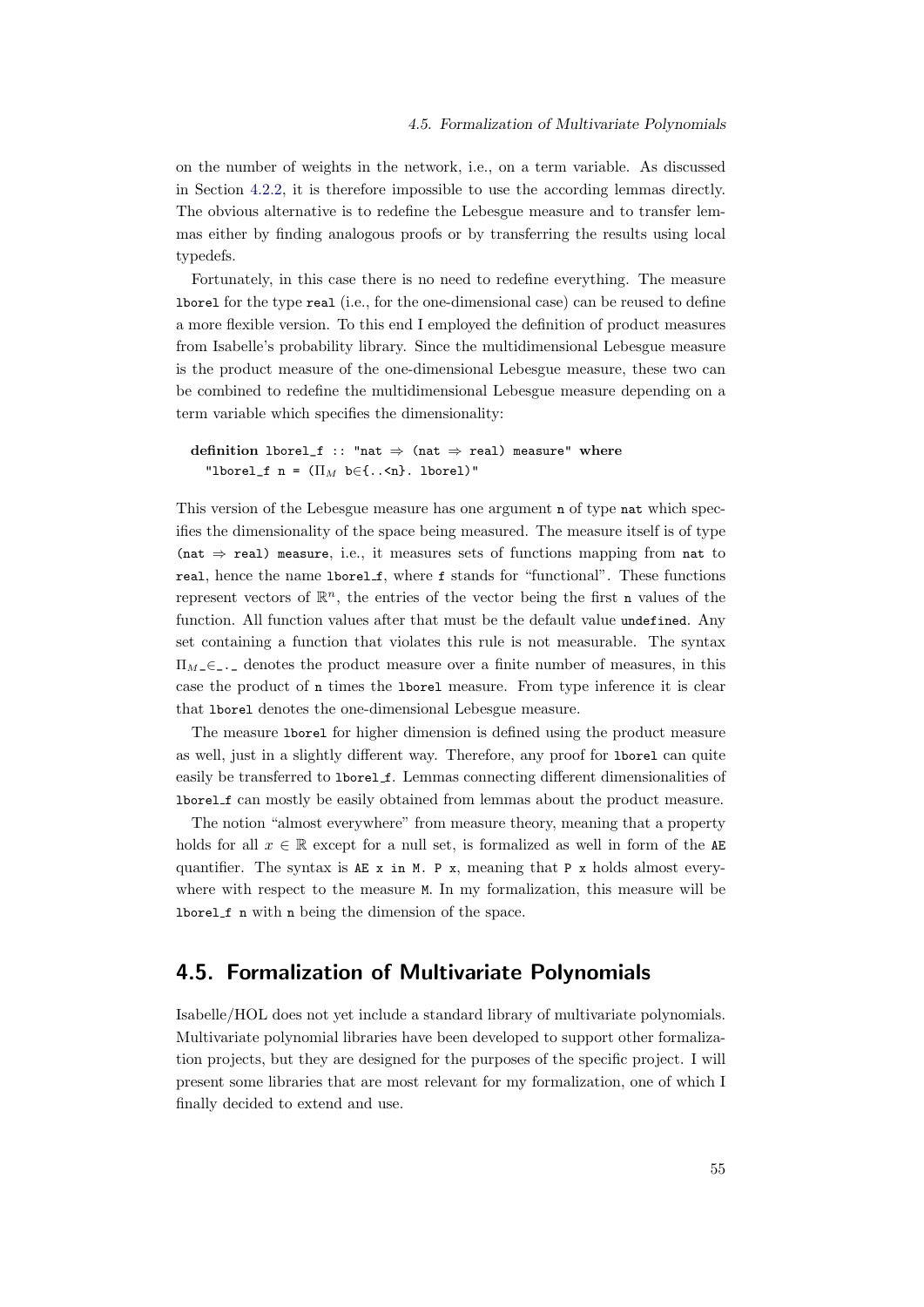#### <span id="page-65-0"></span>4.5.1. Nested Univariate Polynomials

In the standard Isabelle libraries, there is no formalization of multivariate polynomials, but the formalization for univariate polynomials can be used for multivariate ones as well. These univariate polynomials are defined as follows:

typedef  $\alpha$  poly = "f :: (nat  $\Rightarrow \alpha$ ::zero).  $\forall_{\infty}$ n. f n = 0"

The polynomials are identified with functions from nat to a type of class zero. The function values represent the coefficients of the polynomial at a given exponent. The type class zero simply claims that there must be an element called 0, allowing us to use 0 in the definition. The syntax  $\forall_{\infty}$ n. stands for "for all but finitely many n ...". So, the condition for a valid function is that it can be non-zero at only finitely many places, which forces the polynomials to have only finitely many terms, i.e., power series are not allowed.

This definition can be used for multivariate polynomials by nesting it. The type poly itself can be instantiated having the type class zero, using the zero polynomial as 0. Then it is possible to use the type (real poly) poly, ((real poly) poly) poly, etc, which means that the coefficients of the polynomials are polynomials as well. For the type (real poly) poly an example polynomial, expressed in traditional notation, follows:

$$
(1+2y+3y^2) + (2-4y)x + (3+y^2)x^2
$$

The names  $x$  and  $y$  are arbitrary. Note that any multivariate polynomial with two variables can be written this way. For the type  $((real poly) poly) poly$  the inner polynomials have polynomial coefficients as well, which results in multivariate polynomials with three variables and so on.

Unfortunately, this approach does not work for my formalization, since the number of variables depends on a term variable. It is impossible to reason about this nesting of types, such as "I need a type that is nesting poly n times."

### 4.5.2. Sternagel and Thiemann's Polynomial Library

Sternagel and Thiemann [\[27\]](#page-78-2) formalized multivariate polynomials in a project particularly designed for execution, i.e., generating source code in a functional programming language from the Isabelle specification. For this reason, there are multiple values that in the standard view of multivariate polynomials would be the same, e.g.,  $x \cdot y + z$ ,  $y \cdot x + z$  and  $z + x \cdot y$  are considered different. To determine whether two values represent the same polynomial, they define a binary predicate, which determines whether two values represent the same polynomial. This is an obstacle for proof automation, which is designed to work with the default equality predicate =.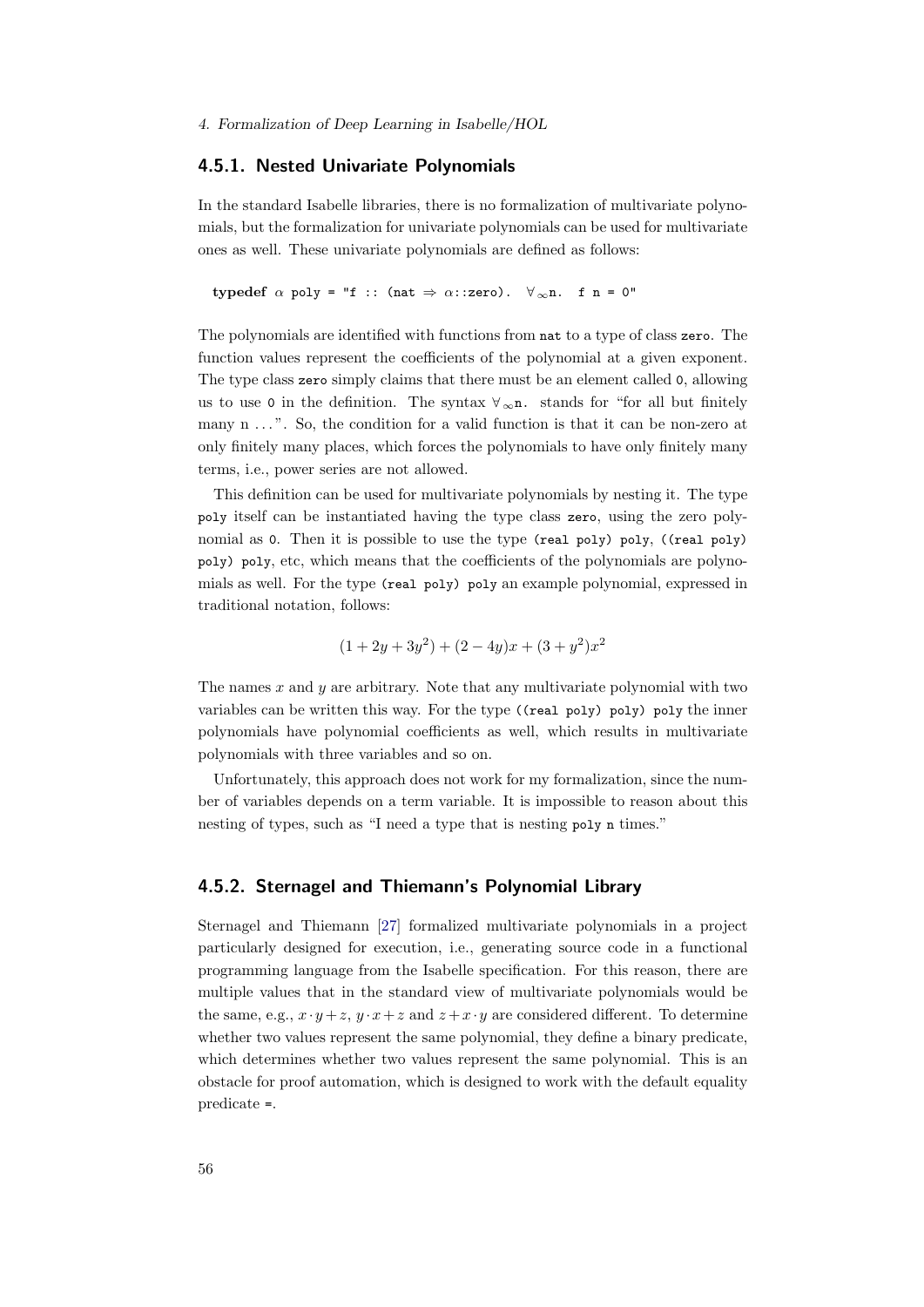#### 4.5.3. Lochbihler and Haftmann's Polynomial Library

My formalization builds on an unpublished multivariate polynomial library by Lochbihler and Haftmann [\[16\]](#page-77-2). It introduces a type constructor poly\_mapping, which is similar to the function type constructor but allows only functions that are non-zero at only finitely many points:

typedef  $(\alpha, \beta)$  poly mapping = "{f ::  $(\alpha \Rightarrow \beta$ ::zero). finite {x. f x  $\neq$  0}}"

This type constructor is abbreviated using the infix  $\Rightarrow_0$ . In the definition of the type for multivariate polynomials, it is used twice: once for ensuring that each term contains only finitely many variables (no infinite products), and once for ensuring that a polynomial contains only finitely many terms (no infinite sums). The definition looks as follows:

typedef  $\alpha$  mpoly = "UNIV :: ((nat  $\Rightarrow$  0 nat)  $\Rightarrow$  0  $\alpha$ ::zero) set"

The keyword UNIV stands for the universe (i.e., the set of all values of that type) of the type (nat  $\Rightarrow$ <sub>0</sub> nat)  $\Rightarrow$ <sub>0</sub>  $\alpha$ ::**zero**. In this approach, variables are represented as natural numbers, which can be pictured as using  $x_0, x_1, x_2$ , etc. The functions of type nat  $\Rightarrow$ <sub>0</sub> nat represent power products such as  $x_0^3 x_1^1 x_2^5$ , mapping each variable index to its exponent. The poly mapping type ensures that all but finitely many exponents are 0. The type  $\alpha$  is the type of the coefficients, which is real in my formalization. So, the polynomials are represented by mappings from power products to their coefficients, while the poly mapping type ensures that all but finitely many power products have the coefficient 0.

The main theorem about polynomials that is needed for my formalization is Lemma [2.3.1,](#page-16-0) stating that the zero set of a multivariate polynomial  $\neq 0$  is a Lebesgue null set. The proof (from [\[9\]](#page-76-5)) uses an induction that is based on the fact that multivariate polynomials can be nested as described above (Section [4.5.1\)](#page-65-0). I extended Lochbihler and Haftmann's library with lemmas discussing the type  $\alpha$ mpoly mpoly and how it is equivalent to  $\alpha$  mpoly. Towards this end, I added more basic lemmas, also introducing the function vars which determines the set of used variables in a polynomial. Moreover, I developed a powerful induction principle which states that instead of proving a property for polynomials directly, it suffices to show a property for one single variable, multiplication of two monomials, and addition (some additional constraints are possible).

Furthermore, the proof of Lemma [2.3.1](#page-16-0) uses the fact that a univariate real polynomial  $\neq 0$  has only finitely many zeros. This fact is formalized for the type poly from Isabelle's library, so it needed to be transferred to the type mpoly (adding the premise that the polynomial may have only one variable). This connection between the type mpoly and poly is part of my formalization.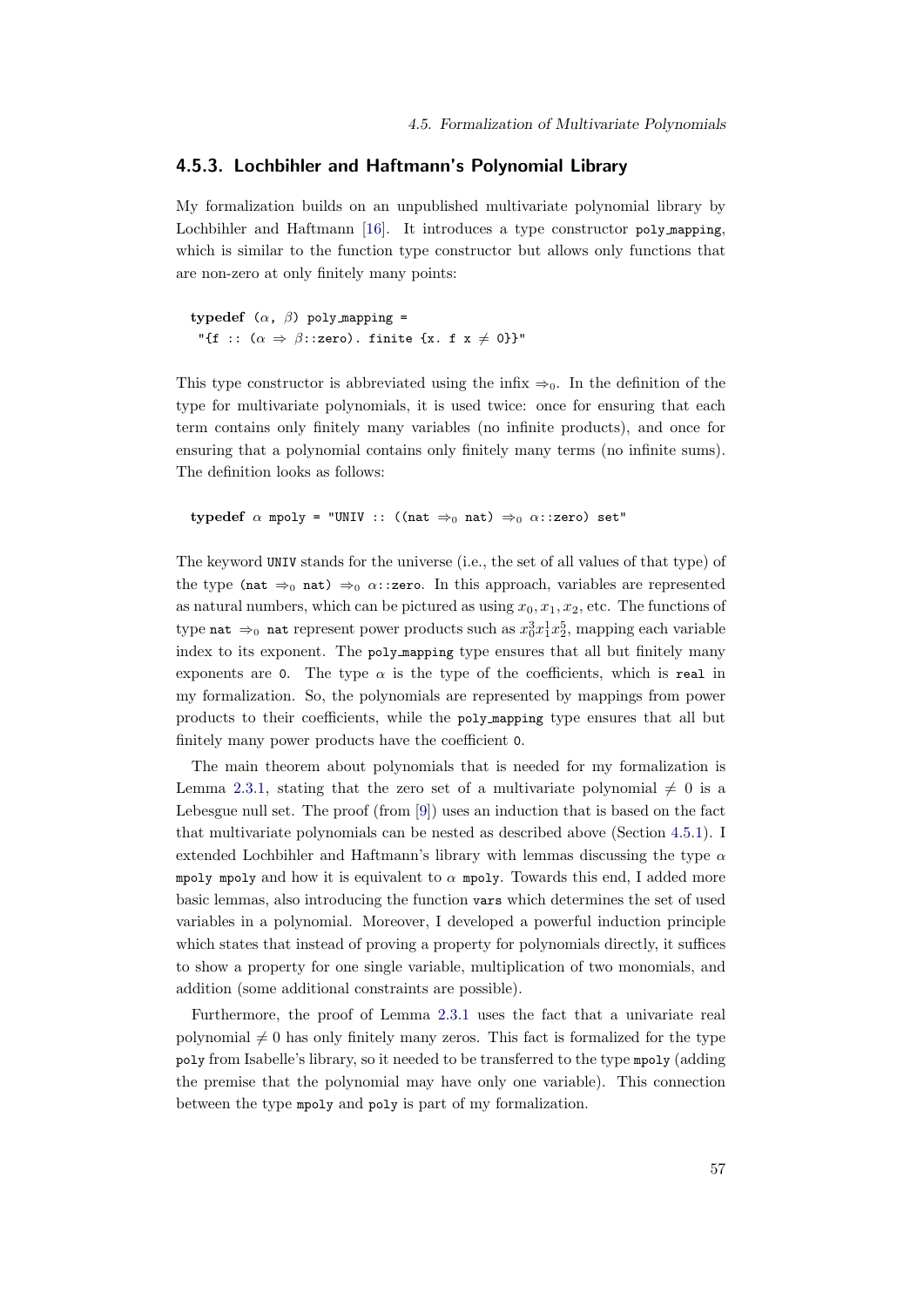## 4.5.4. Immler and Maletzky's Polynomial Library

As part of a formalization of Groebner bases [\[18\]](#page-77-6), one more definition of multivariate polynomials was published too late to be used in my formalization. I mention it because it is supposed to become the standard formalization of multivariate polynomials.

However, the maximal number of variables to be used in the polynomial is determined by a type. Since the number of variables depends on a term variable in my formalization, it is impossible to use Immler and Maletzky's defintion.

## <span id="page-67-0"></span>4.6. Formalization of the Fundamental Theorem

The goal of this section is eventually to present the fundamental theorem of network capacity in its formalized version, but first I will discuss the involved definitions.

## 4.6.1. A Type for Convolutional Arithmetic Circuits

At the heart of this theorem are the convolutional arithmetic circuits, appearing in the shape of the deep and the shallow network model. I created a type convnet that can represent these kind of networks, and theoretically also the truncated network model. The type is based on the Figures [2.2a](#page-15-0) and [2.2b,](#page-15-0) but only formalizes the SPN, i.e., the representational layer is not included specifically.

Since the networks are trees, the formalization resembles the example of binary trees in Section [3.6.2.](#page-44-0) This tree structure is made out of three building blocks:

- Input nodes, which represent the leaf nodes of the tree. They are parametrized by the length of the input vector (corresponding to  $M$  in Figures [2.2a](#page-15-0) and [2.2b\)](#page-15-0).
- Convolutional nodes, which appear inside the tree structure, but do not branch. They are parametrized either by a matrix that contains the weights, or by a pair of natural numbers that describe only the matrix size without storing concrete weights. Having these two options allows us using the same type for both networks with concrete weights and network templates without concrete weights.
- Pooling nodes, which allow branching. I decided to allow only binary branching, as higher-order branching is equivalent to stacking multiple binary pooling nodes on top of each other.

In Isabelle syntax the type is defined as follows:

```
datatype \alpha convnet =
 Input nat |
 Conv \alpha "\alpha convnet" |
 Pool "\alpha convnet" "\alpha convnet"
```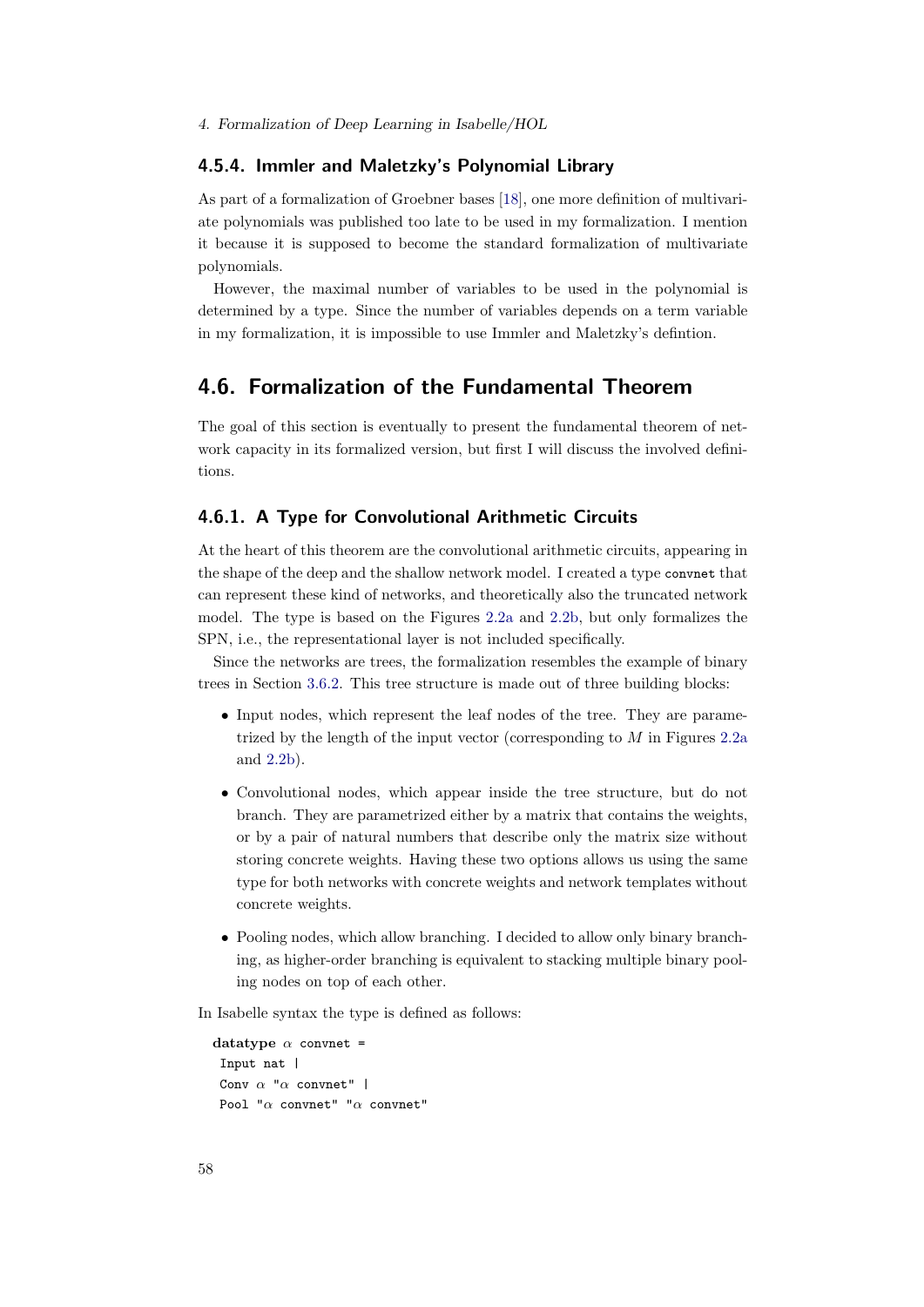The type parameter  $\alpha$  can be used to reason about networks with concrete weights (using real mat for  $\alpha$ ) or network templates without concrete weights (using nat  $\times$  nat for  $\alpha$ ).

This type definition allows us to describe the structure of the networks. It does not give any meaning to the parts on the networks. The function evaluate net specifies how calculations in the networks are performed. The function evaluate net takes two arguments: The first one is the network to be evaluated of type real mat convnet. The second argument are the input values of the network as a list of vectors (vec list). The output of the function is the output vector of the network. The definition looks as follows:

```
fun evaluate net :: "real mat convnet \Rightarrow real vec list \Rightarrow real vec"
where
 "evaluate_net (Input M) inputs = hd inputs" |
 "evaluate_net (Conv A m) inputs = A \otimes_{mv} evaluate_net m inputs" |
 "evaluate_net (Pool m1 m2) inputs = component_mult
  (evaluate_net m1 (take (length (input_sizes m1)) inputs))
  (evaluate_net m2 (drop (length (input_sizes m1)) inputs))"
```
The operator  $\otimes_{mv}$  multiplies a matrix with a vector. The function component mult multiplies two vectors componentwise.

This function definition specifies the network calculations in a recursive case distinction. The base case is Input, which simply outputs the first given input vector. Normally the inputs list of the Input node should have length one, but if it does not, the remaining list entries are ignored.

The Conv node makes a recursive call and multiplies its response to the contained matrix. The Pool node makes one recursive calls to each branch. For this purpose the inputs list must be split into two. The expression length (input\_sizes m1) calculates the correct amount of input vectors for the model m1. The functions take and drop split the inputs list in two halfs, the first half having that calculated length. Finally the Pool node calculates the componentwise product of the two incoming vectors.

Another important function operating on the convnet type is insert weights. It connects the network templates without weights to the networks with weights. The first argument is the network to be filled with weights, i.e., of type (nat  $\times$ nat) convnet. The second argument contains the weights in form of a nat  $\Rightarrow$  real function. Only the first few function values are used (i.e., as many as there are weights in the network), and the rest is ignored. I decided to use a nat  $\Rightarrow$  real function here instead of a list, since the Lebesgue measure 1bore1 f (Section [4.4\)](#page-63-0) is also based on nat  $\Rightarrow$  real functions. The output of insert\_weights is a network with the same structure storing the specified weights, i.e., a network of type real mat convnet. The function is defined as follows:

```
fun insert_weights
```
:: "(nat  $\times$  nat) convnet  $\Rightarrow$  (nat  $\Rightarrow$  real)  $\Rightarrow$  real mat convnet"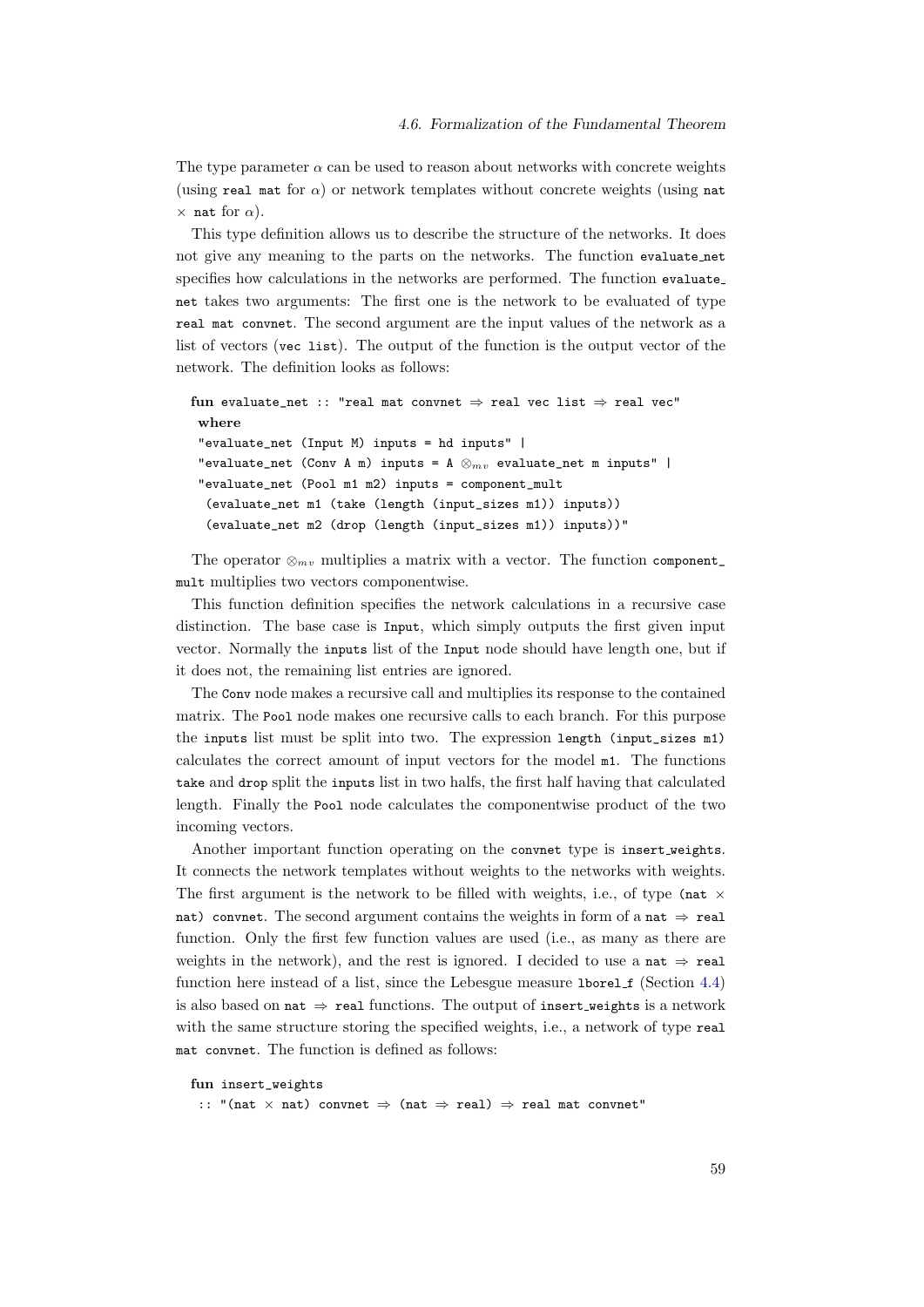```
where
"insert_weights (Input M) w = Input M" |
"insert_weights (Conv (r0, r1) m) w = Conv(extract_matrix w r0 r1)
  (insort_weights \t m (\lambda i. w (i+r0*r1)))""insert_weights (Pool m1 m2) w = Pool
  (insert_weights m1 w)
  (insert_weights m2 (\lambda i. \ w (i+(count\_weights m1))))"
```
This function definition also makes a case distinction on the three network building blocks. In the base case Input, nothing has to be changed. However note that the argument is a network of type (nat  $\times$  nat) convnet, whereas the output is of type real mat convnet, although they are syntactically identical. The Conv case uses the function extract matrix, which produces a matrix containing the first  $r0*r1$  function values of w. Then it recursively calls the insert weights function, but instead of using  $\bf{w}$  itself, it shifts all values of  $\bf{w}$  using the expression  $\lambda$ i. w (i+r0\*r1) such that the first r0\*r1 values cannot be reused. A similar shifting is done in the second recursive call of the Prod case. Here, I use a function count weights, which calculates how many weights are contained in the left branch, i.e., how far the function values must be shifted such that no weights are used multiple times.

## 4.6.2. The Shallow and Deep Network Models

The type convnet could be used to describe all kinds of convolutional arithmetic circuits. In particular, we need a way to describe the deep and the shallow network model. To this end, I decided to use functions that generate the network structures depending on a set of parameters.

#### The shallow network

<span id="page-69-0"></span>Using the convnet type, the shallow network looks as illustrated in Figure [4.1.](#page-69-0) The pooling layer with multiple branching must be formalized by multiple binary Pool nodes.



Figure 4.1.: Structure of the shallow model in the formalization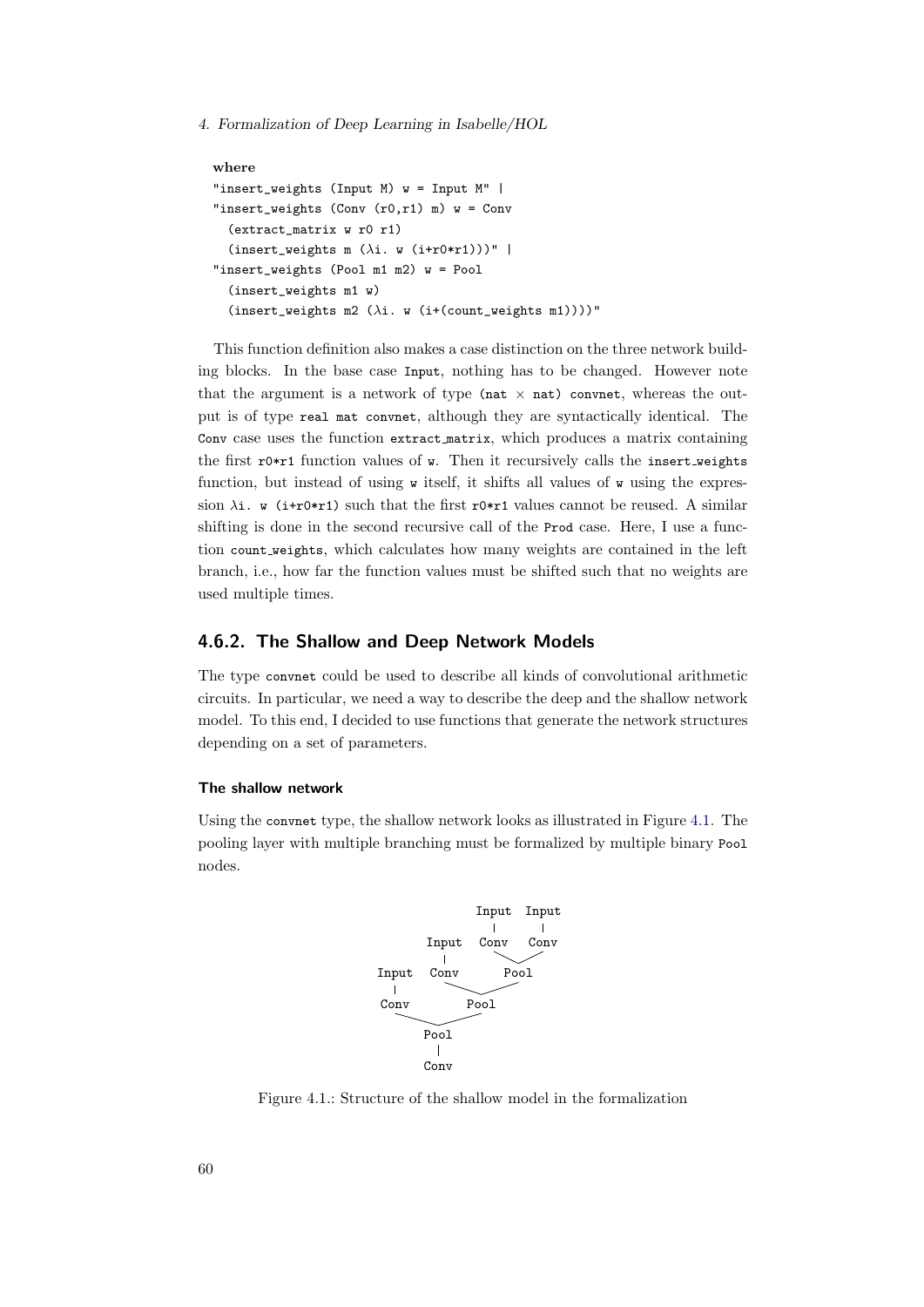The definition of the generating function for the shallow network is divided into two parts. First, the auxiliary function shallow model' produces the shallow model without the final Conv node:

```
fun shallow model' where
"shallow_model' Z M 0 = Conv(Z,M) (Input M)" |
"shallow_model' Z M (Suc N)
= Pool (shallow_model' Z M 0) (shallow_model' Z M N)"
```
The definition of shallow model' takes the parameters Z (size of the output vectors of the first convolutional layer), M (size of the input vectors), and N (number of inputs) from Section [2.2](#page-13-0) as arguments. More precisely the third parameter is equal to  $N-1$  for technical reasons.

The definition is recurses over the third argument, i.e., the number of inputs. The base case is 0, which corresponds to  $N = 1$  input node. The recursive case assumes that the third argument is Suc N, i.e., the successor of some number N. There are two recursive calls: one with third argument 0, which creates the short left branch, and one with third argument N, which creates the longer right branch.

Finally the shallow model needs the final Conv node, which is done in the definition of shallow model:

```
definition shallow_model where
"shallow_model Y Z M N = Conv (Y,Z) (shallow_model' Z M N)"
```
This definition has one additional parameter, Y, which corresponds to the length Y of the output vector as described in Section [2.2.](#page-13-0)

#### The deep network

The deep network consists of alternating convolutional and pooling layers. As for the shallow model, it makes sense for the recursive definition to employ an auxiliary function deep model' that produces the deep network model without the last convolutional layer. But here, the two definitions of deep model' and deep model call each other recursively:

```
fun deep_model and deep_model' where
"deep_model' Y [] = Input Y" |
"deep_model' Y (r # rs)
= Pool (deep_model Y r rs) (deep_model Y r rs)" |
"deep_model Y r rs = Conv (Y,r) (deep_model' r rs)"
```
The function deep model' takes two arguments: the length of the output vector of the last layer, and the lengths of the output vectors of the other layers as a list bottom up. The function deep model takes three arguments: the length of the output vector of the last layer, the length of the output vector of the before last layer, and the lengths of the output vectors of the other layers as a list bottom up.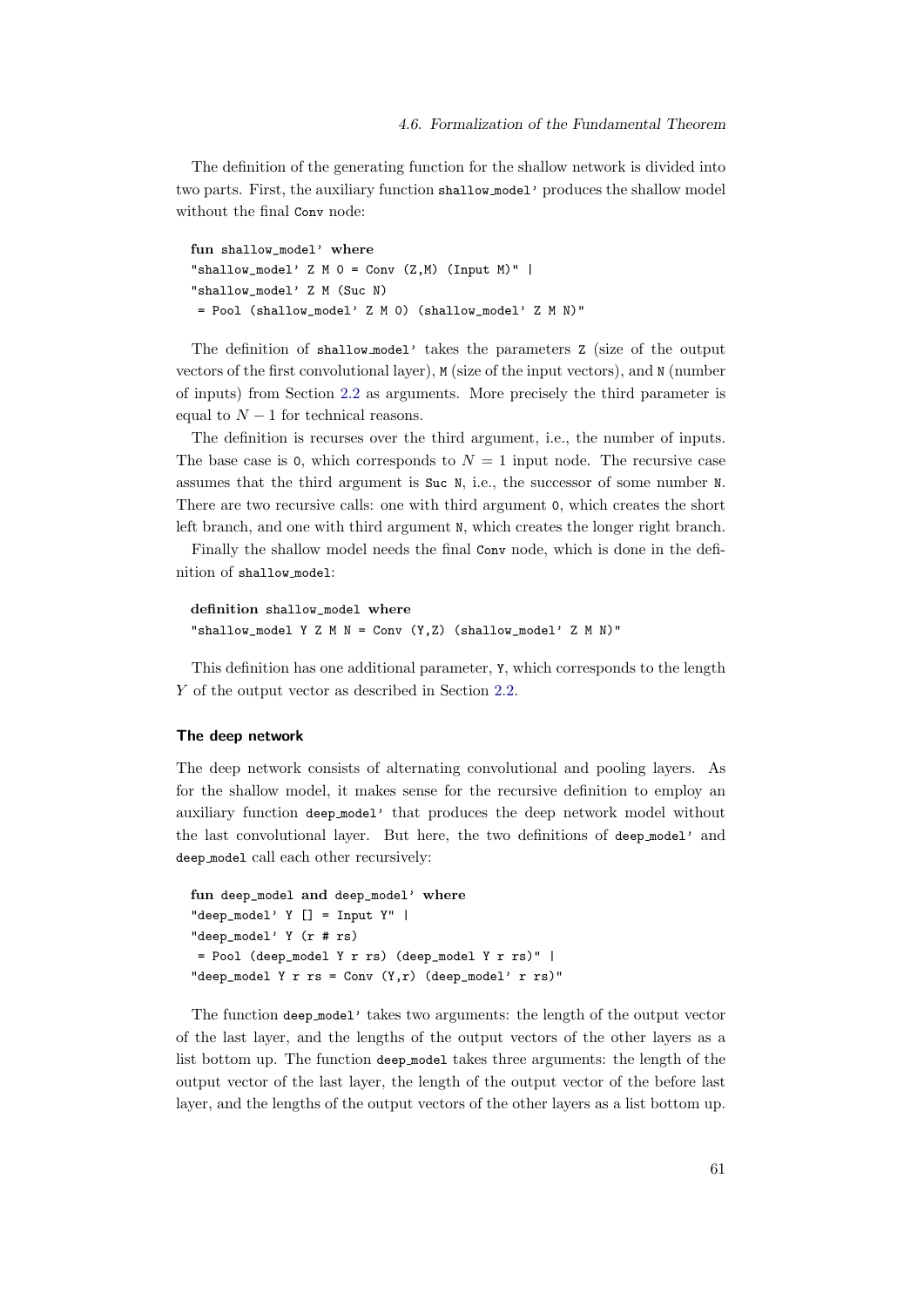To simplify the definition, the last and next-to-last layers are passed as separate arguments. When invoking the function, it makes more sense to combine all output vector lengths in one argument. Therefore I created the following abbreviations:

```
abbreviation "deep_model'_l rs == deep_model' (rs!0) (tl rs)"
abbreviation "deep_model_l rs == deep_model (rs!) (rs!1) (tl (tl rs))"
```
The function deep model 1 takes only one list as argument, which contains all output vector lengths bottom up. This corresponds to the values  $Y, r_{L-1}, \ldots, r_0$ , M from Section [2.2.](#page-13-0)

#### 4.6.3. The Fundamental Theorem

The fundamental theorem is stated inside of a locale deep model correct params, which puts up some requirements to the deep model structure:

locale deep\_model\_correct\_params = fixes rs::"nat list" assumes deep: "length  $rs > 3$ " and no\_zeros:" $\bigwedge r$ . r∈set rs  $\implies 0 < r$ "

This locale fixes the parameter rs for the deep model and requires rs to have at least three elements (corresponding to  $Y$ ,  $r_0$  and  $M$ ) and to contain no zeros. With less than three elements, the corresponding deep model is shallower that the shallow model, and the theorem is no longer true. If one of the elements of rs is zero, the entire network can only produce the zero vector as output, therefore the theorem would be no longer true, too. In the original paper these two requirements are implicit in the definition of the deep model.

Based on the fixed rs, the locale defines the values r (corresponding to r), N half (corresponding to  $N/2$ ) and weight space dim (which defines the number of weights in the deep network, i.e., the number of dimensions of the weight space):

```
definition "r = min (last rs) (last (butlast rs))"
definition "N_half = 2^{\degree}(length rs - 3)"
definition "weight_space_dim = count_weights(deep_model_l rs)"
```
I decided to use N half instead of N, because it is much easier to reason about multiplication (e.g., 2\*N half) than about division (e.g., N div 2). If I used N, I would need to thread the assumption that  $N$  is an even number through the entire formalization to use N div 2 properly.

Equipped with these basic definitions, we are able to analyze the fundamental theorem in its formalized version:

```
theorem fundamental_theorem_network_capacity_v2:
 "AE weights_deep in lborel_f weight_space_dim.
   ¬(∃ weights_shallow Z. Z < r ^ N_half ∧
(\forall inputs. map dim<sub>v</sub> inputs = input_sizes (deep_model_l rs) \longrightarrow
```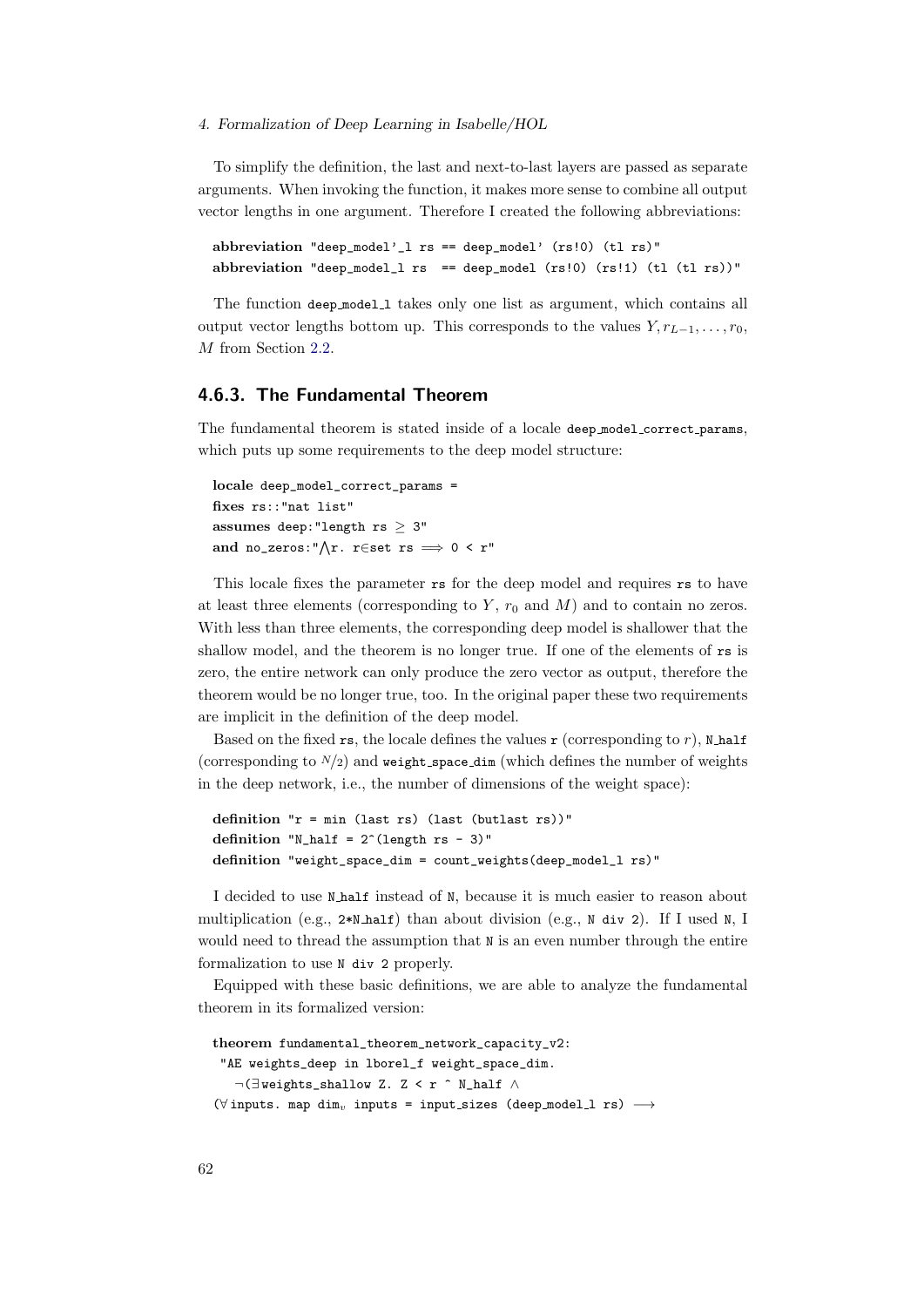```
evaluate_net (insert_weights (deep_model_l rs) weights_deep) inputs
= evaluate_net (insert_weights
 (shallow_model (rs ! 0) Z (last rs) (2*N_half-1))
weights_shallow) inputs))"
```
When comparing this with the formulation of Theorem [2.4.1,](#page-18-0) note that the formalized version does not define the set  $S$  and states that it is a null set. Instead, it states that the property to be in  $S$  does not hold almost everywhere.

The line AE weights\_deep in lborel\_f weight\_space\_dim. introduces an almosteverywhere quantification where weights deep is the quantified variable. What follows is the negated property of being inside S, i.e., what follows the  $\neg$  is the property to be in S as described in Theorem [2.4.1.](#page-18-0) There S is described as the set of weight configurations that represent a deep SPN function which can also be expressed by the shallow SPN model with  $Z < r^{N/2}$ .

The deep SPN function that is represented by our fixed weight configuration weights deep is calculated using

evaluate\_net (insert\_weights (deep\_model\_l rs) weights\_deep) inputs

for some valid list of input vectors inputs. The shallow SPN function to be compared to this depends on the parameters of the shallow network model  $Y, Z, M$ , N and on the weights of the shallow model. The SPN functions can only be the same if the input and output vector lengths are the same and if the number of inputs are the same, therefore we can use rs ! 0 as the first, last rs as third 2\*N\_half-1 as forth argument of shallow model.

The values for the second argument Z and the weights weights shallow can be chosen arbitrarily, so we use an existential quantifier ∃ to introduce them. The only condition on Z is that  $Z \le r \uparrow N_{h}$  half.

Now,  $S$  is described as the set where the SPNs are equal, i.e., where they produce the same vectors for all valid inputs. Note that we could encounter invalid inputs, e.g., a list of the wrong length or vectors of a wrong size. The expression map  $dim_{v}$ inputs = input sizes (deep model l rs) excludes such invalid inputs.

It is not easy to see that the formalized theorem is equivalent to Theorem [2.4.1.](#page-18-0) Only a detailed study of the involved definitions can convince someone to accept that the formalization proves what it is supposed to prove. A formalization can never replace a paper proof, because a formal proof is difficult to read, and the human insight is hidden under the technical details.

### 4.7. Related Work

To the best of my knowledge this formalization is the first formal proof about deep learning. However, other machine learning algorithms including hidden Markov models [\[22\]](#page-77-0), expectation maximization and support vector machines [\[3\]](#page-76-0) have been formalized.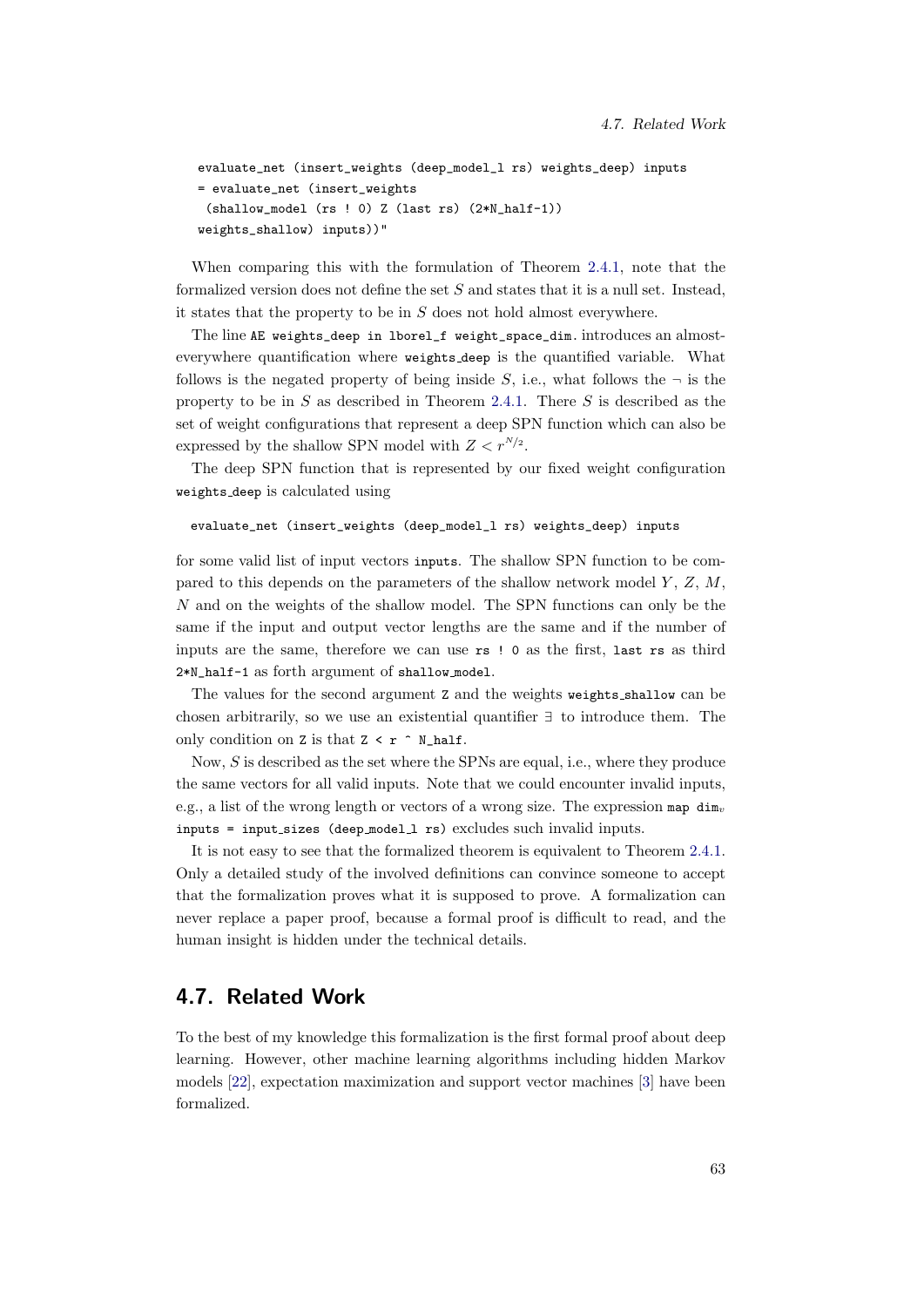#### 4. Formalization of Deep Learning in Isabelle/HOL

Concerning the theories that support my formalization, there are similar theories in the equally popular proof assistant Coq: The matrix theory of the Ssreflect project [\[15\]](#page-77-1) is comprehensive, and it faces less challenges concerning the type system because Coq allows dependent types, i.e., types that depend on term variables. However, using dependent types for matrices turns out to be unwieldy in practice [\[13\]](#page-77-2), which suggests that this is a general problem independent of the tool. The Coq tensor formalization by Boender [\[6\]](#page-76-1) restricts itself to the Kronecker product on matrices, i.e., there is no type for tensors as provided in my formalization. Multivariate polynomials have been formalized to show the transcendence of e and  $\pi$  [\[2\]](#page-76-2). The Lebesgue measure only exists in a formalization for of the Lebesgue integral as part of a formalization of Markov's inequality [\[19\]](#page-77-3).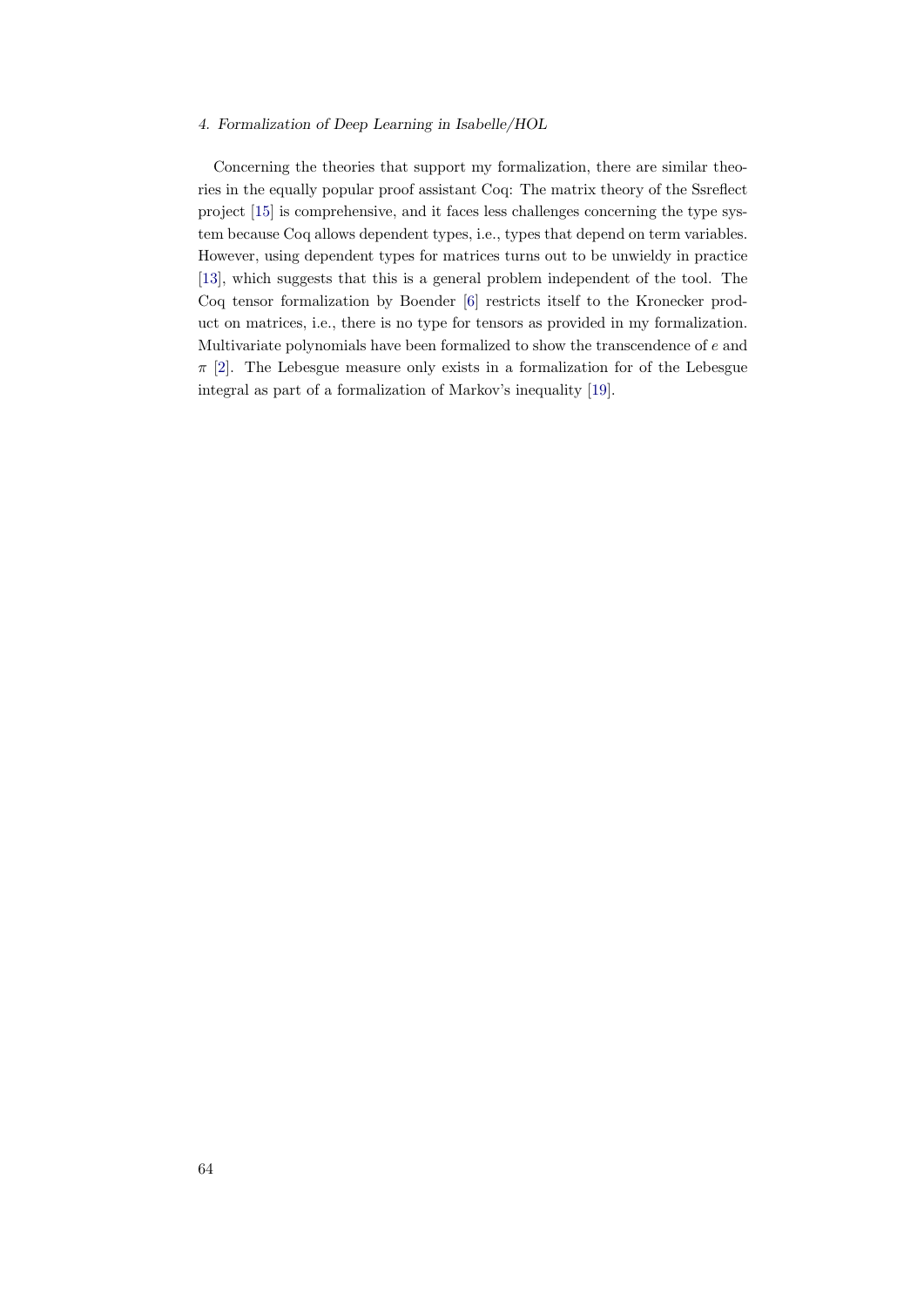## 5. Conclusion

This formalization is a case study of formalizing current research in the field of machine learning. It shows that the functionality and libraries of state of the art proof assistants such as Isabelle/HOL are up to the task. Admittedly, even the formalization of relatively short proofs such as the one presented here is labor-intensive. On the other hand, the process can not only lead to a computer verification of the result, but can also reveal new ideas and results, as the generalization obtained here.

Although convolutional arithmetic circuits are depth efficient, i.e., the functions generated by shallow networks are null set in the space of the functions generated by deeper networks, this generalization indicates that this null set might be extremely large when considering implementations that can naturally only use a finite subset of the real numbers. Concerning the theory of deep learning, this generalization raises the question as to whether the generally accepted notion of complete depth efficiency is the best way to determine the strength of a deep learning variant.

Concerning the development of proof assistants and formalizations, my work shows that we need ideas on how to solve the dependent type problem. In several areas (matrices, Lebesgue measure, polynomials) I ran into this issue, which was sometimes easier, sometimes harder to avoid. For Isabelle/HOL, a possible solution called "local typedefs" has recently been published [\[21\]](#page-77-4). But even in Coq, where dependent types are built into the formalism, they may "impose too many constraints on programming" [\[13\]](#page-77-2) in practice.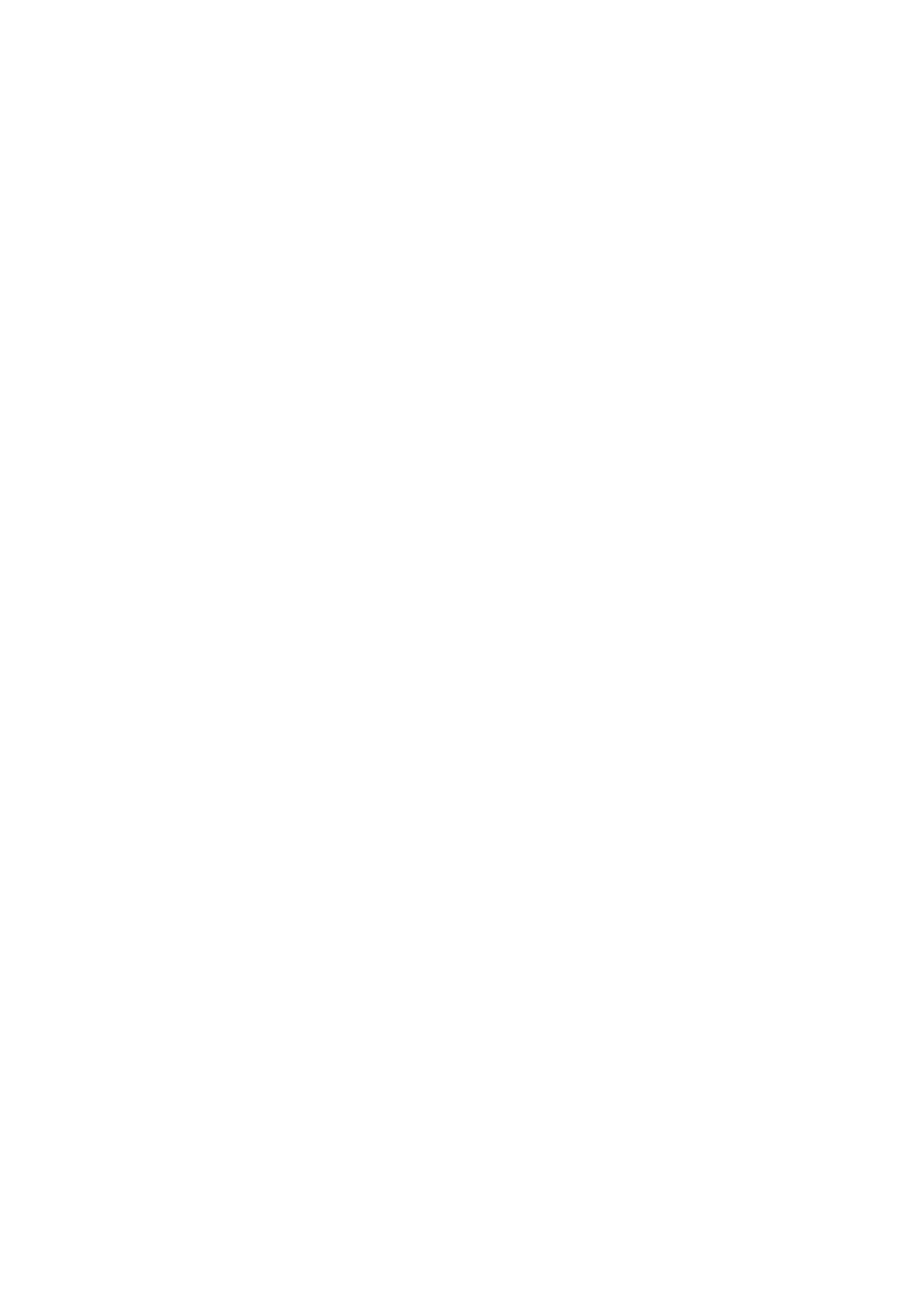# Bibliography

- [1] Alexander Bentkamp. Expressiveness of deep learning. Archive of Formal Proofs, November 2016. [http://isa-afp.org/entries/Deep](http://isa-afp.org/entries/Deep_Learning.shtml) Learning.shtml, Formal proof development.
- <span id="page-76-2"></span>[2] Sophie Bernard, Yves Bertot, Laurence Rideau, and Pierre-Yves Strub. Formal proofs of transcendence for e and pi as an application of multivariate and symmetric polynomials. In Proceedings of the 5th ACM SIGPLAN Conference on Certified Programs and Proofs, pages 76–87. ACM, 2016.
- <span id="page-76-0"></span>[3] Sooraj Bhat. Syntactic foundations for machine learning. PhD thesis, Georgia Institute of Technology, 2013.
- [4] Jasmin Christian Blanchette. Counterexamples for Isabelle: Ground and beyond. Symbolic Methods in Testing, page 7, 2013.
- [5] Jasmin Christian Blanchette, Sascha Böhme, Mathias Fleury, Steffen Juilf Smolka, and Albert Steckermeier. Semi-intelligible Isar proofs from machinegenerated proofs. Journal of Automated Reasoning, 56(2):155–200, 2016.
- <span id="page-76-1"></span>[6] Jaap Boender, Florian Kammüller, and Rajagopal Nagarajan. Formalization of quantum protocols using Coq. arXiv preprint arXiv:1511.01568, 2015.
- [7] Sascha Böhme and Tjark Weber. Fast LCF-style proof reconstruction for Z3. In International Conference on Interactive Theorem Proving, pages 179–194. Springer, 2010.
- [8] Peter Bürgisser, Felipe Cucker, and Martin Lotz. The probability that a slightly perturbed numerical analysis problem is difficult. Mathematics of Computation, 77(263):1559–1583, 2008.
- [9] Richard Caron and Tim Traynor. The zero set of a polynomial. WSMR Report, pages 05–02, 2005.
- [10] Nadav Cohen, Or Sharir, and Amnon Shashua. Deep simnets. arXiv preprint arXiv:1506.03059, 2015.
- [11] Nadav Cohen, Or Sharir, and Amnon Shashua. On the expressive power of deep learning: A tensor analysis. CoRR, abs/1509.05009, 2015.
- [12] Nadav Cohen and Amnon Shashua. Convolutional rectifier networks as generalized tensor decompositions. arXiv preprint arXiv:1603.00162, 2016.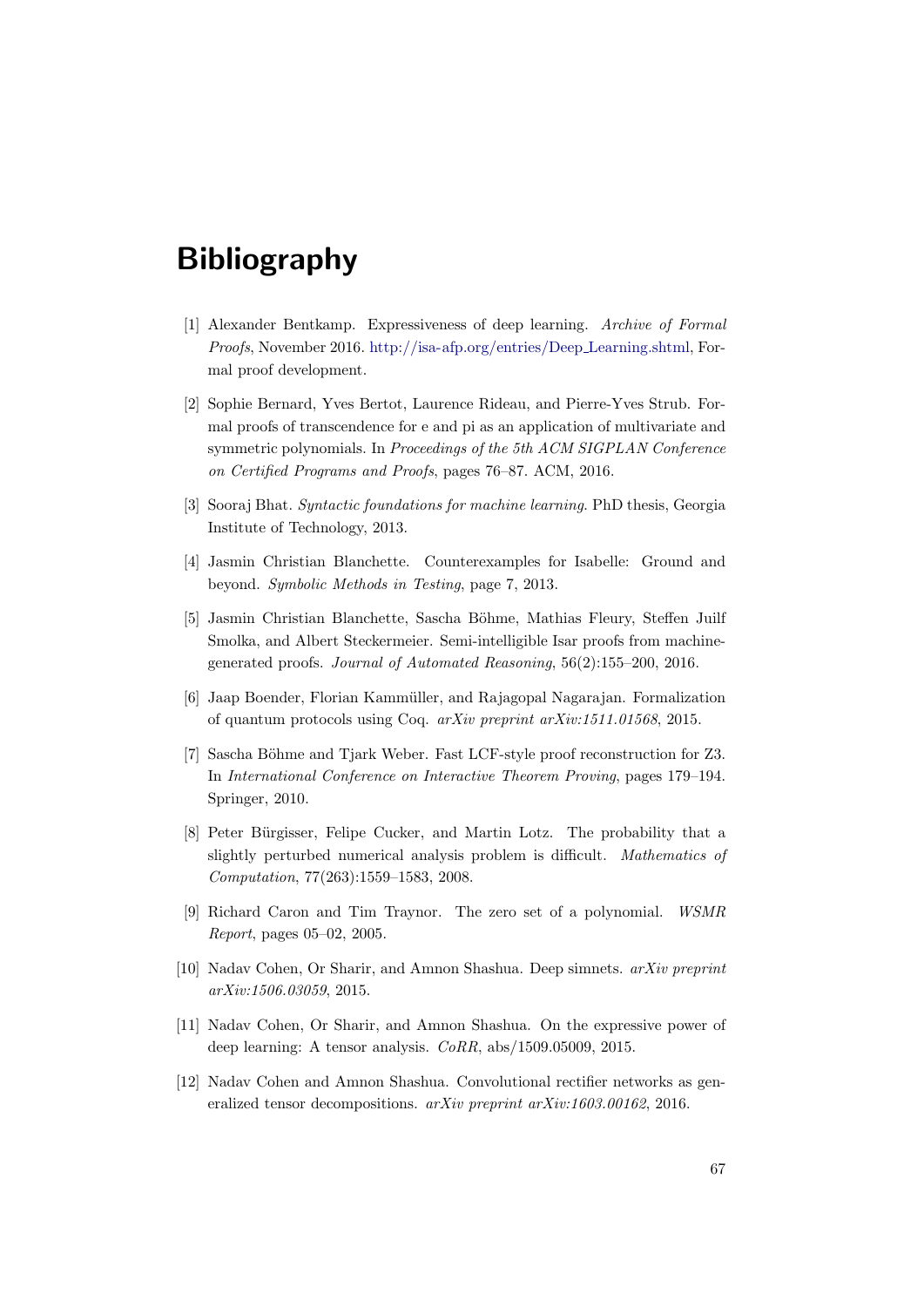#### Bibliography

- <span id="page-77-2"></span>[13] Maxime Dénes and Yves Bertot. Experiments with computable matrices in the Coq system. 2011.
- [14] Jose Divasón, Ondřej Kunčar, René Thiemann, and Akihisa Yamada. Perron-Frobenius theorem for spectral radius analysis. Archive of Formal Proofs, May 2016. [http://isa-afp.org/entries/Perron](http://isa-afp.org/entries/Perron_Frobenius.shtml) Frobenius.shtml, Formal proof development.
- <span id="page-77-1"></span>[15] Georges Gonthier, Assia Mahboubi, and Enrico Tassi. A small scale reflection extension for the Coq system. PhD thesis, Inria Saclay Ile de France, 2015.
- [16] Florian Haftmann, Andreas Lochbihler, and Wolfgang Schreiner. Towards abstract and executable multivariate polynomials in Isabelle. In Isabelle Workshop, volume 201, 2014.
- [17] Johannes Hölzl and Armin Heller. Three chapters of measure theory in Isabelle/HOL. In Interactive Theorem Proving, pages 135–151. Springer, 2011.
- [18] Fabian Immler and Alexander Maletzky. Gröbner bases theory. Archive of Formal Proofs, May 2016. [http://isa-afp.org/entries/Groebner](http://isa-afp.org/entries/Groebner_Bases.shtml) Bases.shtml, Formal proof development.
- <span id="page-77-3"></span>[19] Robert Kam. Case studies in proof checking. Master's thesis, San Jose State University, 2007.
- [20] Gerwin Klein, Tobias Nipkow, and Lawrence Paulson. The Archive of Formal Proofs, 2010. [http://isa-afp.org.](http://isa-afp.org)
- <span id="page-77-4"></span>[21] Ondrej Kuncar and Andrei Popescu. From types to sets by local type definitions in higher-order logic. Proc. ITP, 2016.
- <span id="page-77-0"></span>[22] Liya Liu, Vincent Aravantinos, Osman Hasan, and Sofiene Tahar. On the formal analysis of HMM using theorem proving. In International Conference on Formal Engineering Methods, pages 316–331. Springer, 2014.
- [23] Martin Lotz. On the volume of tubular neighborhoods of real algebraic varieties. Proceedings of the American Mathematical Society, 143(5):1875–1889, 2015.
- [24] Lawrence C Paulson and Jasmin Christian Blanchette. Three years of experience with Sledgehammer, a practical link between automatic and interactive theorem provers. IWIL-2010, 1, 2010.
- [25] Hoifung Poon and Pedro Domingos. Sum-product networks: A new deep architecture. In Computer Vision Workshops (ICCV Workshops), 2011 IEEE International Conference on, pages 689–690. IEEE, 2011.
- [26] T.V.H. Prathamesh. Tensor product of matrices. Archive of Formal Proofs, January 2016. [http://isa-afp.org/entries/Matrix](http://isa-afp.org/entries/Matrix_Tensor.shtml) Tensor.shtml, Formal proof development.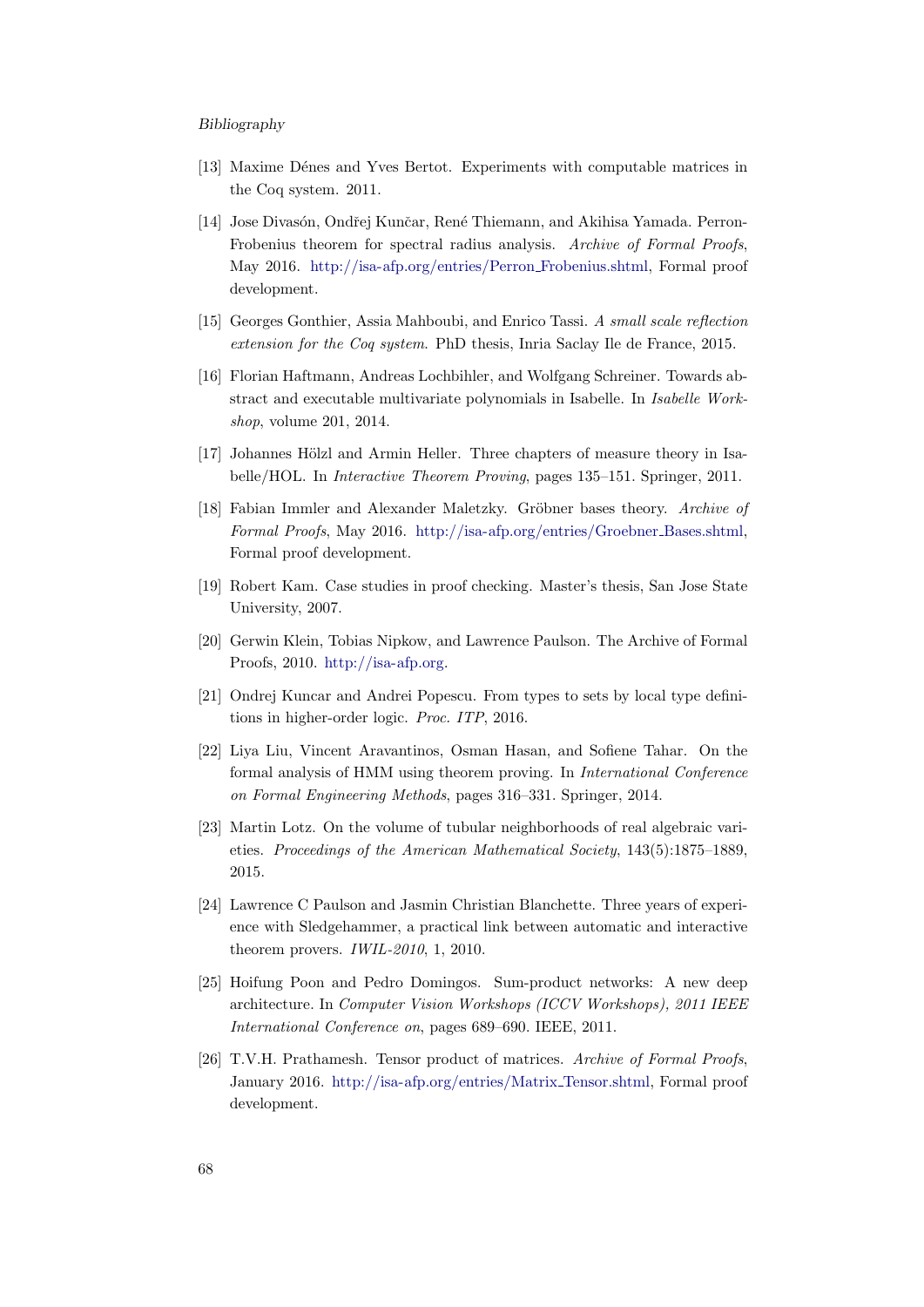- [27] Christian Sternagel and René Thiemann. Executable multivariate polynomials. Archive of Formal Proofs, August 2010. [http://isa-afp.org/entries/](http://isa-afp.org/entries/Polynomials.shtml) [Polynomials.shtml,](http://isa-afp.org/entries/Polynomials.shtml) Formal proof development.
- [28] Christian Sternagel and René Thiemann. Executable matrix operations on matrices of arbitrary dimensions. Archive of Formal Proofs, June 2010. [http:](http://isa-afp.org/entries/Matrix.shtml) [//isa-afp.org/entries/Matrix.shtml,](http://isa-afp.org/entries/Matrix.shtml) Formal proof development.
- [29] René Thiemann and Akihisa Yamada. Matrices, Jordan normal forms, and spectral radius theory. Archive of Formal Proofs, August 2015. [http://isa-afp.](http://isa-afp.org/entries/Jordan_Normal_Form.shtml) [org/entries/Jordan](http://isa-afp.org/entries/Jordan_Normal_Form.shtml) Normal Form.shtml, Formal proof development.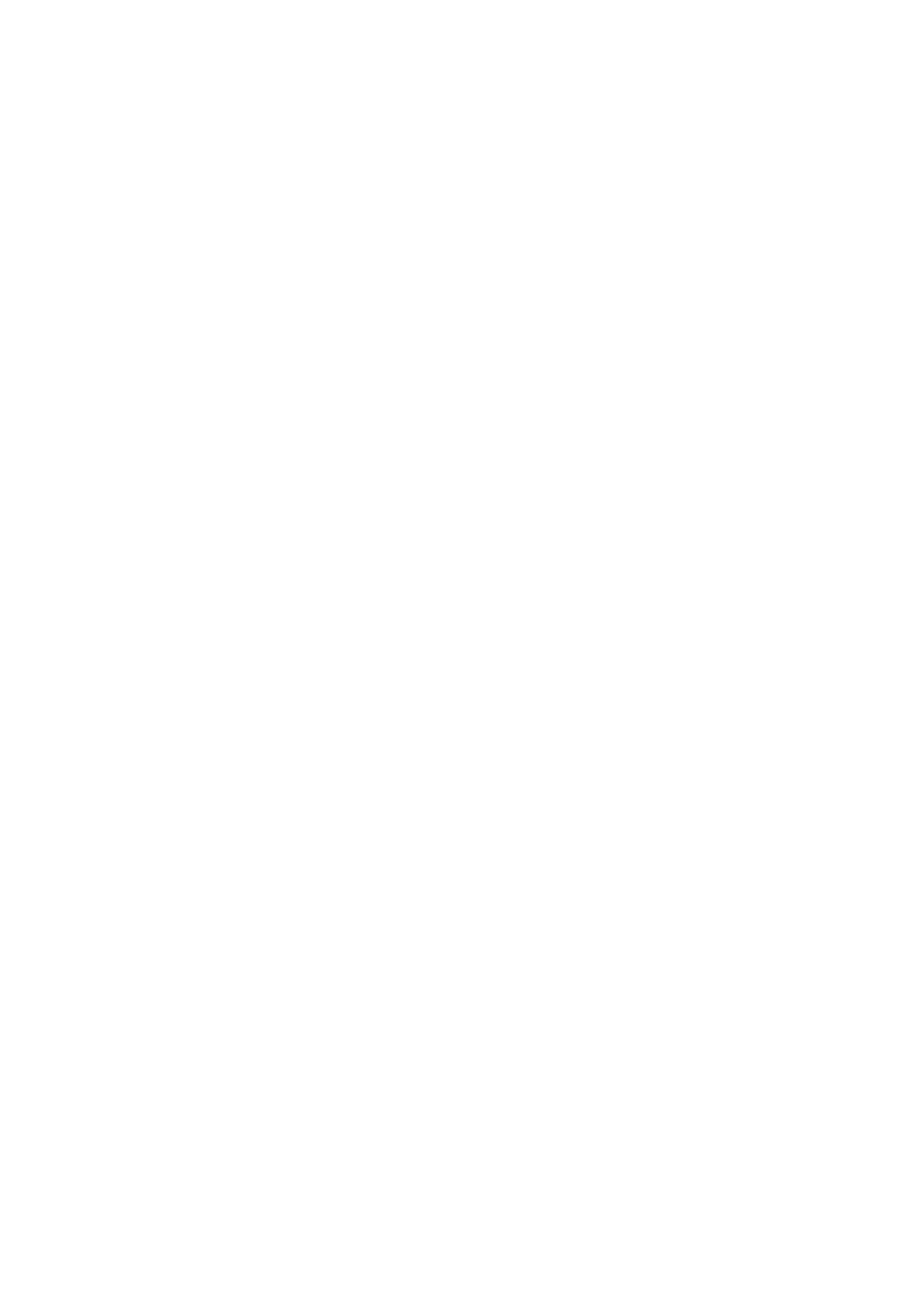# A. List of Isabelle/HOL Symbols

| Symbol                | Description                                         | Section      |
|-----------------------|-----------------------------------------------------|--------------|
|                       | part of the quantifier syntax                       | 3.4.1        |
|                       | exponentiation operator                             |              |
| $\vdots$              | type or type class constraint                       | 3.3.2, 3.3.3 |
| Ţ                     | <i>nth</i> element lookup for lists                 | 3.4.4        |
| $\mathsf{I}$          | case separator for datatype and fun                 | 3.6.2, 3.6.4 |
| Λ                     | logical "and"                                       | 3.4.1        |
| $\vee$                | logical "or"                                        | 3.4.1        |
|                       | implication arrow                                   | 3.4.1        |
| $\longleftrightarrow$ | equivalence arrow                                   | 3.4.1        |
| $\Rightarrow$         | function type                                       | 3.3.1        |
| $\implies$            | implication arrow (metalogic)                       | 3.4.1        |
| $\times$              | pair type                                           | 3.4.3        |
| $\otimes_{m.v}$       | matrix-vector-multiplication operator               | 4.6.1        |
| $\ast$                | multiplication operator                             |              |
| #                     | list constructor (Cons)                             | 3.4.4        |
| ( , )                 | pair syntax                                         | 3.4.4        |
| $\mathsf{L}$          | empty list (Ni1)                                    | 3.4.4        |
| $\{\}$                | set syntax                                          | 3.4.5        |
| ∀.                    | universal quantifier                                | 3.4.1        |
| $\forall_{\infty}$ .  | "for all but finitely many" quantifier              | 4.5.1        |
| abbreviation          | keyword for simple abbreviations                    | 3.6.3        |
| AE.                   | almost-everywhere quantifier                        | 4.4          |
| and                   | connector for multiple facts or symbols             | 3.8.1        |
| bool                  | boolean type                                        | 3.4.1        |
| butlast               | returns a list without its last element             | 3.4.4        |
| $component\_mult$     | componentwise multiplication of vectors             | 4.6.1        |
| convnet               | type for convolutional arithmetic circuits          | 4.6.1        |
| в.                    | existential quantifier                              | 3.4.1        |
| datatype              | keyword for inductive type definitions              | 3.6.2        |
| defintion             | keyword for simple definitions                      | 3.6.3        |
| drop                  | list function dropping the first n elements         | 3.4.4        |
| dvd                   | divisibility predicate                              | 3.6.3        |
| finite                | type class for types with a finite universe $\big/$ | 3.3.2, 4.5.3 |
|                       | predicate for finite sets                           |              |